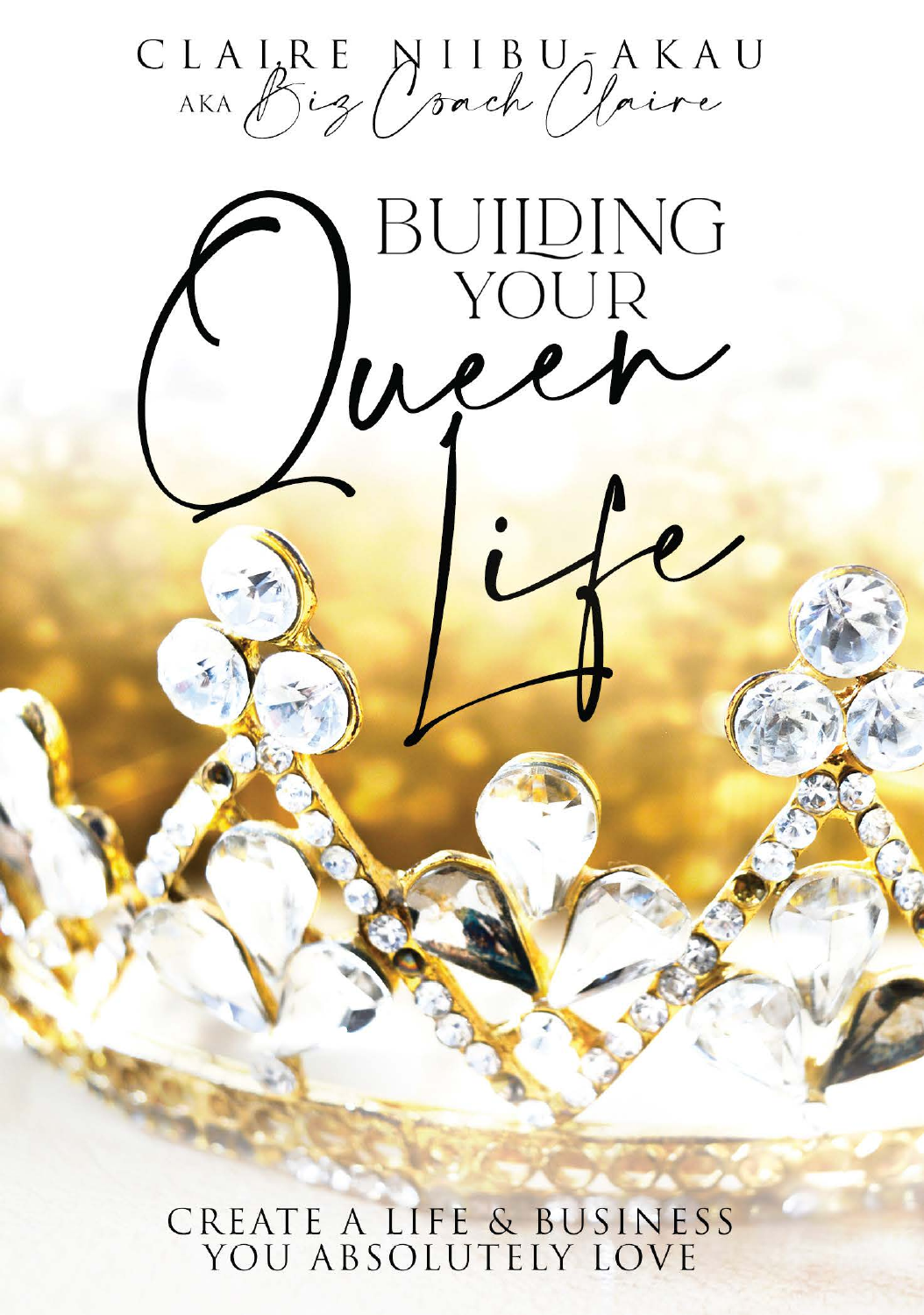#### Building Your Queen Life Create a Life & Business You Absolutely Love

Copyright © 2021 Claire Niibu-Akau

Published by Today Is The Day Publishing www.todayisthedaypublishing.com

All rights reserved. No part of this book may be reproduced or transmitted in any form or by any means, electronic or mechanical, including photocopying and recording, or by an information storage and retrieval system, without permission in writing from the author.

> ISBN: 978-1-951797-40-9 Printed in the United States of America

To reach the author: www.BizCoachClaire.com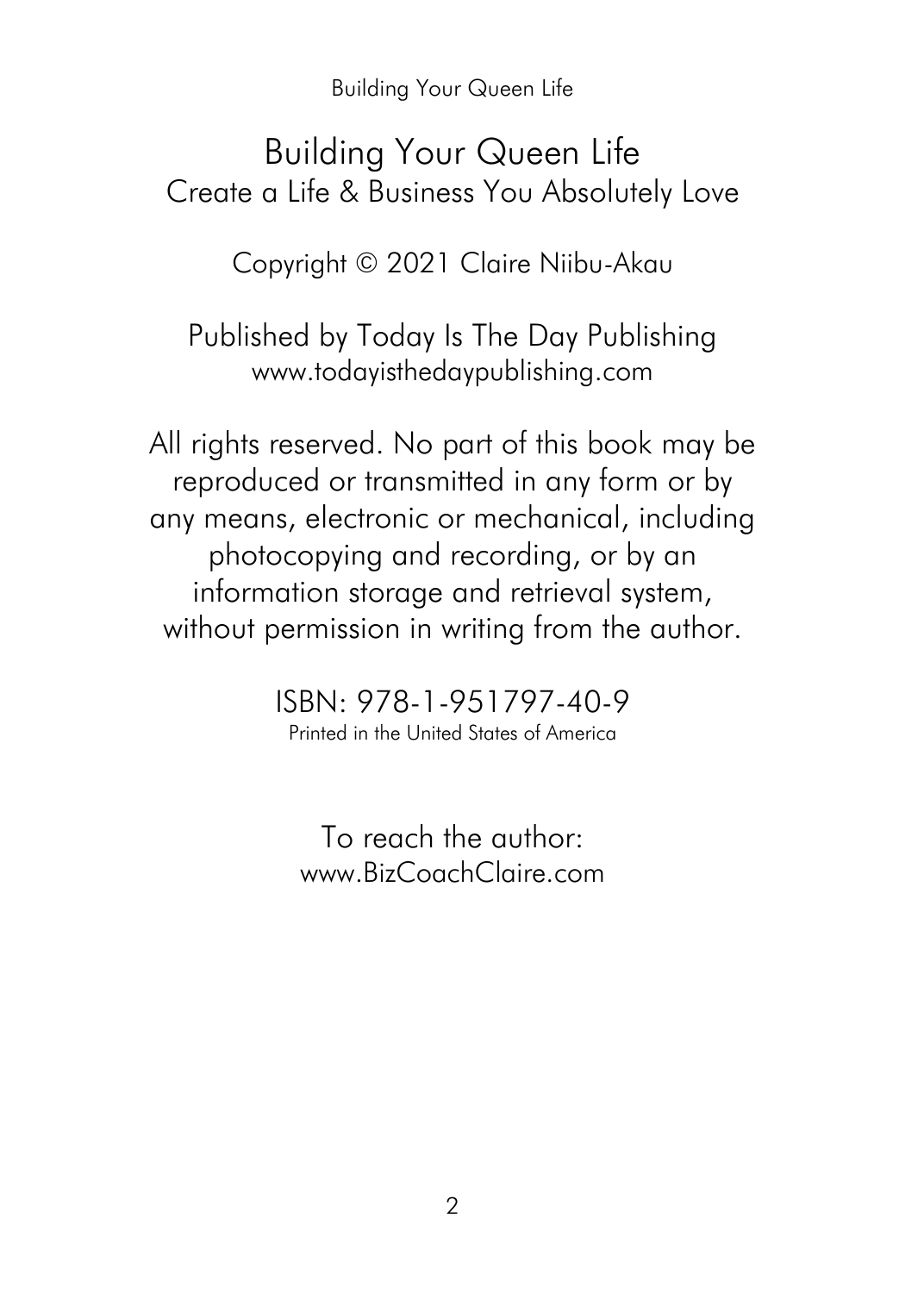## Biz Coach Claire's Success Formula:

Queen Life  $=$  a life you absolutely love Queen Life ≠ entitlement Queen Life  $=$  responsibility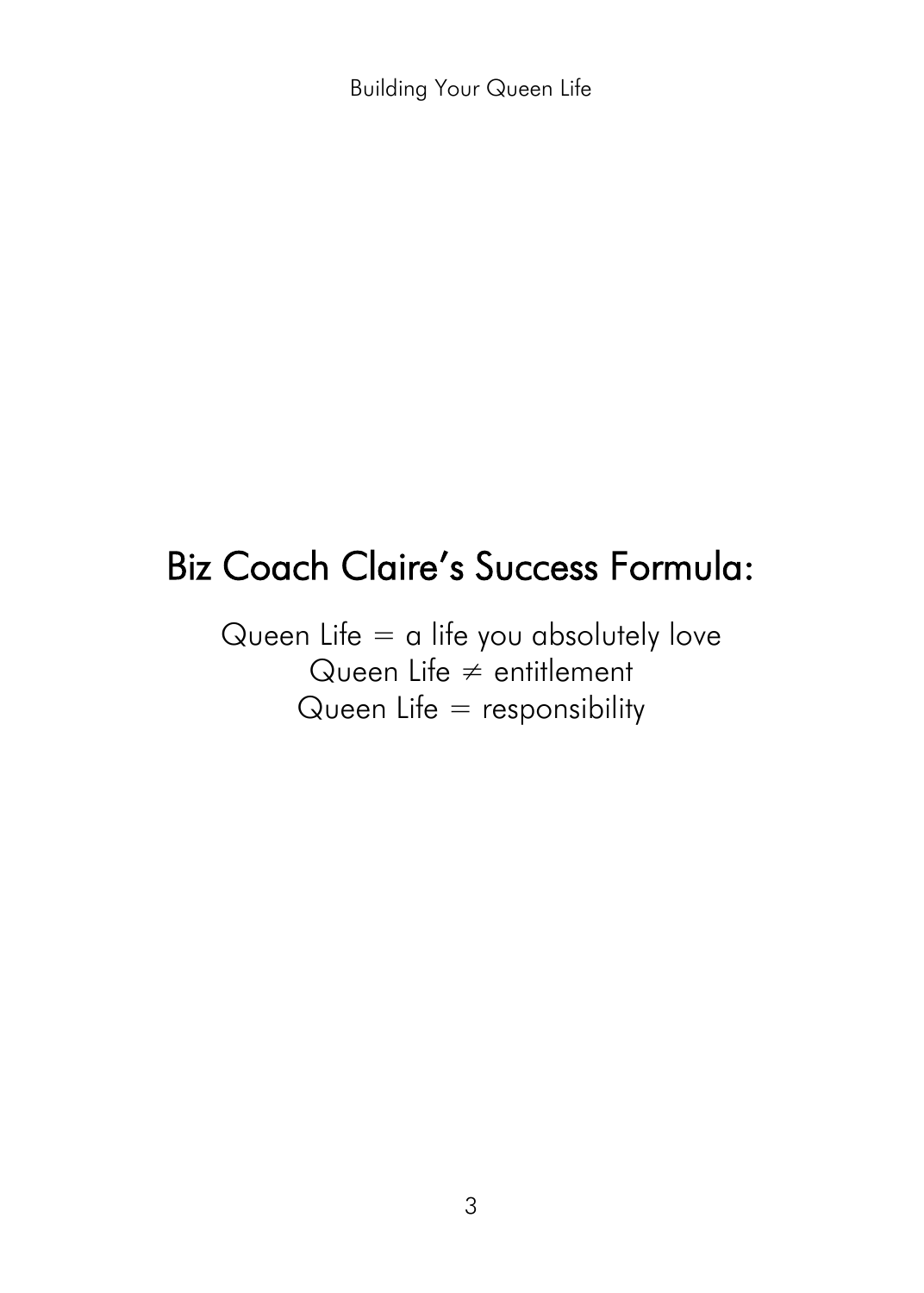## The Transformation Formula:

 $Time + Money + Energy = Transformation$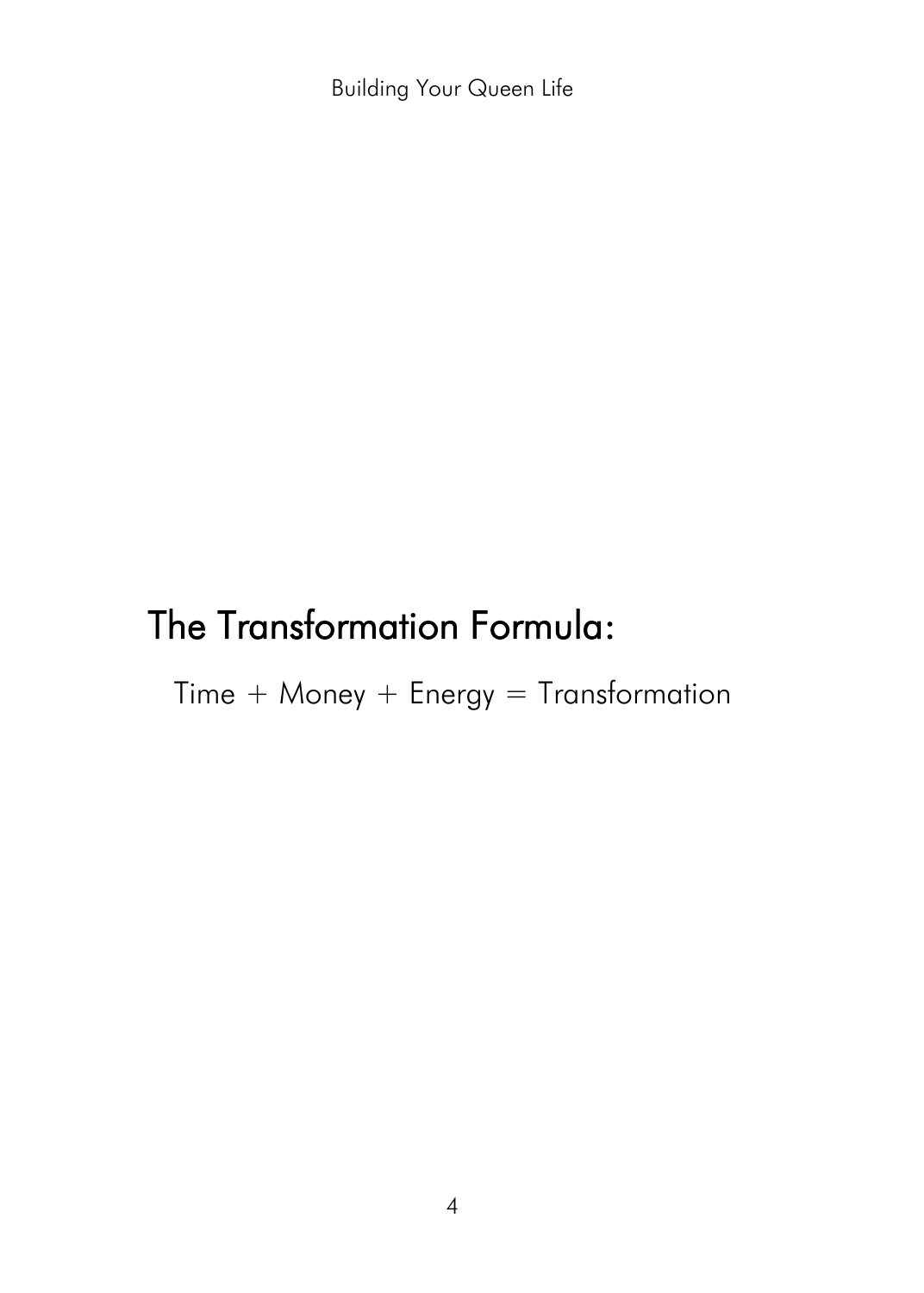## The Results Formula:

 $T + F + A = R$ Thoughts  $+$  Feelings  $+$  Actions  $=$  Results

- Thoughts create your reality
- Feelings:
	- o Gratitude
	- o Burning desire (AKA: "The why that makes you cry.")
	- o Forgiveness
	- o Love, Faith, and Sex
- Action: Massive imperfect action (now)
- Results: Stay focused on your crystalclear vision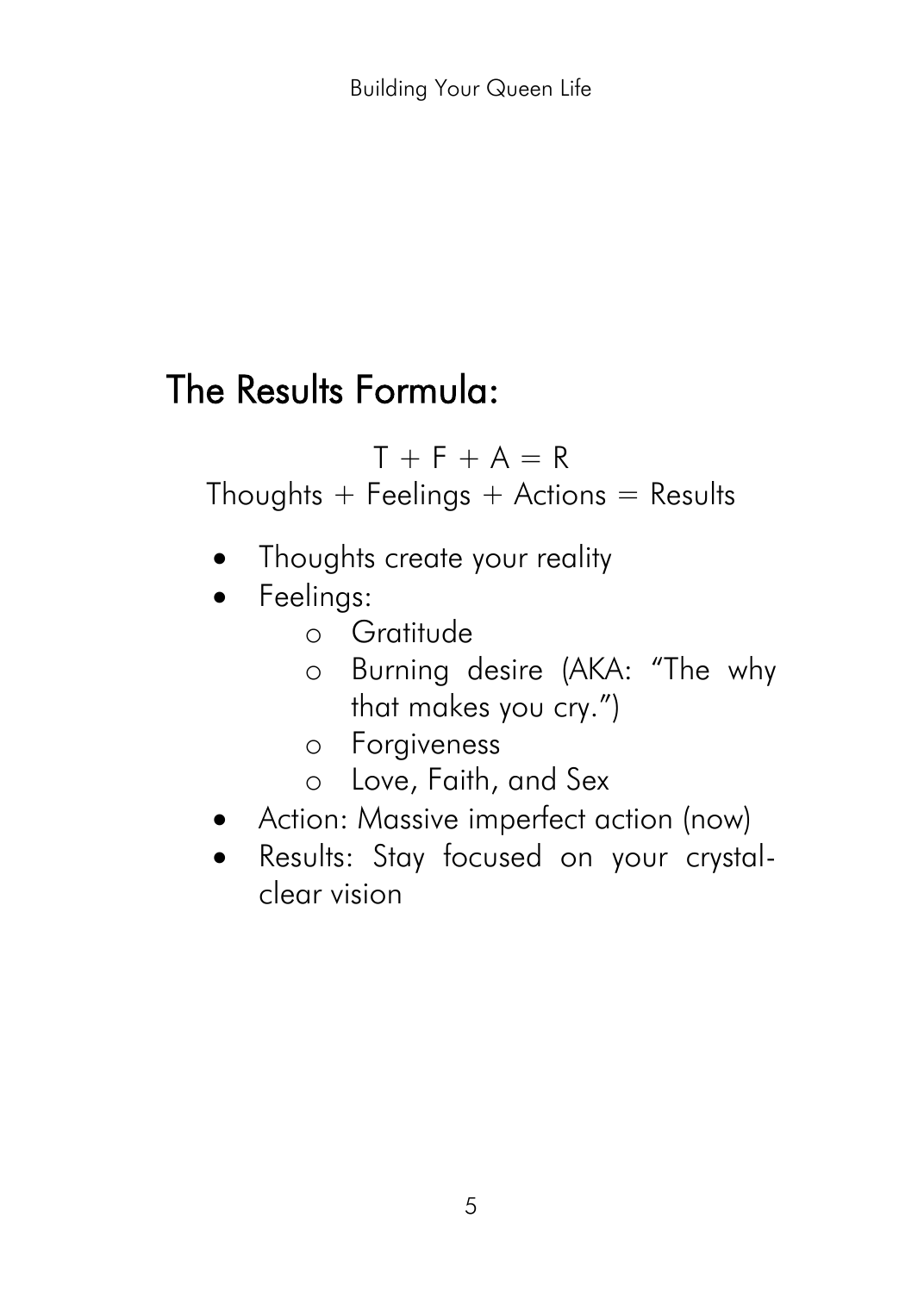# **Contents**

| Preface                                                        |    |
|----------------------------------------------------------------|----|
| Introduction                                                   | 12 |
| CHAPTER ONE:<br>4 Levels of Awareness                          | 19 |
| Chapter Two:<br>Core Value = Your True North                   | 34 |
| <b>CHAPTER THREE:</b><br>Passion and Purpose                   | 39 |
| <b>CHAPTER FOUR:</b><br>Vision                                 | 43 |
| <b>CHAPTER FIVE:</b><br>Self Trust                             | 56 |
| CHAPTER SIX:<br>Block Party – the Power of Our<br>Subconscious | 67 |
| <b>CHAPTER SEVEN:</b><br>Step #1 - Focus on Your<br>Thoughts   | 73 |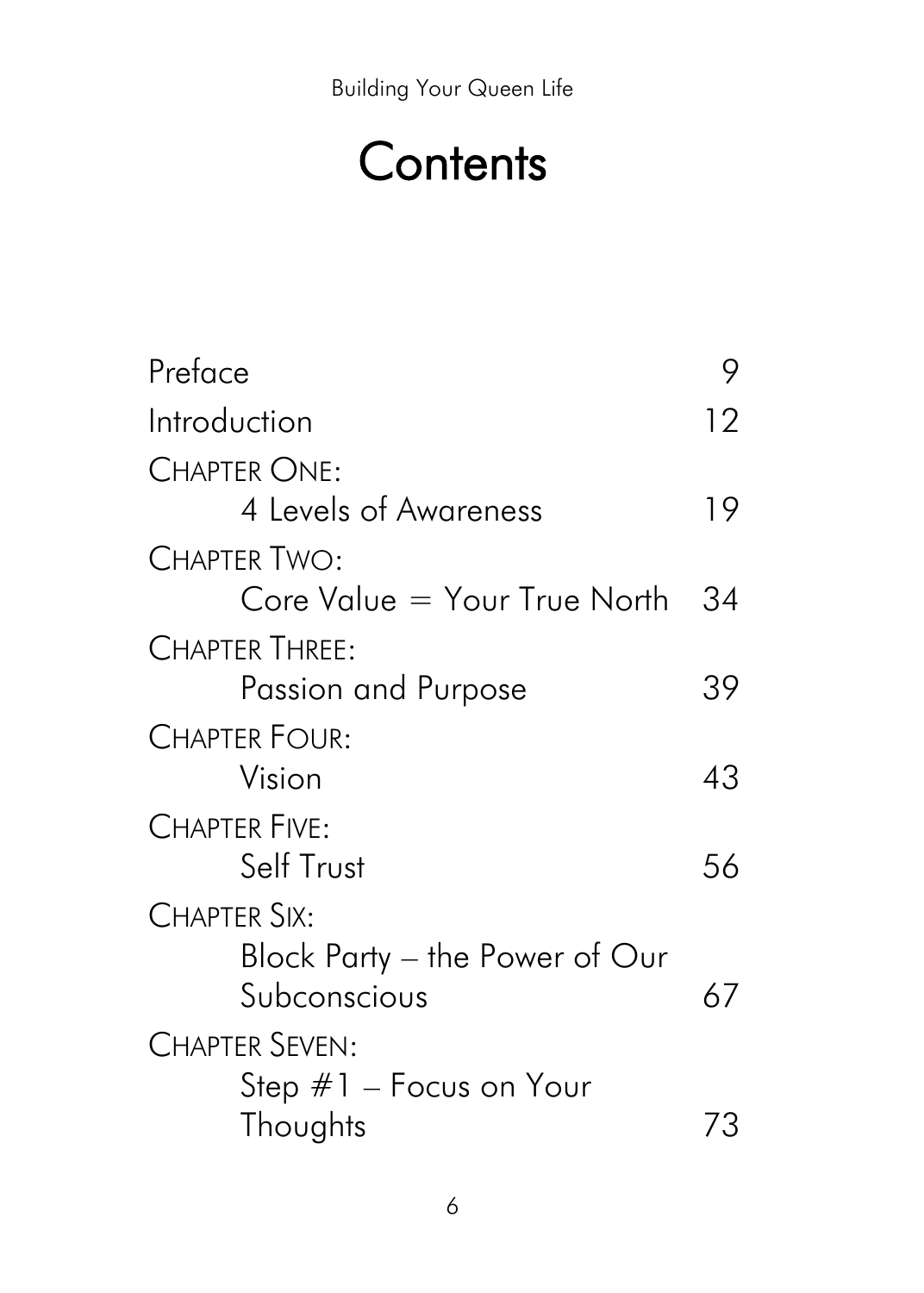| <b>CHAPTER EIGHT:</b>   |     |
|-------------------------|-----|
| Step #2 - Control Your  |     |
| Feelings                | 83  |
| <b>CHAPTER NINE:</b>    |     |
| Step $#3$ – Take Action | 91  |
| <b>CHAPTER TEN:</b>     |     |
| <b>Your Dream Team</b>  | 98  |
| About the Author        | 109 |
| What Others Are Saying  | 111 |
| What's Next?            |     |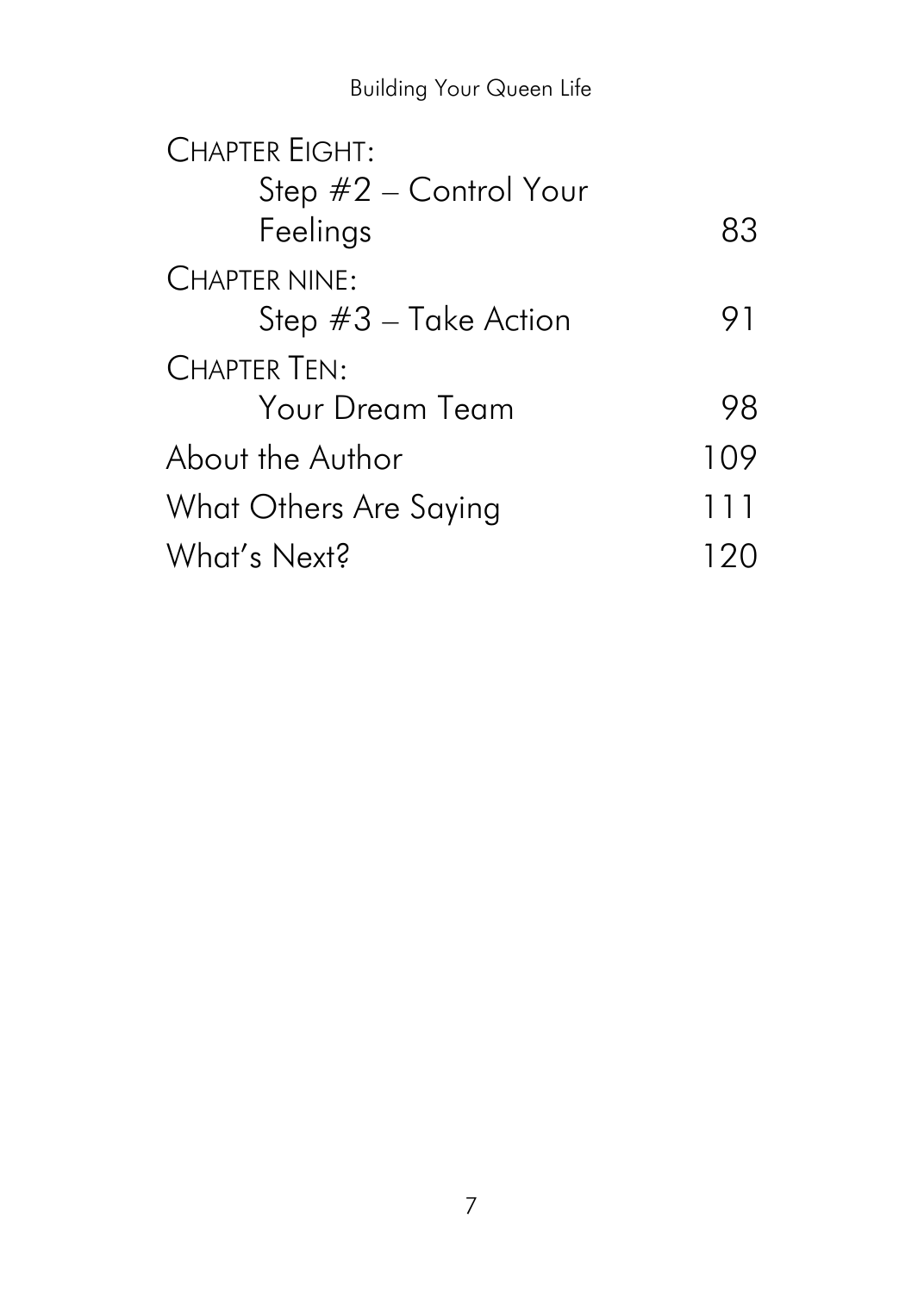# Our Foundation:

- We are spiritual beings having a human experience.
- We live in an abundant universe that wants to work in harmony for good for us (whether we call it God, Universe, Source, Infinite, etc.).
- We can create a life that we absolutely love.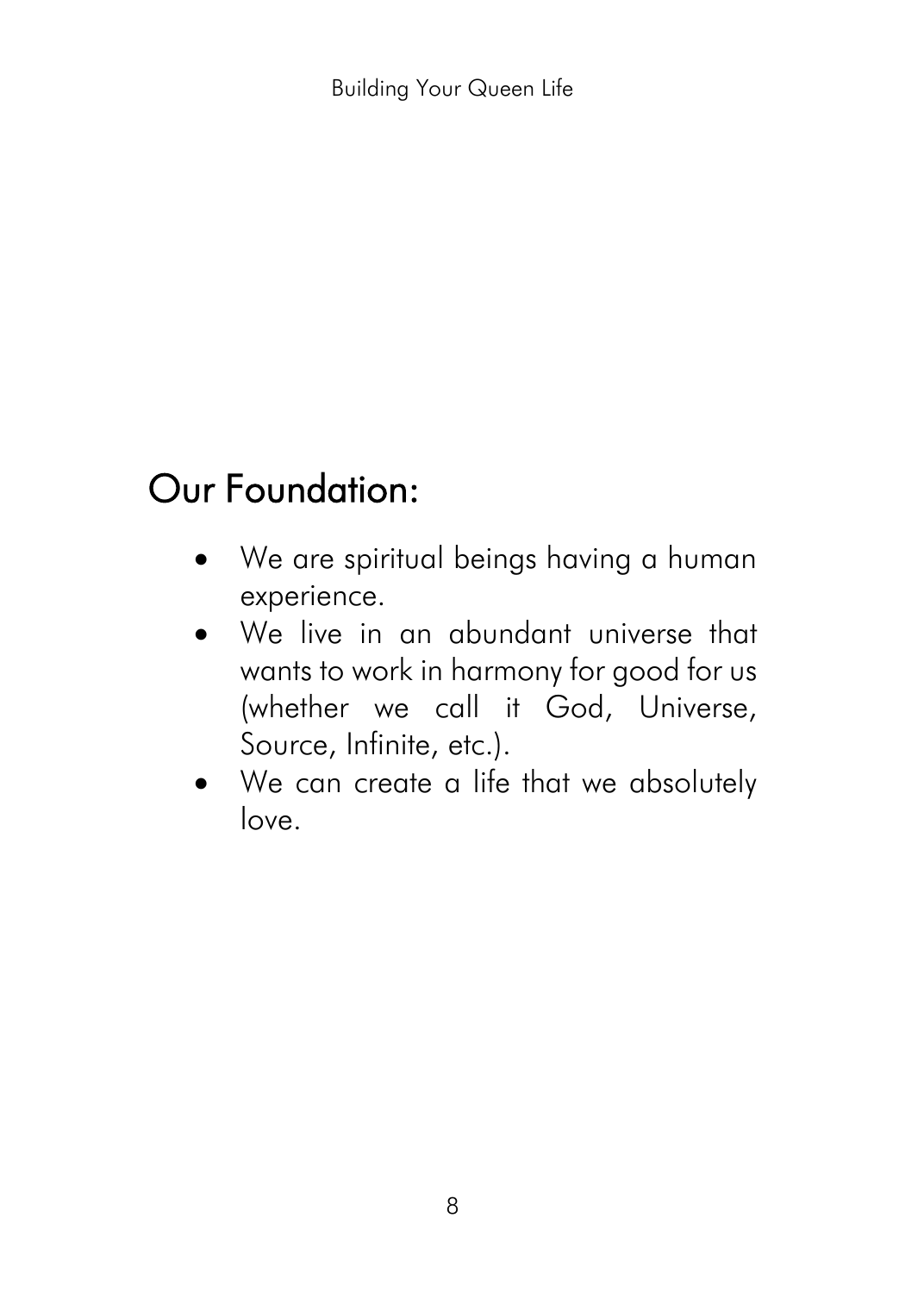# Preface

Dear Queen,

It is not a mere "coincidence" or accident that you have this book in your hands. This is a divine appointment because you have a higher purpose for your life.

Your time is precious! Thank you for taking the time to read this book. It is my labor of love for you. My intention is for you to LIVE a life you absolutely love (sooner than you realize)!

A life where you love every aspect:

• Health and Wellness: You are in the best physical and mental health (regardless of your age)!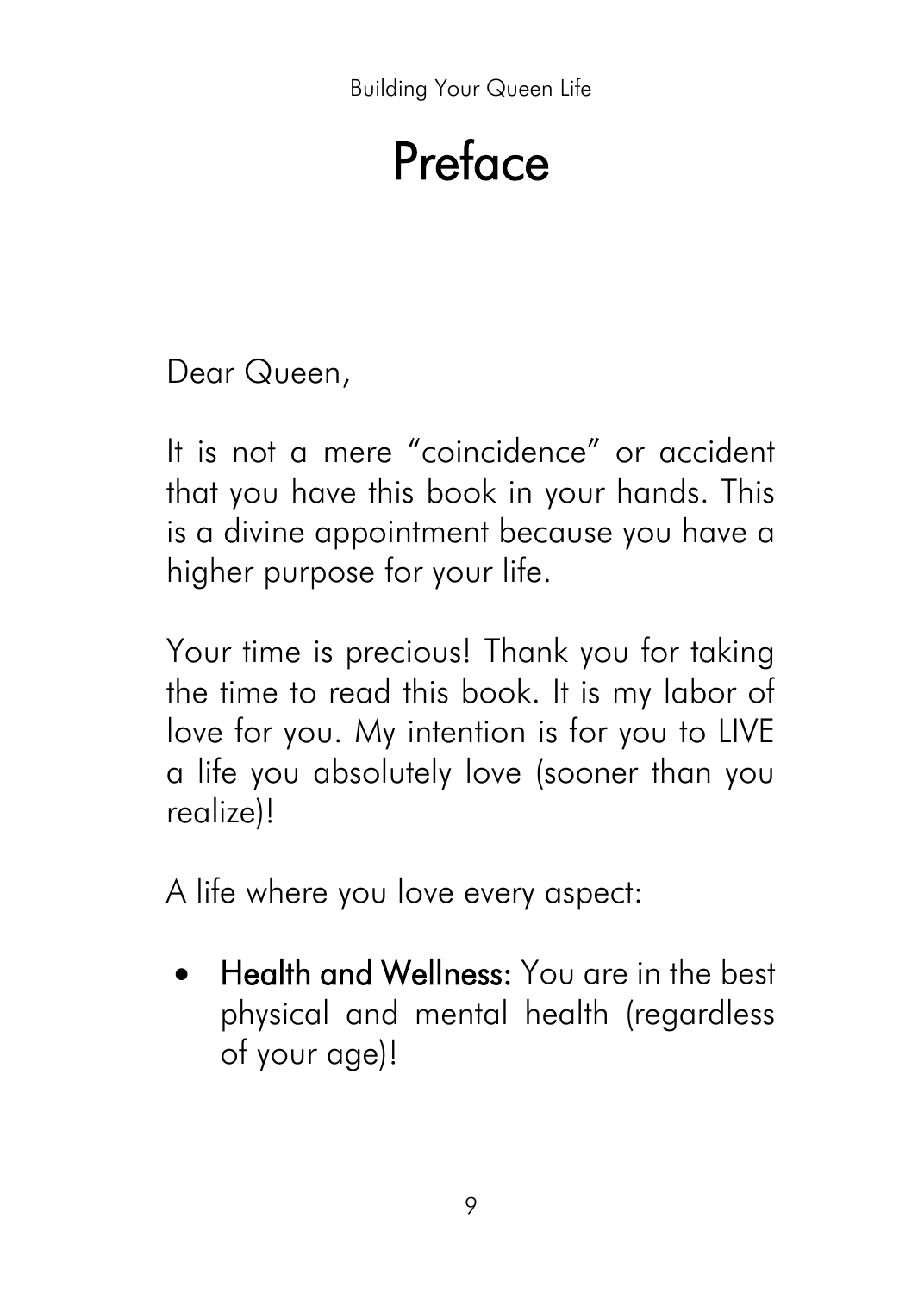- Love and Relationships: Your relationships are solid (you have expressed your feelings to your loved ones, you have said your "piece" so no one is "guessing" or "assuming" how you feel).
- Vocation: You are living out your passion and purpose (you get lit waking up in the morning. You're thrilled about all the people you get to help).
- Time and Money Freedom: You have time and money freedom! You can travel to places that you've always wanted to explore; you get to travel with your loved ones, and you have all the finances you desire. It's enough to make you feel safe and secure.
- Spiritual: You feel content and fulfilled spiritually.

I applied universal teachings (spiritual and success principles) and discovered that it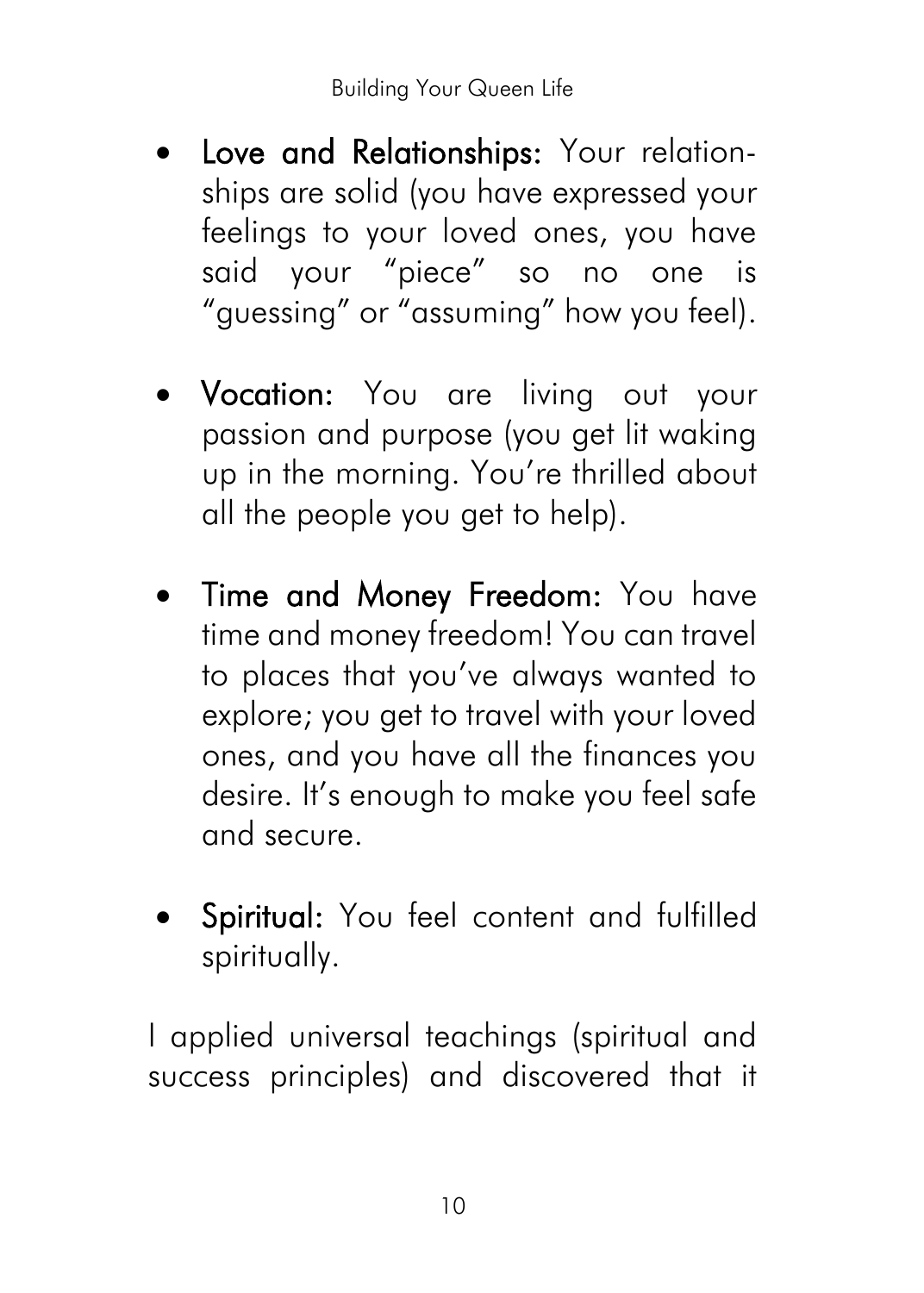works! Then, I created coaching programs to help others do the same.

Focus on your journey without expecting the same results as your colleague or friend. Your timeframe will vary. Your results will vary. Transformation requires an open heart and open mind. It requires your personal responsibility and effort. No coach or mentor can do it for you.

Time  $+$  Money  $+$  Energy  $=$  Transformation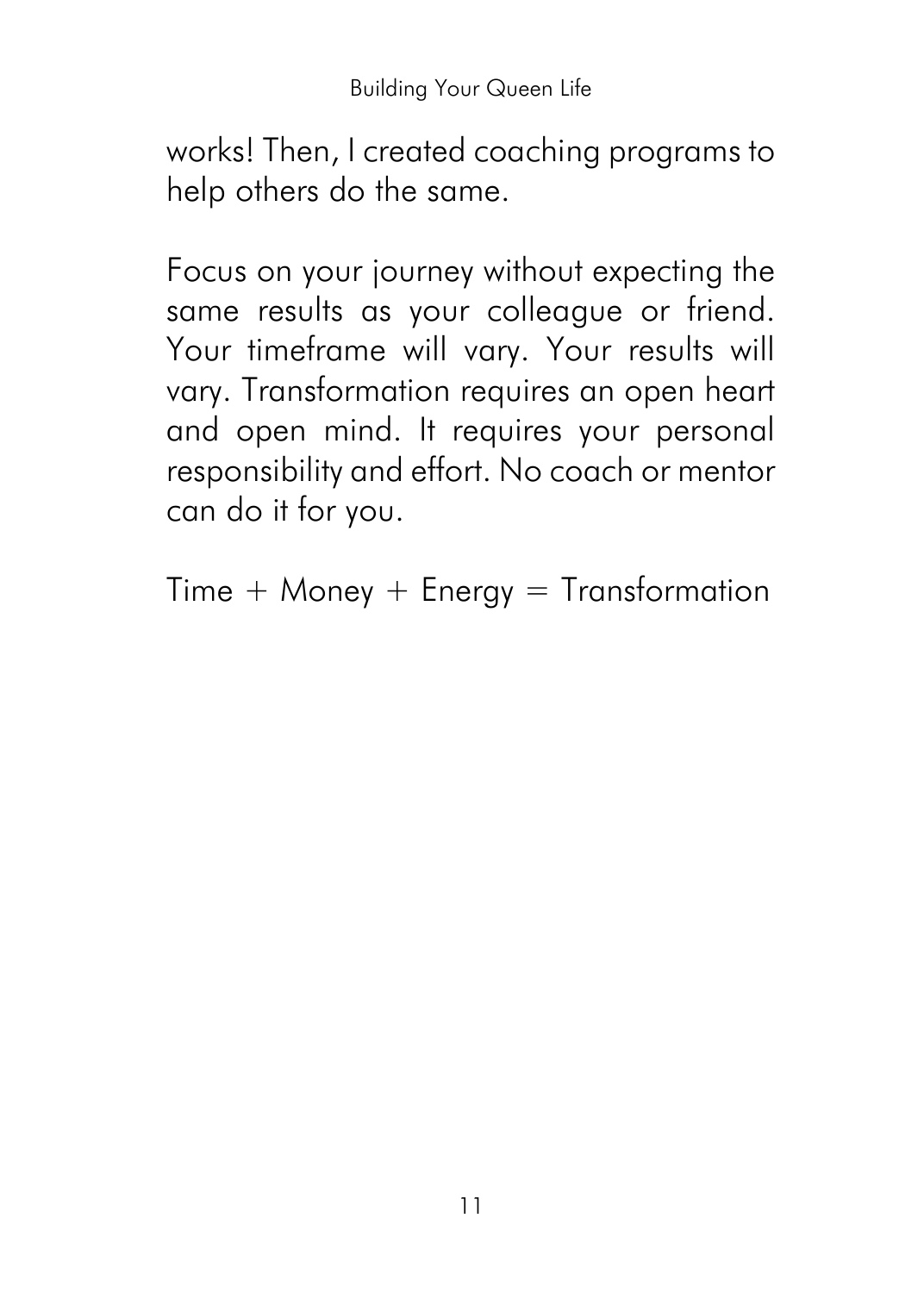# Introduction

Queen Life  $=$  a Life You Absolutely Love Queen Life ≠ entitlement Queen Life  $=$  responsibility

# My Queen

I was born and raised in Hawaii. As a child, I danced hula and learned about Hawaii's Queen Lili'uokalani who spent her final years imprisoned in her own palace. The more I studied her, the more I realized she was not just about royalty and bloodline. She was a woman of "kuleana" (responsibility).

She left the comfort of her own palace to visit the "commoners" so that she would see their homes (many plantation homes), know their struggles, and understand their lives. She was a spiritual woman who sought awareness so that she could eventually make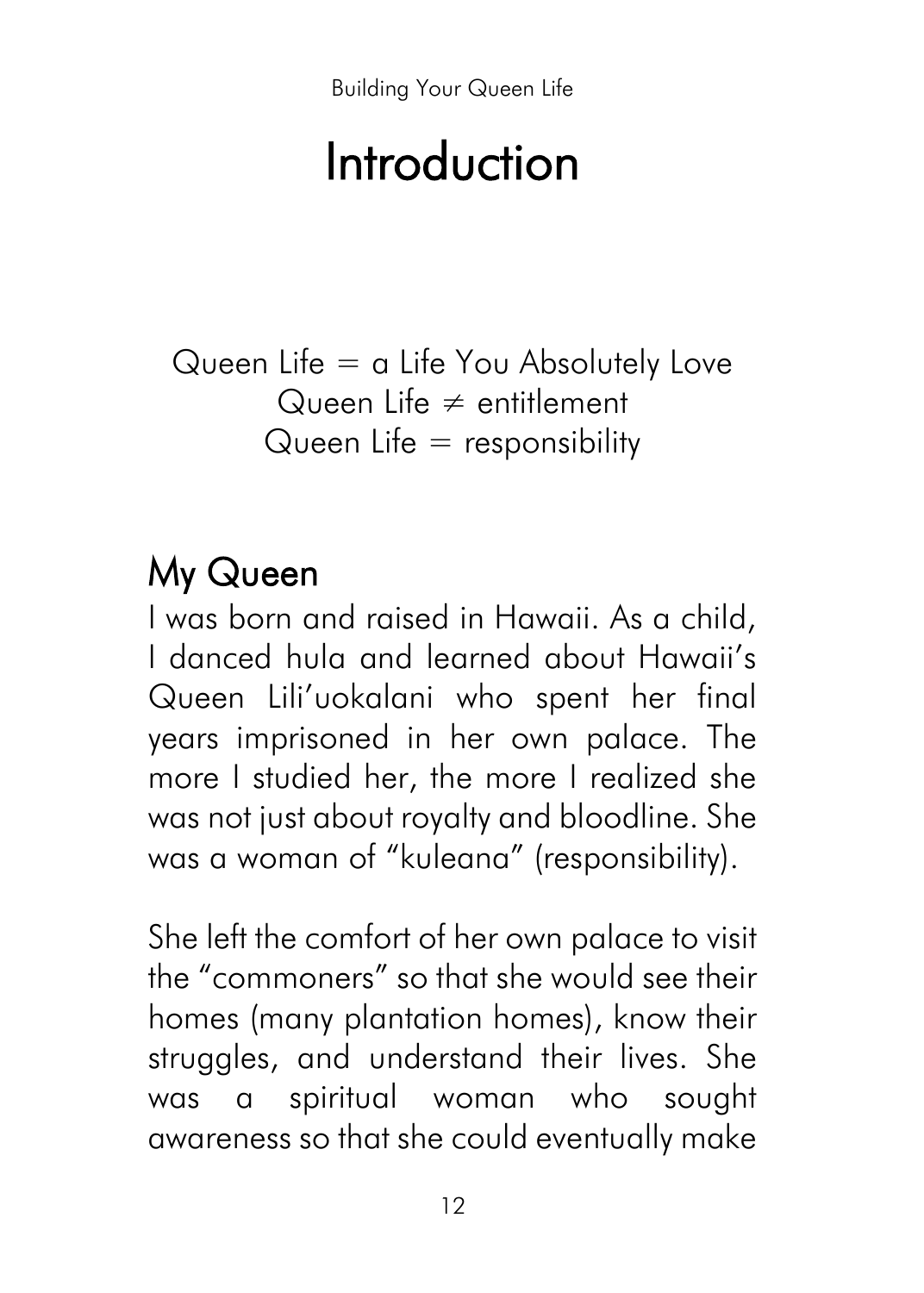important decisions for the sake of her people.

Inevitably, she chose to surrender her monarchy to protect her people.

She inspired me to envision modern-day queens, women who are:

- Prospering in health, wealth, and happiness
- Living a life of purpose
- Making a positive impact in their families and communities
- In touch with their intuition and inner voice

At a low point in my life, someone told me that I could "create a life that I love." I didn't believe it, but I had nothing to lose, so I poured 100% of my energy and effort into doing just that. I learned from coaches, mentors, and books. I ate and slept it … and I started to see results!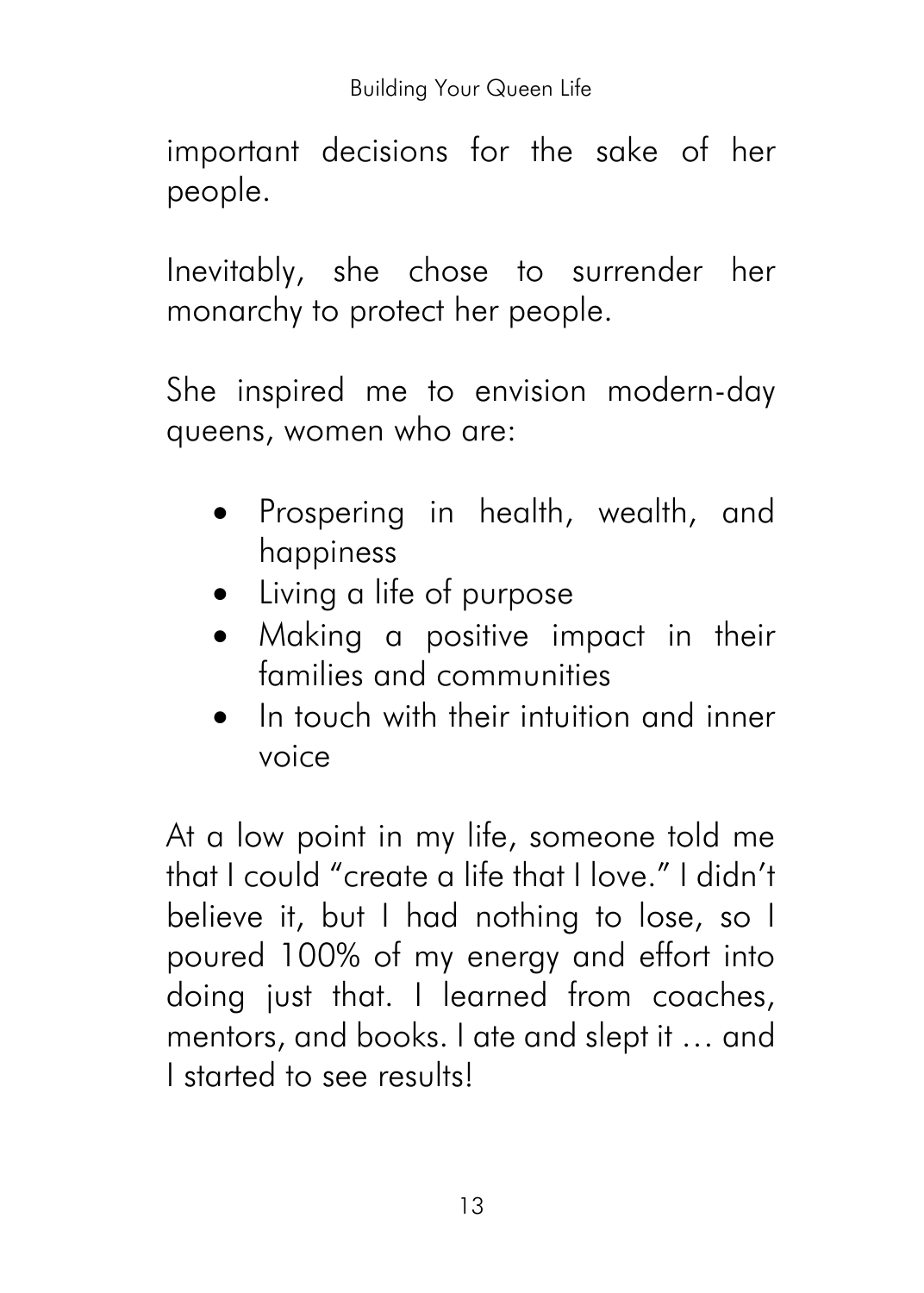My life began to change.

And because I could not help it (I learned later that it's part of who I am, my gifting to others), I took the best things that I learned and put it into the "Queen Bee 90-day Transformation Program" for women.

> "The best day of your life is the one in which you decide your life is your own. No apologies or excuses. No one to lean on, rely on, or blame. The gift is yours. It is an amazing journey and you alone are responsible for the quality of it. This is the day your life really begins." – unknown

# My Story

At the lowest point of my life, I felt hopeless, alone and exhausted. I had come to a deadend and didn't see any way out of my situation. I was in constant physical pain with shingles, vertigo, a frozen shoulder and 2 ribs that popped out. My immune system was so weak that I was constantly sick and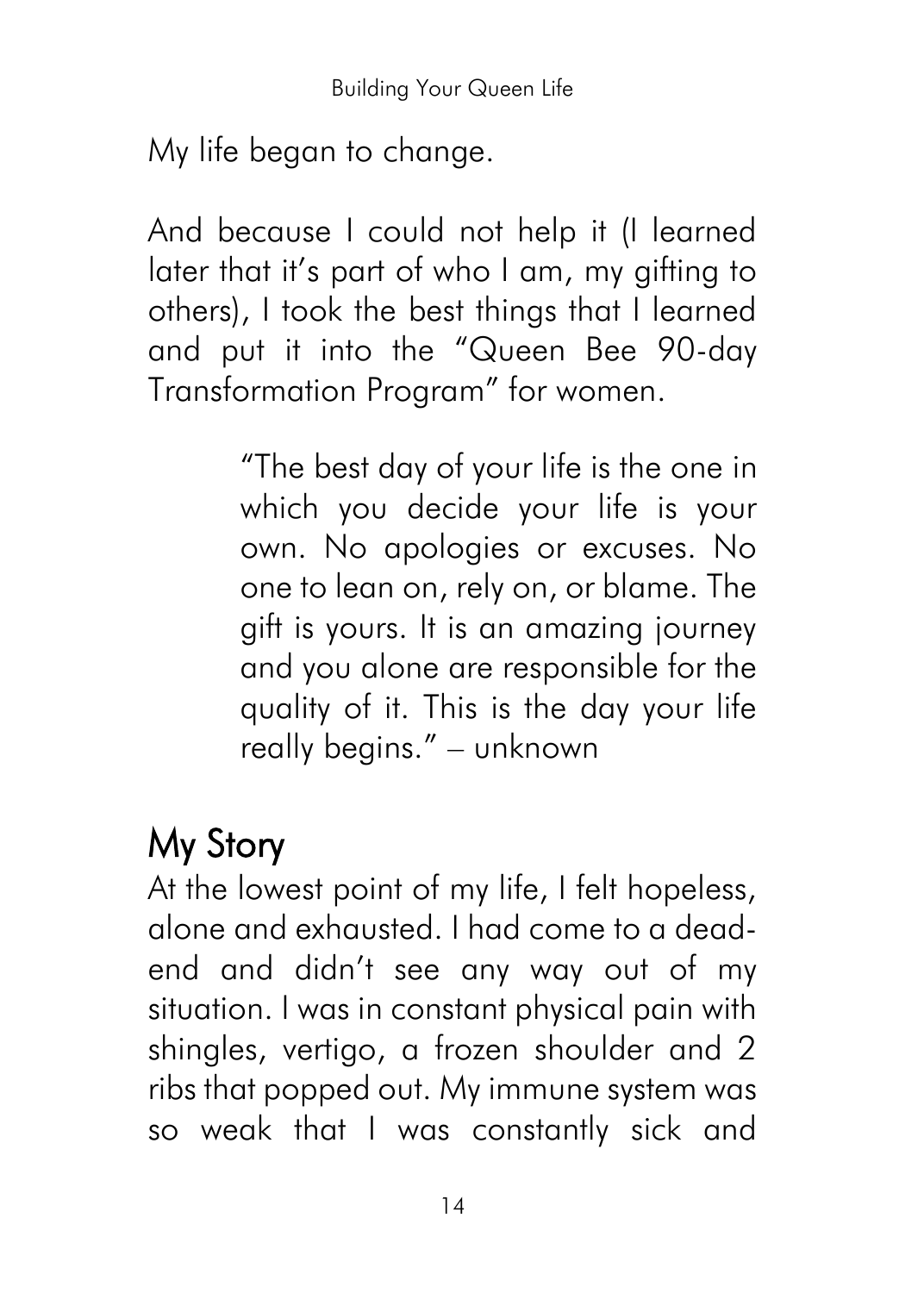bedridden. I'd pray that I wouldn't wake up some days.

I gave up on my life. I felt that the world was better off without me. Besides my four children, I didn't have any reason to live.

I decided to separate from my then husband and took my two younger children with me to another island (where my family and friends lived). The suicidal ideations escalated. I imagined myself jumping from the 26<sup>th</sup> floor of my dad's condo.

When I moved out of my dad's place three months later, I ran out of money, my temporary job ended (I was jobless), and my credit cards were maxed out. I didn't tell anyone about my struggles. I kept it to myself and slapped on the fake "everything is OK" smile.

> "Aloha ladies and gentlemen. In case of emergency, please place your oxygen mask on yourself first before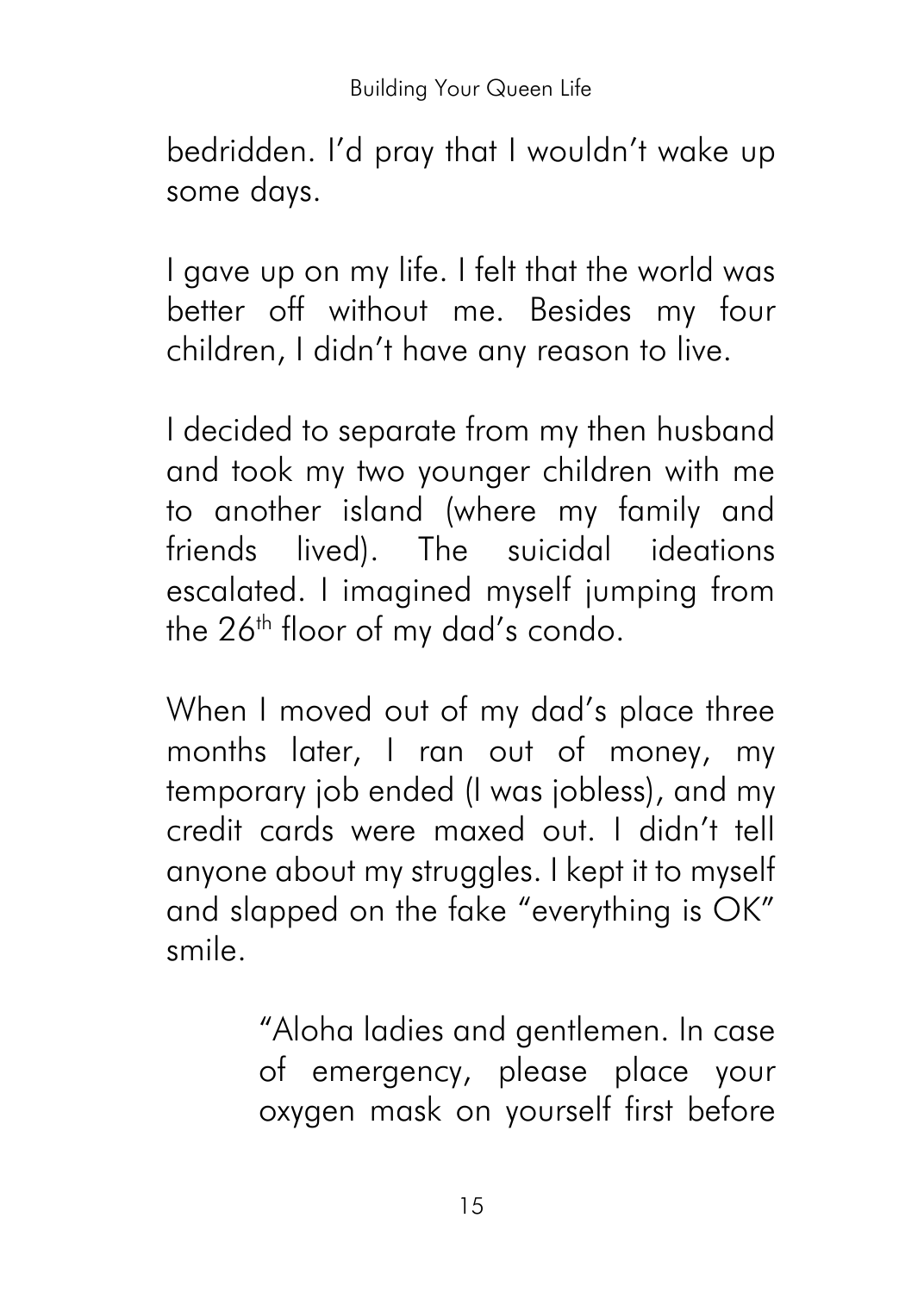placing a mask on your child." – Airline Stewardess

# My Ask for You

In all honesty, when I was a child and finally understood the stewardess' instructions about the oxygen mask, I was shocked. My parents always took care of me; they always fed their kids first and made sure we were OK before taking care of themselves. My mom would go decades with the same outfits but would buy new clothes for us children.

I confess I was a bit judgmental about the airlines at first. I thought, "How dare they tell my parents to put their oxygen mask on first! Don't they know that my parents need to take care of ME?"

Then I imagined the scenario in my mind. Our oxygen masks popped out from the overhead compartments. My mom quickly put the oxygen on me, my sister and my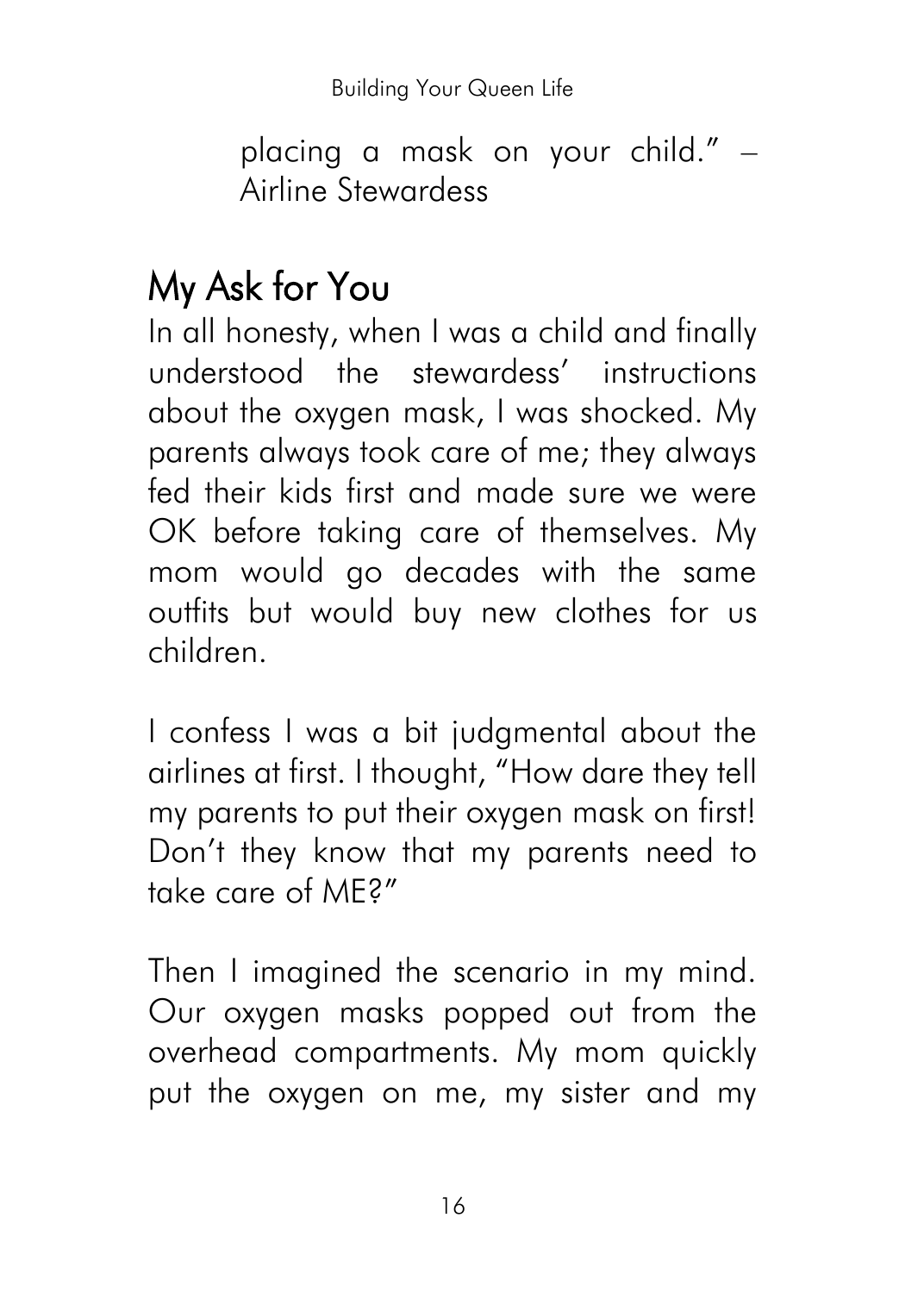brother. Then, she ran out of oxygen and wasn't able to put it on herself. I felt so sad.

Then I imagined another scenario. My mom was able to put the oxygen mask on herself and all of her kids. Everyone was OK.

In life my parents didn't put their oxygen mask on first. Not only did my mom neglect her own self care, my dad didn't golf "cuz it was too expensive," he'd say.

I thought "Sacrifice  $+$  Struggle  $=$  Love."

I simply ask that you put your oxygen mask on yourself first. Make yourself a priority for a moment. I get it – there are kids to feed, diapers to change, pets to walk, elderly parents that need help, and other daily chores. I am not asking you to neglect those responsibilities.

I'm simply asking you to carve out time for yourself. You deserve it. Quiet time to reflect on your life. Time to gain spiritual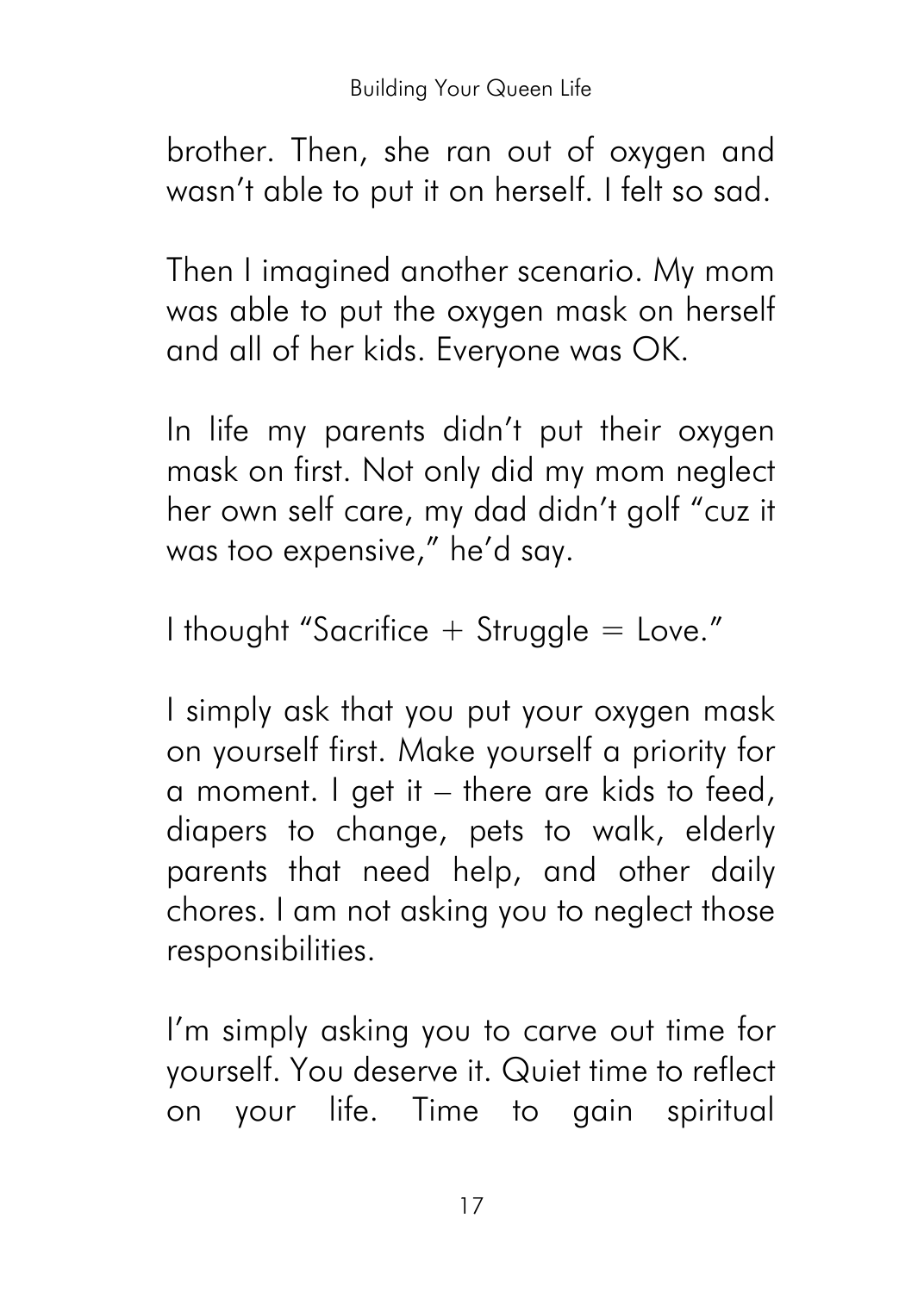awareness. Time to be grateful. Time to dream again.

Take a deep breath daily. In fact, take a deep breath at the top of every hour. Studies show we are not getting sufficient oxygen to our brain with our shallow breathing.

Deep vs. shallow breathing affects:

- Ability to think on a deeper level
- Stress
- Health

Inhale. Exhale.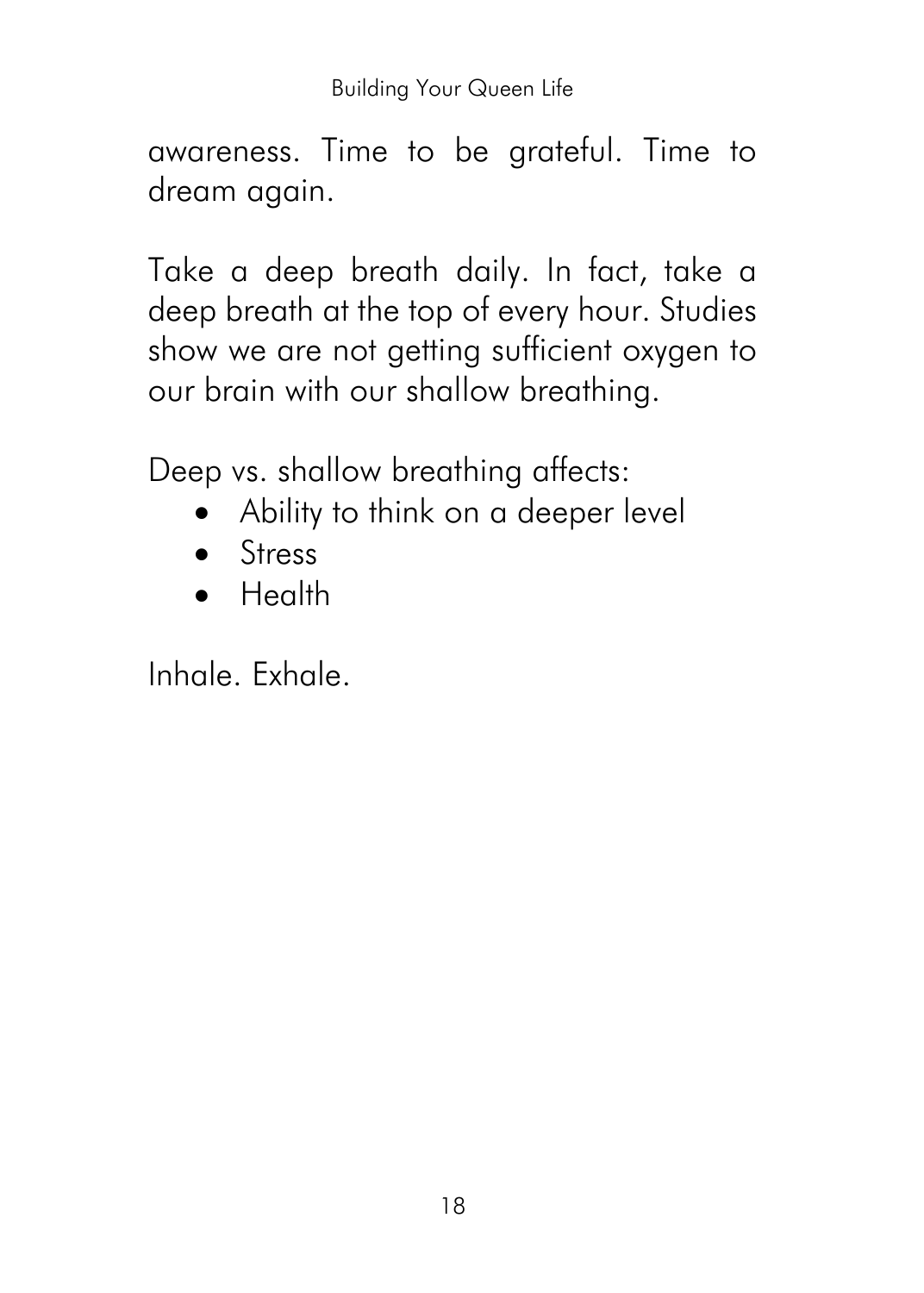### CHAPTER ONE:

# 4 Levels of Awareness

"Abundance is not something we acquire. It is something we tune into." – Wayne Dyer

I'd like to talk about a concept I didn't understand for a long time. It is called the 4 levels of awareness and is taught by many coaches.

Once I understood the concept, my life shifted quickly and dramatically. I hope to explain it to you as best I can.

To illustrate, I'm going to discuss a version of myself from a few years ago. The version that used to throw "pity parties" by telling people about the "unfair things" that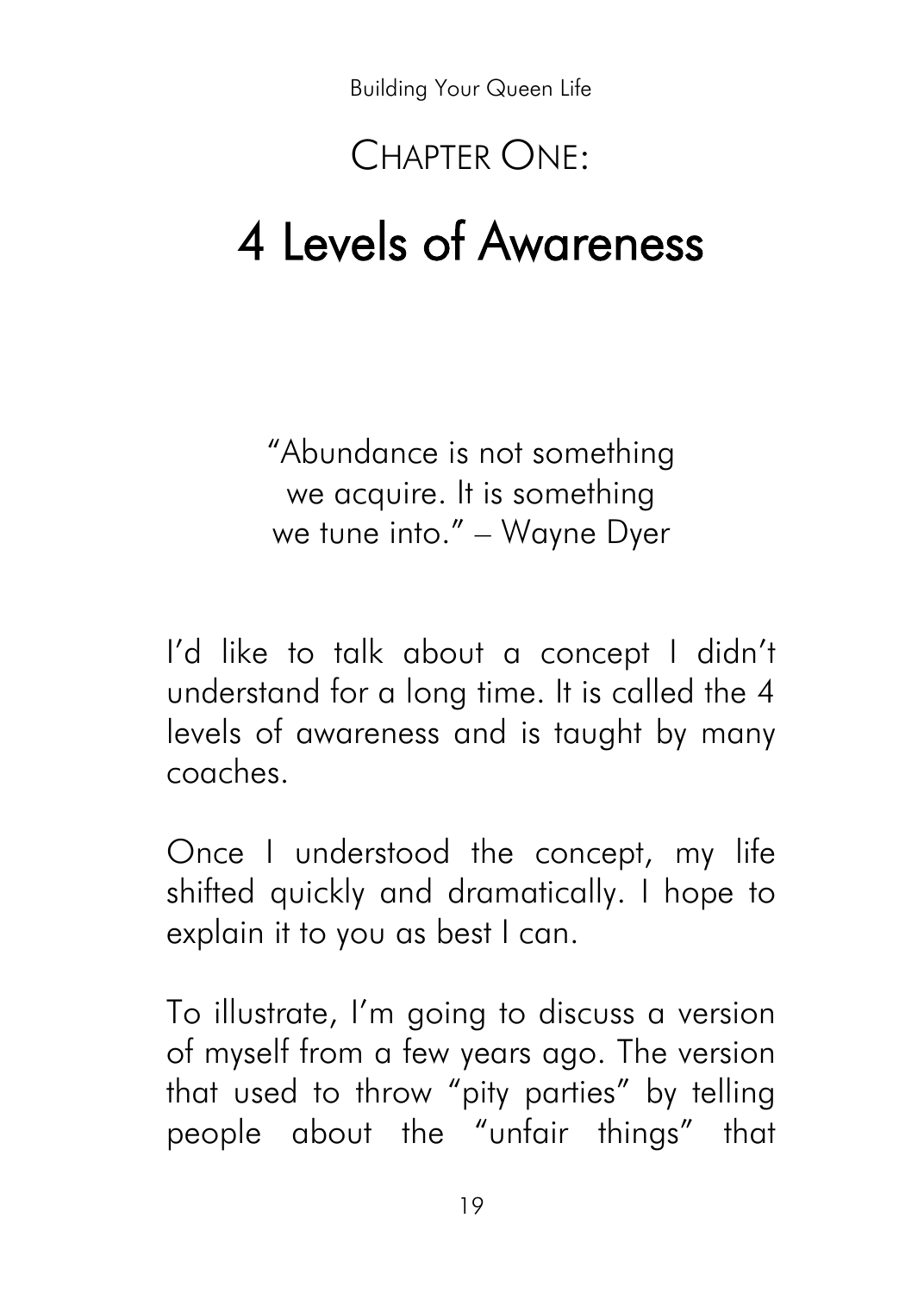happened to me. I'd complain about the wrongdoings of others. "Life isn't fair," was my mantra. I didn't even have enough confidence to tell people directly when they hurt my feelings or stepped over my personal boundaries. I'd tell other people about the wrongdoings instead of speaking directly to the person who hurt me. I later realized that my behavior was "passive aggressive" and it was very toxic.

I was sometimes so good at being the victim that I would have others "feel sorry" for me. "Poor Claire, she's having a hard time. Let's help her," they'd say. Before I knew it, there was a group of helpers to aid me as I suffered. Sometimes, people would join my conversation and say how unfair I was treated or "I can't believe she did that to you! How dare she!"

### Level 1: Victim

A former client was stuck on Level One. She was sexually abused as a child and went to various therapists, counselors, and personal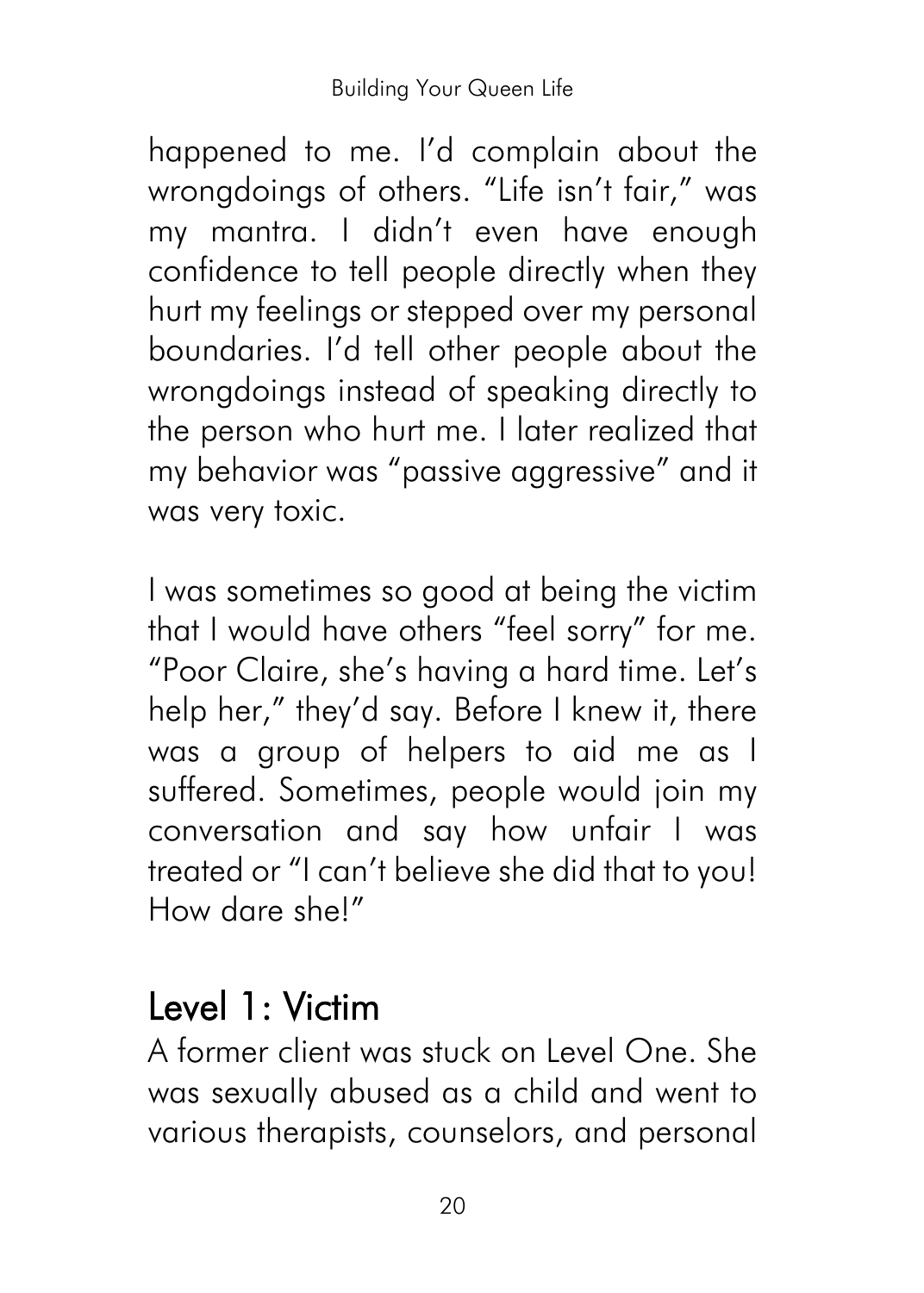development programs. Nothing helped her. Her life seemed like "continuous bad luck," as she said while rattling off her long list of complaints.

- She suffered from various diseases and health issues.
- All of her romantic relationships were abusive and toxic (including her current one).
- Most of her relationships (including former bosses) ended on negative terms (it was always her supervisor's fault).
- She was always struggling financially.

She was constantly discontent because life happened "to her" until she realized that her life was her responsibility. Once she was able to take responsibility and forgive the abusers, her life shifted.

When someone makes the conscious decision to leave the victim status, she can quickly elevate her level of awareness.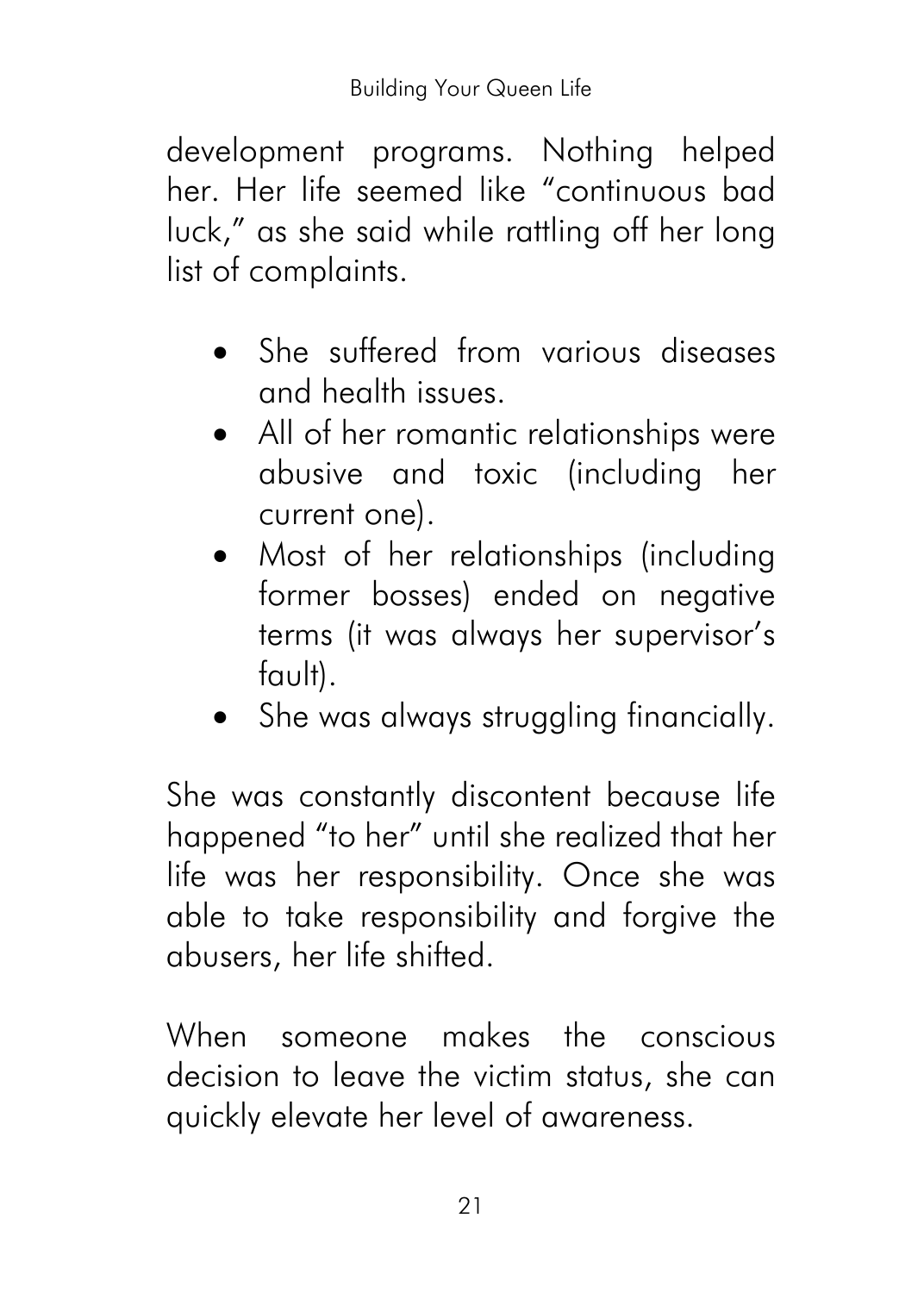Another former client was surrounded by Level 1 people (victims).

- Her adult children needed her help constantly.
- She was constantly called to help her friends. Not only was she a listening ear, she jumped in to help others with their problems.
- She spent time and money on meals and gifts for friends.
- She wanted everyone to like her.
- She volunteered for church and nonprofits.

She was so exhausted and it was affecting her health. While in the Queen Bee program, she learned how to set boundaries. She was able to say "no" to others when it didn't serve her. She was able to get her life back and could move up the awareness levels.

Living as a victim gets exhausting, not only for the victim, but for those rescuers around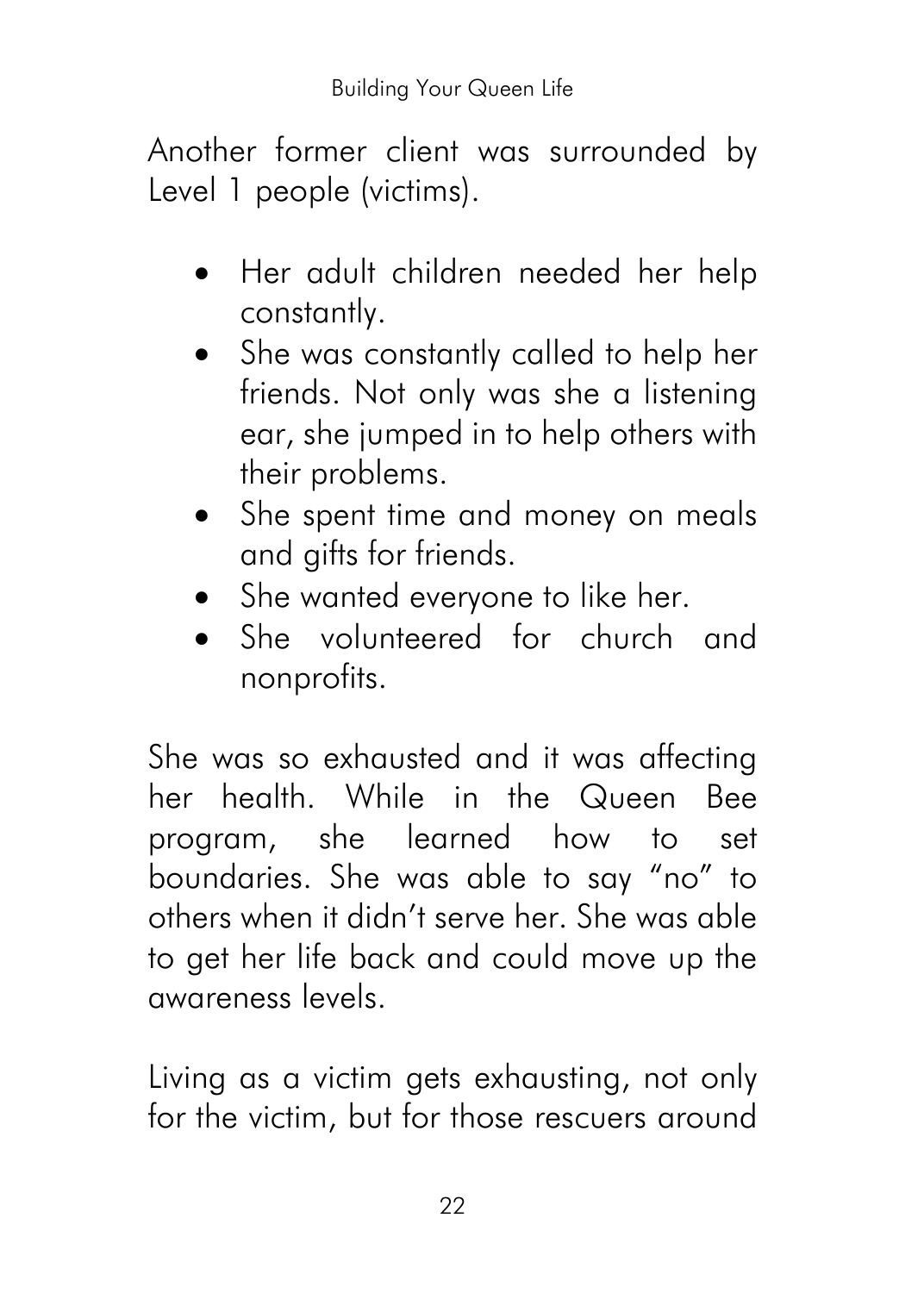her. That's the first level of four levels, where life happens "to me."

However, most people want to take responsibility for their lives and move up to the next level. At Level 2, life happens "BY me."

### Level 2: Getting Ahead

This is where most people live their lives. Nothing is wrong with living on Level 2. People can accomplish a lot on this level.

They go to school, get good grades, get good jobs, buy a car, buy a home, start a family at this level. Everything happens "By Me," so it can also get exhausting at this level as well. Their results are based on their actions.

One of my clients was doing great at this level. She seemed very happy. People would say she was living the life:

• She was making a good income.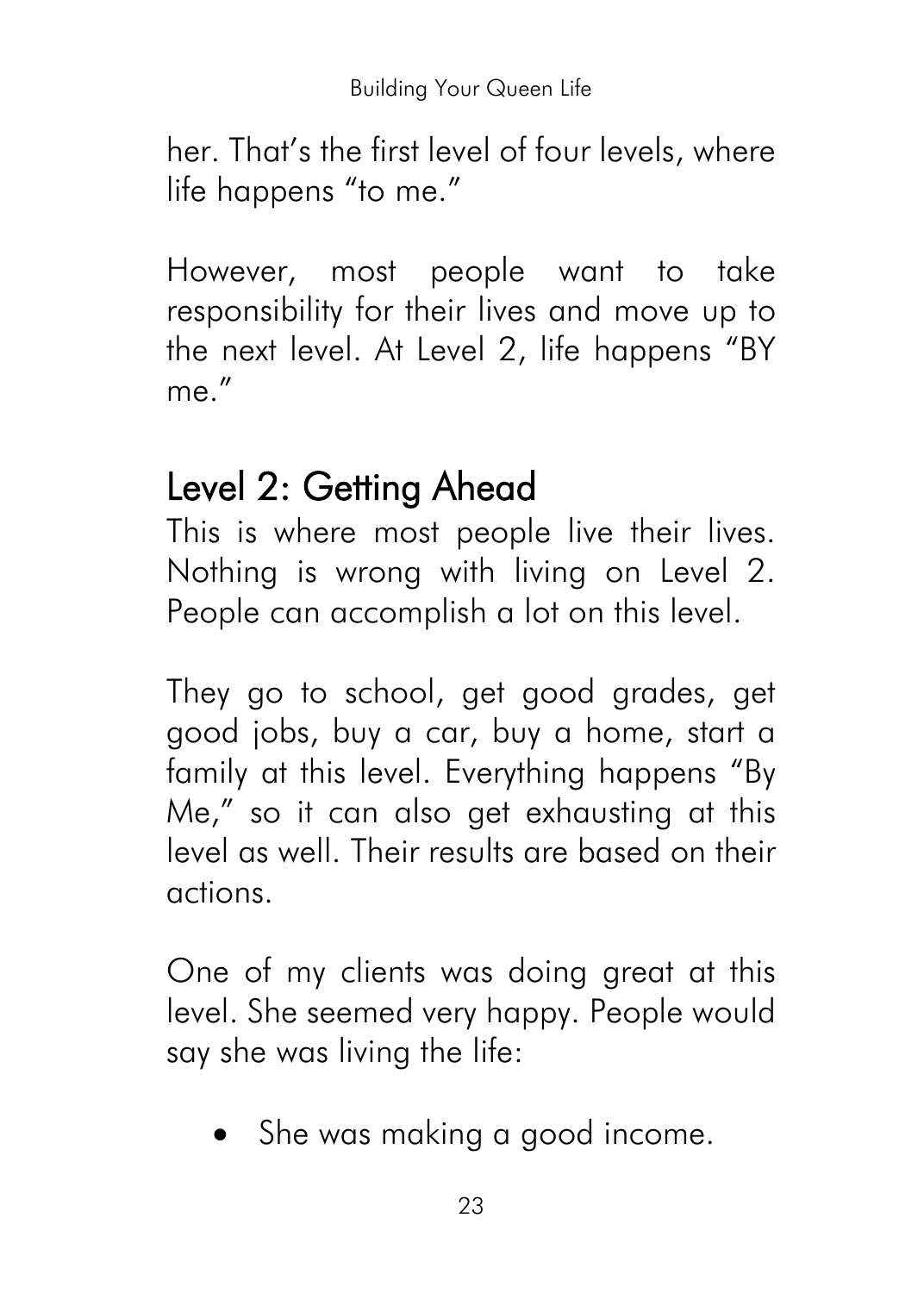- Her marriage and relationships were healthy.
- She owned her home and was almost out of debt.
- She was normally healthy and rarely got sick.

Everything seemed OK in her life (on the surface). But every so often, she went into a "slump" as she called it. When she got sick, she was in bed for a week. Every few months, she would get upset with her spouse. She kept working hard, but life became exhausting as well. If she wasn't working hard, she felt guilty.

She constantly felt pressured to juggle everything. "I feel like I'm in a never-ending hamster wheel," she explained.

That's because at Level 2, life happens "BY her."

Then, she shifted to Level 3 (almost overnight). After working on her "deep work"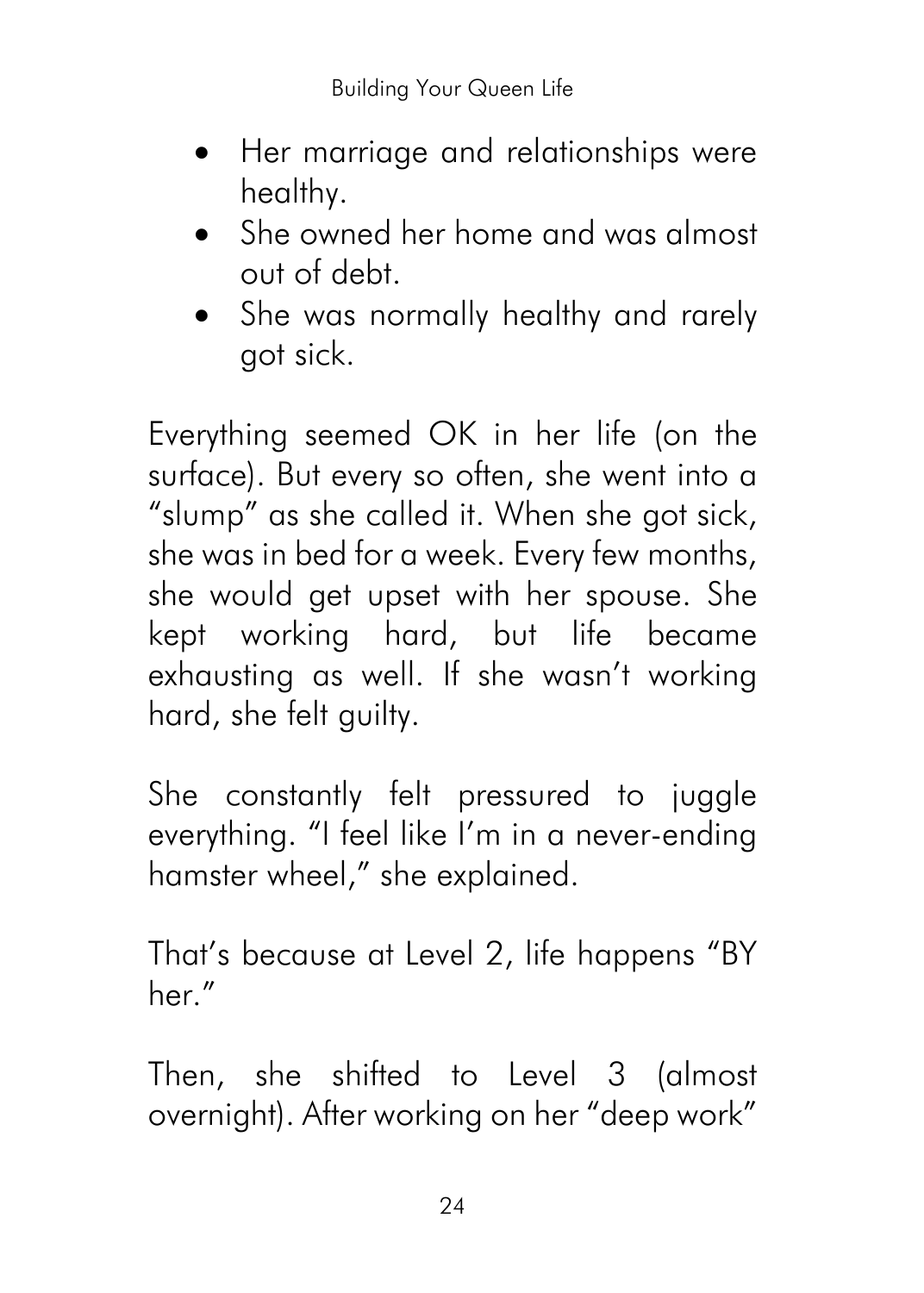(block party and freedom letters, in chapters 6 and 8), life seemed to change! She had more energy, clients flowed in (almost effortlessly), and the universe put everything into alignment on her behalf. She met with the right people at the right time, business was flowing to her. Her relationships strengthened and her health was the best it had ever been.

Like the majority of the population, I was living on Level 2 of life happening "by me." People call it the "rat race." Then, I suddenly shifted to Level 3 without even realizing it.

# Level 3: Winning

At Level 3, life happens "through me." This was a game changer for me. It is where I experienced a quantum leap in all aspects of my life.

This is where I encourage and teach people to live their life. Big goals happen quicker at this level and it is almost effortless. My clients call it, "magic."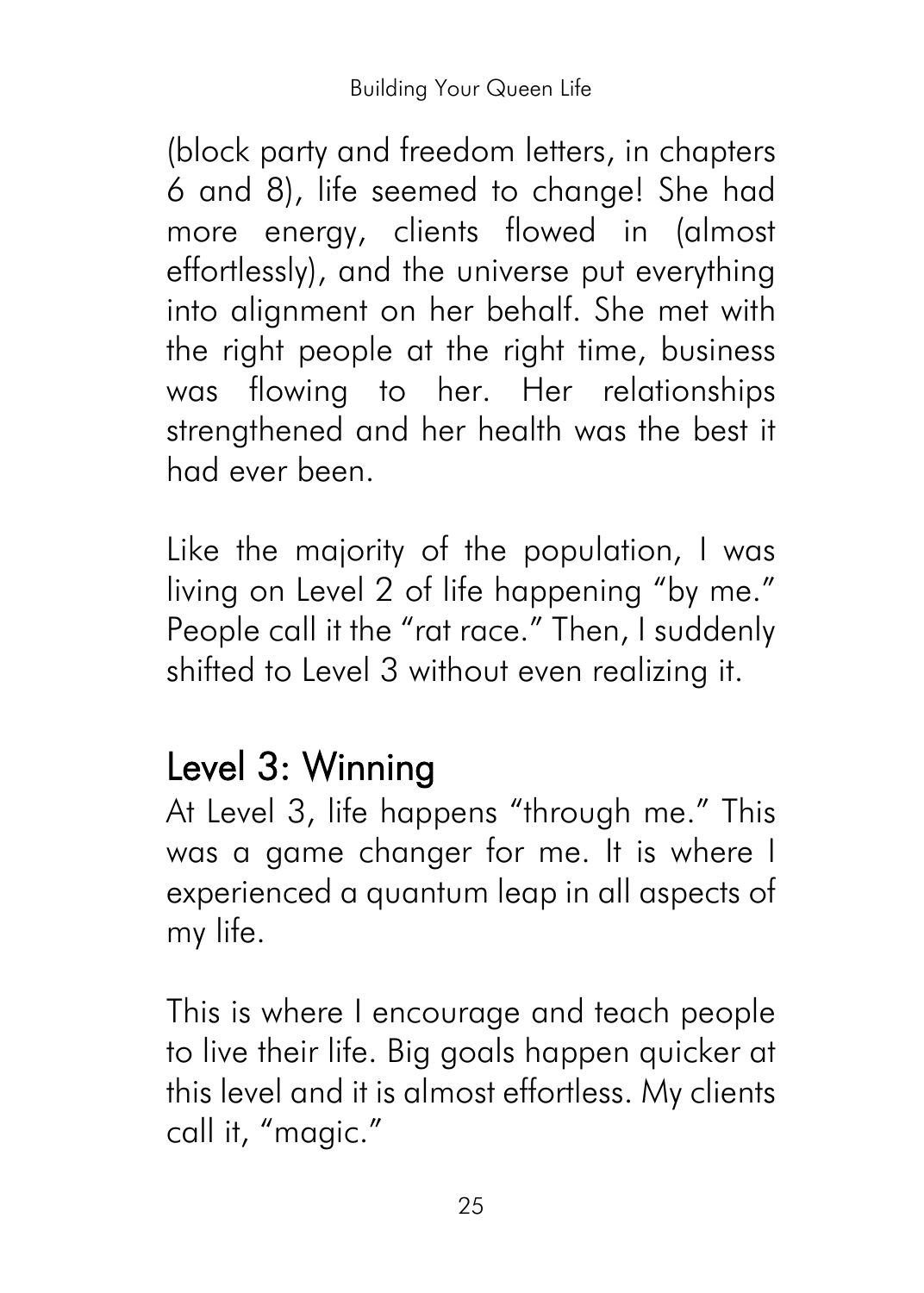Level 3 of awareness is life happening "through you." You are the captain of your ship, your crew works in unison, and the environment flows in your favor. You make great progress, you are productive, your sales increase. Clients that you have not met flock to you. These are not any "clients," they are your "ideal clients." They match you perfectly. They see the value you bring to their lives and they tell others about you. You are amazed and grateful; you continue to travel into bigger oceans where the waves are huge. However, your ship faces these waves, and the journey is amazing.

Many clients see immediate results when they shift into the third level of awareness. One example is Nadine Kokubun (she shares her testimony at the end of this book). When life started happening "through her," everything came into alignment:

- Clients flocked to her
- Her reputation as Hawaii's Skincare specialist quickly spread.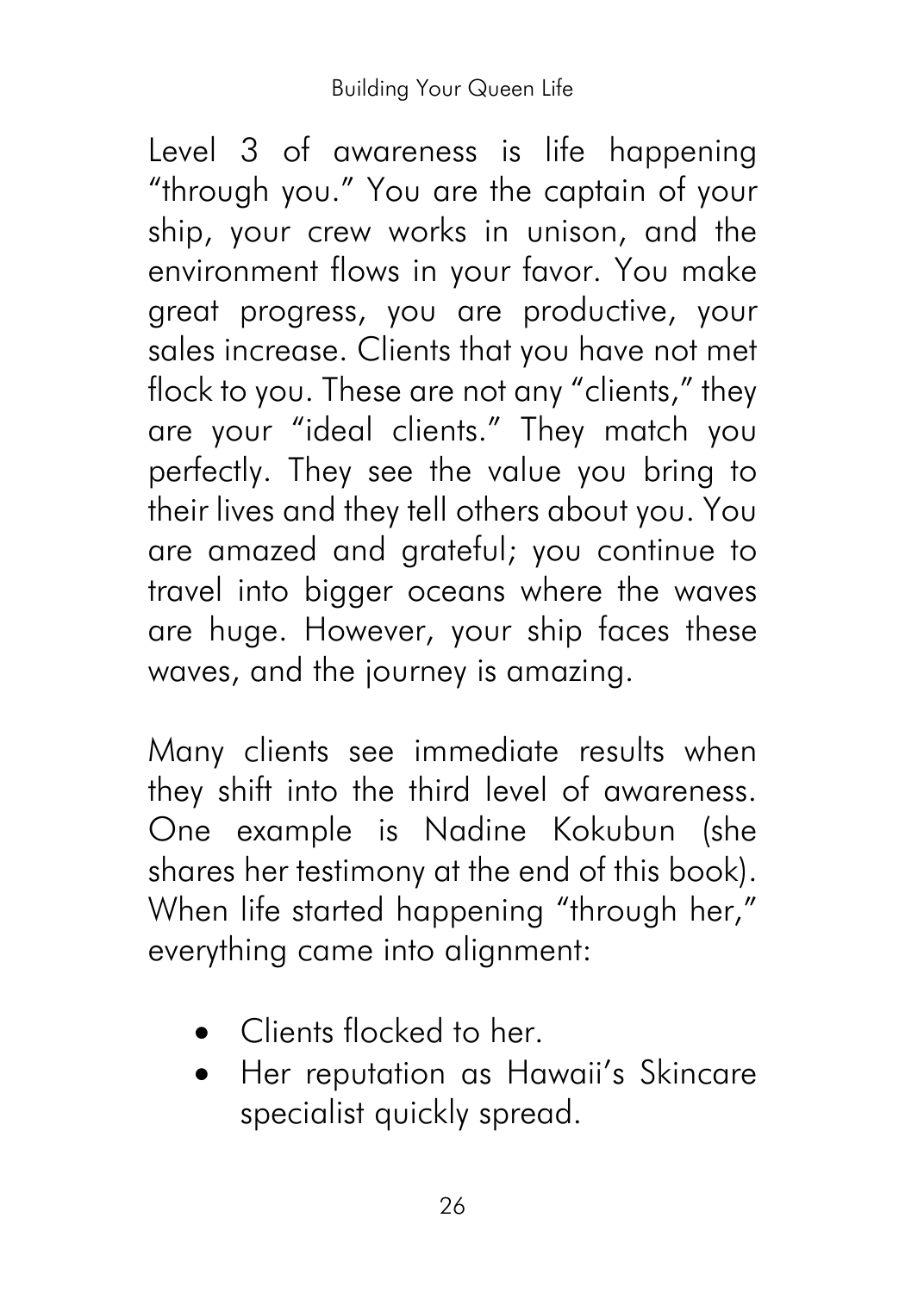- Her calendar was booked.
- Her confidence shifted.
- Her life and business vision became crystal clear.
- She became more decisive (made quick, solid decisions).
- She bravely faced challenges and technology (she was not a tech person in the past).

By facing their invisible "blocks" (as described in chapter 8), my Queens have been able to quickly see tangible results. The shift happens quickly and almost by surprise. After seeing it happen so many times, I'm only surprised at "how" it happens. The blessings flow in from different directions, so it is important to remain open to the opportunities.

My Queens and I seem to live life between Level 3 and Level 4. Life happening "through us" and "as us." In order to remain at these levels, it is important to constantly work on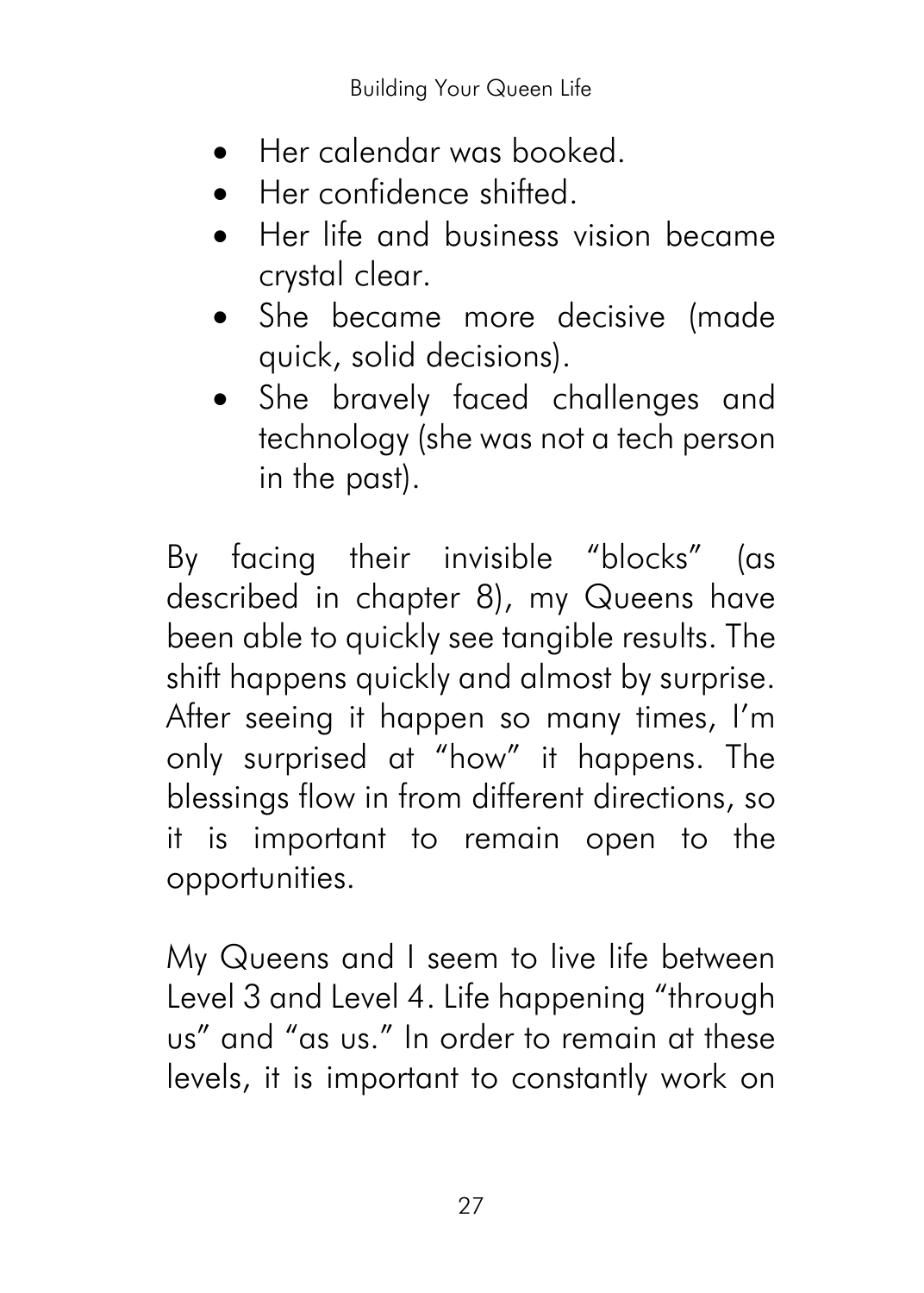yourself. Daily gratitude is vital. This is where the "Queen Life" happens as well.

At Level 3 and Level 4, you love your life. Every. Single. Moment.

# Level  $4:$  In the Clouds

Level 4 includes a rare list of "A Listers." These people operate on the highest level of one-ness. They operate on a level of life happening "as me." They have a higher level of mastery, because they live in complete unity with the environment, including with other people. They are spiritual beings having a human experience; they are flowing in unity with everything. This is a rare experience.

At Level 4, these people are making a positive impact in the world. They are legendary.

According to some coaches, this level of awareness happens during an orgasm. However, the second we slip into the thought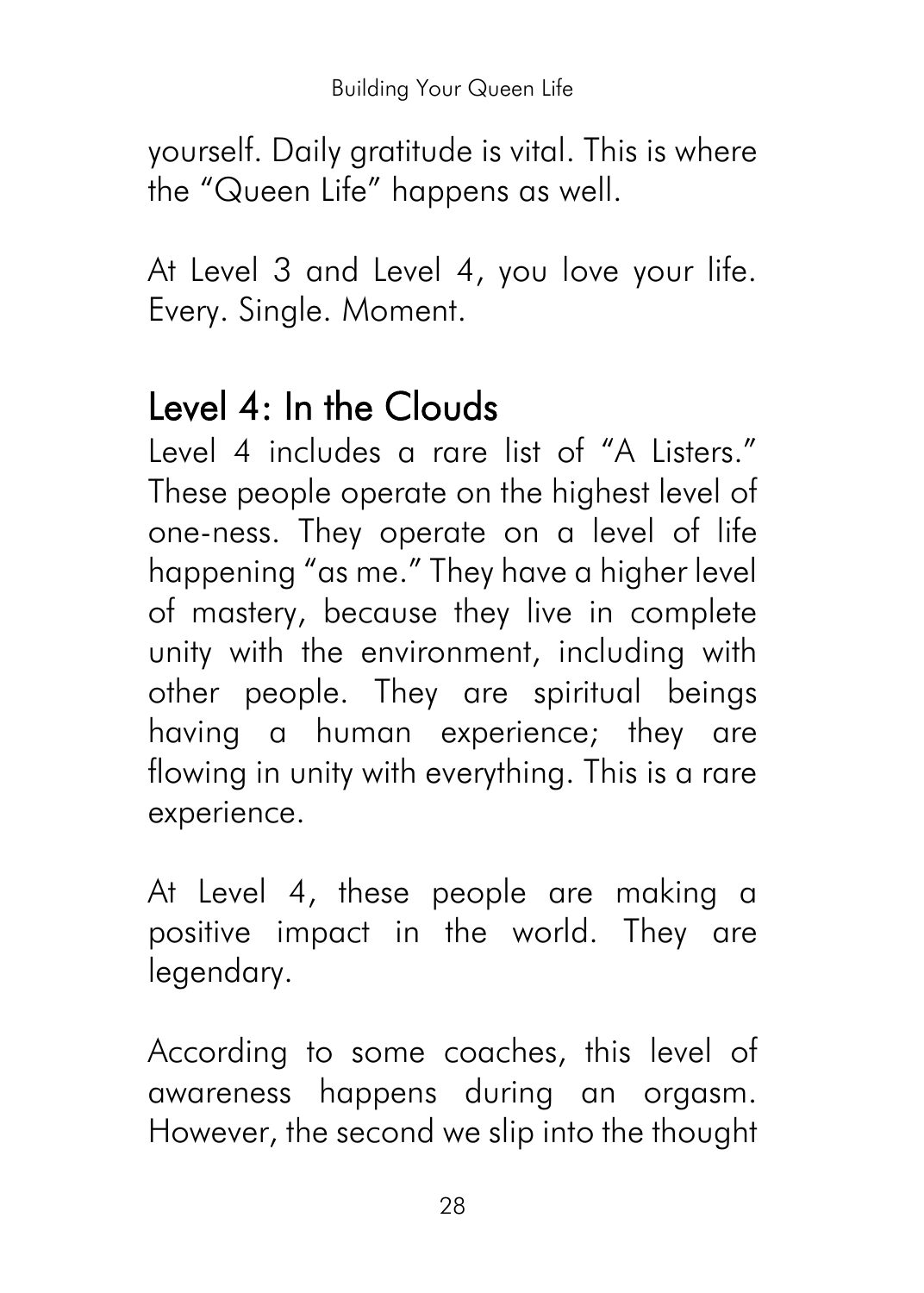of judging whether the orgasm is good or not, we slip back into Level 3 of life happening "through me."

It's a place of "no thought," just being-ness.

As I am getting better at living in Level 4, I am able to teach my Queens how to remain at this level of life happening "as me." Everything flows. Timing is always perfect.

- Walking in the Spirit.
- In harmony with others and the universe.
- In unison with the Creator and the creation.
- Intuition is strong.
- In alignment with all areas of her life.
- Living in Einstein time (timing is perfect and almost irrelevant).
- Stress-free living. Everything is good.
- Orgasmic living.
- Work doesn't feel like "work."
- Living in the Vision.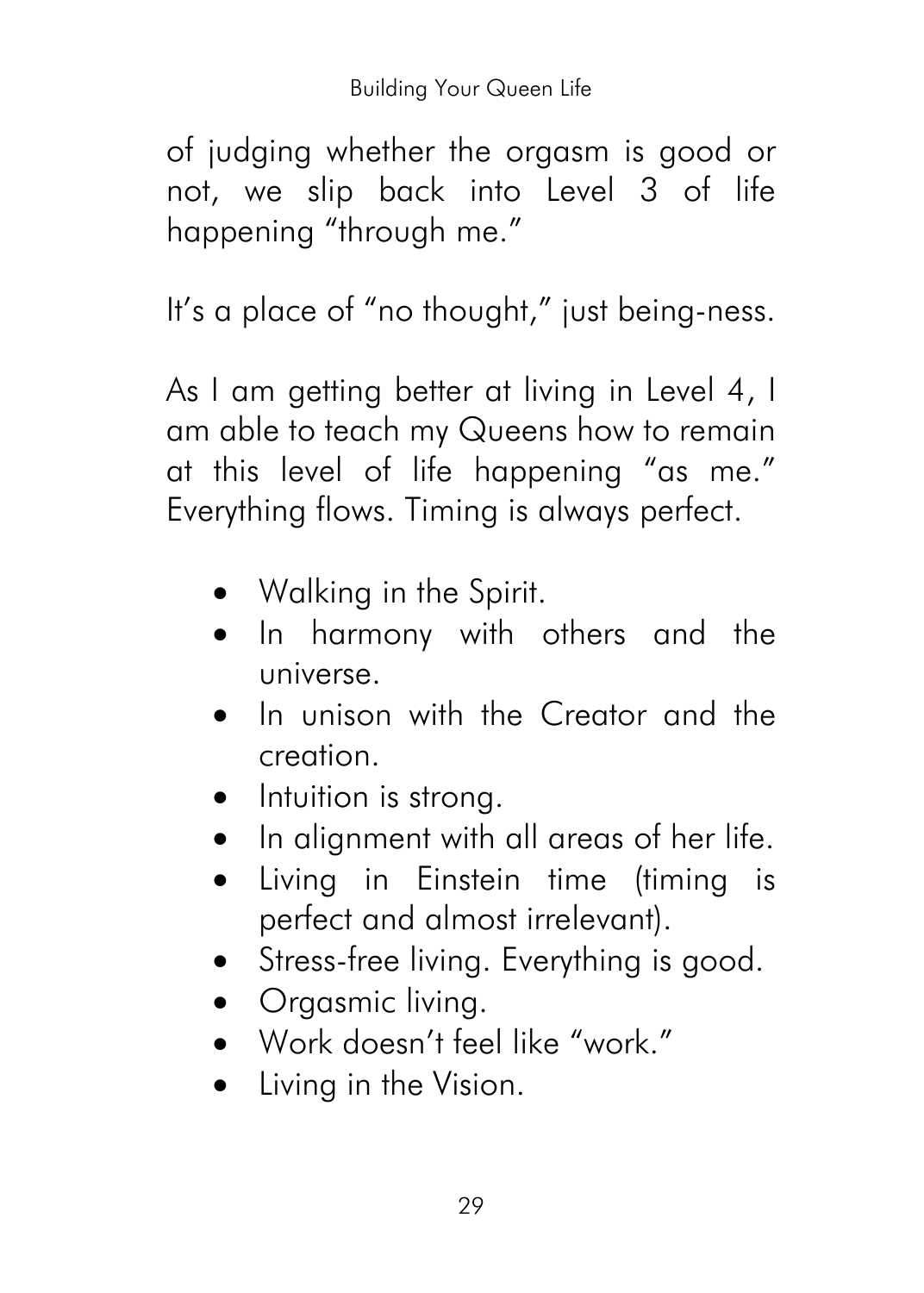One of my Queens, Khanh Nguyen, experienced Level 4 at its finest. Not only did she secure the biggest contract of her life, it came effortlessly and will be residual (constant) income. She seemed to be walking in the clouds.

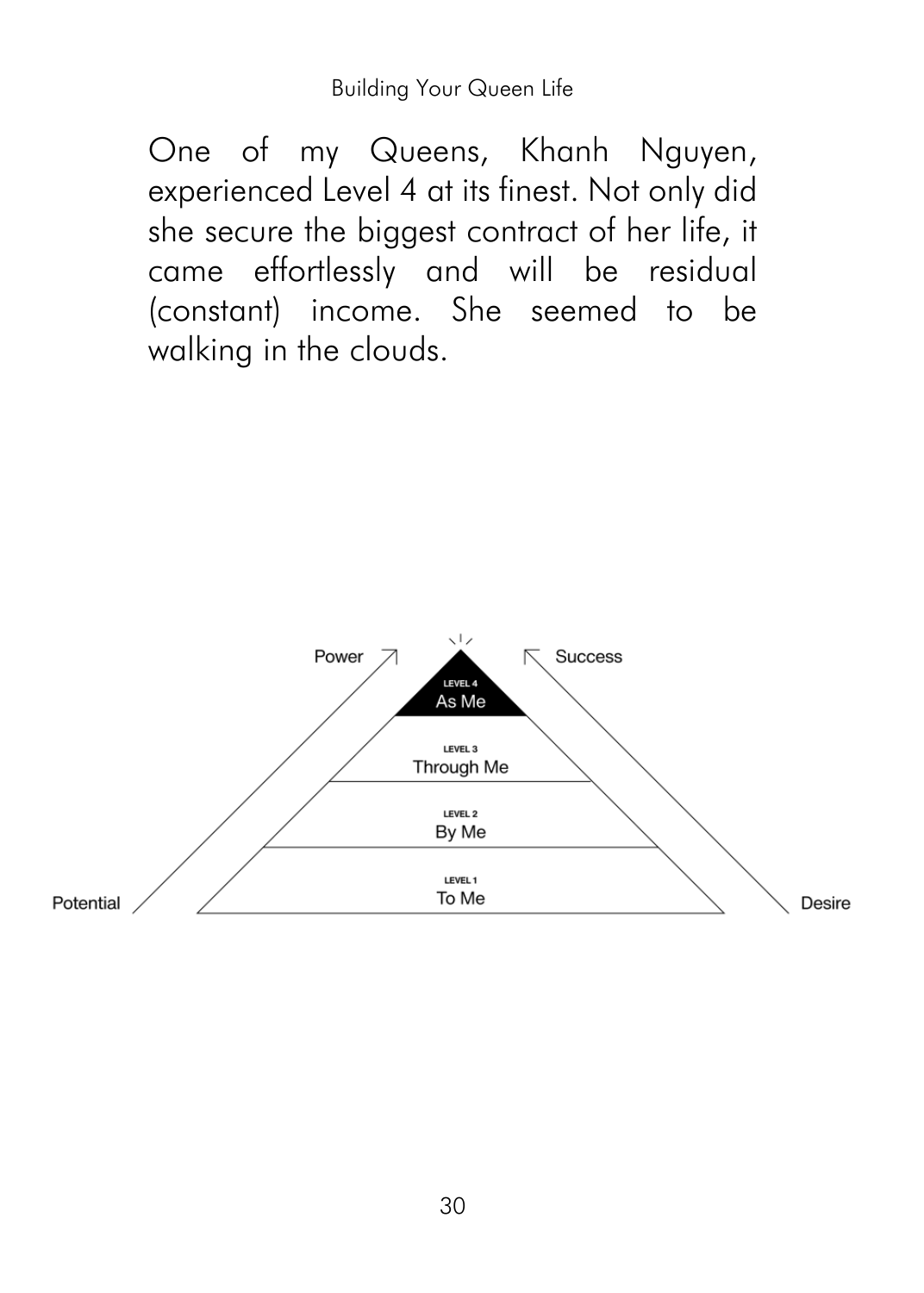### Level Overview

Here is an overview of the four levels:

| Level | Life Happens: |
|-------|---------------|
|       | As Me         |
|       | Through Me    |
|       | By Me         |
|       | To Me         |

#### The 1st level: TO Me

- The role of the victim.
- Everything happens to me.
- Outside forces control my life.
- They are not responsible.

Many grow weary and want to take responsibility so they will say, "I am going to move up to the next level and take responsibility for my life."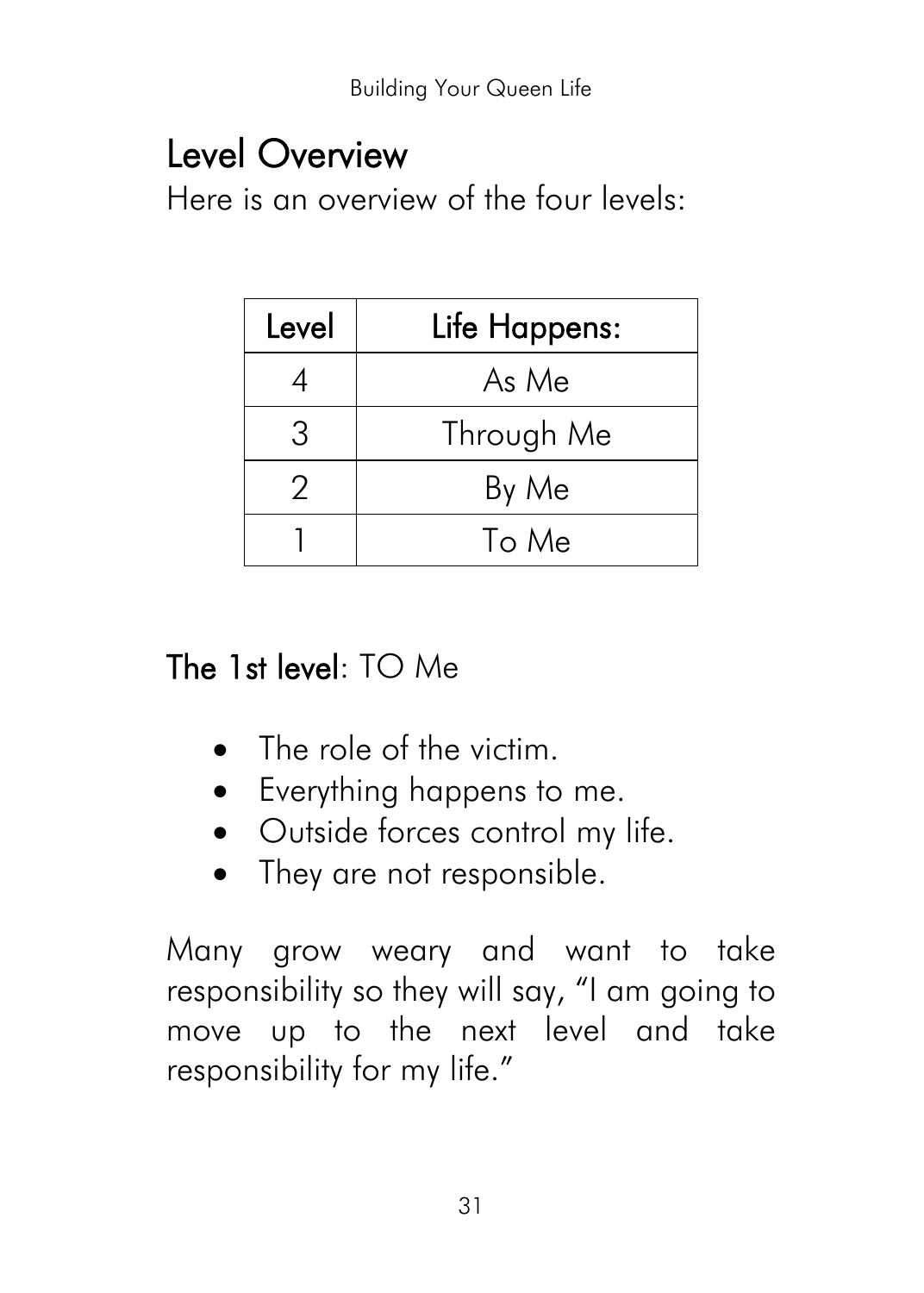### The 2nd level: BY Me

- I can take responsibility.
- I can control my results.
- I can work hard, study hard, etc.
- I'm going to get the better job.
- I'm going to save money, buy a home, buy a car, etc.
- I'm going to make life happen BY ME.
- Most people are on this level.
- It can get exhausting.
- Lots of guilt and shame at this level.
- Requires me to work hard. Everything is happening BY me.

### The 3rd level: THROUGH Me:

- Requires a higher level of understanding.
- Requires simple, basic understanding of quantum mechanics.
- Requires an understanding of how your mind works and how powerful your subconscious mind is.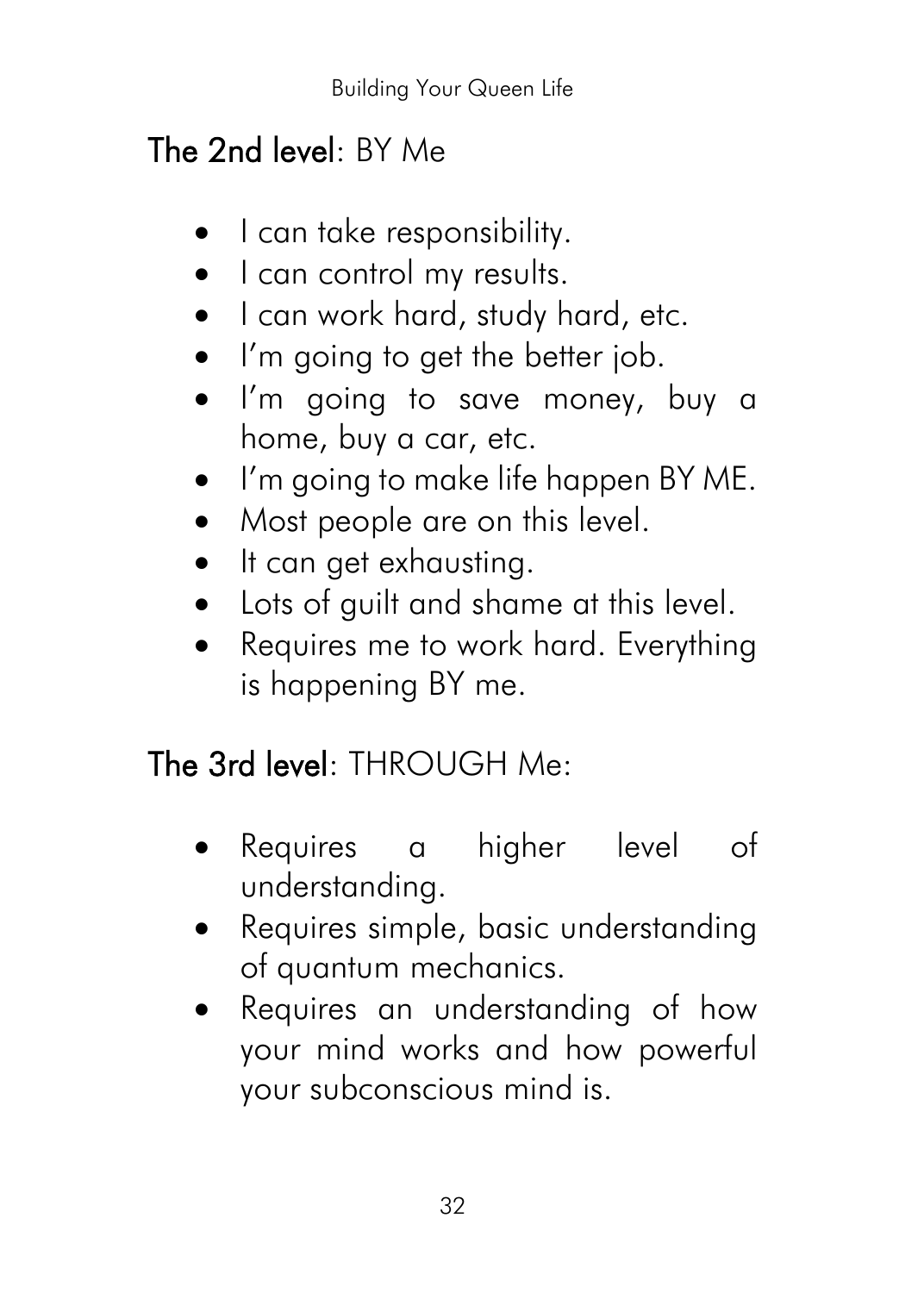- A realization that every day, every moment we are generating the results of our lives by our thoughts.
- Lifechanging.
- I can achieve BIG goals in a quicker amount of time.
- I can take a quantum leap.
- I can live in the flow of life.
- Life is more enjoyable.
- I can leverage my time and energy on this level.
- Einstein time.

#### The 4th level: AS Me

- Higher level of spiritual awareness.
- We are all "ONE" all connected.
- Rarely do people acquire this level of awareness, but those who do:
	- o Operate in unison and "oneness" with the Universe.
	- o Are impact makers.
- This happens during a "no thought" orgasm.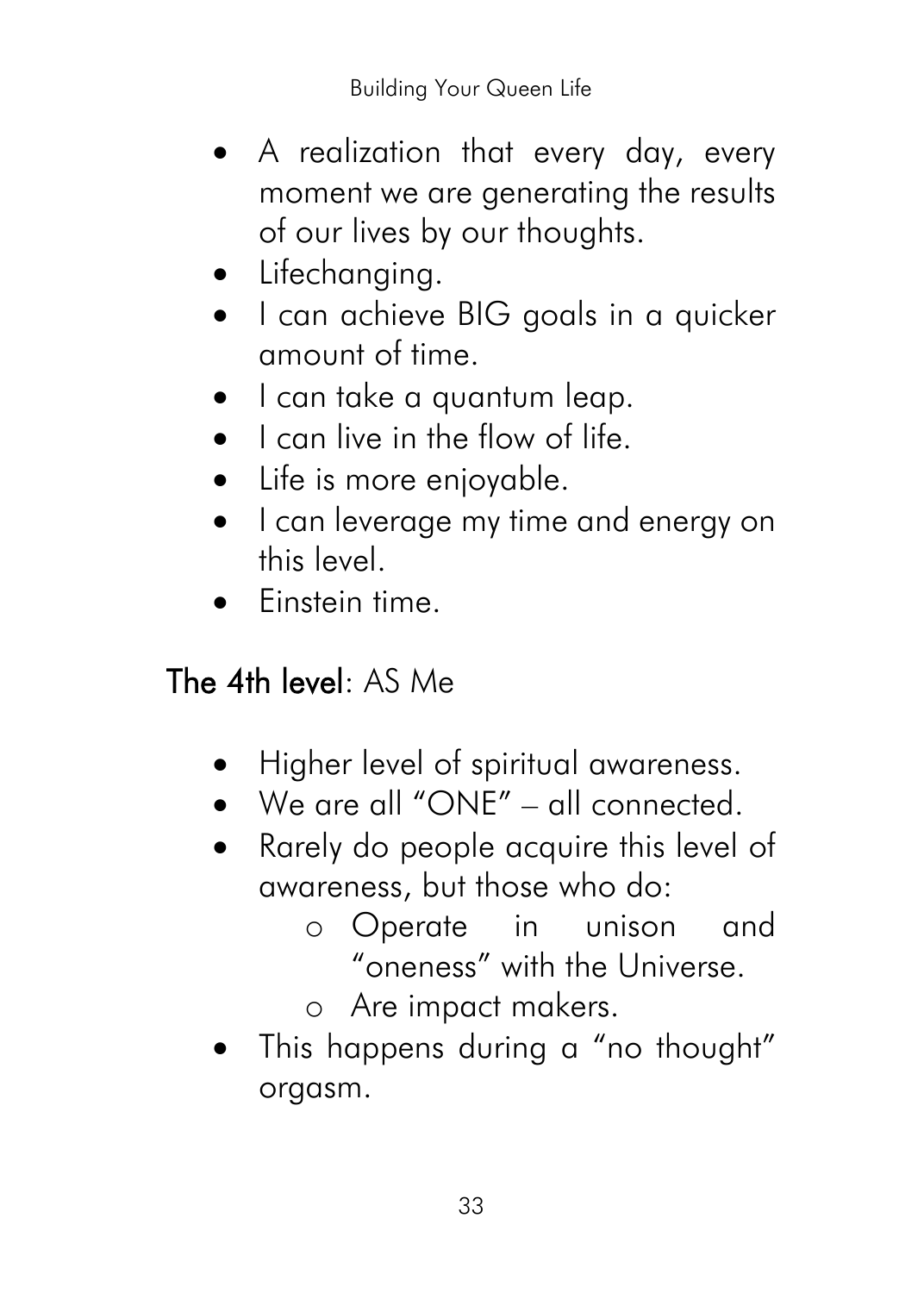### CHAPTER TWO:

# Core Value = Your True North

The islands of Hawai'i were discovered by ancient Polynesian voyagers. They didn't have any technical gadgets that we have now (like a GPS or map app). They didn't even have compasses. Their ships didn't have engines. They were fueled by man's energy (paddling) and they used the sail to harness the power of the wind.

However, the navigators did not wander aimlessly in the ocean. They were intentional; they knew exactly where they were going, where they needed to land, and the sky was their map. They used the sun, moon, and stars to find their way thousands of miles across the sea.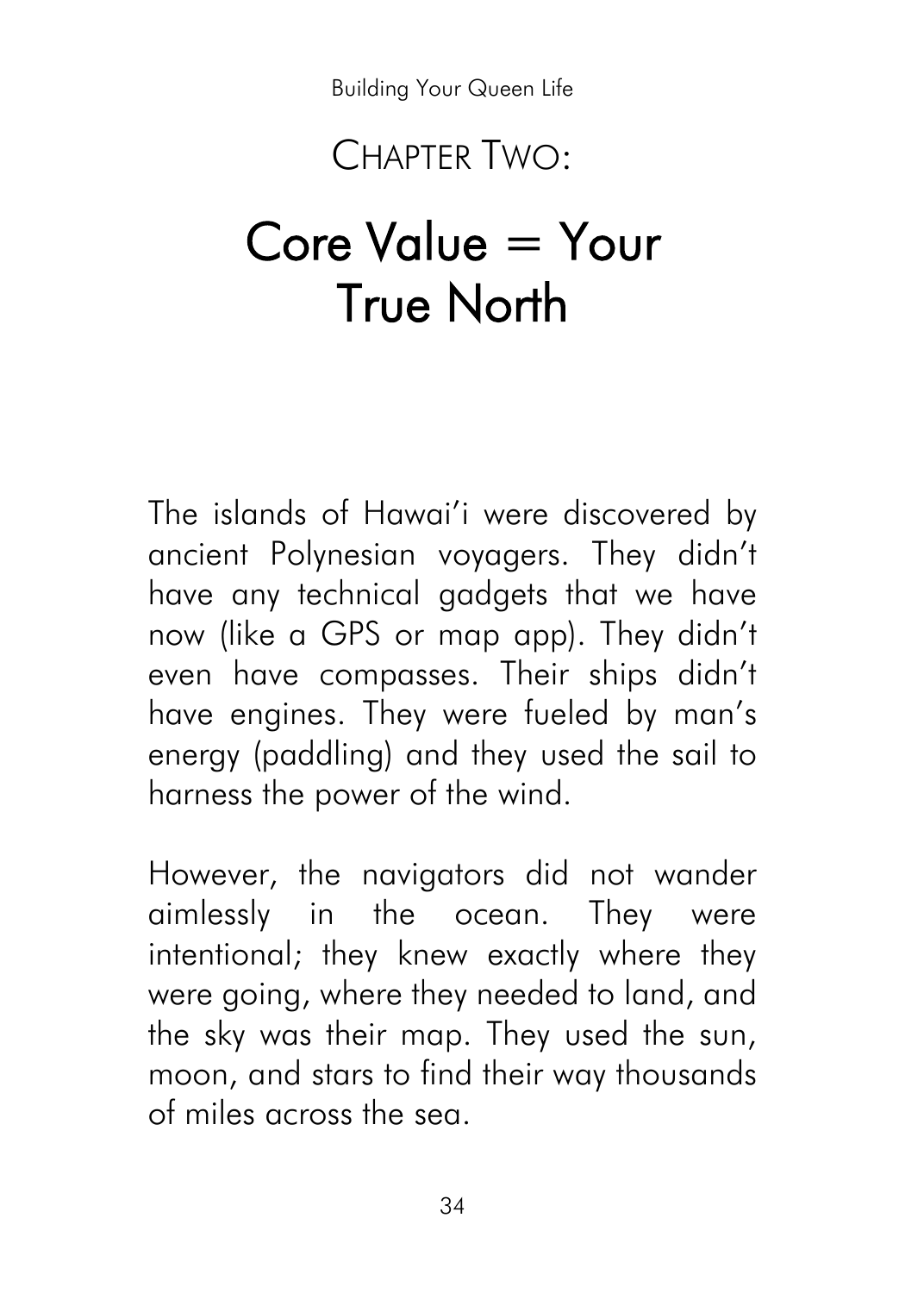If you look at a map, you'll notice that Hawai`i is like a speck in the middle of the Pacific. Discovering Hawai`i was like "finding a needle in the haystack."

I share this because there is so much to learn from the Polynesian voyagers.

- They had 100% trust and faith.
- They trusted their intuition and their spiritual guidance. (They called them "Kupuna" or in Asian culture they call them "ancestors.")
- They had an extremely clear "end goal" or destination. Their location was like a small speck in the middle of the ocean.
- They remained focused on the North Star (the only star that does not move), which kept them focused TRUE NORTH.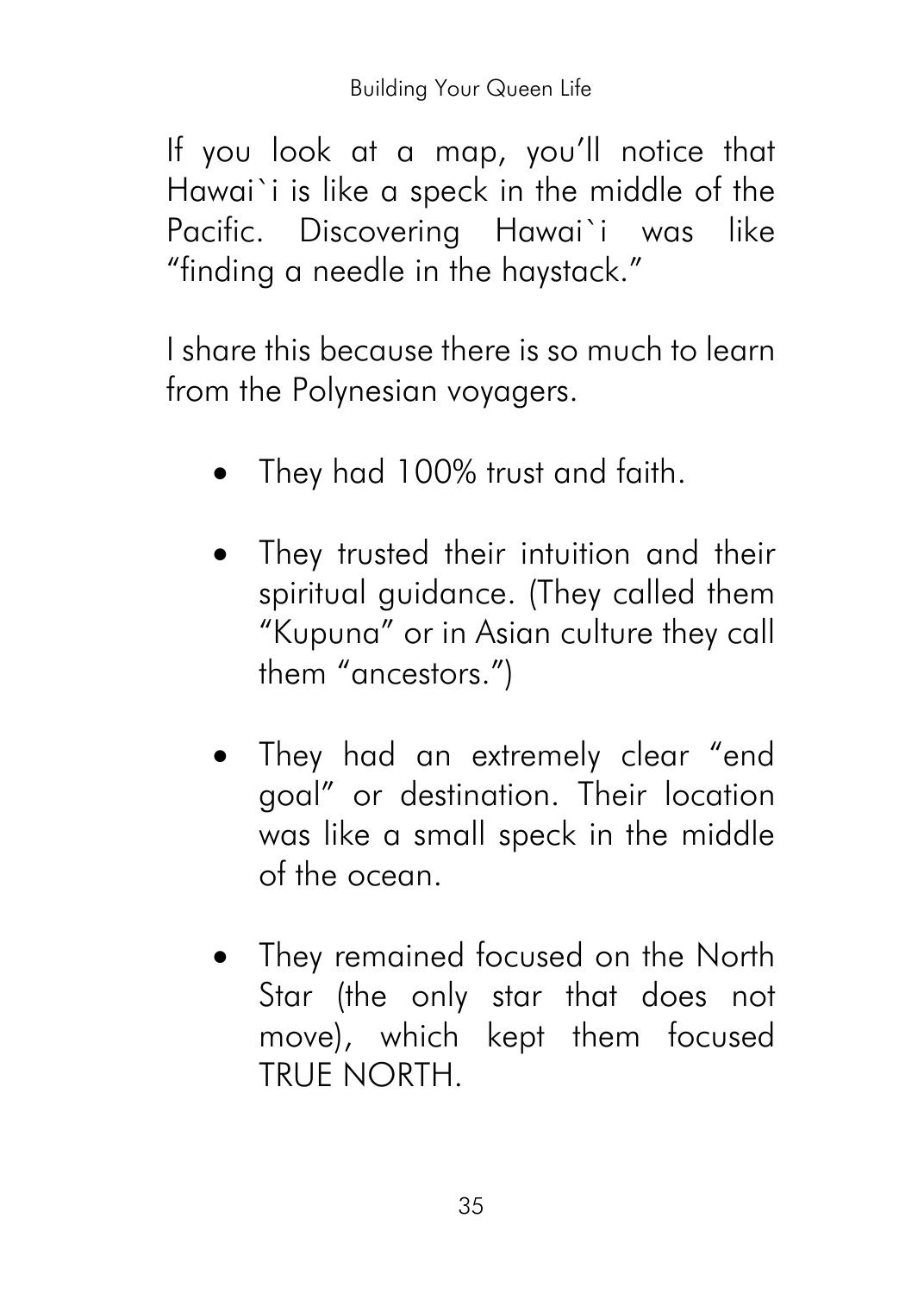The navigators used the night sky to guide them. You will create your own unique map with this book as your guide.

First, write a list of your core values. Your core values are like the North Star. They will keep you grounded and on track. What is important to you?

Some examples: faith, family, honesty, integrity and love.

 $\mathcal{L}_\text{max}$ \_\_\_\_\_\_\_\_\_\_\_\_\_\_\_\_\_\_\_\_\_\_\_\_\_\_\_\_\_\_\_\_\_\_\_\_

Dive deeper into your core values. For example, let's explore "family" as a core value.

As a child I was told, "family is everything" and I was told that our immediate family was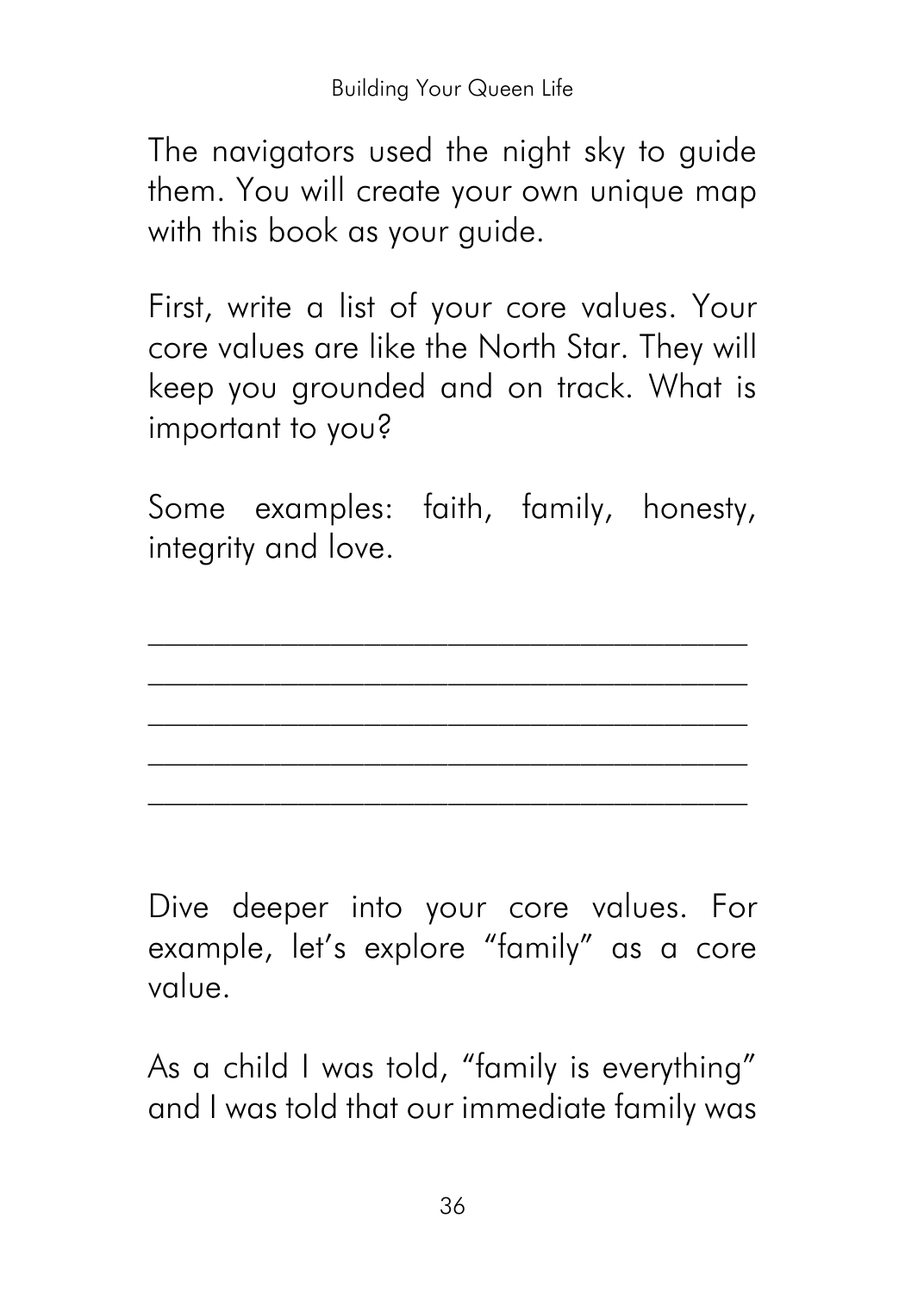important because no one would be as close to me as my own siblings and parents. In our family, eating a meal together in the living room was important. My mom expressed love by cooking a delicious meal for us; the meals included at least three items.

As an adult, my immediate blood relatives were not close to me anymore. I rarely saw them. I grew up, had children of my own, and my family eventually shifted to include non-blood relatives. I do not cook for my teenaged kids, so I temporarily struggled with "mom quilt."

I express love for my children and extended children (including "in-loves" like the two daughter-in-loves that I have) differently than my mom did.

My expression of love is to empower my offspring. I help them bring out their genius and to live in their genius zone (I call it the "G-zone") where they live their passions and purpose.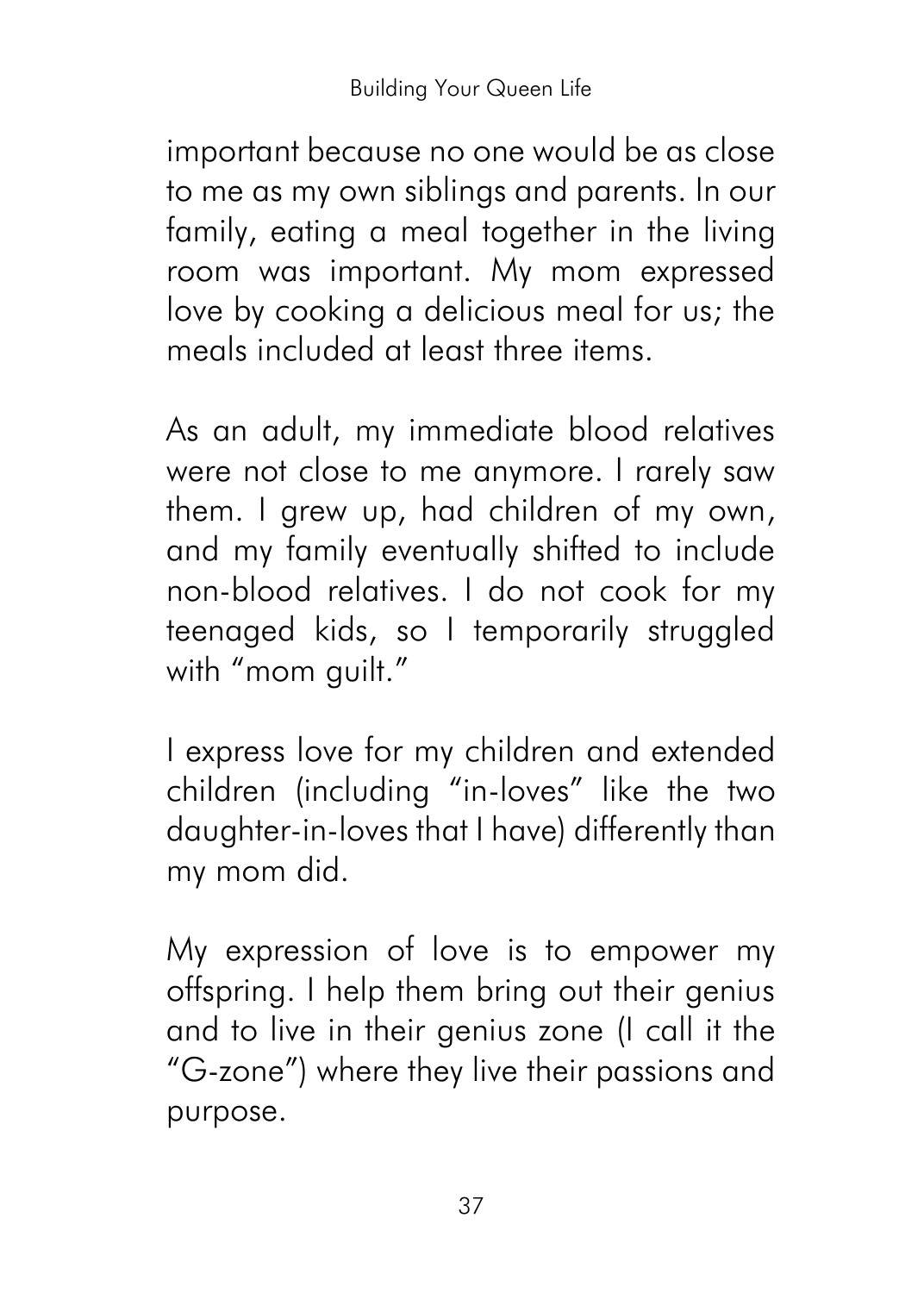Basically, core values are what is really important to you. They may shift. As a child, your core values looked a certain way. But as an adult, they may have shifted as your perception on life has changed.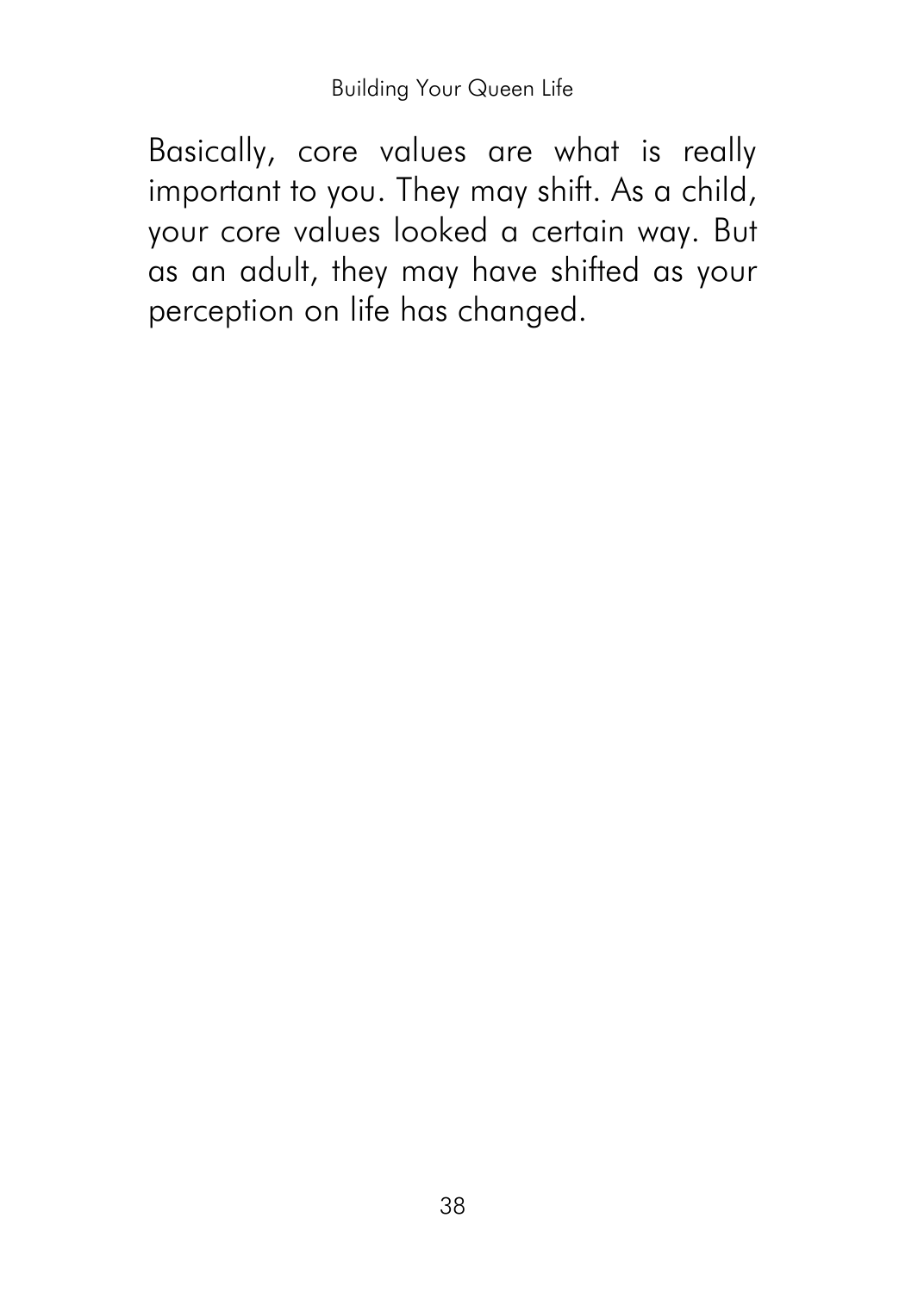# CHAPTER THREE: Passion and Purpose

Like the ancient Polynesian navigators, we need an "invisible motor" that drives us to our vision. This reminds me of my second time in college. I was a 38-year-old nontraditional student surrounded by fellow students who were just a few years older than my kids.

As a college student, I had the opportunity to see life from the millennials' perspective. Many of my fellow classmates were forced into majors that their parents chose for them. These students were not self-motivated; they didn't have a desire to study. They were forced into a future that their parents wanted for them. The students complained.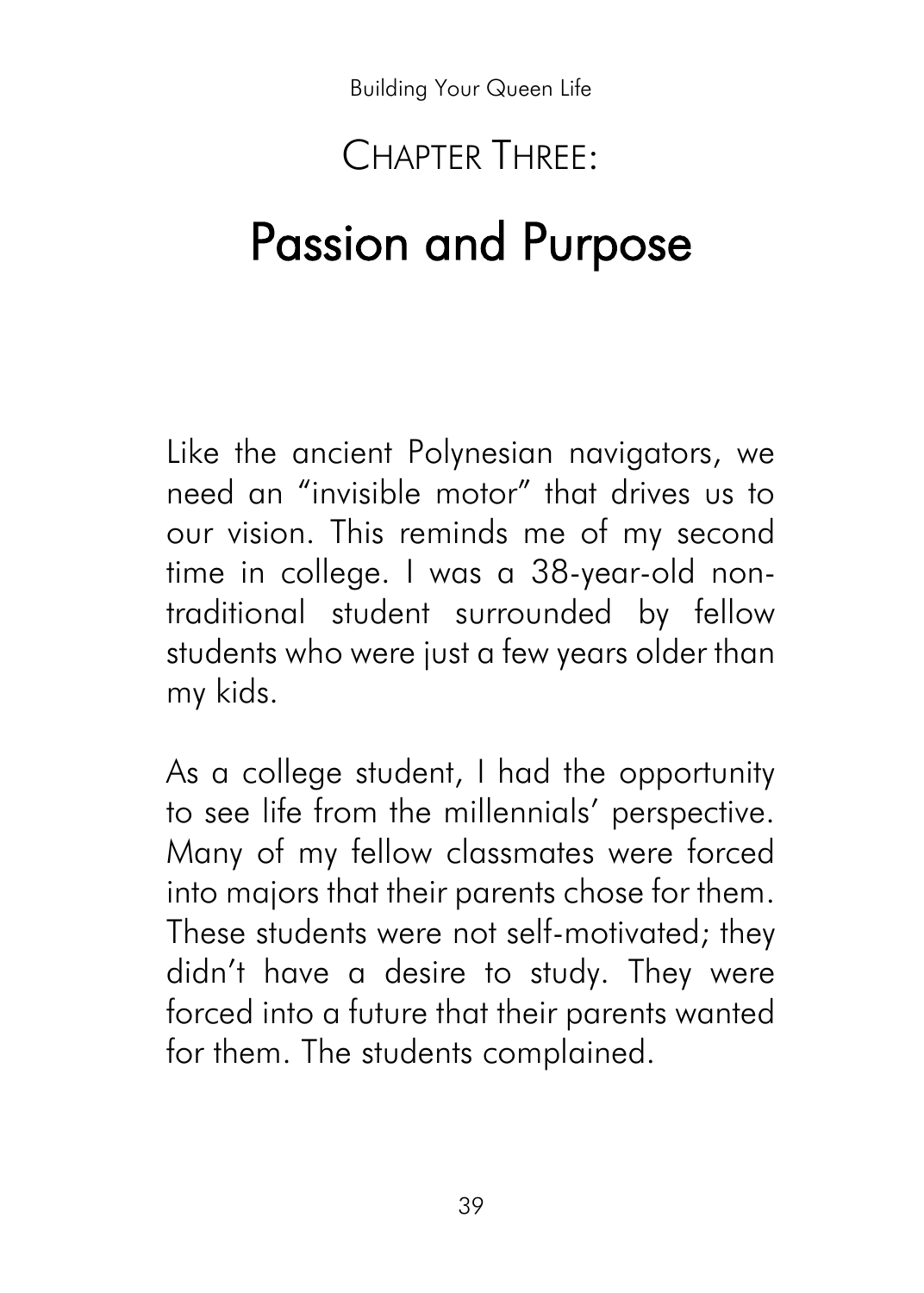On the other hand, the non-traditional students and those students who were passionate about their field of study were self-driven, enjoyed studying, were happier, and did well in their classes. There was a huge contrast between the students who wanted to be there vs. the students who were forced.

At that moment, I told my kids (most of them were in high school at the time), "Please choose the path that makes you happy."

I also urged my kids, "Don't go to college for anyone but yourself. Pursue what YOU are passionate about."

Pursuing your passion and purpose is so important. It is like the invisible motor. The big waves in the ocean won't seem so intimidating when you are enjoying the journey.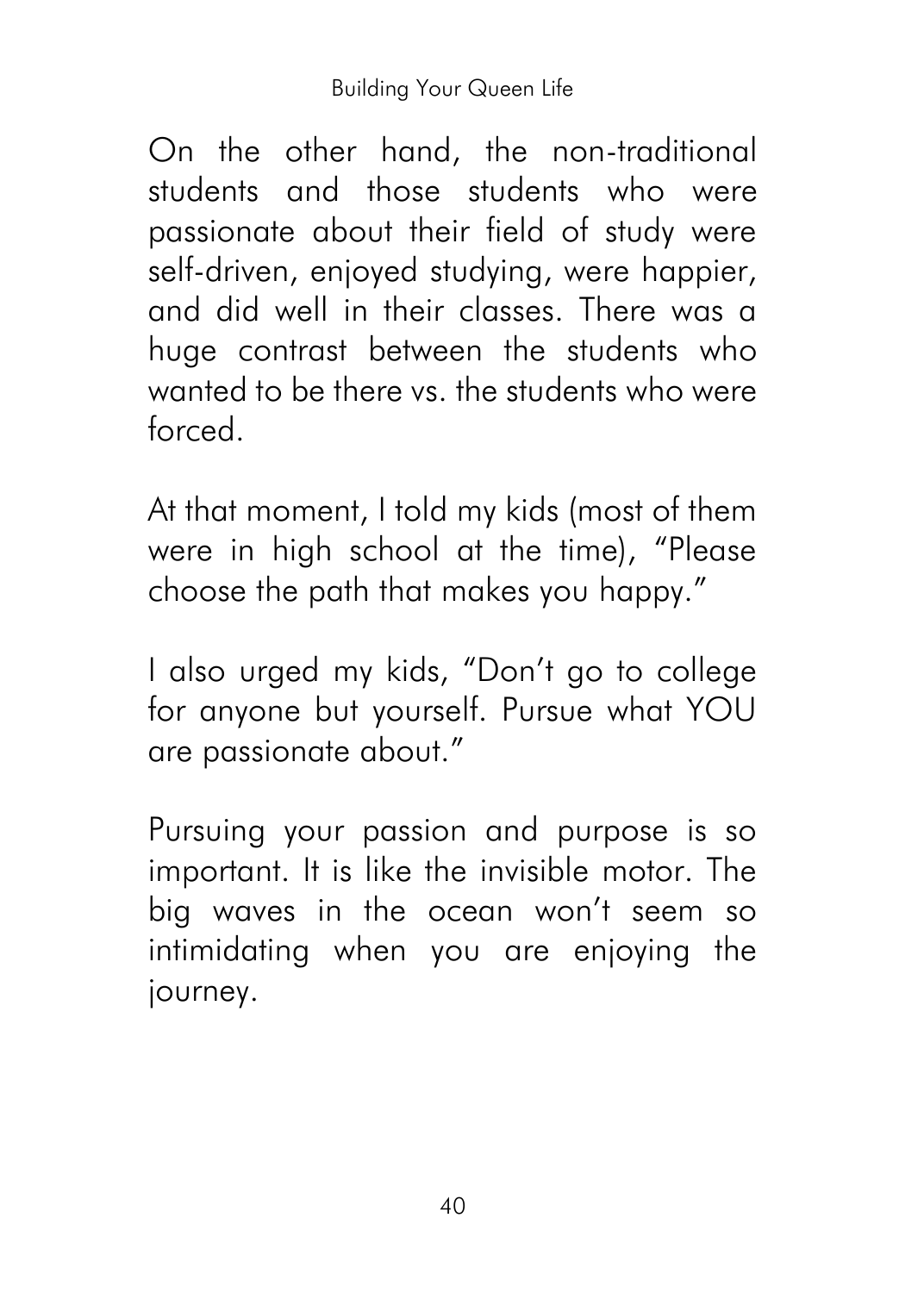On the other hand, if you're being forced or living a life of someone else's design, every wave (even the small ones) feels miserable.

Pursue your passion and purpose. Evaluate what you're passionate about. Ask yourself these questions.

• What excites you and energizes you when you talk about it?

 $\mathcal{L}_\text{max}$ \_\_\_\_\_\_\_\_\_\_\_\_\_\_\_\_\_\_\_\_\_\_\_\_\_\_\_\_\_\_\_

• What brings you joy and lights you up?

 $\mathcal{L}_\text{max}$ 

 $\mathcal{L}_\text{max}$ \_\_\_\_\_\_\_\_\_\_\_\_\_\_\_\_\_\_\_\_\_\_\_\_\_\_\_\_\_\_\_

• What do you love to do?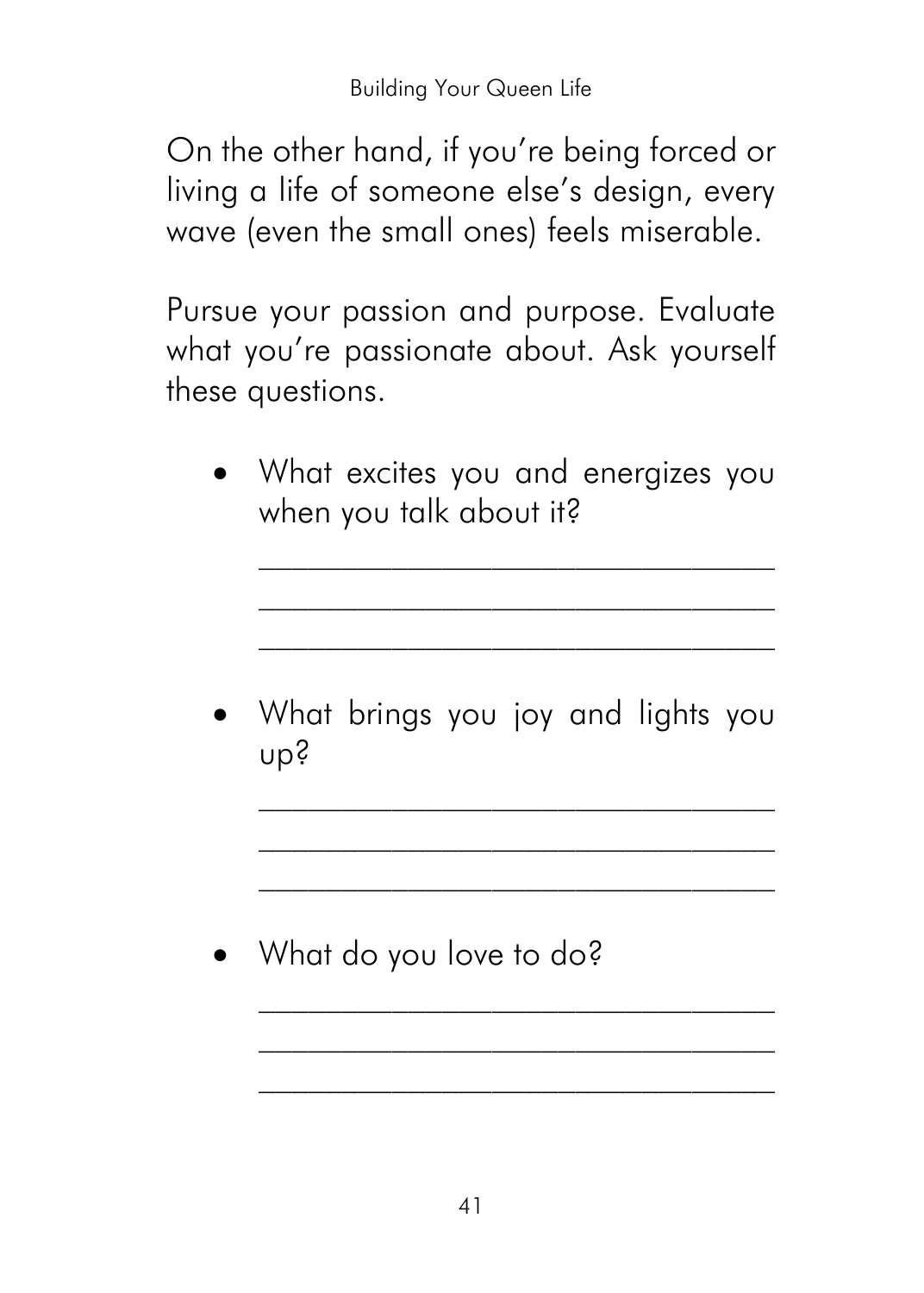• Who would you love to be? (i.e. I imagined being a public speaker, author, and impact maker)

Your passion and purpose get you lit for life. I call it your "G-zone" or "genius zone."

I love Napoleon Hill's definition of a genius in *Think and Grow Rich*. He says a genius is someone "who has discovered how to increase the vibrations of thought to the point where he can freely communicate with sources of knowledge not available through the ordinary rate of vibration of thought."

And Les Brown says "there's Greatness in you." It is already within in you! It is my job as a coach to help you bring it out.

Leap out of your comfort zone and live in your G-Zone. Pursue your passions and purpose!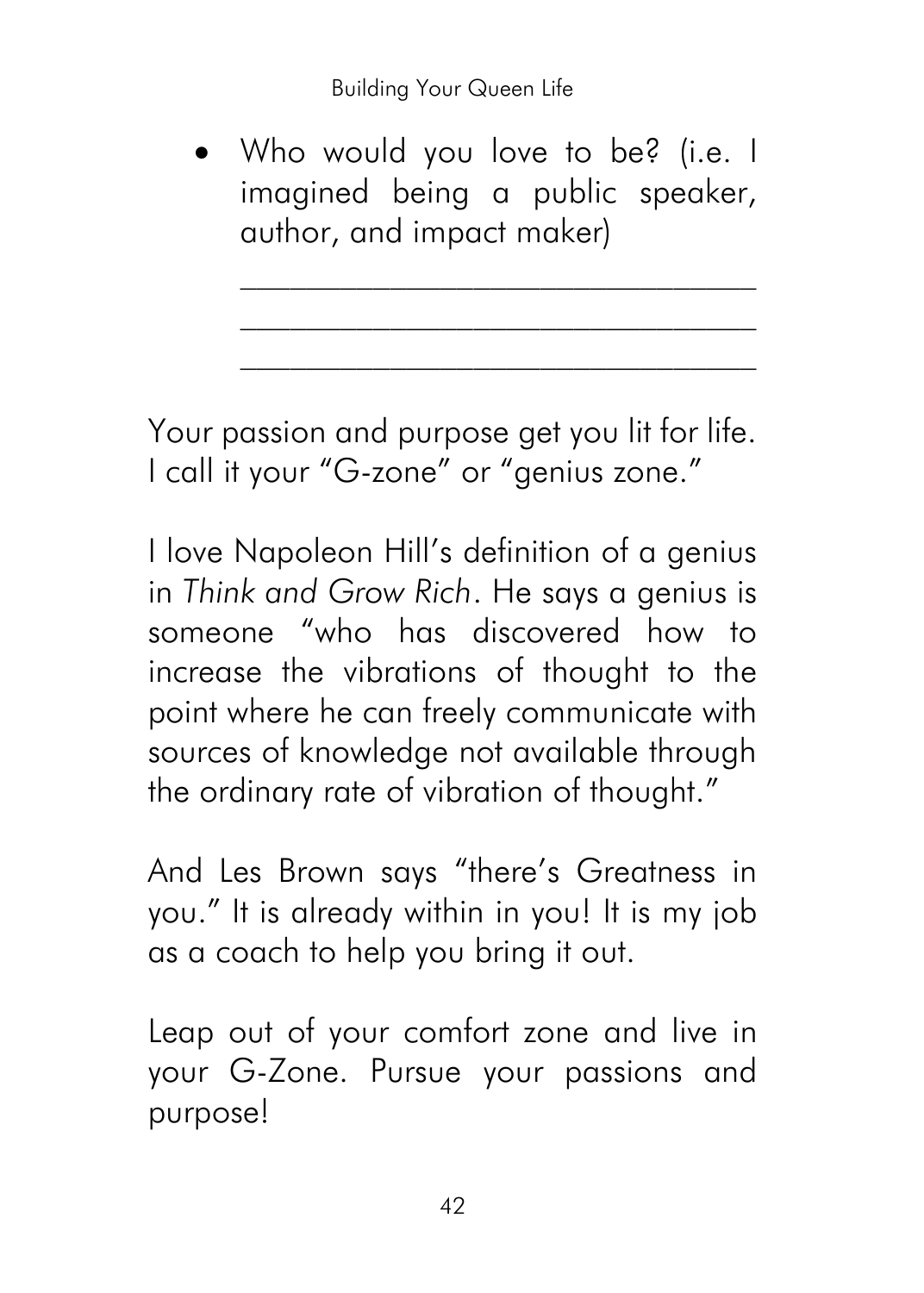# CHAPTER FOUR<sup>.</sup>

# Vision

Pull out a pen and paper. What we are going to do is evaluate the five areas of your life.

When we talk about things we would love in life, that includes these five areas of life:

- 1. Health and wellbeing
- 2. Love and relationships
- 3. Vocation
- 4. Time and money freedom
- 5. Spiritual Wellness

#### Life Assessment

At this moment rate yourself on how you are doing in each of these areas: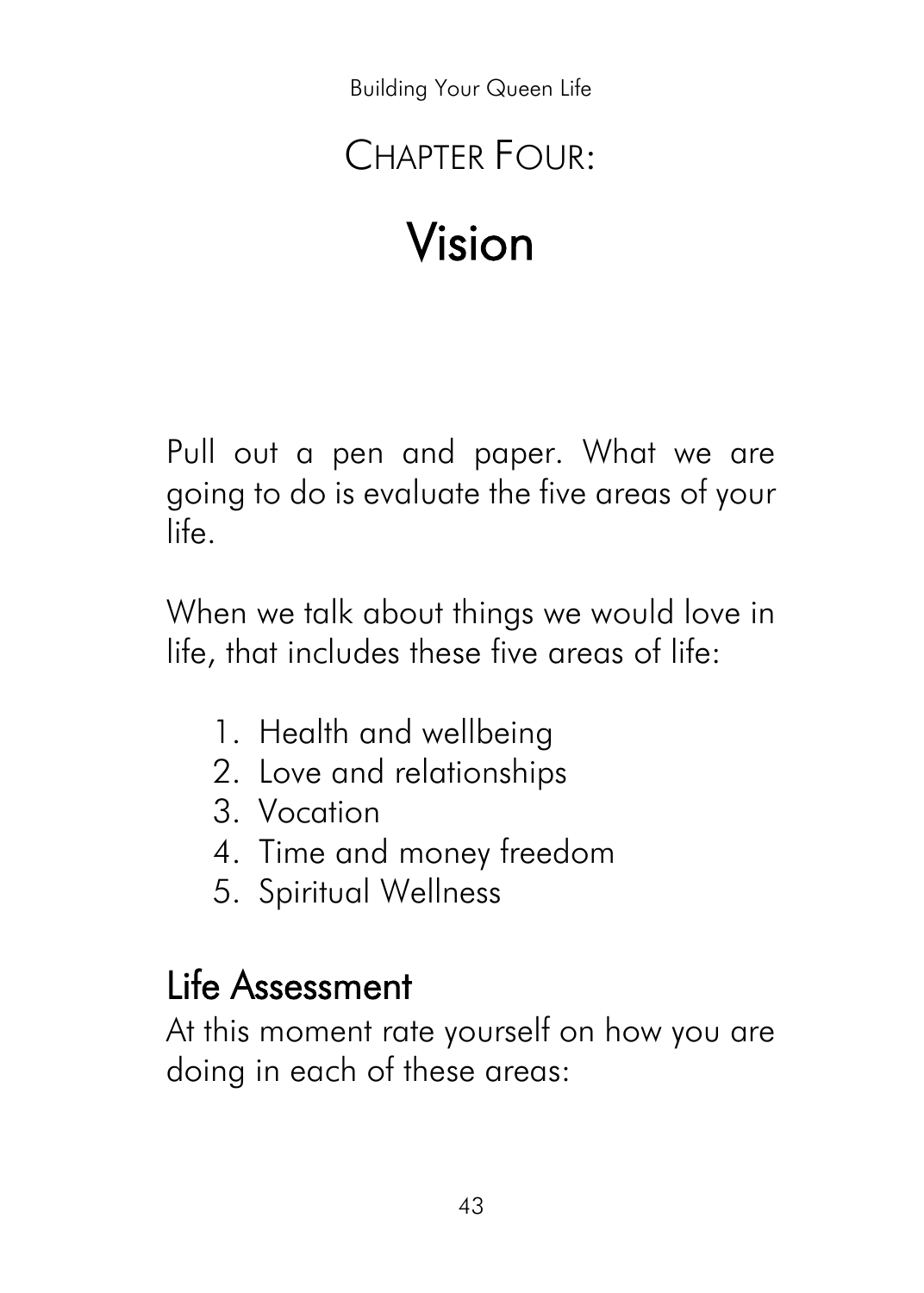#### Area #1: Health and Wellbeing

Rate yourself:

Rating 1-5 (1: not being healthy -to- 5: optimal health)

What is your longing and discontent for health and wellbeing?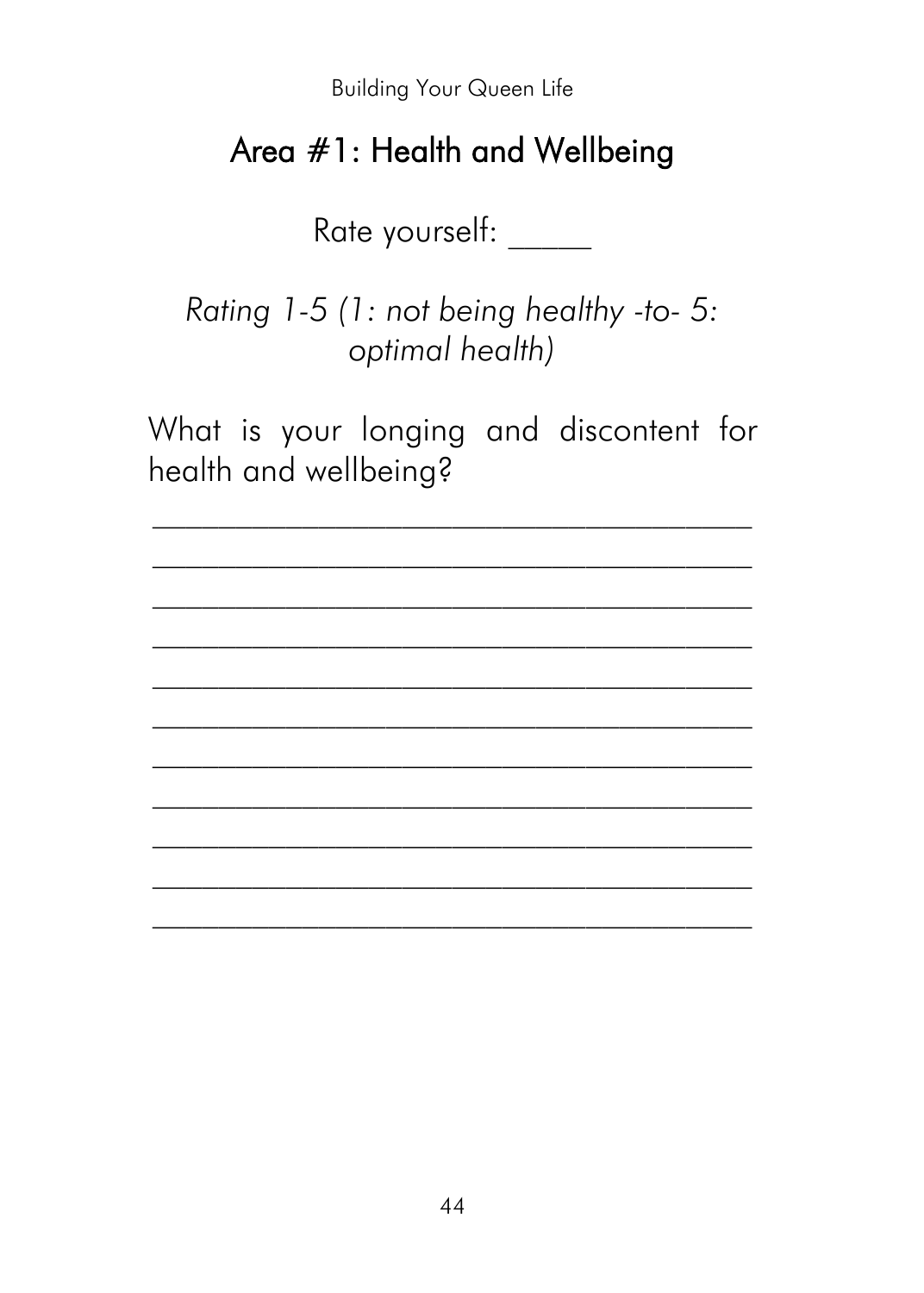#### Area #2: Love and Relationships

Rate yourself: \_\_\_\_\_

*Rating 1-5 (1: terrible friends, negative, alone -to- 5: great relationships, helping others, surrounded by positive like-minded people)*

What is your longing and discontent for your love and relationships?

 $\mathcal{L}_\text{max}$ \_\_\_\_\_\_\_\_\_\_\_\_\_\_\_\_\_\_\_\_\_\_\_\_\_\_\_\_\_\_\_\_\_\_\_\_

 $\mathcal{L}_\text{max}$  $\mathcal{L}_\text{max}$ \_\_\_\_\_\_\_\_\_\_\_\_\_\_\_\_\_\_\_\_\_\_\_\_\_\_\_\_\_\_\_\_\_\_\_\_

 $\mathcal{L}_\text{max}$ \_\_\_\_\_\_\_\_\_\_\_\_\_\_\_\_\_\_\_\_\_\_\_\_\_\_\_\_\_\_\_\_\_\_\_\_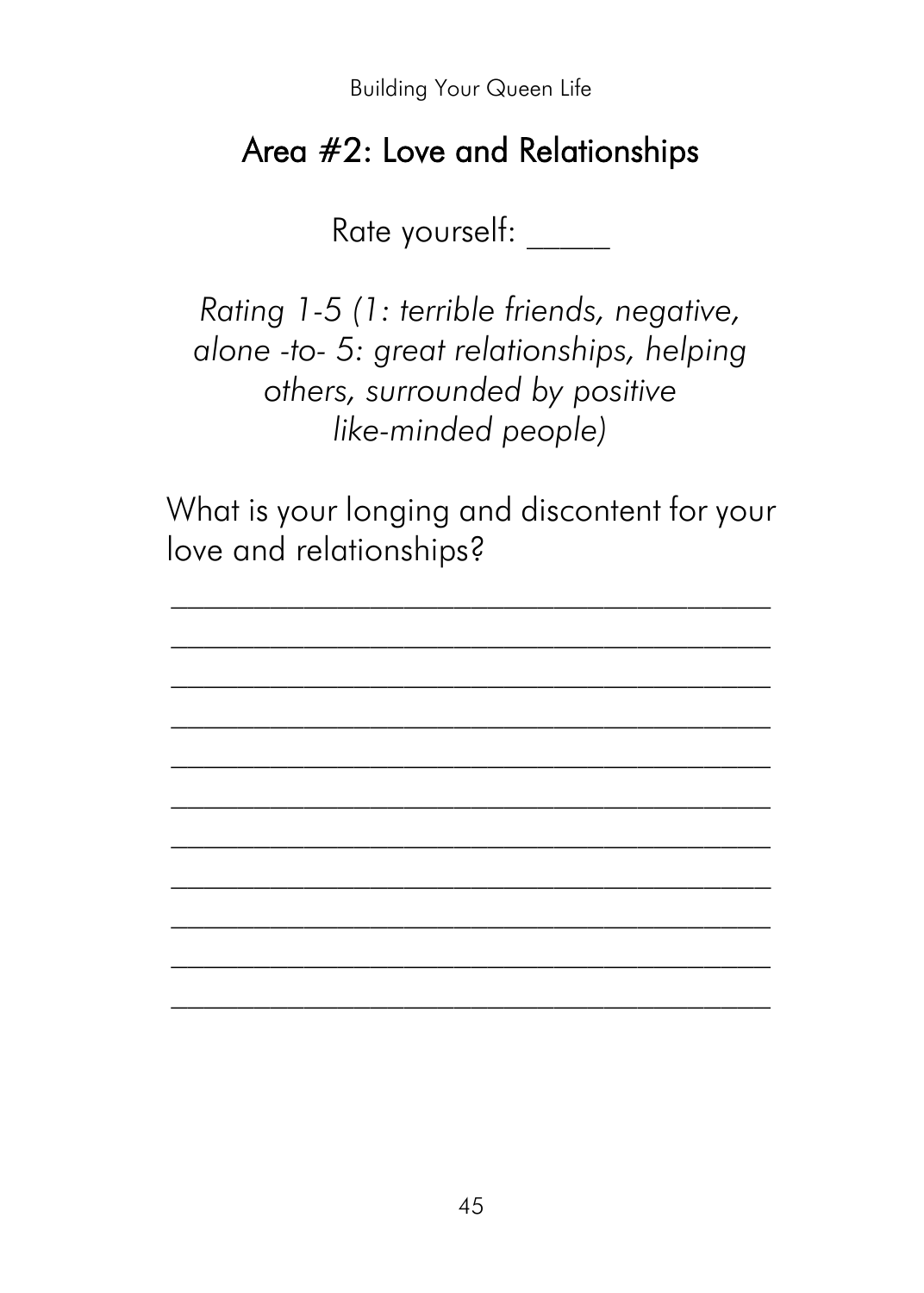#### Area #3: Vocation

Rate yourself: \_\_\_\_\_

*Rating 1-5 (1: hating your job, not enough income -to- 5: living your passions, enjoying your career)*

What is your longing and discontent for your career, vocation and/or business?

 $\mathcal{L}_\text{max}$ \_\_\_\_\_\_\_\_\_\_\_\_\_\_\_\_\_\_\_\_\_\_\_\_\_\_\_\_\_\_\_\_\_\_\_\_

 $\mathcal{L}_\text{max}$  $\mathcal{L}_\text{max}$ \_\_\_\_\_\_\_\_\_\_\_\_\_\_\_\_\_\_\_\_\_\_\_\_\_\_\_\_\_\_\_\_\_\_\_\_

 $\mathcal{L}_\text{max}$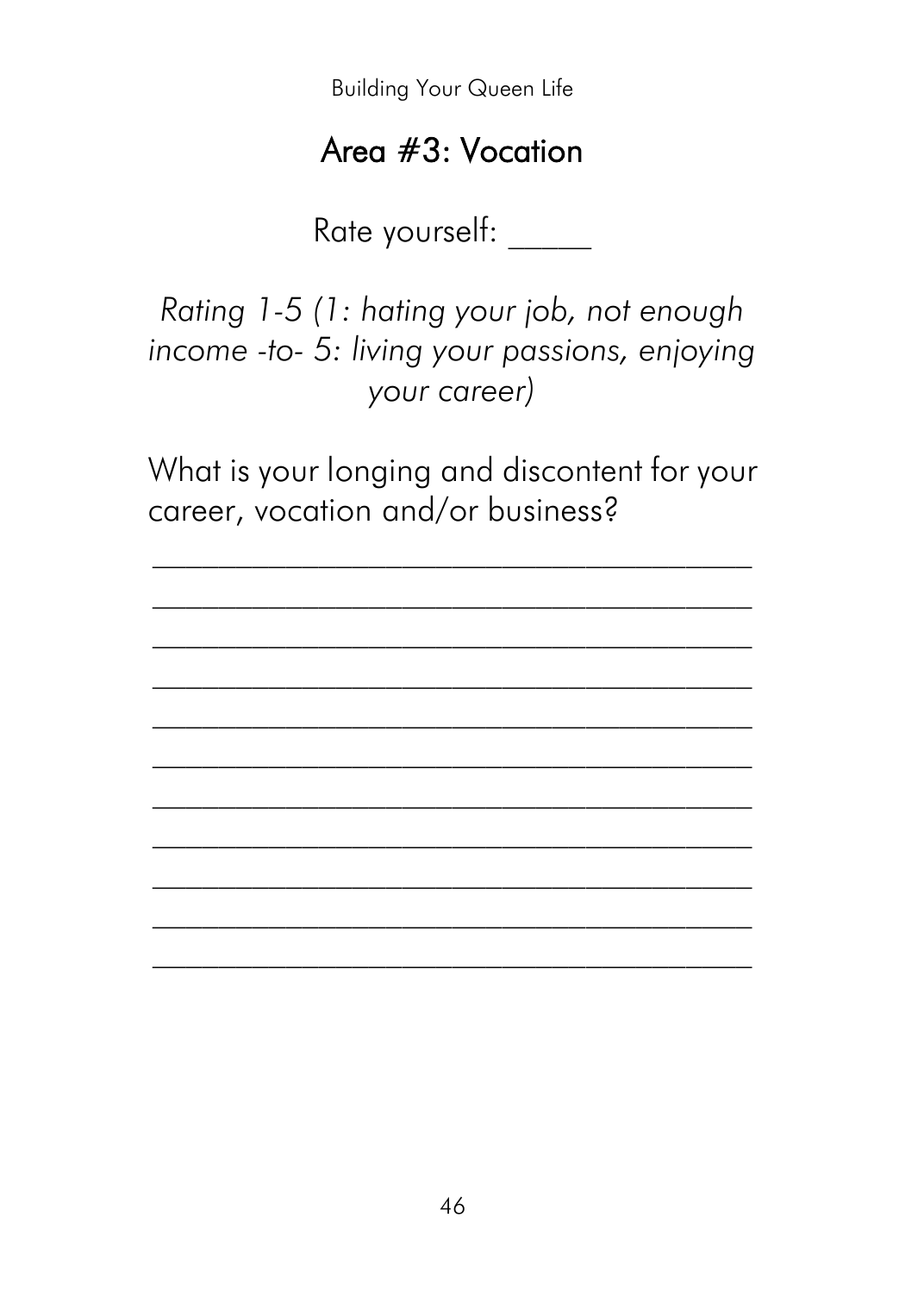#### Area #4: Time and Money Freedom

Rate yourself: \_\_\_\_\_

*Rating 1-5 (1: short on time and money -to-5: free to travel, go on vacations with the family, peace of mind)*

What is your longing and discontent for time and money freedom?

 $\mathcal{L}_\text{max}$ \_\_\_\_\_\_\_\_\_\_\_\_\_\_\_\_\_\_\_\_\_\_\_\_\_\_\_\_\_\_\_\_\_\_\_\_

 $\mathcal{L}_\text{max}$  $\mathcal{L}_\text{max}$ \_\_\_\_\_\_\_\_\_\_\_\_\_\_\_\_\_\_\_\_\_\_\_\_\_\_\_\_\_\_\_\_\_\_\_\_

 $\mathcal{L}_\text{max}$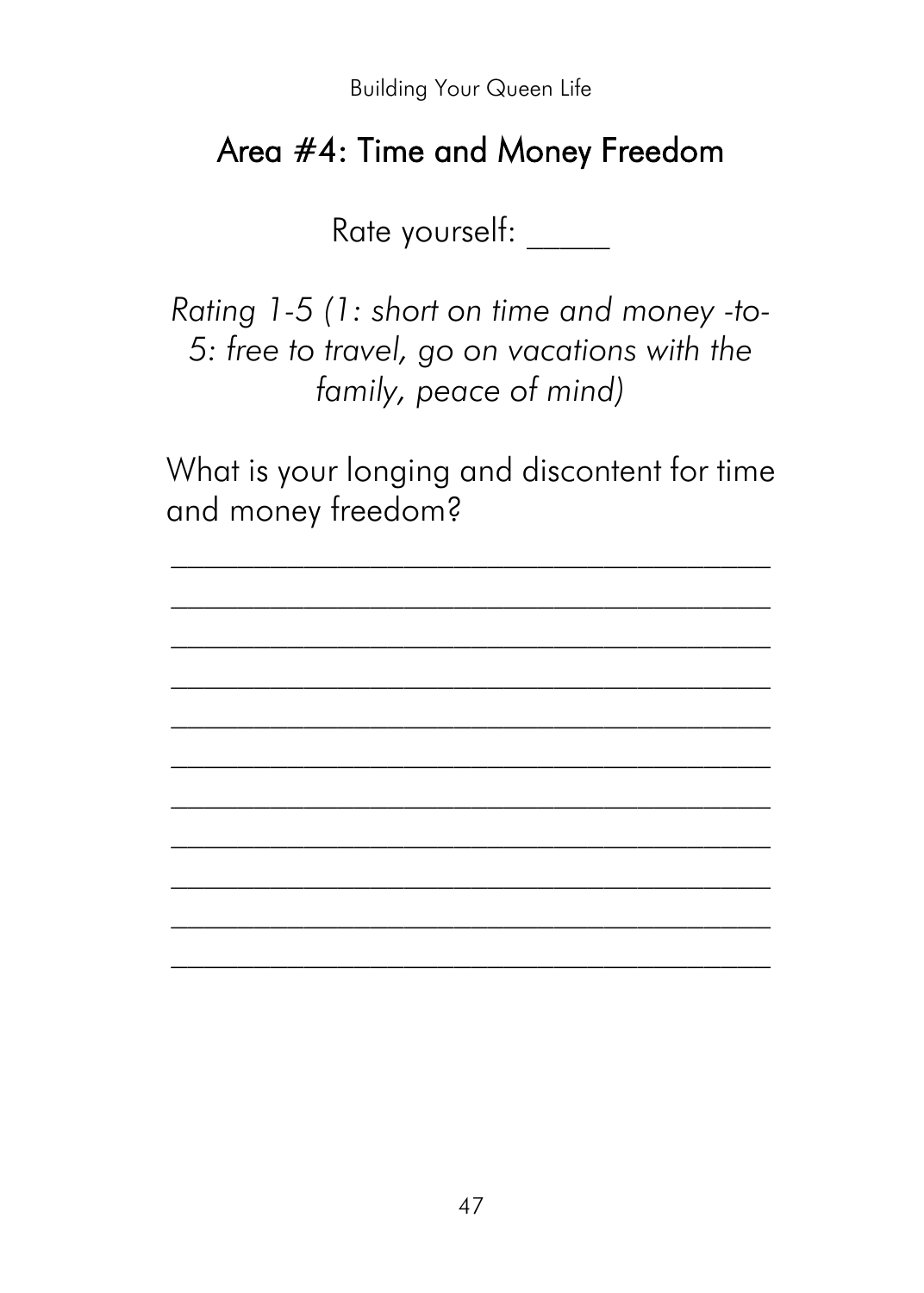#### Area #5: Spiritual Wellness

Rate yourself:

Rating 1-5 (1: feeling lost -to- 5: feeling at one with the universe, higher power, etc.)

What is your longing and discontent for your Spiritual Wellness?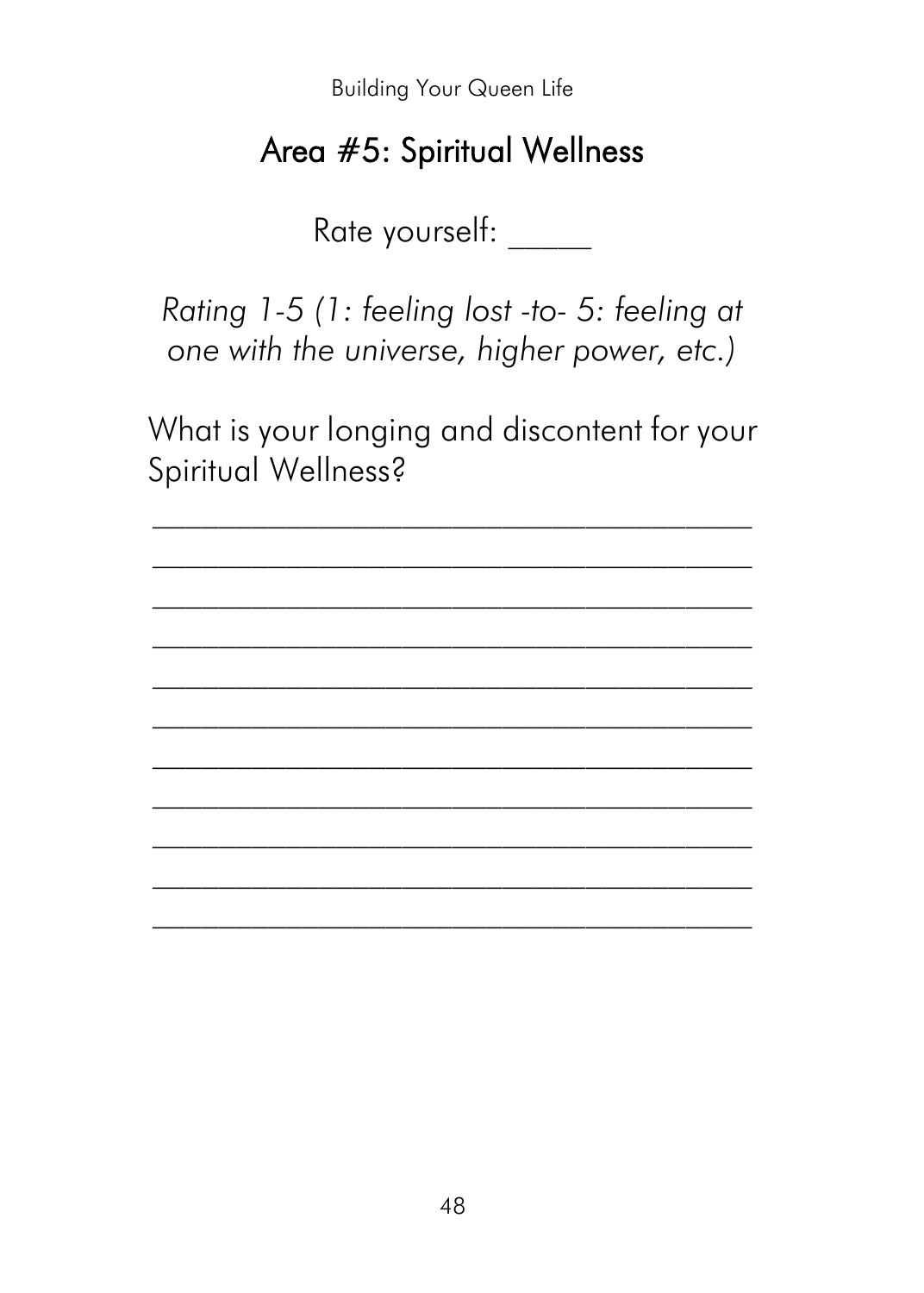|  | Put your combined results here: |  |  |
|--|---------------------------------|--|--|
|--|---------------------------------|--|--|

| Areas of          | Score | What you love, to |
|-------------------|-------|-------------------|
| l ife             | now   | get top marks:    |
| $#1$ : Health and |       |                   |
| Wellbeing         |       |                   |
| $#2$ : Love and   |       |                   |
| Relationships     |       |                   |
| $#3:$ Vocation    |       |                   |
|                   |       |                   |
| $#4$ : Time and   |       |                   |
| Money Freedom     |       |                   |
| #5: Spiritual     |       |                   |
|                   |       |                   |

This assessment is where you are now, so score yourself today. Then in the "What you love, to get top marks" column, list what would give you a "5" score.

For example, in Health and Wellbeing area of life, I may score myself a "3" today, but what I would love to have that would change that "3" to a "5" would be 6-pack abs.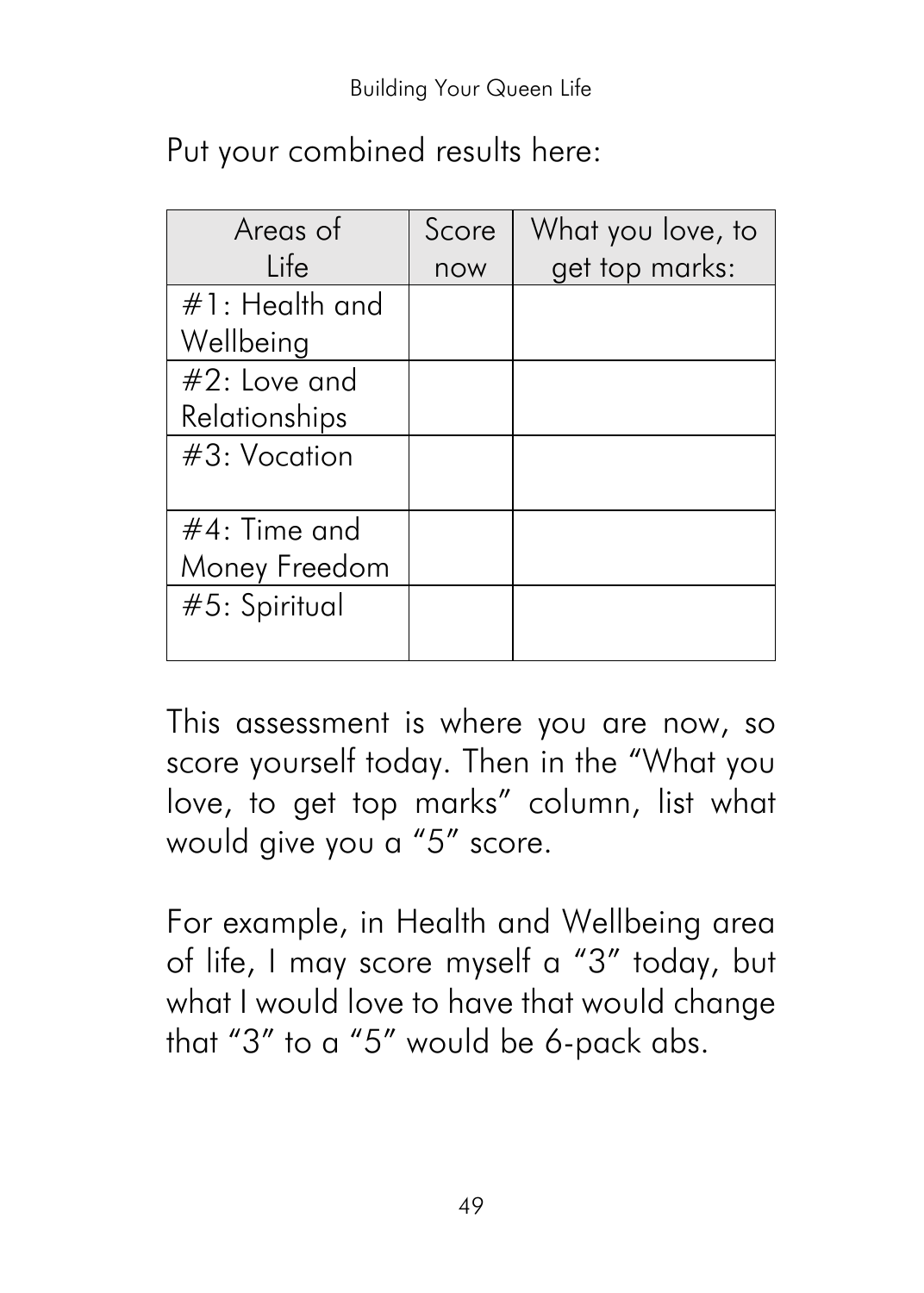Ideally, in three years, you and I will both have a rating of "5" for each area of life.

When I first started my journey, my life assessment was horrible. If it were possible, they would have been negative numbers!

After evaluating my life assessment, I took my pen to paper and began to create a Vision Statement. I imagined a life that I would absolutely love. I wrote down the details of my dream home. I imagined having strong relationships with my children. I saw myself loving my career.

Now, I'd like you to jump ahead to your future, to a near future (just three years from now) where you are doing what you love. Don't think about HOW you'll get there. Focus on what you would love.

Yes, you are yearning and discontent, but imagine yourself already being where you want to be.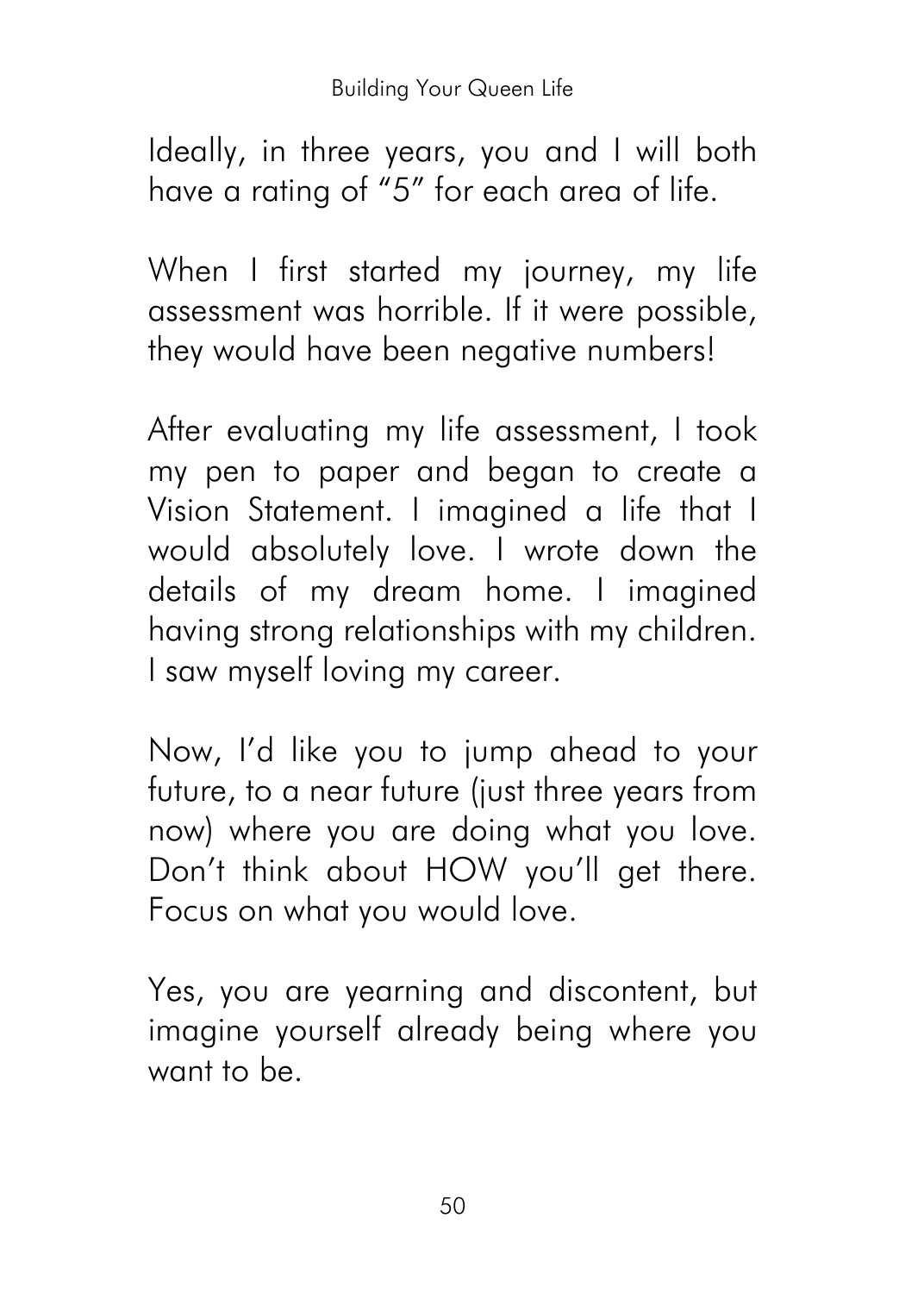Remember, this isn't about how you will achieve this or how you are going to do it.

Use your imagination to be creative and design a life that you would really love.

Oprah Winfrey said it well:

"Create the highest, grandest vision possible for your life, because you become what you believe."

One of the first things I ask my clients:

"When you are at the end of your life, knowing it's your last few moments, who do you want to be surrounded by? Who do you want to be loved by? Who do you want to love? What is the legacy you want to leave behind?"

#### Writing Your Vision Statement

In my late 30's I went back to college to finish my undergraduate degree. After the first semester, I wanted to quit so badly. I felt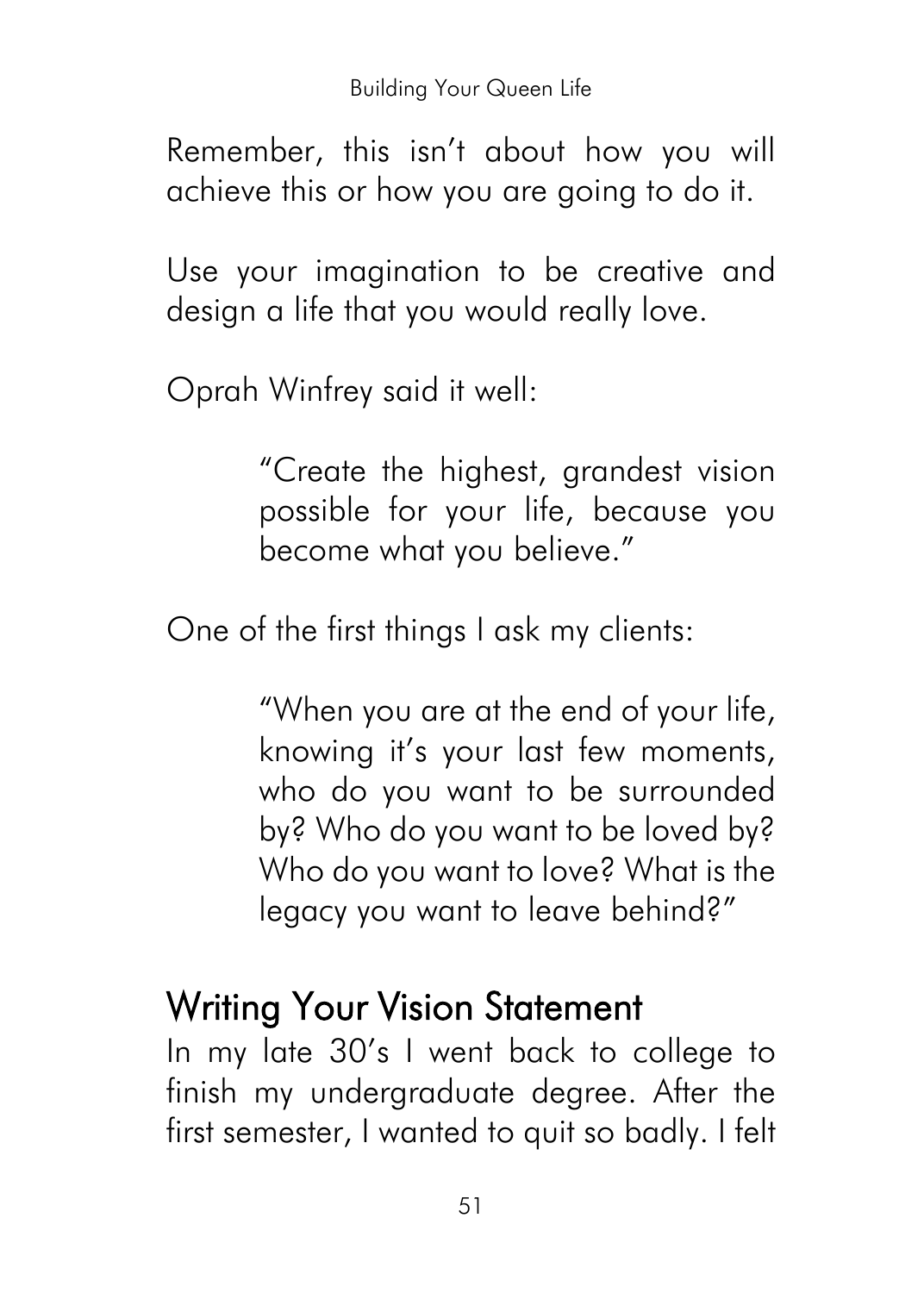old, outdated and wasn't able to pass tests; going back to school wasn't as easy as I thought.

Then, I envisioned graduation day. I imagined myself walking across the stage to grab my diploma as my kids cheered proudly.

This vision shifted my college experience! After that, I was always on the Dean's List, and ended up mentoring others.

A vision statement can be short term (90 days from now) or long term (5-10 years from now). The vision helps you focus on the finish line, whether at the end of your life or graduating from school.

1. Date: I recommend thinking three years out, but you can do it any way you like. Whatever you choose, date your vision statement at that point in the future.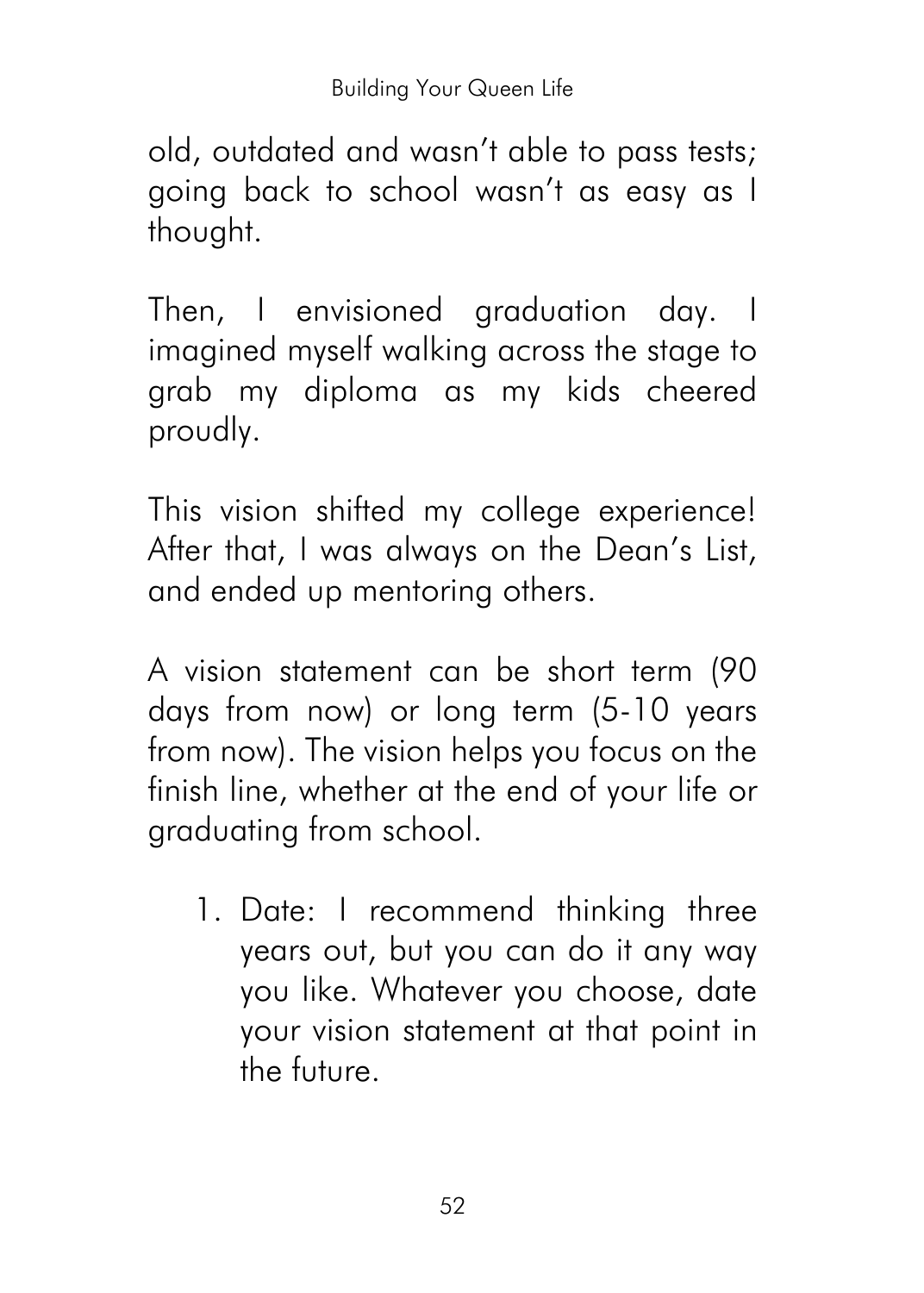- 2. Start your vision statement with, "I am thankful and grateful now that …"
- 3. Write in the present tense as if you are standing there experiencing it.
- 4. Use positive words. No negative words (i.e. lose weight, debt-free or cancer/disease). Your subconscious mind gets fixated on the word "debt" or "weight" and that is what it will focus on.
- 5. Include all your senses: sight, sound, taste, touch, and smell.
- 6. Think about the 5 areas of your life:
	- a. Health and wellbeing
	- b. Love and relationships
	- c. Vocation
	- d. Time and money freedom
	- e. Spiritual Wellness
- 7. Lastly, make sure your motivating reason or "why" is included. What are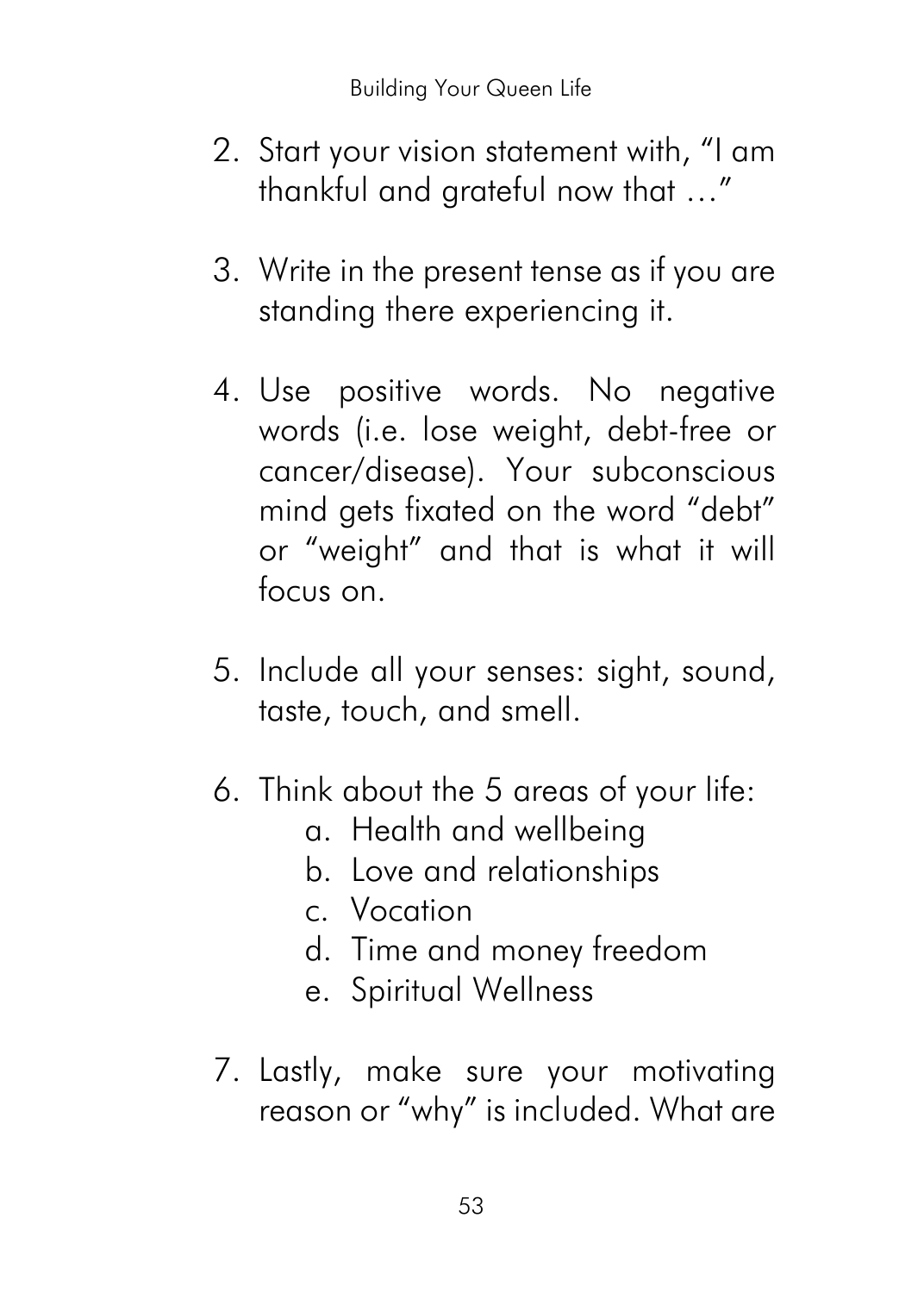*\_\_\_\_\_\_\_\_\_\_\_\_\_\_\_\_\_\_\_\_\_\_\_\_\_\_\_\_\_\_\_\_\_\_\_\_*

*\_\_\_\_\_\_\_\_\_\_\_\_\_\_\_\_\_\_\_\_\_\_\_\_\_\_\_\_\_\_\_\_\_\_\_\_*

you doing this for? Why? Write that down.

*\_\_\_\_\_\_\_\_\_\_\_\_\_\_\_\_\_\_\_\_\_\_\_\_\_\_\_\_\_\_\_\_\_\_\_\_ \_\_\_\_\_\_\_\_\_\_\_\_\_\_\_\_\_\_\_\_\_\_\_\_\_\_\_\_\_\_\_\_\_\_\_\_* Remember, this is your statement. You can change it and revise it whenever you want. It is not set in stone. It is a living, breathing document. It is not permanent.

#### Test Your Vision

Ask yourself these 5 questions to test your vision:

1. Does my dream make me feel more alive?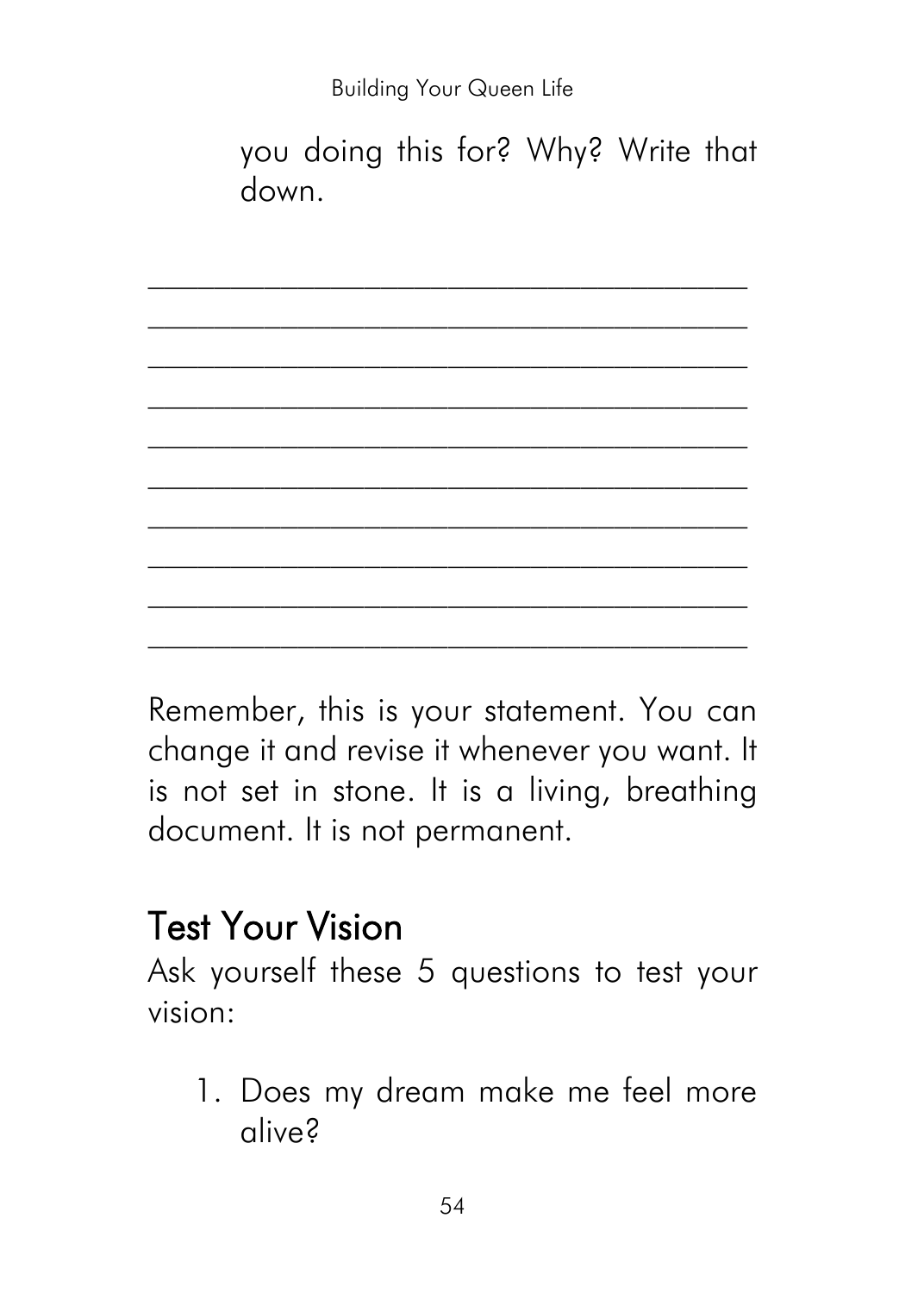- 2. Is my dream in alignment with my core values (True North)?
- 3. Does my dream require me to stretch out of my comfort zone into my genius zone?
- 4. In order to pursue my vision, do I need help from a higher power?
- 5. Does my dream serve others?

Note: I learned a lot of these teachings on "Vision" from one of my mentors, Mary Morrissey, while in her program.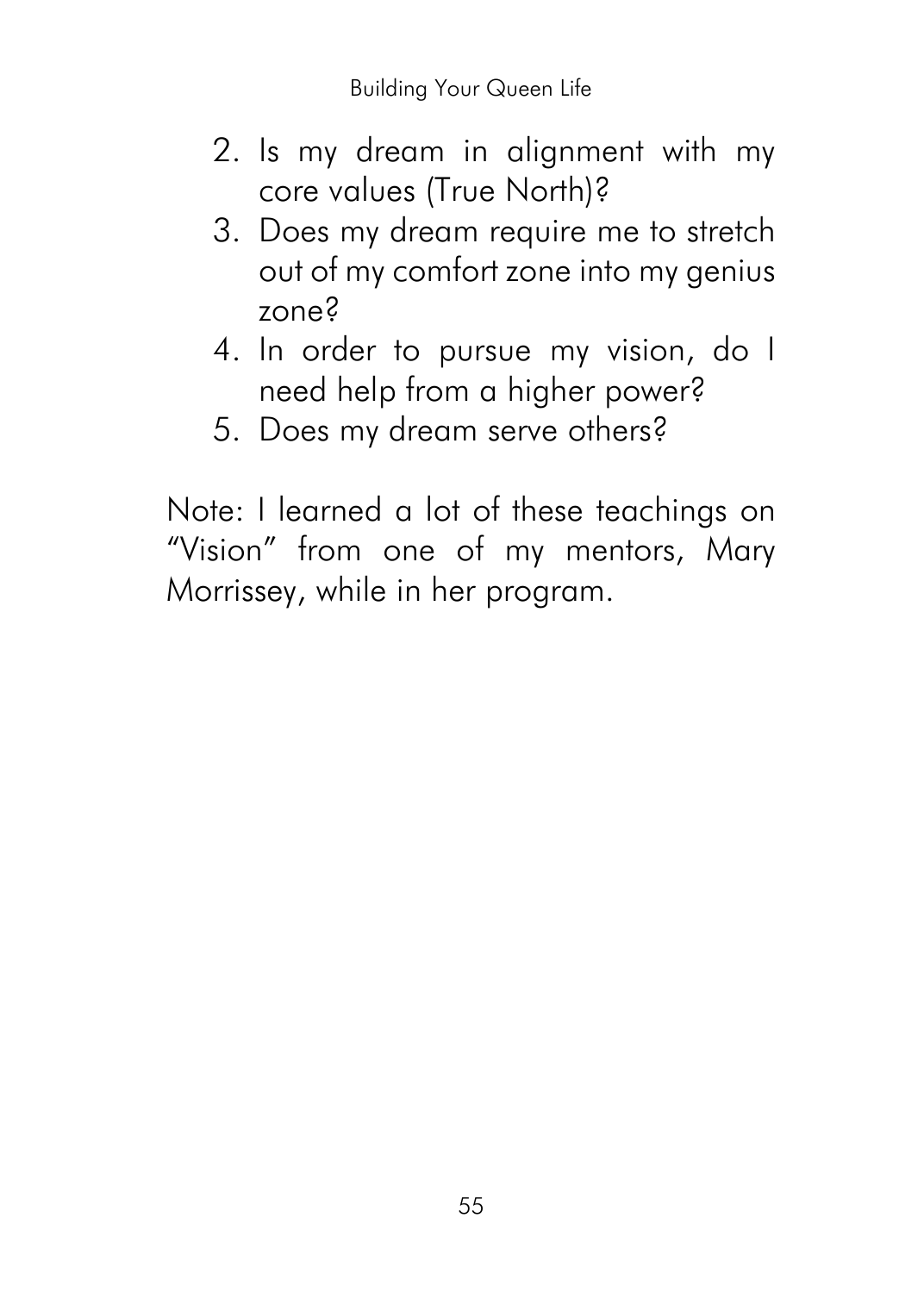# CHAPTER FIVE:

# Self Trust

"Never be afraid of change. You may lose something good, but you may gain something even better." – unknown

As a child, I was bullied (I don't think we called it that when I was in school). Basically, the girls "iced me out" and said, "Claire, we hate you! Get away from us!"

My mom said "hate" is such a strong word and to react in kindness. Unknowingly, I became a "people pleaser," which led to issues setting healthy boundaries as an adult. I feared that my family and friends wouldn't like me or that I'd disappoint them.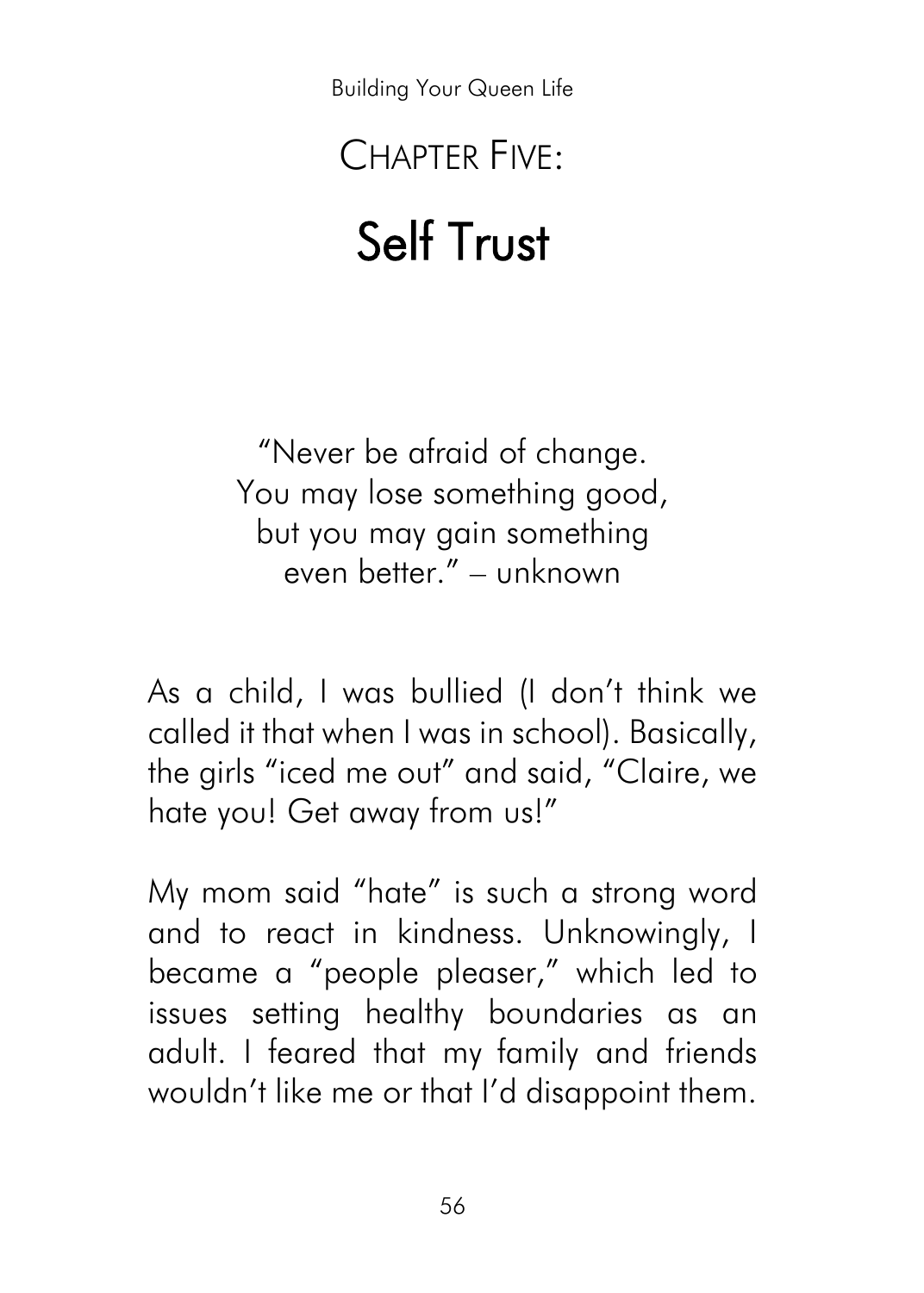That caused hurt, resentment, and burnout... and eventually I lost my authentic self.

I used to HIDE my light in fear that I was "outshining" others.

It's amazing ... when you journal, go back to memories and reflect on the PATTERNS in your life. You're able to see your life from a different perspective and HEAL!

Now, I'm making a commitment to VALUE ME, to allow myself to have a VOICE! I'm not competing with anyone except myself (I'm just trying to be the best version of ME). I'm going to continue to SHINE my light so others will be brave enough to shine **THEIRS!!!** 

Like many people I feared rejection and abandonment. To make sure no one would reject or abandon me, I became a people pleaser. When my coach asked me, "What would your life look like without guilt?"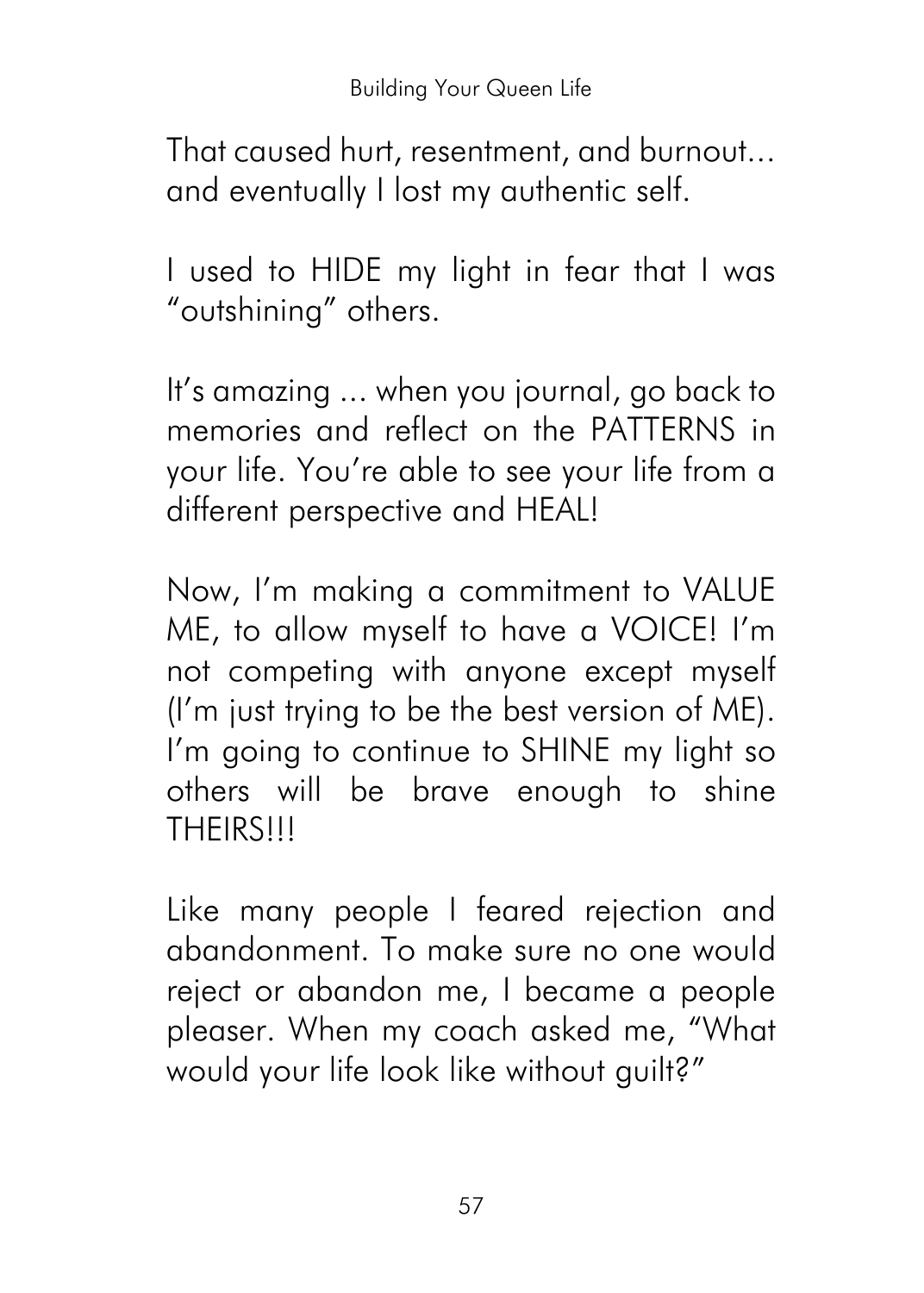I thought about it and came up with a list of items.

## Rule Books

Until recently, I didn't realize that I lived by everyone else's "rules." Example: one of my family members said, "big earrings are for whores," so I didn't wear big earrings in front of her.

For most of my family members, marijuana (AKA: pot or weed) was frowned upon so I hid the fact that I would occasionally have a puff. It was so draining to hide my habit from them.

It was also so exhausting remembering all of the different rules. Even if I went to different churches and studied from different religions, I memorized and tried to adhere to all of the different beliefs.

*Affirmation*: I have my own rule book that I can revise as I want. Even if I choose to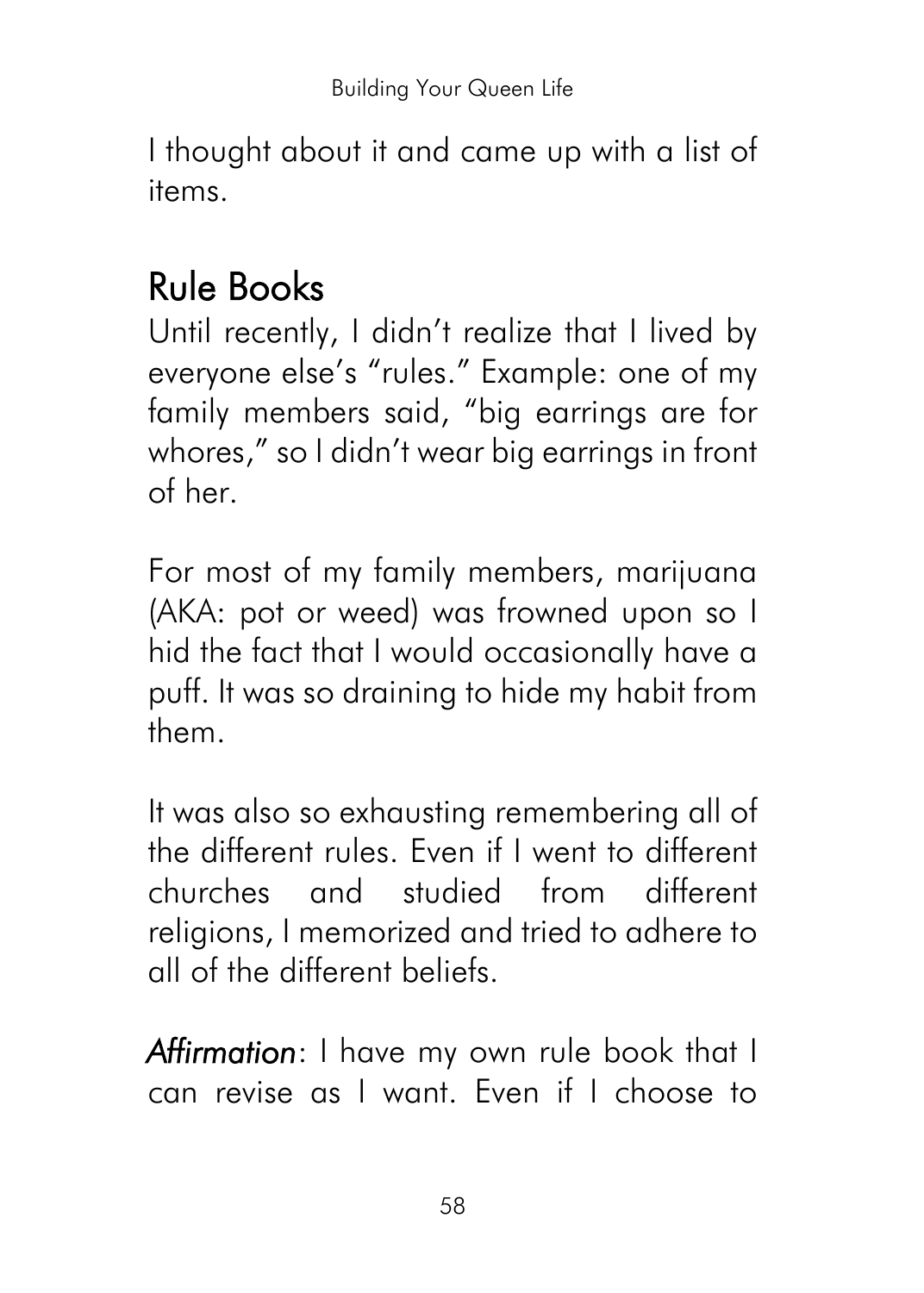follow a particular religion or spiritual practice, it is my choice.

#### Peanut Gallery

As a child I was constantly asked, "what will everyone else think?" In my head, I wondered, "Who is everyone else?" I imagined the two critics from the Muppet Show. They sat above the stage and everyone looked to them for their opinion. There was one grumpy guy and the other happy-go-lucky guy (kind of like the characteristics of my grandparents; two different personalities).

I started to live as though critics were constantly watching me. If I were too boring, they would boo. If I acted too dramatic, they would be critical about my performance or disappointed. They could determine whether "my show" was a thumbs up or a thumbs down.

*Affirmation*: It is my show. I get to decide the script.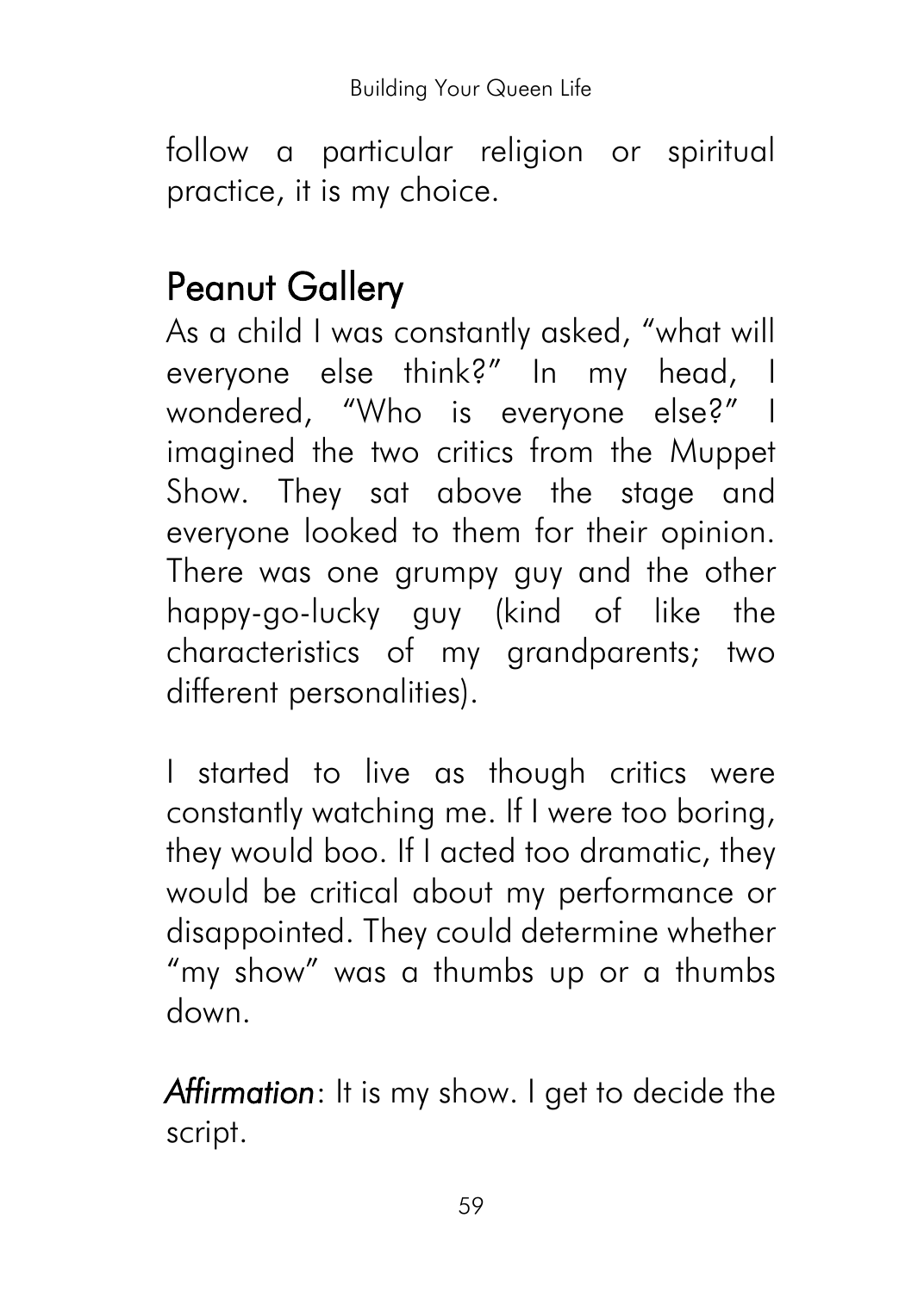## Pillow and Light Dimmer

In order to keep others happy, I felt that I had to smother my voice with a pillow (no talking). I also felt like I had to dim my light so I would not outshine anyone like a sibling, friend, classmate, or cousin.

As I stretched out of my comfort zone and stepped into my G-Zone, I feared that others would think I was bragging or showing off. "Be humble," I would hear in the back of my head. If I was too happy, I felt guilty. So, I would inadvertently dim my light.

*Affirmation*: I can speak my truth and shine my light.

# OPP (Other People's Planners)

OPP had priority over mine. If others wanted me to help them or do them a favor, I would drop my list of tasks to help them first. I would say "yes" or "OK," when I really didn't have the time or didn't want to help.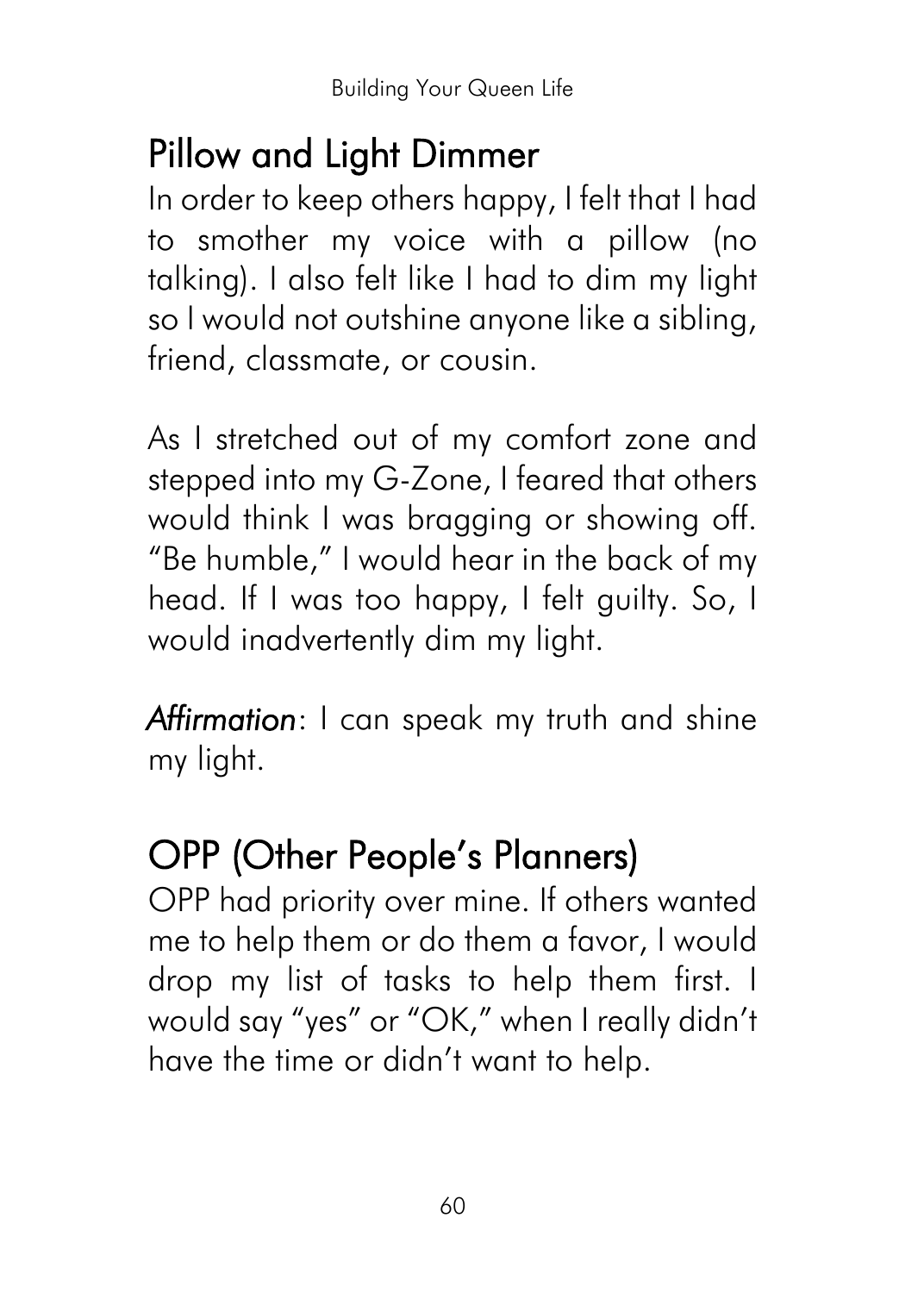Since I didn't have the courage to say "no," I would feel overwhelmed, burned out, and resentful. (Remember the oxygen mask?)

*Affirmation*: I can say "no."

# Feeling "Sorry"

If someone else was going through a rough time, I would feel sorry for them and I would help.

I later learned that when we feel sorry for someone, we put ourselves above them as if we are better than them.

*Affirmation*: We are all captains of our own ship. I can have compassion towards others, but I will not "feel sorry" for them as if they need my "pity."

# Pity Parties and Mirrors

Guilt trips went both ways – I could give them and receive them. As mentioned earlier, I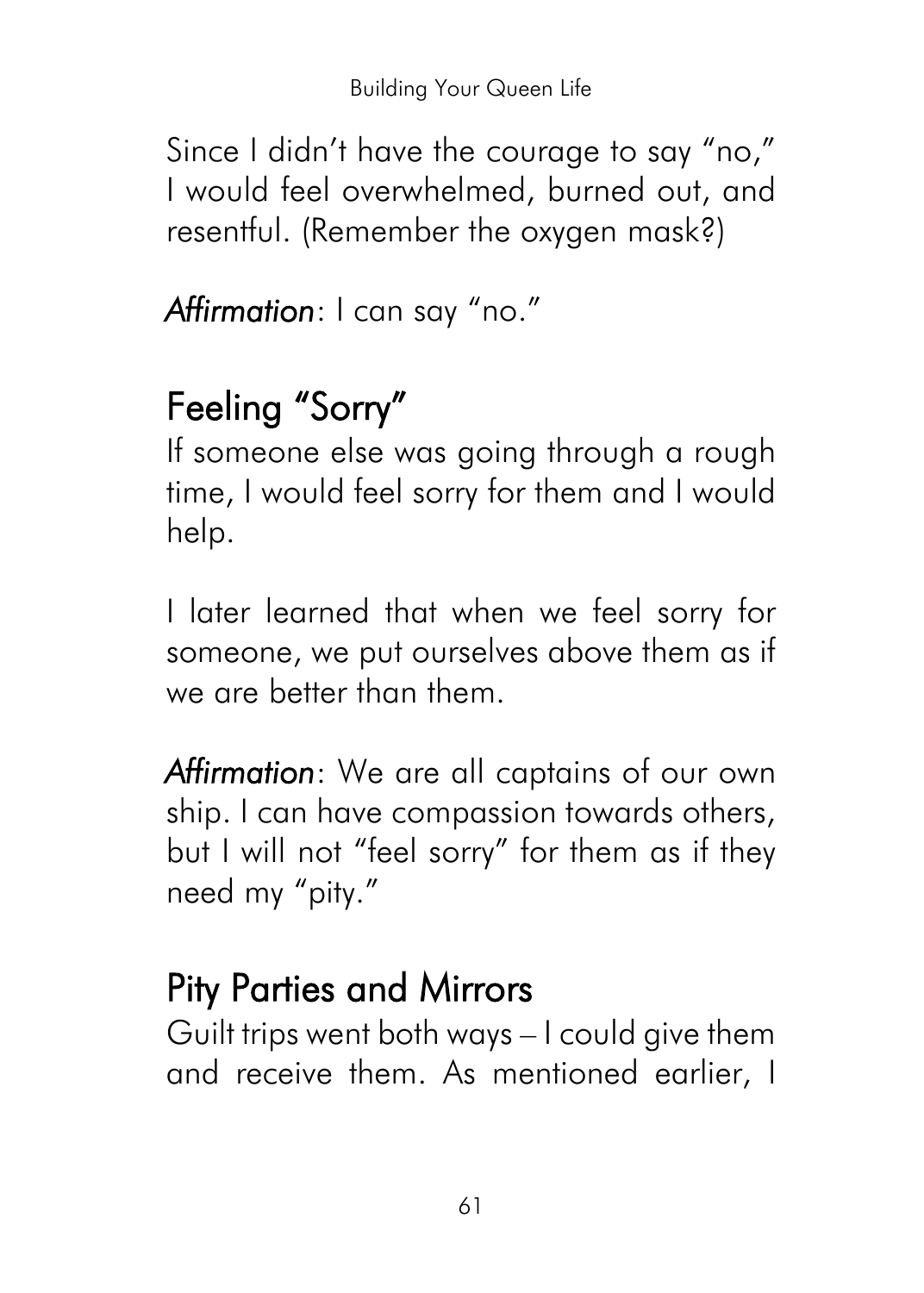threw "pity parties" and was good at getting others to join me.

Not only would people feel sorry for me, but I would complain about people behind their back. Sometimes, I would even disguise the passive-aggressive complaints as "prayer requests."

I would say things like, "Please pray for my friend. She hurt my feelings."

In return, I noticed that people would use the "guilt trip" to make me feel bad. They would say things like, "remember when you did that to me?" in a half-joking way. They would bring up mistakes that I made in the past or ways that I hurt them.

They would bring it up in little ways (half joking), but it still made me feel bad.

*Affirmation*: I can lovingly communicate my boundaries to others.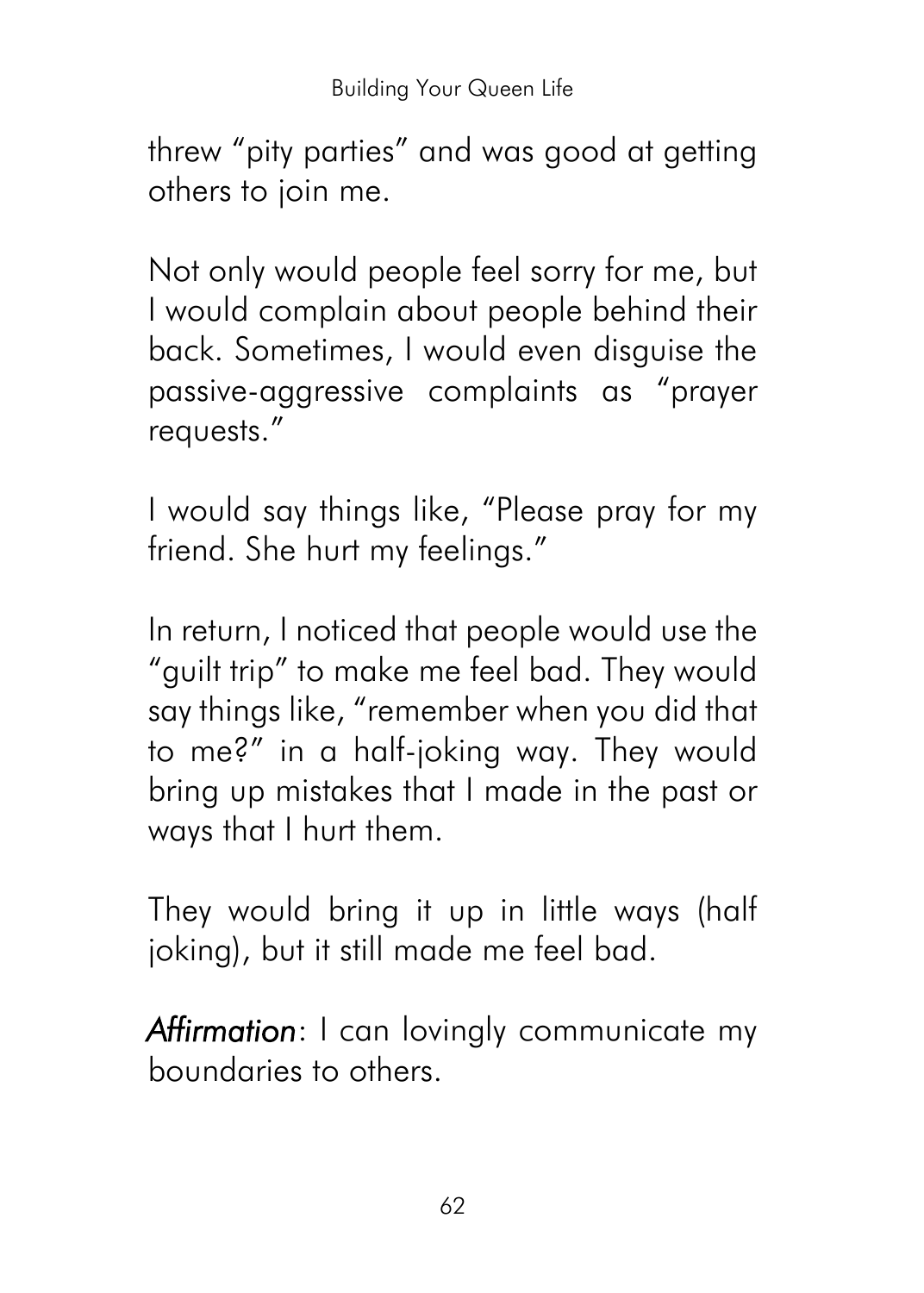## Comparing

In the past, I would put myself down for not being as smart as "so and so," or as organized as her, etc. Then there was body shaming! I would think, "I'm not as pretty as her" or "as thin as her" or "as sexy as she is," etc.

It is easy to fall into the body comparison game; it quickly leads to a downward spiral. Comparing ourselves with others leads to insecurities and low self-esteem.

The major comparison issue happened when I would compare myself to other moms. I didn't cook like "so and so's" mom and I wasn't as "on it" as another mom.

Mom guilt is huge!

When I separated from my husband, I'd buy food or groceries for my teens. They would cook for themselves and that made me feel like a "bad mom," because we either ate out a lot or they would have to cook.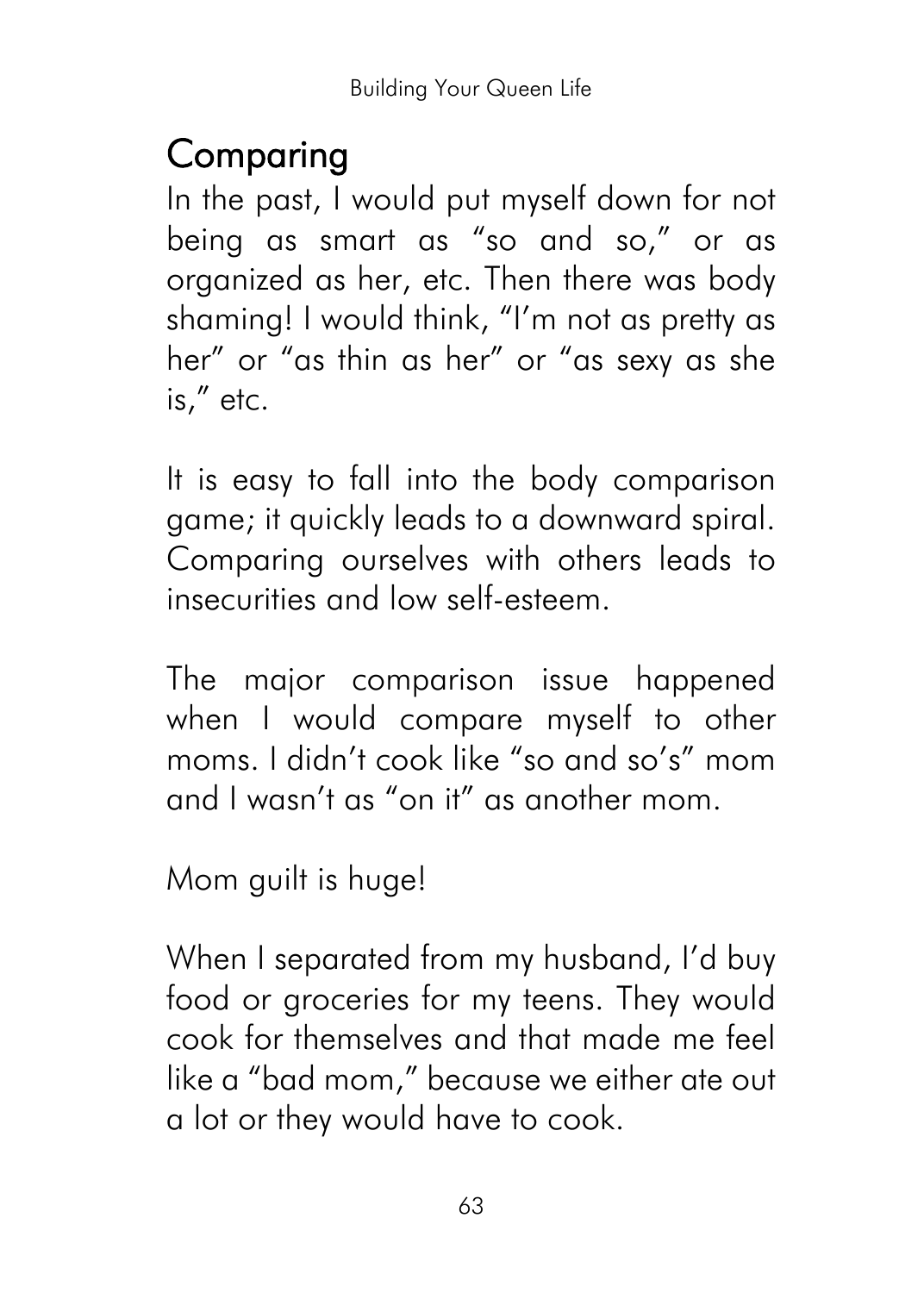Then, I finally realized (thanks to the help of one of my coaches) that I was not a "bad mom" for not cooking.

People's perception of a good vs. a bad mom is open to interpretation. I was doing the best I could. I was teaching them about pursuing their passions and purpose. I was showing them work ethic and how I was rebuilding my life as an independent woman.

I instilled other values in them like how to make your vision a reality. They also learned to become good cooks! After working with my coach on my "bad mom" guilt, my perception shifted. That was a huge mind shift for me!

*Affirmation*: I love me! I'm unique! There is no one like me. I am doing the best I can with what I have at the moment. I am becoming the best version of myself every day.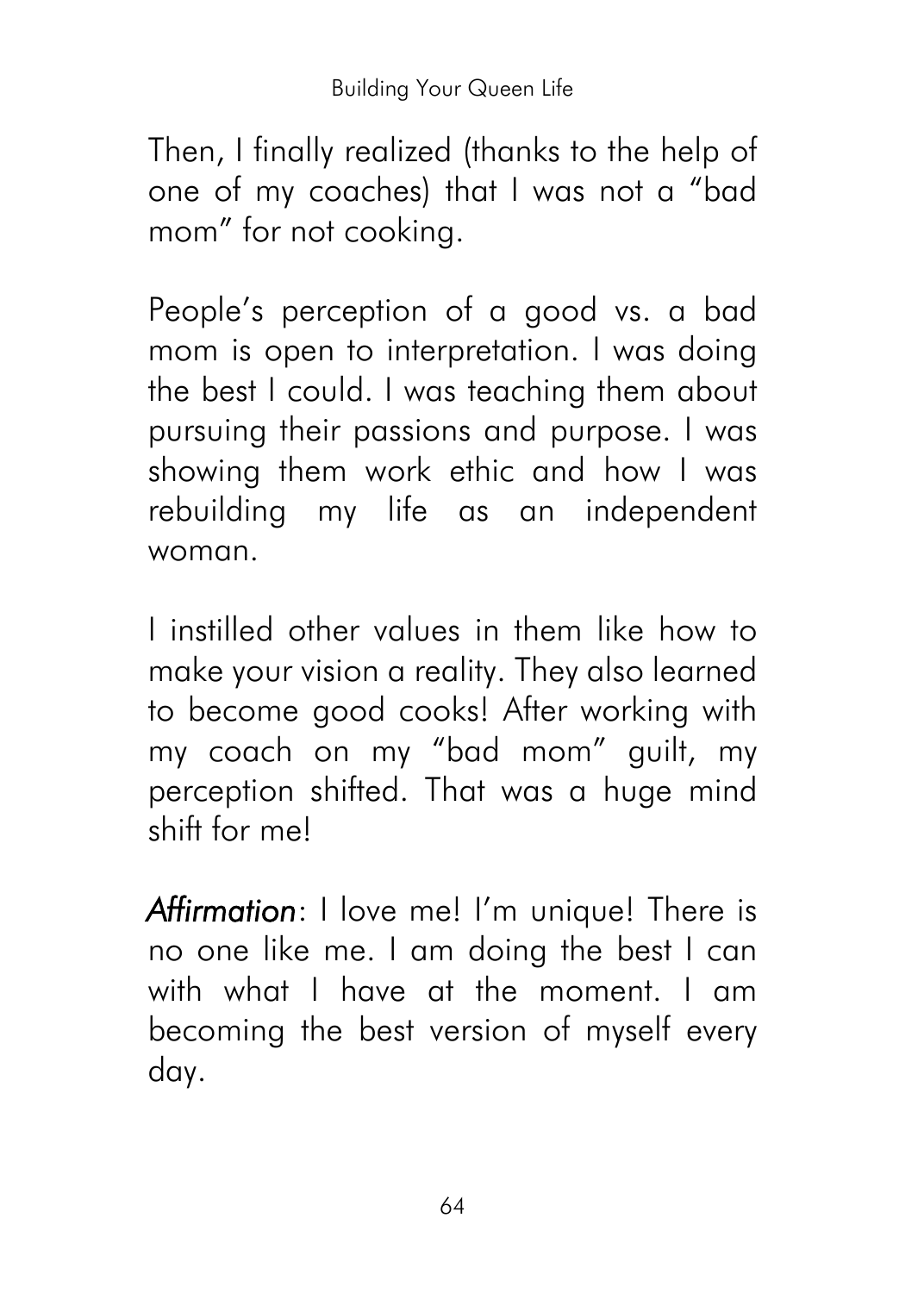#### Your Turn

I didn't realize that "guilt" played such a huge role in my life until my coach encouraged me to evaluate how guilt impacted my life.

Now, I ask you to analyze your life.

What has controlled you?

Are you living a life by your design or default? Explain:

*\_\_\_\_\_\_\_\_\_\_\_\_\_\_\_\_\_\_\_\_\_\_\_\_\_\_\_\_\_\_\_\_\_\_\_\_ \_\_\_\_\_\_\_\_\_\_\_\_\_\_\_\_\_\_\_\_\_\_\_\_\_\_\_\_\_\_\_\_\_\_\_\_*

*\_\_\_\_\_\_\_\_\_\_\_\_\_\_\_\_\_\_\_\_\_\_\_\_\_\_\_\_\_\_\_\_\_\_\_\_*

 $\mathcal{L}_\text{max}$ *\_\_\_\_\_\_\_\_\_\_\_\_\_\_\_\_\_\_\_\_\_\_\_\_\_\_\_\_\_\_\_\_\_\_\_\_*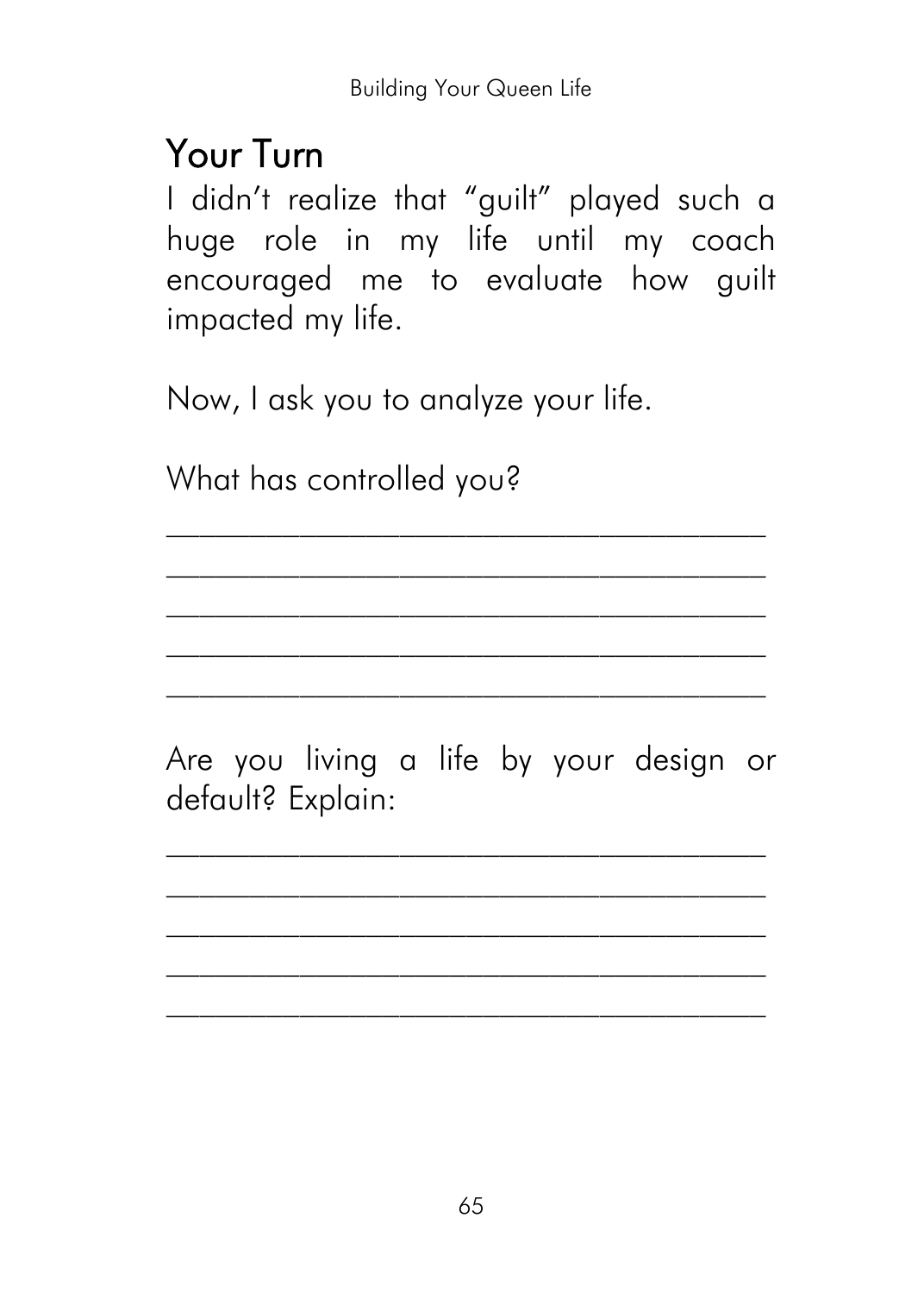Did any of the items listed above resonate with you? Which one(s)? Why?

66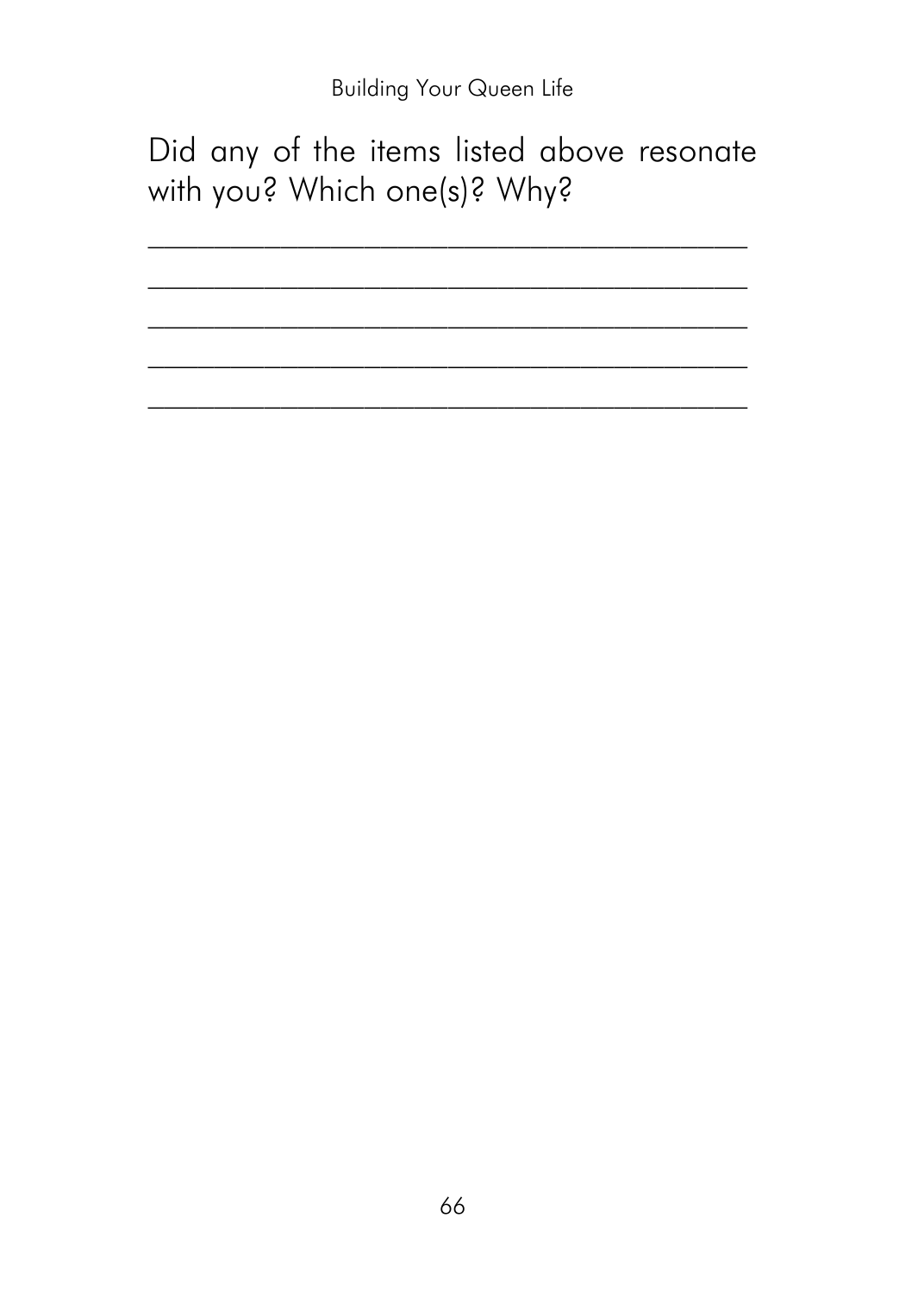#### CHAPTER SIX:

# Block Party – the Power of Our Subconscious

Imagine going on a road trip to a distant destination. You put the location into the GPS (Specific vision). We can look through the windshield at the road ahead or we can look at the rearview mirror. Driving on the freeway is difficult if you are constantly looking at the rearview mirror.

However, many of us drive through life looking at the rearview all the time.

#### Past Hurts, Traumas, & Failures

Our rearview mirror represents our past hurts, traumas, and failures. Yes, we all experience hardships, struggles, and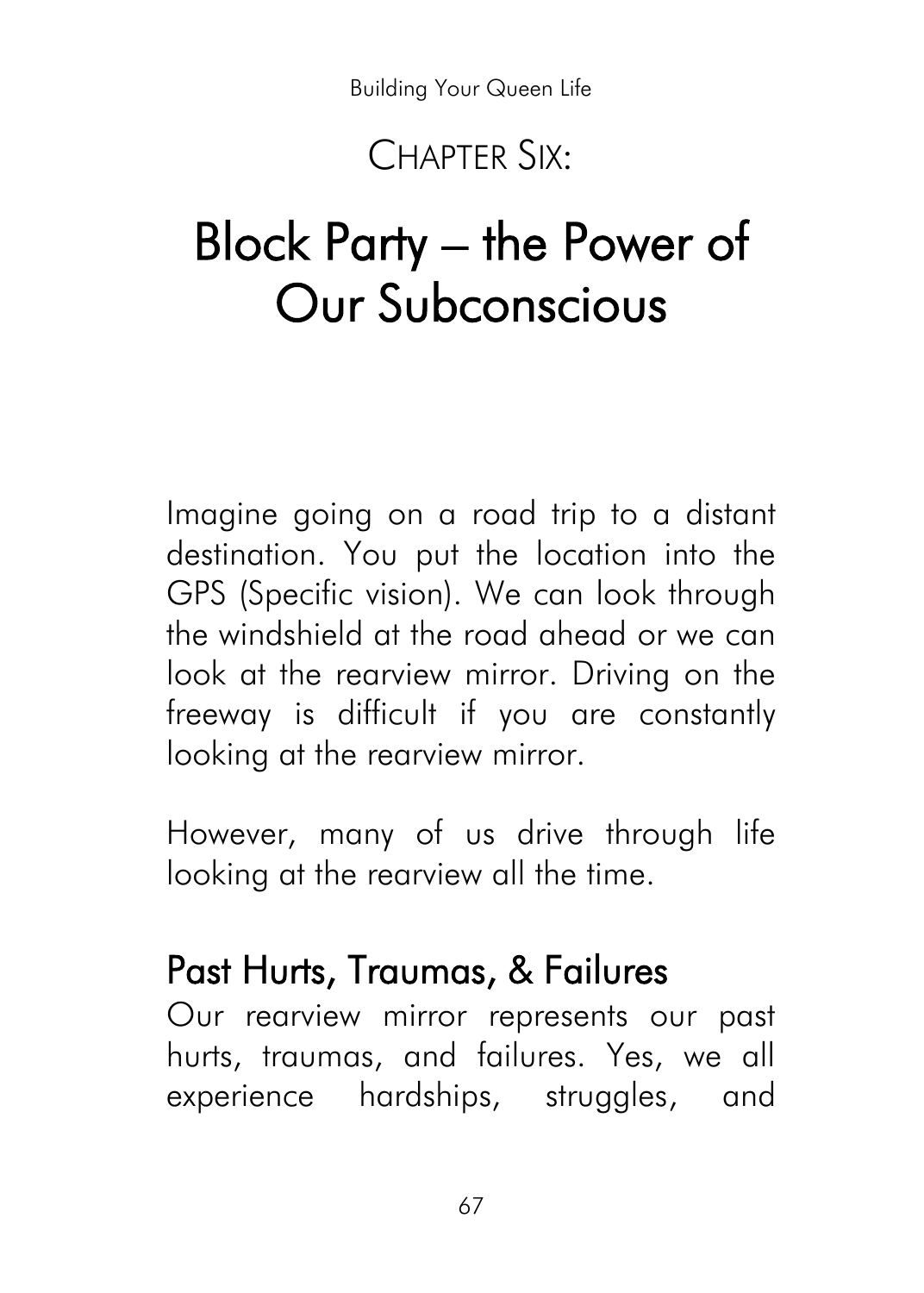challenges. Life isn't always perfect, but our past does not determine our future.

This can be tricky. Remember how I said that I put on the fake "everything is OK smile?" I thought I was driving with the windshield view, but I kept glancing in the rearview mirror instead. I didn't realize it at the time. However, I would worry about mistakes I made and people I disappointed or hurt.

This is where people stop or fight the process. This is where THE ONES that succeed PUSH THROUGH!

It hurts to look at the painful times, but the reward is SO WORTH IT! The healing is SO WORTH IT!

The new, improved version of you is SO WORTH ITI

# Hidden Pasts

It is like glass that fell and cracked in my kitchen. Instead of sweeping it up and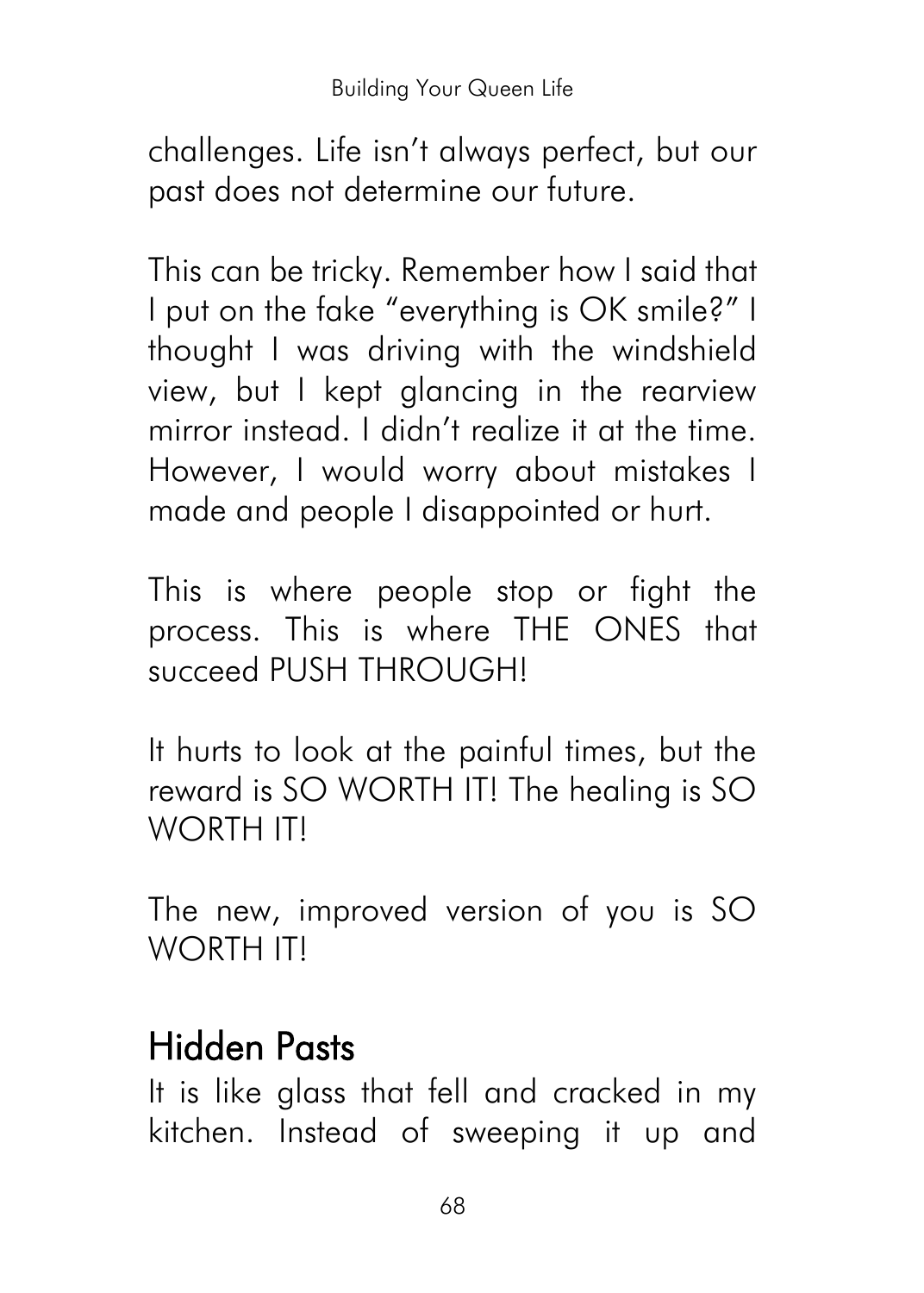tossing the glass out, I swept it under the rug. I thought that by "hiding" the glass (the dramatic events and the hurts) everything was going to be OK. "Out of sight, out of mind," I thought.

But guess what really happened? I kept cracking the glass because I didn't learn my lesson and I kept sweeping it under the rug until I finally looked down at my feet.

Suddenly, little things would trigger me. A little step to my heel and ouch! I would scream because my foot was infected!

It is time to lift up the carpet, sweep up the broken glass and finally toss it out. I call it "block parties." I make it sound fun, but it is an opportunity to explore your blocks. Blocks are hidden (we can't always see it ourselves) and it's what is holding us back from living life fully.

What is holding you back from living your Queen Life?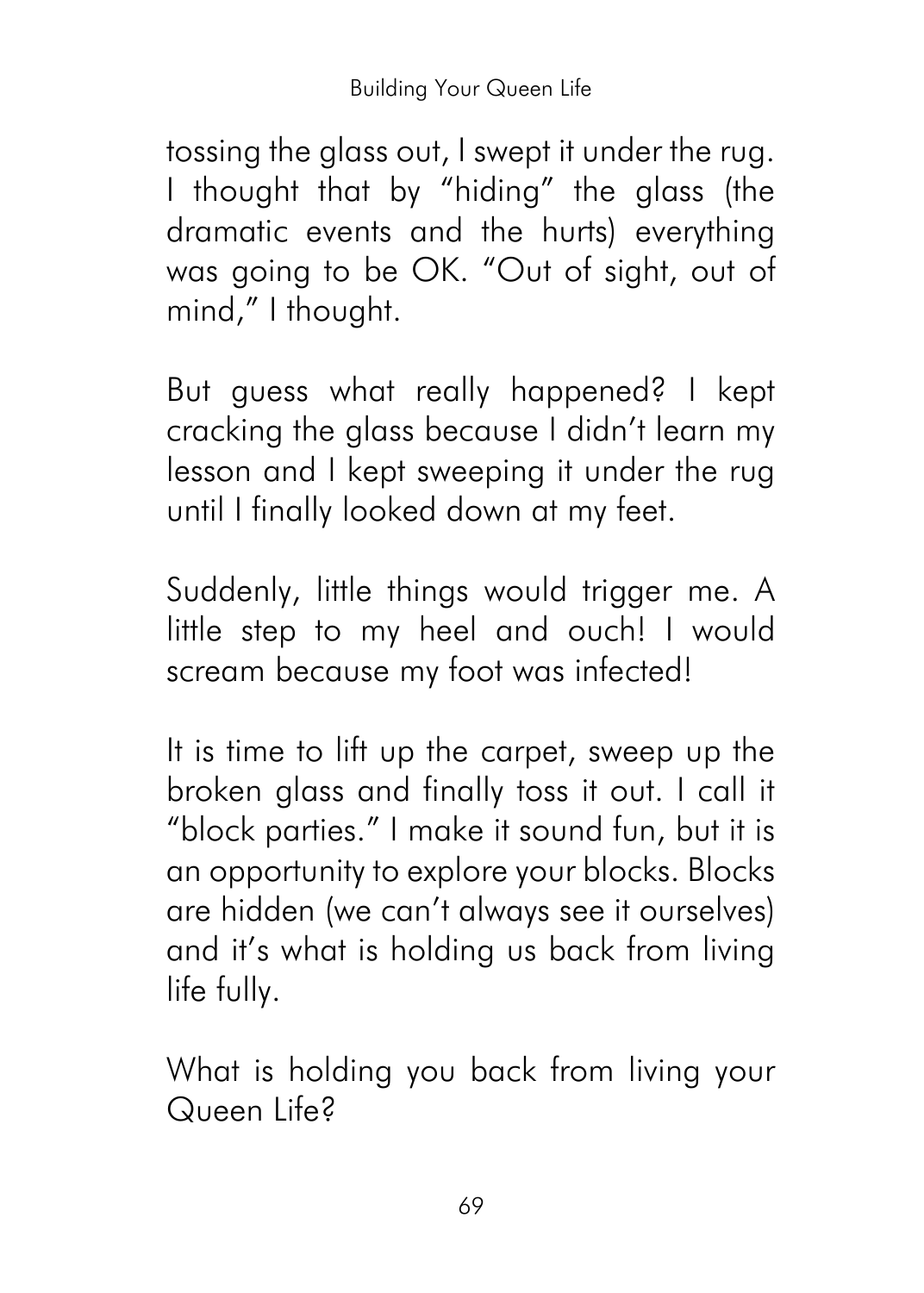#### Current Circumstances

Like the glass under the rug, imagine that you keep stepping on the rug, your foot is bleeding, so you put bandages on it. Glass continues to break and you keep sweeping it under the rug. The cuts get infected.

Before you know it, the pain is unbearable. It is too sore to stand anymore. You limp around barely functioning. You become so overwhelmed with the pain you can't even imagine what life would be like with healthy, healed feet again.

Your current situation can be just like that. It can hold you back from truly healing and living a Queen Life (with healthy feet and no more broken glass).

It requires you to lift up the rug, sweep out of the glass (examine the hurt, learn from it, and let it heal). This is where having a skilled coach is important.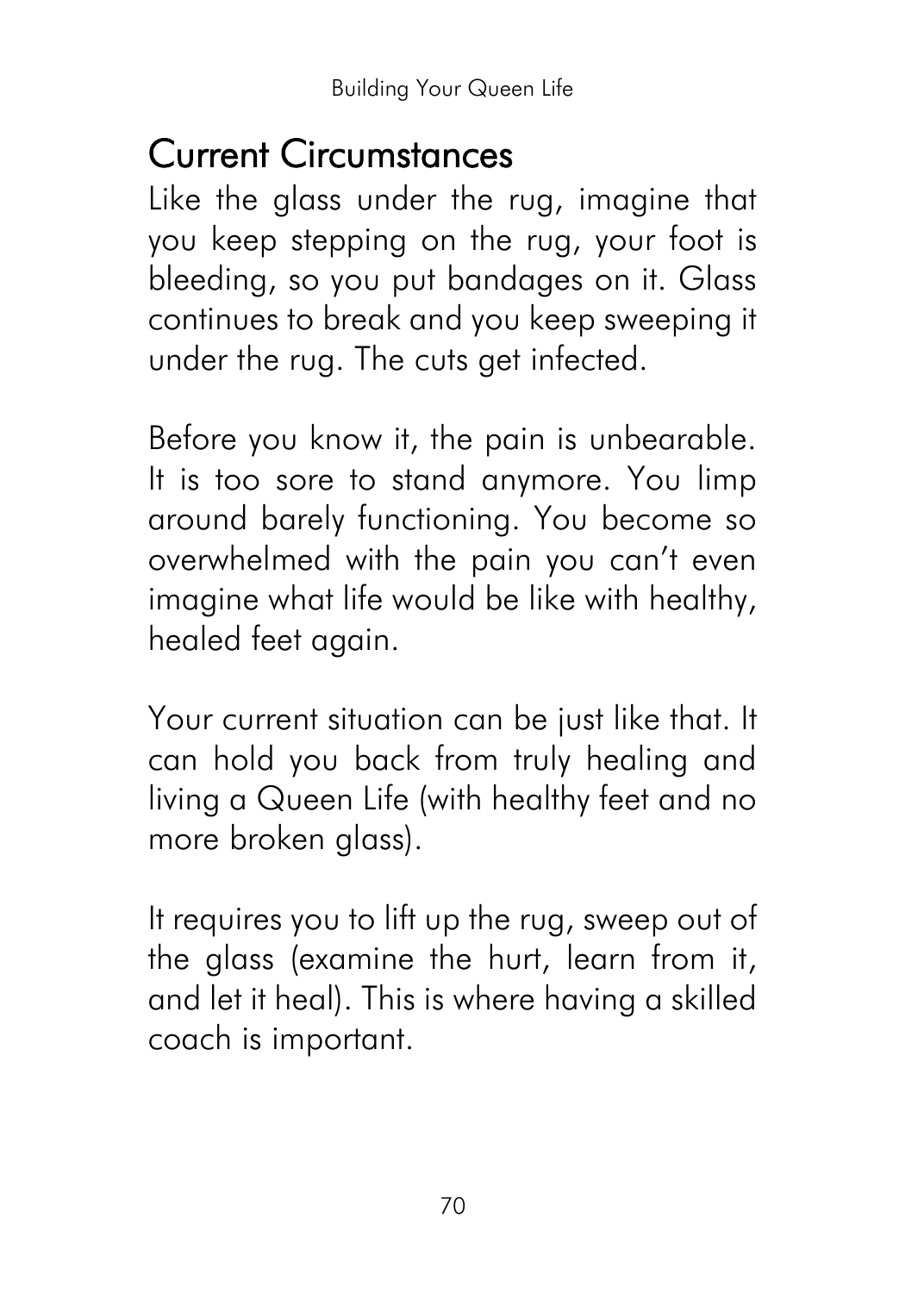A good coach can help walk you through this process. Your coach can also help you see if there is any hidden glass in the corners and crevices.

A good coach can help you stay focused on your vision (keep you driving with the windshield view) instead of getting distracted with the gadgets in the car.

Sometimes we focus on our current situation (i.e. Do I have the right car/career? Am I on the best route?) Are we listening to the side seat driver and/or background noise (like news, radio, music, newspaper, etc.)?

Sometimes we look at our current situation and doubt our vision. For example, when I was instructed to create female millionaires (femillionaires), I was unemployed, running out of savings and broke.

How was I supposed to help others become millionaires when I was nowhere near it?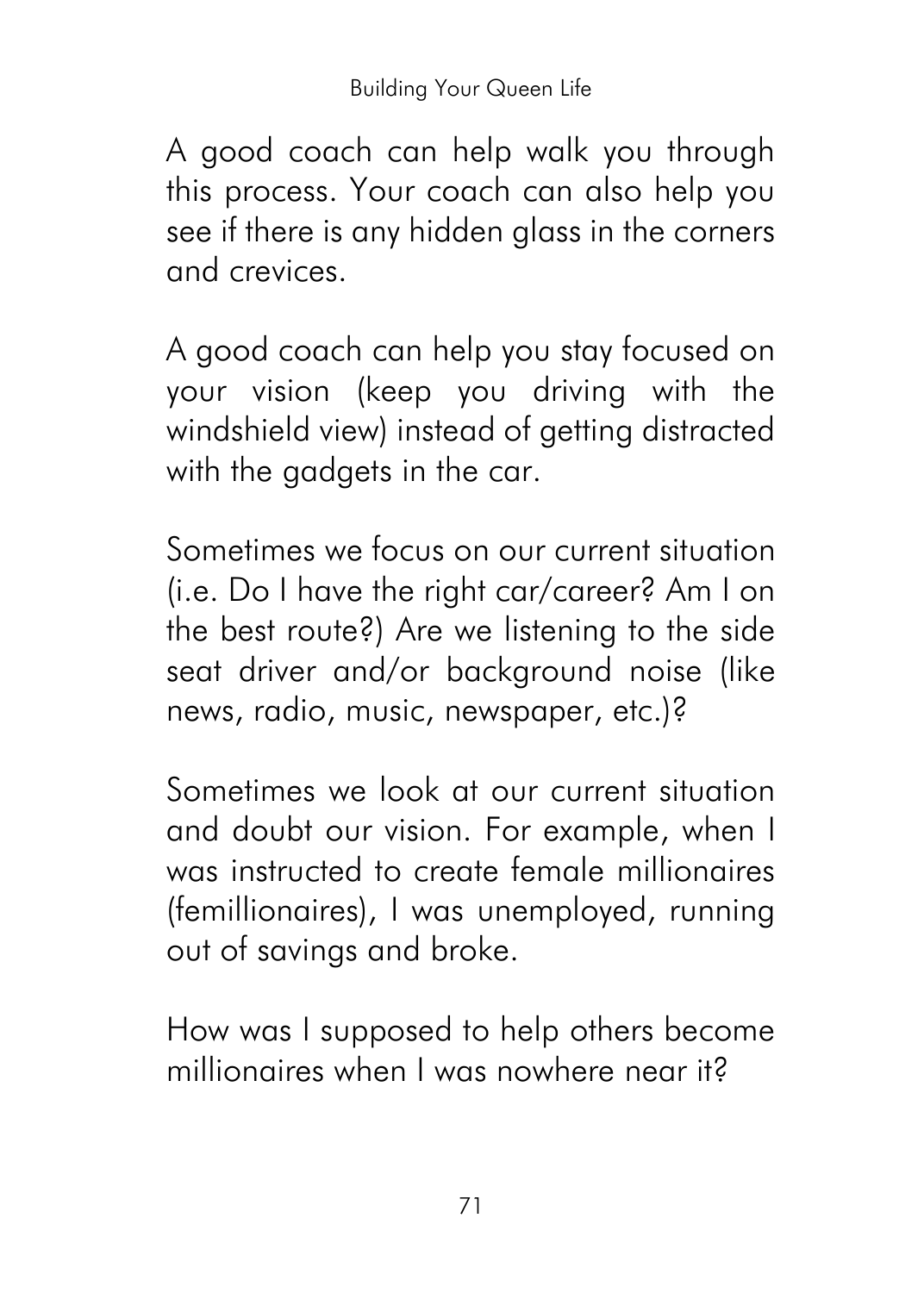Doubts and fears can easily creep in. They stop us from reaching our final destination (our vision).

One of my clients wrote her business vision, but had a lot of doubts. It was a though she was half in and half out when it came to her amazing vision. As I began to ask questions, I realized that her past business failures caused a lot of doubt. She had failed. She poured her heart, money, and energy into a business that sucked her dry. She poured thousands of dollars into marketing.

The truth is, it wasn't a marketing problem. She secretly blamed herself. She felt ashamed, flawed, and a failure.

Once we addressed this, we were able to shift her mindset and clean out that block.

Remember to keep driving and watch the road through your windshield (your vision). Follow this simple formula to reach your desired destination.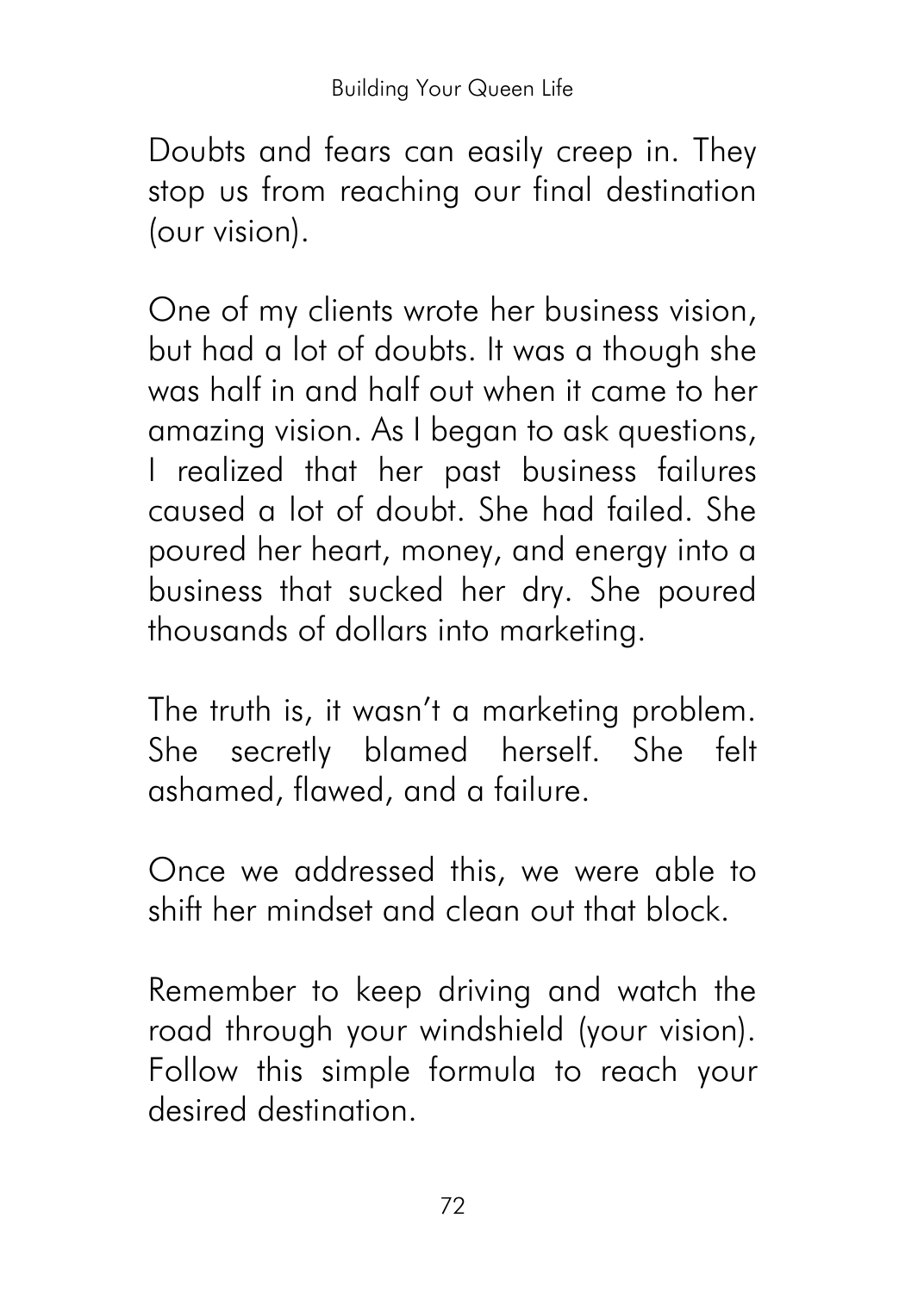#### CHAPTER SEVEN:

# Step #1 – Focus on Your **Thoughts**

#### Thoughts Are Powerful

Whether you choose to pursue your Queen Life or not, your life is created by default or design.

You can either design your Queen Life or a mediocre life will happen by default. (Level 1: Life happening to you.)

Wonder if reprogramming is actually necessary? Watch your thoughts for a week. Be aware of what your subconscious mind is saying.

Then ask yourself at the end of the week: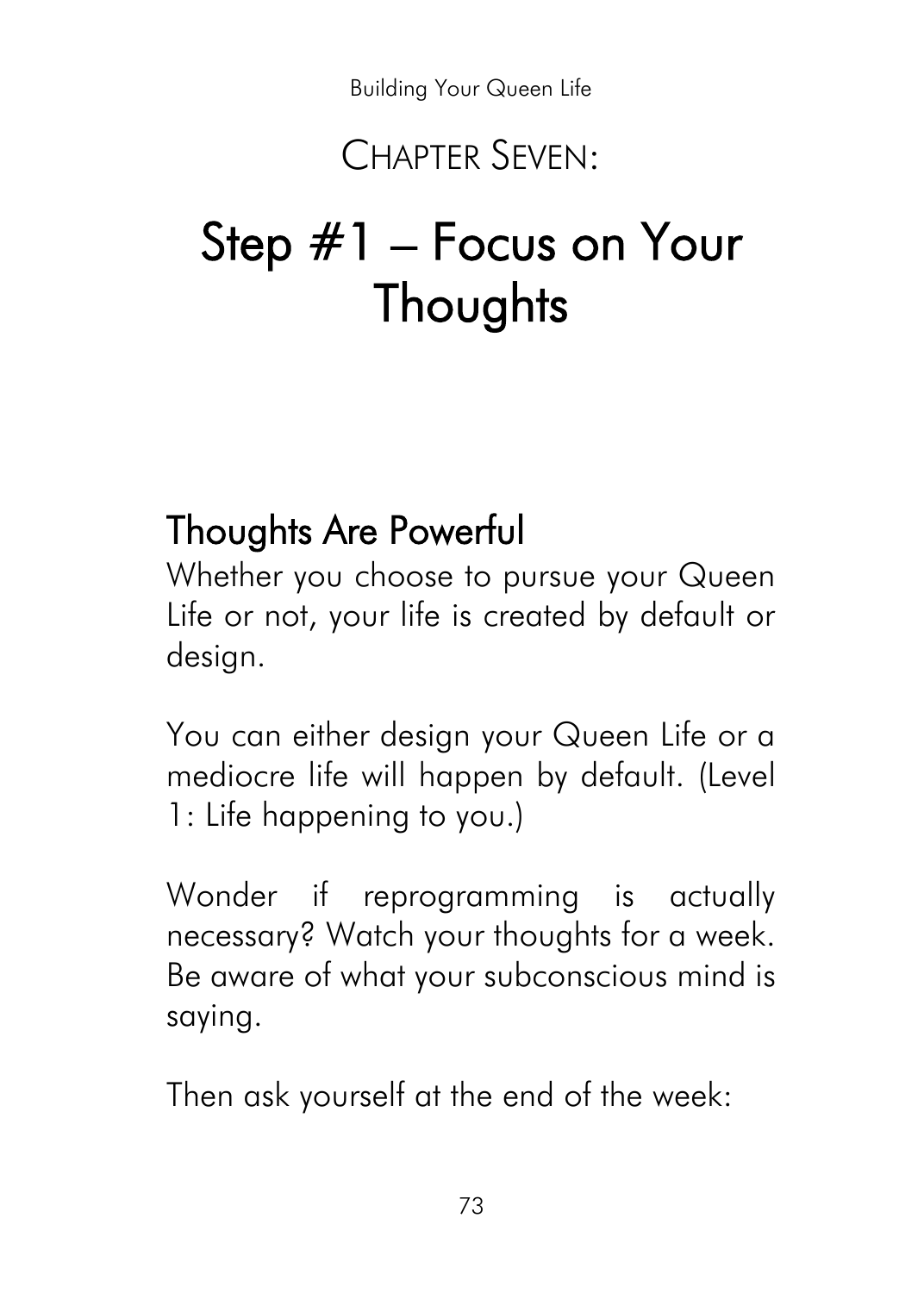Q: Am I pleased with my thoughts? Why or why not?

 $\mathcal{L}_\text{max}$ \_\_\_\_\_\_\_\_\_\_\_\_\_\_\_\_\_\_\_\_\_\_\_\_\_\_\_\_\_\_\_\_\_\_\_\_

Q: Will my thoughts get me to where I want to go?

 $\mathcal{L}_\text{max}$ \_\_\_\_\_\_\_\_\_\_\_\_\_\_\_\_\_\_\_\_\_\_\_\_\_\_\_\_\_\_\_\_\_\_\_\_

Q: Would I recommend these thoughts to my children or loved ones?

\_\_\_\_\_\_\_\_\_\_\_\_\_\_\_\_\_\_\_\_\_\_\_\_\_\_\_\_\_\_\_\_\_\_\_\_

Q: Are these thoughts active ingredients for success?

\_\_\_\_\_\_\_\_\_\_\_\_\_\_\_\_\_\_\_\_\_\_\_\_\_\_\_\_\_\_\_\_\_\_\_\_

During the week, watch yourself. If you catch yourself saying or thinking something that no longer feels right, decide if you agree with it or not.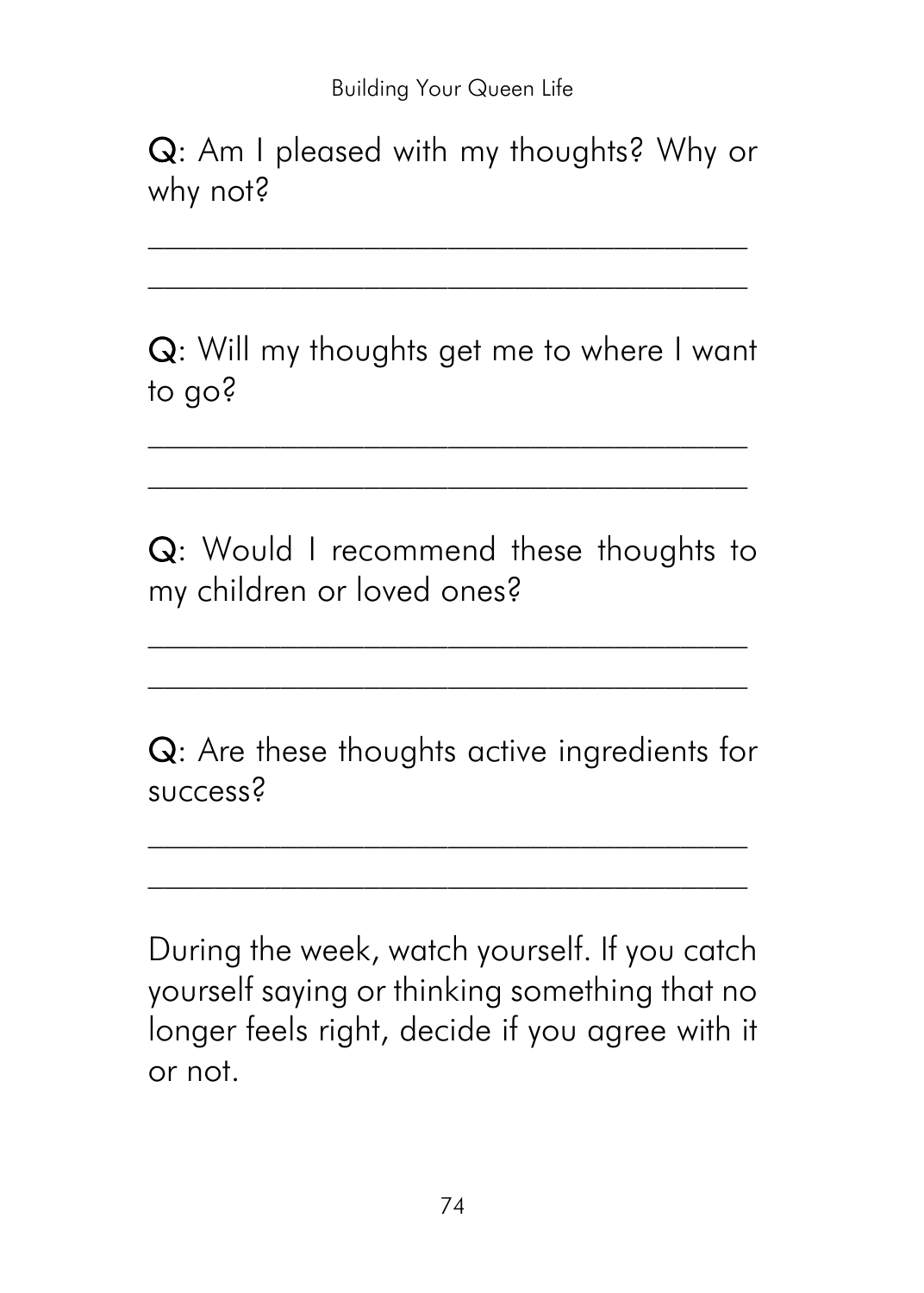Reject it if it's not in line with who you want to be and where you want to go.

It takes time to reprogram our subconscious, but it's entirely possible. And it all begins with our thoughts of change!

You are powerful, more than you know! Let's say you want to exercise more to get in better physical shape.

Most likely, your brain will immediately say things like: "this is too hard" or "I don't feel like it today" or "I don't really want to" or "maybe it will rain so I can't jog" or "I need a nap" or any other variation of the same.

It's the subconscious mind fighting against what you want to do.

Admittedly, if you listen to your subconscious mind, you will not get the results (getting in shape) that you want.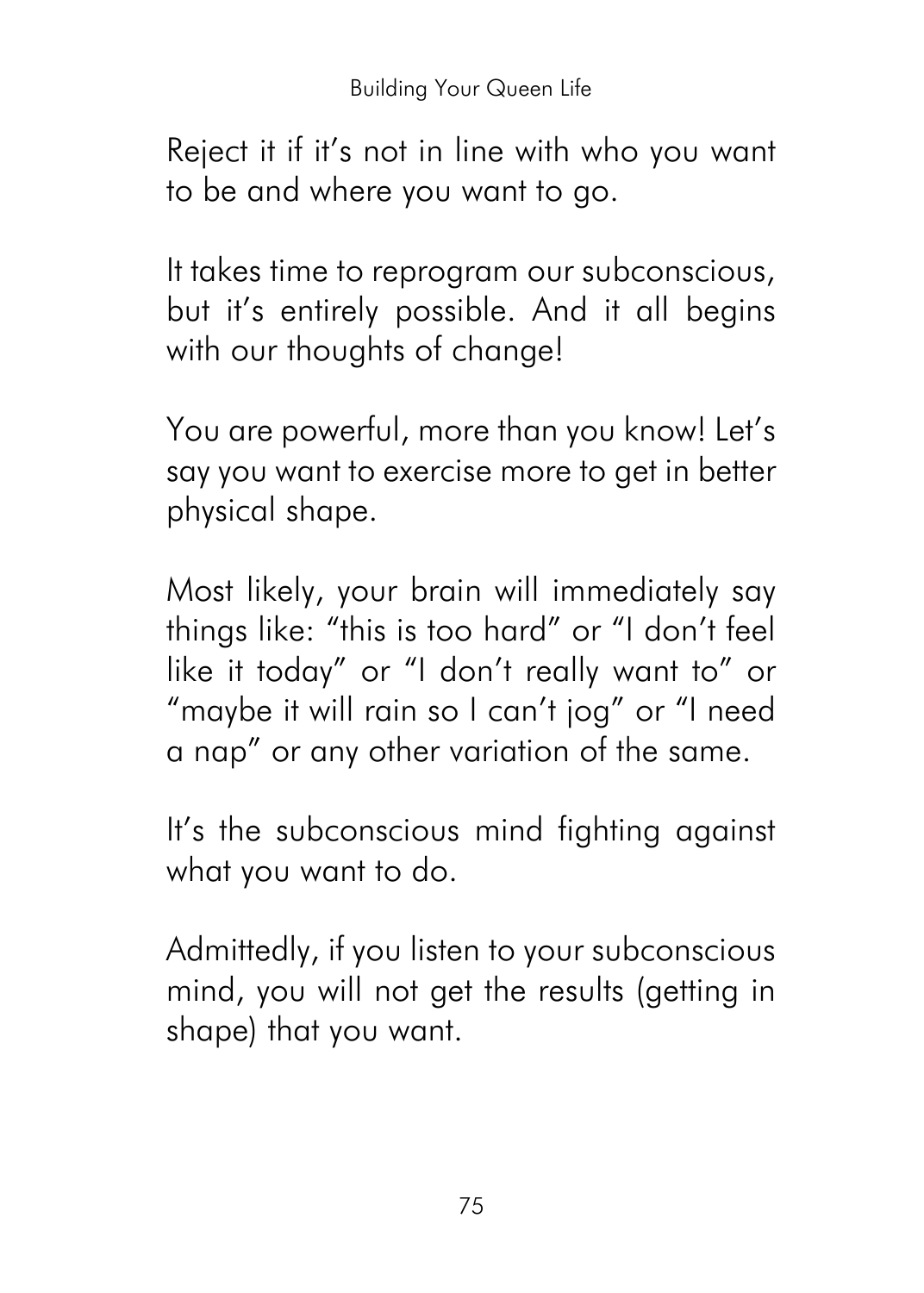And that's the formula:

```
thoughts +
feelings +
        \alphactions =results.
```
As you notice, the formula works both ways. It can generate positive or negative results.

For most people, what they say they want and where they are (in health, relationships, finances, career, etc.) do not match.

But if the formula always works, which it does, then what is wrong?

Clearly, it's the thoughts that need to change.

Everything flows from there.

Your thoughts lead your feelings and your actions, all of which leads to your results.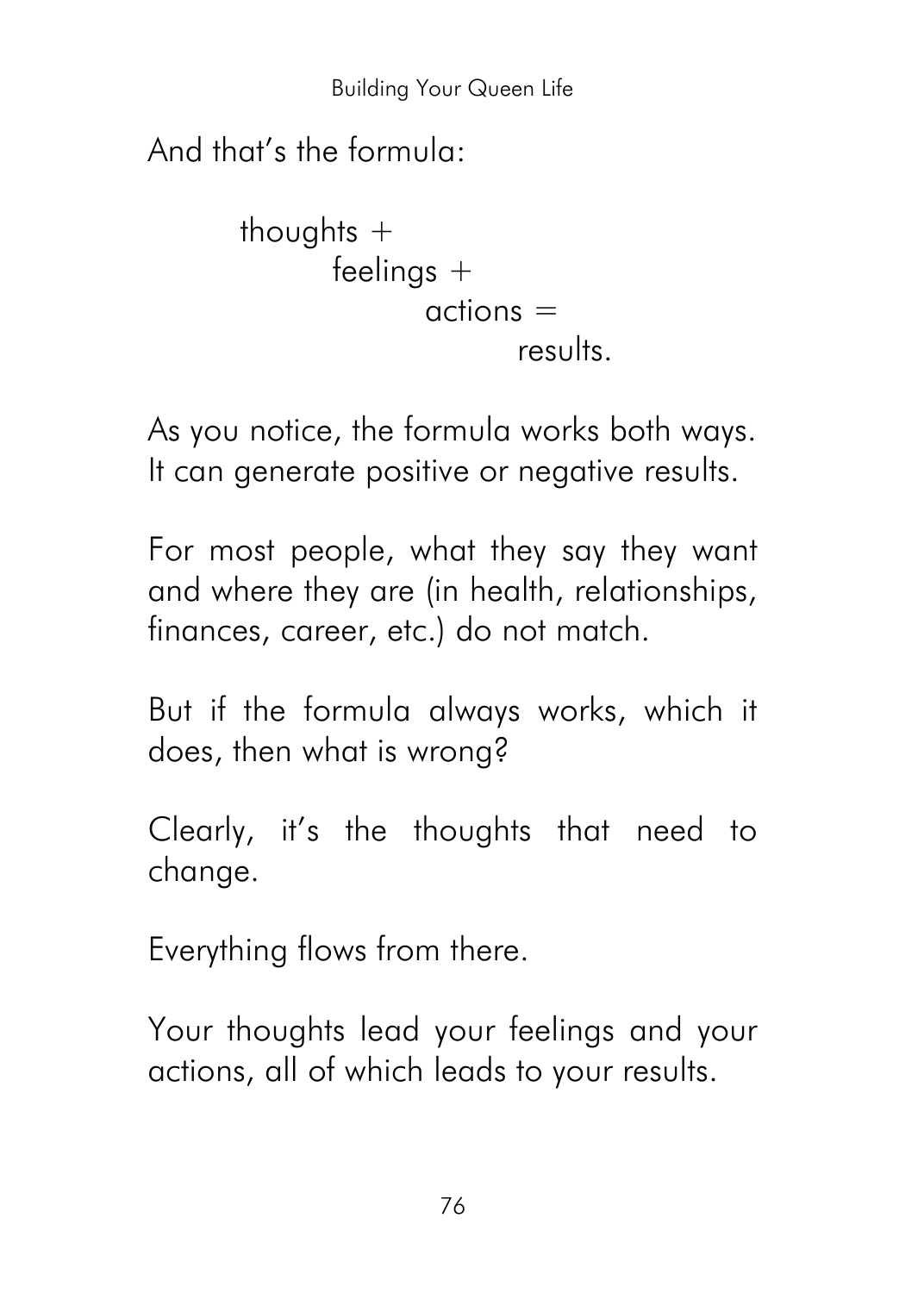Are you getting the results you want? Yes/No Why?

 $\mathcal{L}_\text{max}$ \_\_\_\_\_\_\_\_\_\_\_\_\_\_\_\_\_\_\_\_\_\_\_\_\_\_\_\_\_\_\_\_\_\_\_\_

What thoughts are you thinking?

Whose voice do you hear in your head?

 $\mathcal{L}_\text{max}$ 

 $\mathcal{L}_\text{max}$ 

What's the voice saying?

Control your thoughts, for your thoughts create your reality.

As Thomas Jefferson stated:

"Nothing can stop the man with the right mental attitude from achieving his goal; nothing on earth can help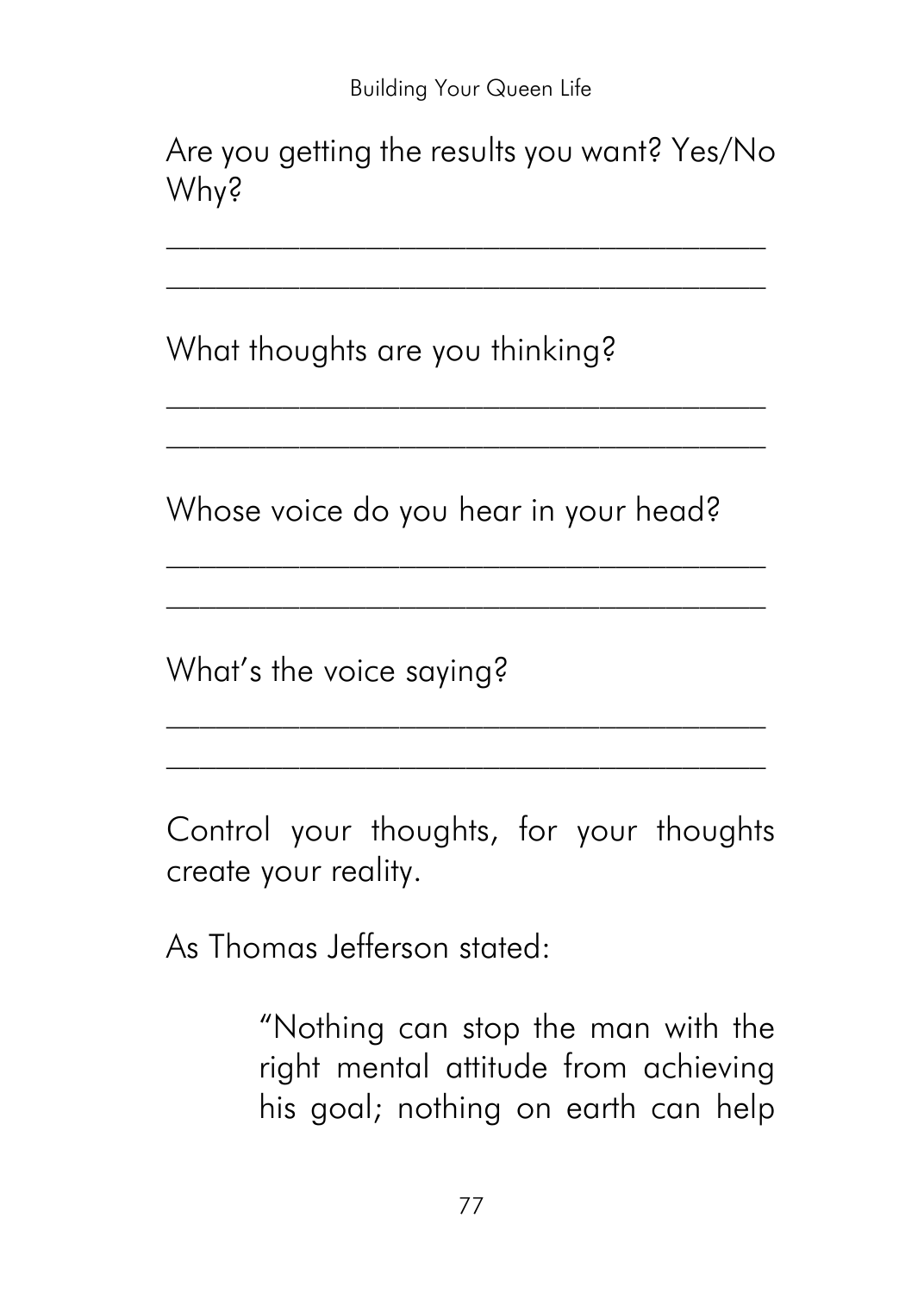the man with the wrong mental attitude."

Your thoughts come from what you are listening to, and that includes music, books, friends, movies, other people, TV, social media, news, family, magazines, reality shows, and your subconscious mind.

All of it is speaking to you. You need to decide what you will think about, for that is within your control.

How will you answer these questions:

Q: What kinds of conversations are you having with family and friends?

\_\_\_\_\_\_\_\_\_\_\_\_\_\_\_\_\_\_\_\_\_\_\_\_\_\_\_\_\_\_\_\_\_\_\_\_

Q: What kinds of gossip or stories are you listening to or reading?

\_\_\_\_\_\_\_\_\_\_\_\_\_\_\_\_\_\_\_\_\_\_\_\_\_\_\_\_\_\_\_\_\_\_\_\_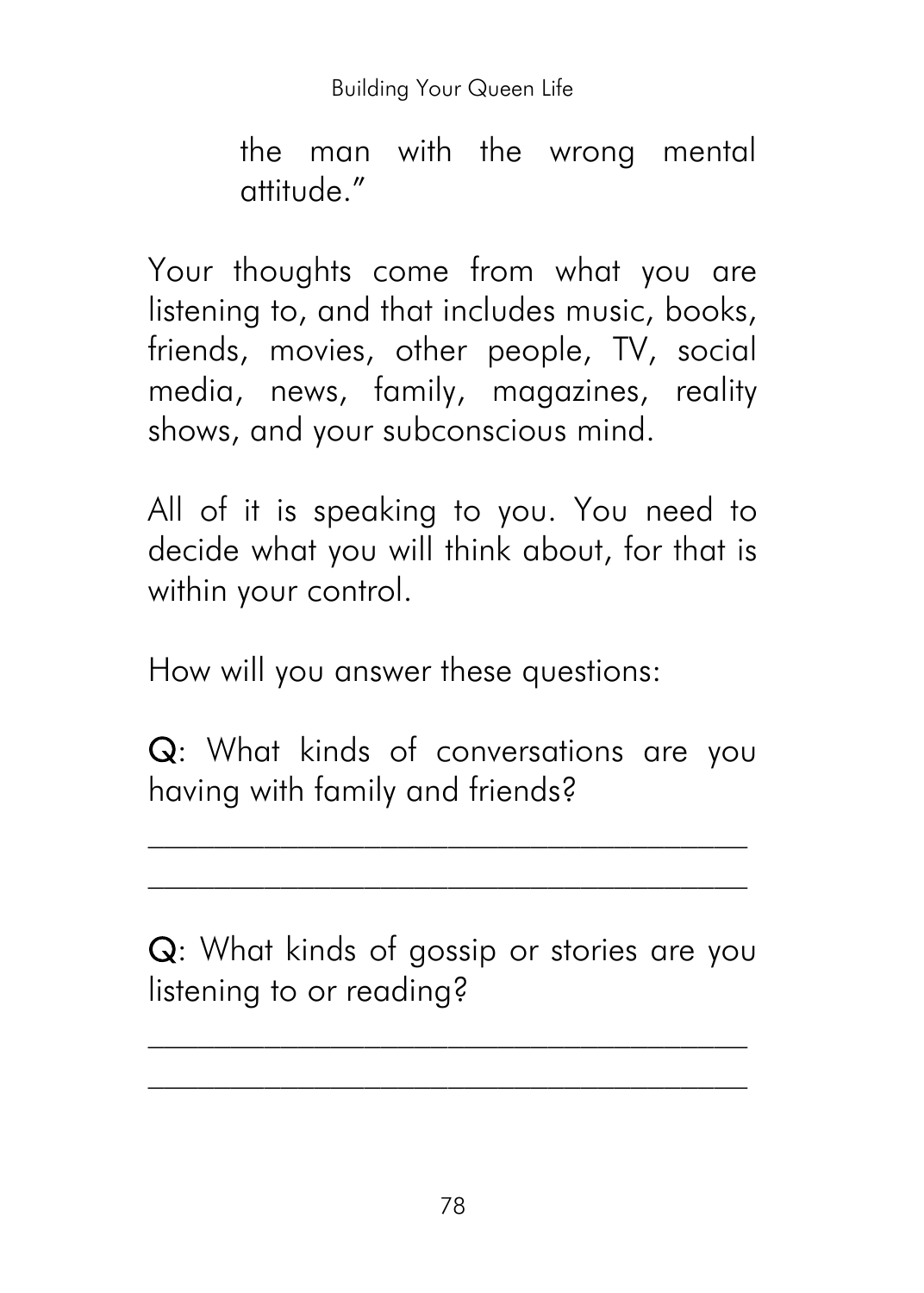Q: What kinds of conversations leave you feeling like someone rained on your parade?

\_\_\_\_\_\_\_\_\_\_\_\_\_\_\_\_\_\_\_\_\_\_\_\_\_\_\_\_\_\_\_\_\_\_\_\_

Q: What types of news makes you feel doubt, anger, fear, or worry?

\_\_\_\_\_\_\_\_\_\_\_\_\_\_\_\_\_\_\_\_\_\_\_\_\_\_\_\_\_\_\_\_\_\_\_\_

Q: What social media posts make you feel down about yourself?

It's totally up to you. You are the one who gets to tell your subconscious what to think about.

Admittedly, it's relatively easy to shut off the TV or practice the self-control to not look at the news or spend time on social media … but what about people? Friends and family,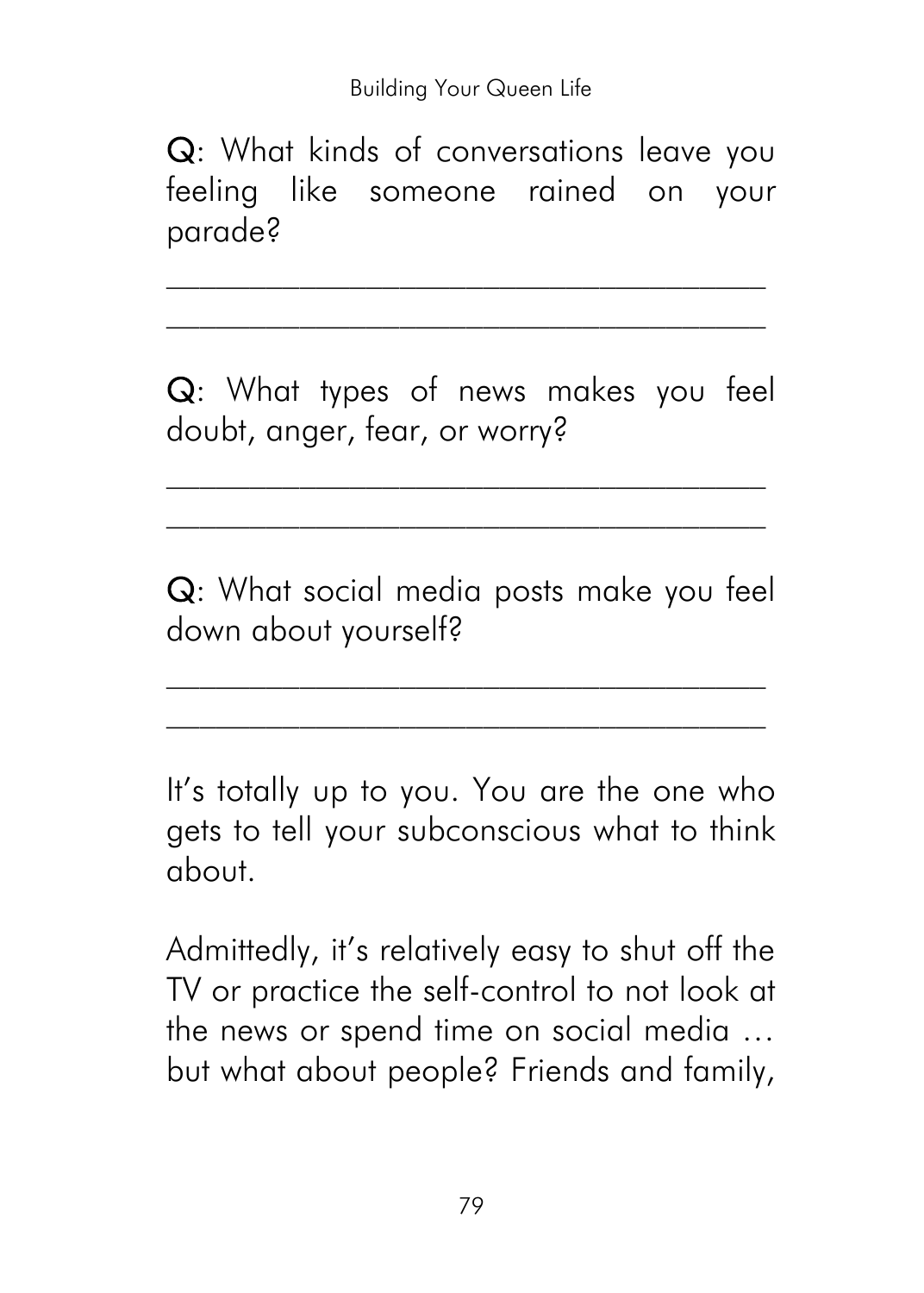coworkers and associates, you can't just unplug them from your life!

Relationships are a big component to your thoughts and to the results that you want.

One way to look at this is to think of layers of circles, with you in the middle in the smallest circle. The next circle includes your spouse or significant other, the next includes your children, then your close family (siblings, parents), then your close friends, then your general friends and coworkers, and finally the outer ring is for complete strangers.

Basically, it is important to have an overall perspective of who you let into your inner circles. Clearly, the opinion of people on the outer circles should not hold as much weight as those in the inner circles. With social media, these lines blur, and that does more damage than good.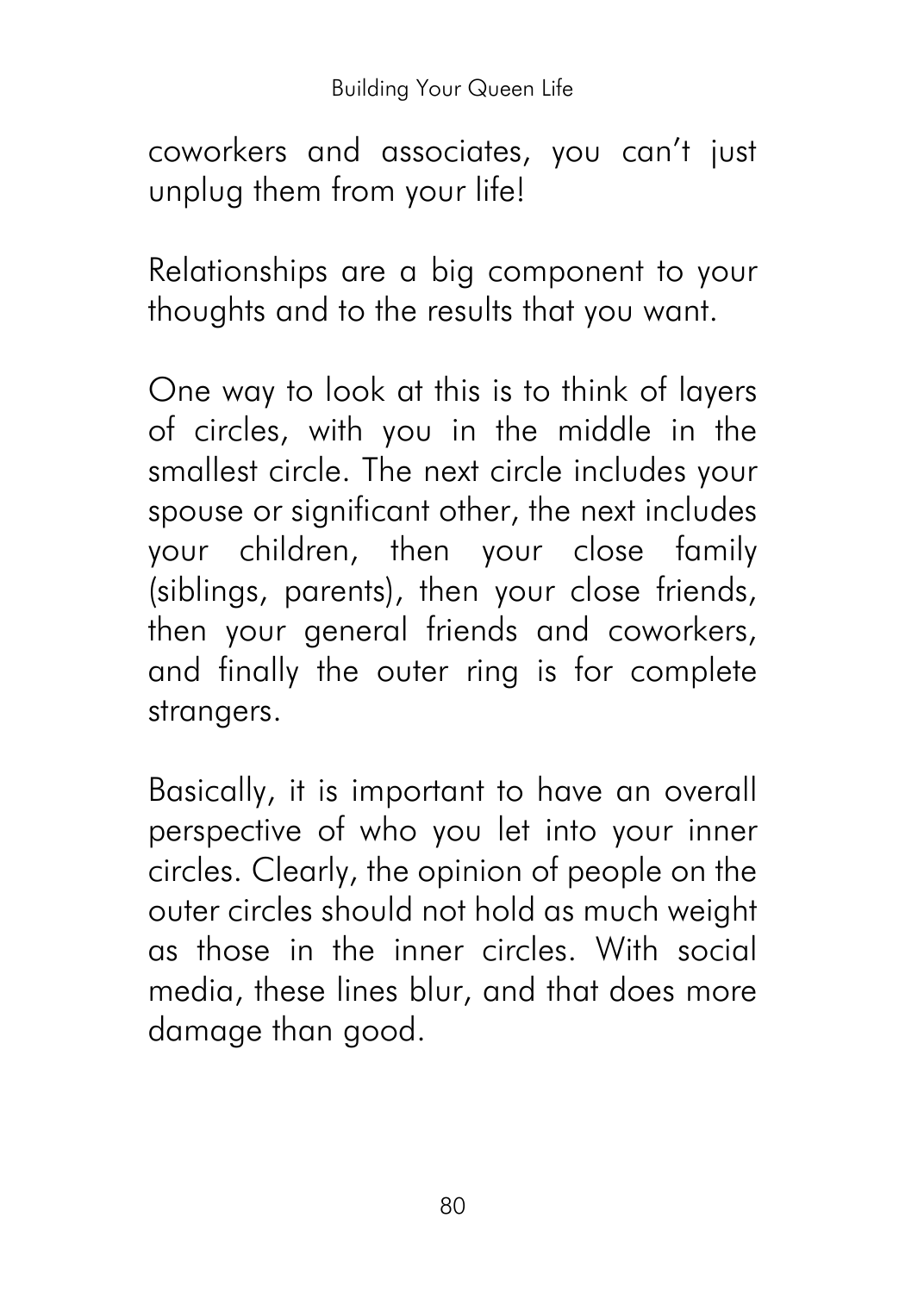

Where then should you place negative, toxic people who complain, gossip, tear you down, minimize your dreams, and pretty much just suck the life out of you?

You know the answer to that. I have had to move a few of these people from my inner circles to my outer circles. And so will you.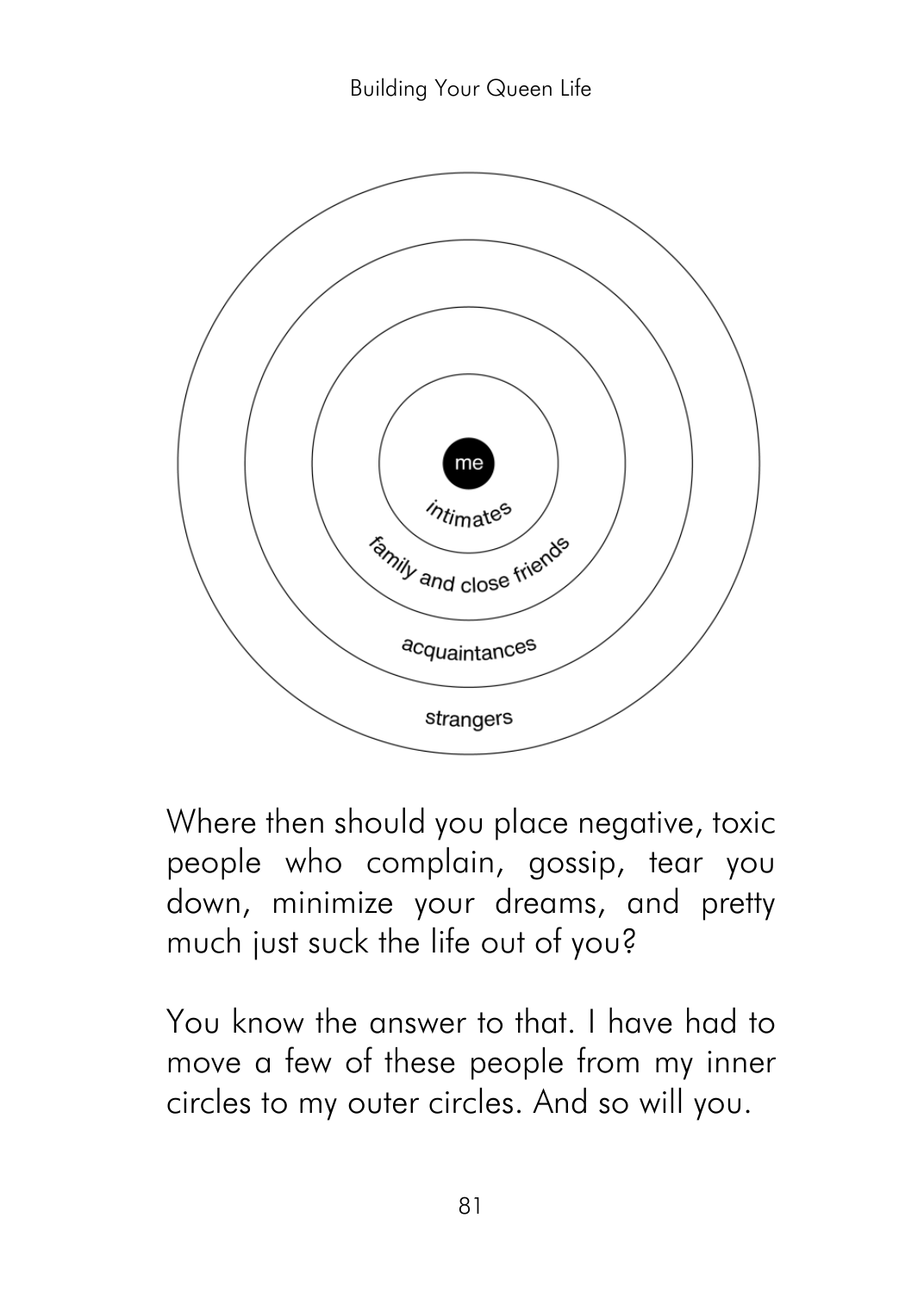Be very careful where you put people in your circles.

Sometimes, after talking with someone, you may say to yourself, "Wow, that was a lot of negative energy." In your own mind you can set a boundary.

Moving people around your circles will take time and practice, but it's very important for you. Be strategic, be kind, but be bold.

This is your life, so you are the one in control.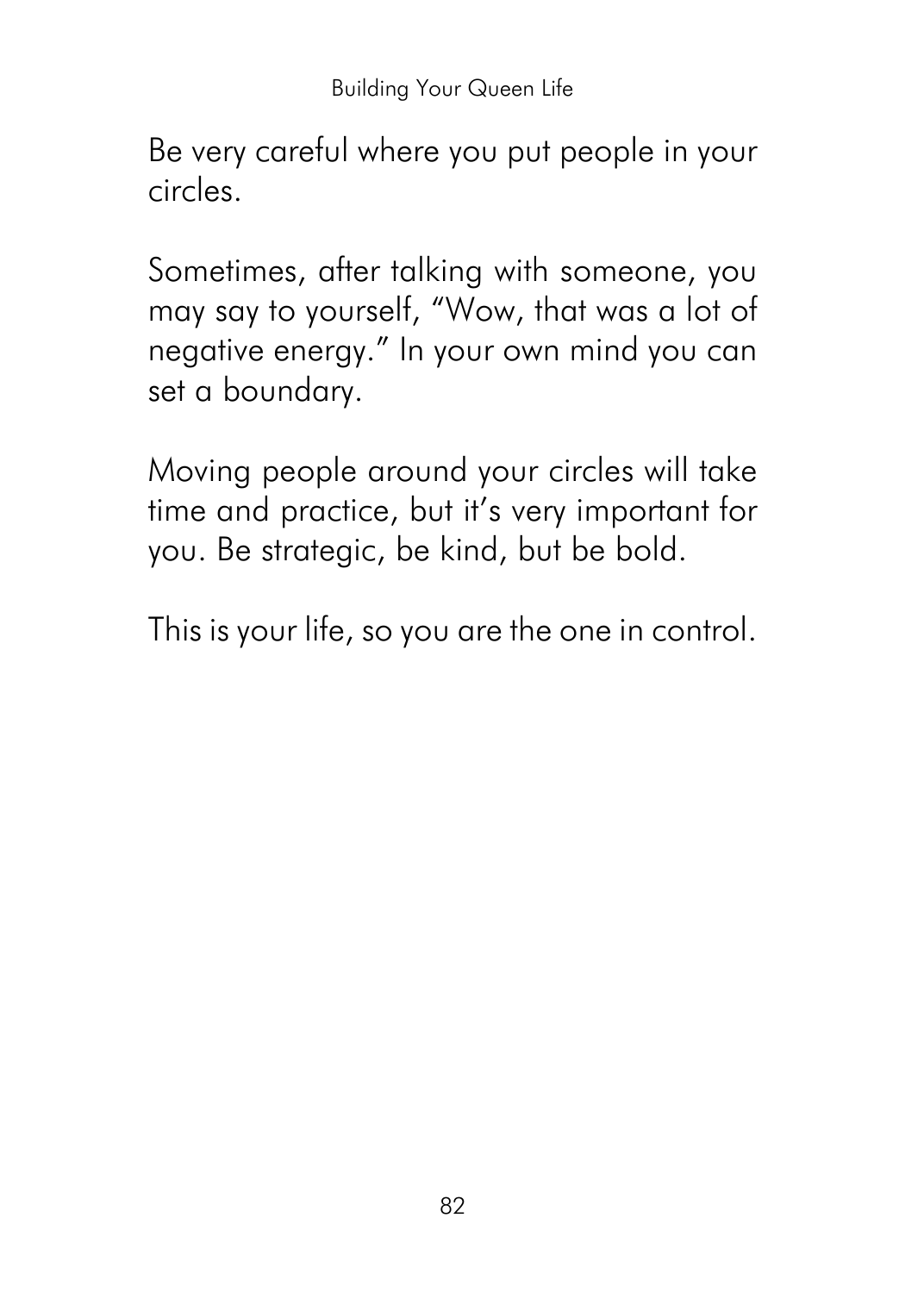#### CHAPTER EIGHT:

# Step #2 – Control Your Feelings

Feelings can be positive, negative, or even neutral. And your feelings are *your* feelings, not mine or anyone else's. You get to choose your feelings based on the thoughts you have let in.

It's OK to experience our feelings whether good or bad. It is scientifically proven that it's healthy to release tears.

What is your burning desire that makes you cry? Napoleon Hill's book, *Think and Grow Rich*, says that the three most powerful feelings are "love, faith, and sex." I teach about that in my coaching programs and book studies.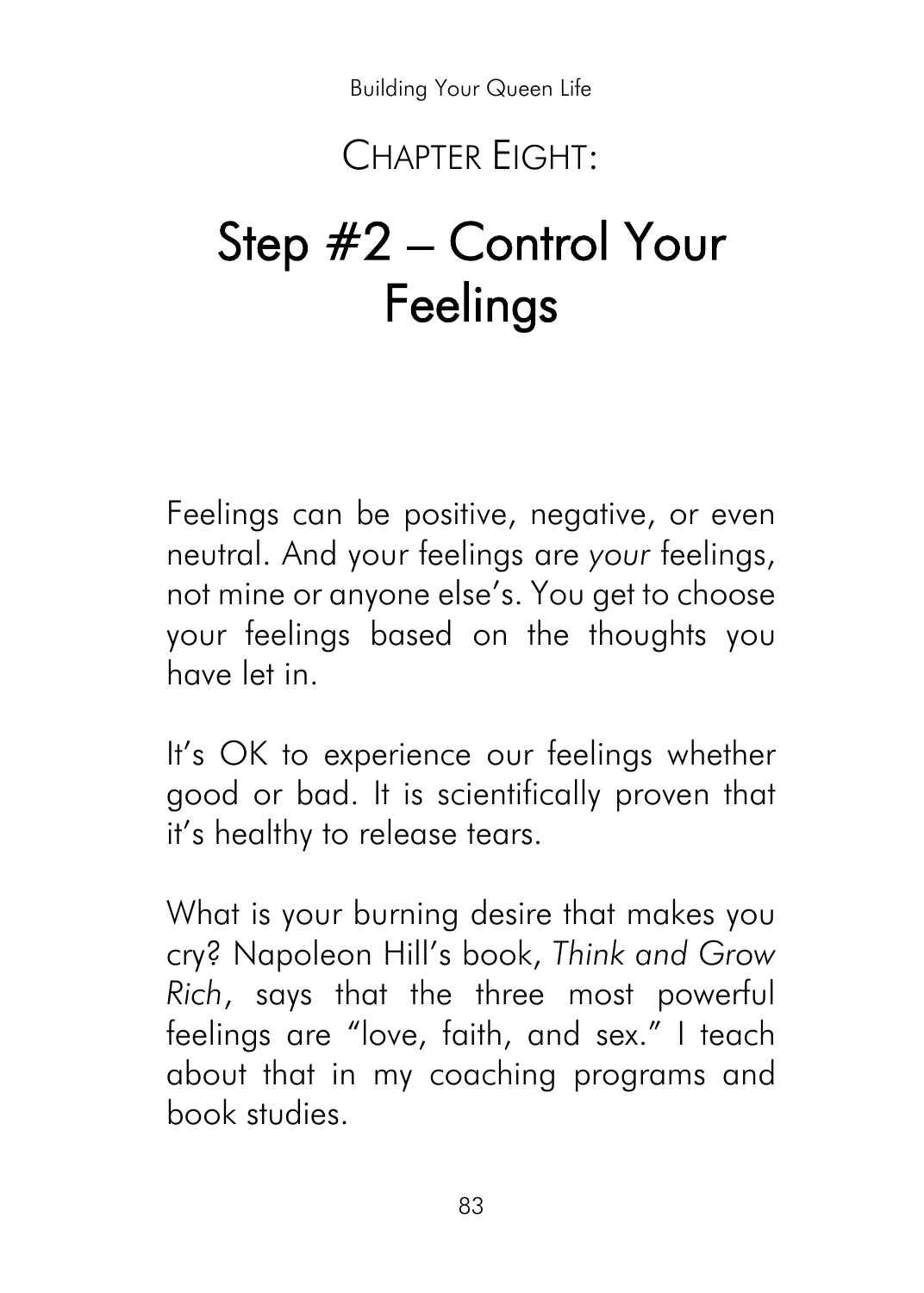However, there are three feelings that I'd like to address for the sake of the formula:

- 1. Burning Desire
- 2. Gratitude
- 3. Forgiveness

For example, gratitude is a feeling that first begins in your head. You may journal things you are grateful for (this is an incredibly good habit!) or you may purposefully pause in your day to be grateful.

Before long, this practice of gratitude moves from the conscious to the subconscious. It moves from your head (thoughts) to your heart (feelings). That's when the magic happens.

Tony Robbins insightfully noted that "when you are grateful, fear disappears and abundance appears."

Gratitude is powerful. It bleeds over into everything else. And when you mix gratitude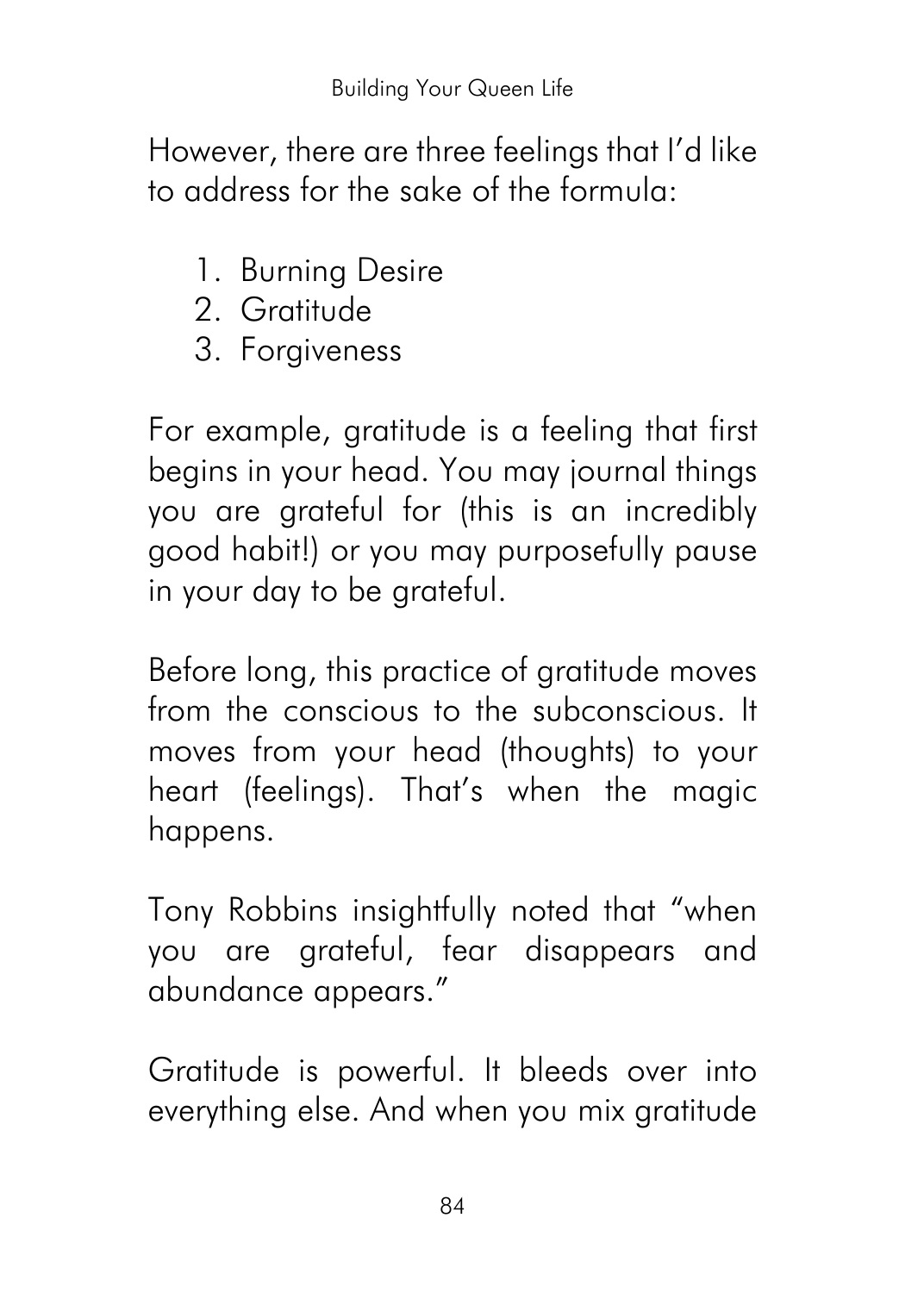with your positive thoughts, you begin to think things like:

- This is doable and I'm grateful that it's possible!
- I can change my life and I'm grateful that I'm changing my life!
- I can shift and I'm grateful that I'm shifting!
- I will get where I want to go and I'm grateful that others will see it too!

This way of thinking naturally gives you increased desire, energy, focus, and passion to chase down your goals and dreams. Your thinking has helped fuel your burning desires!

You can see the progression, from thoughts to feeling.

So what do you do with the feeling of fear? When you start feeling fearful, take a step back and say to yourself: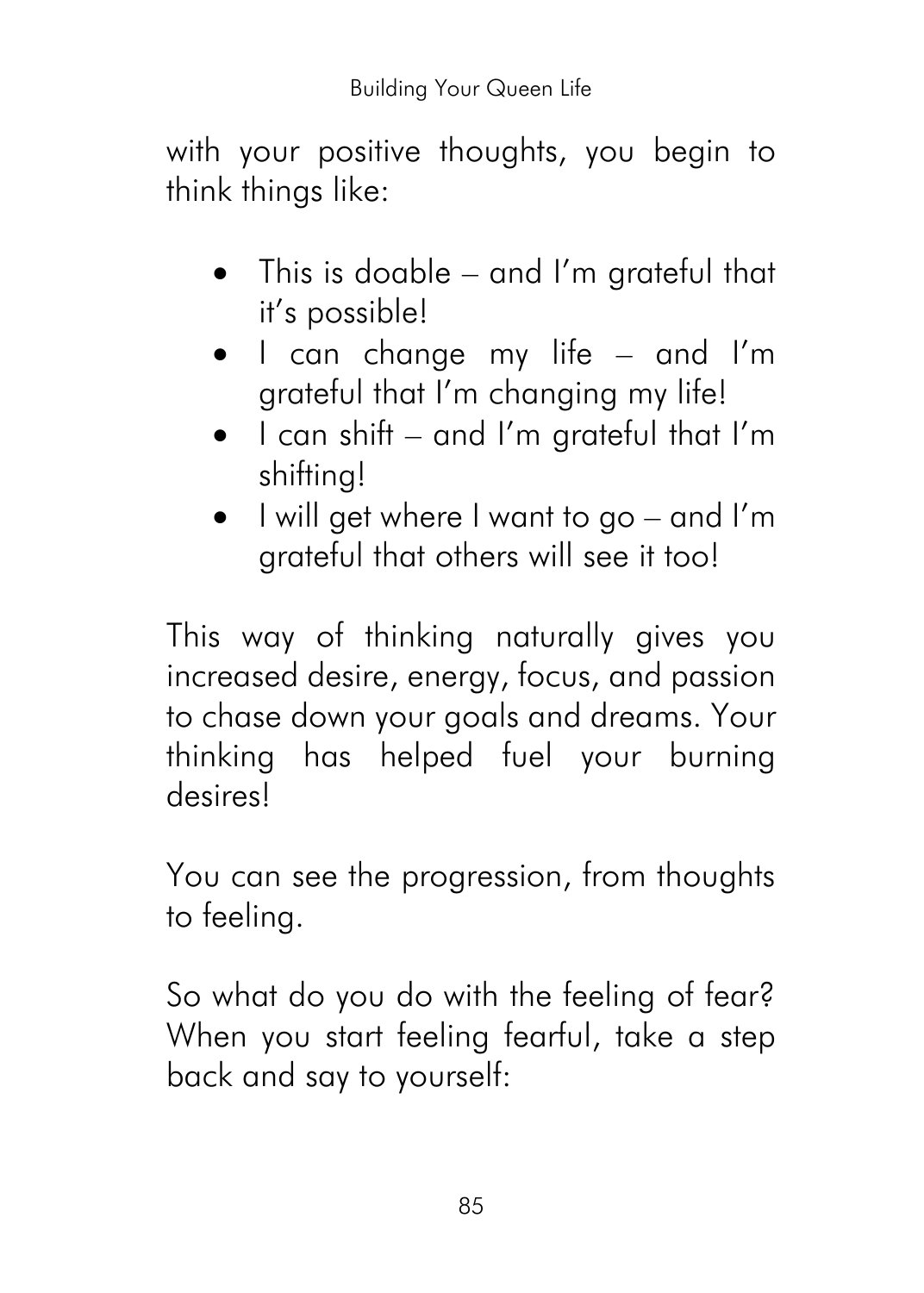"I'm going to change that. I'm going to live in faith, not fear."

And you choose not to dwell on the thoughts of fear. Stop fear back at the beginning, where it's just a thought, and it cannot progress any farther. It has no control over you anyway, so you might as well nip it in the bud.

Fear, just like the other lies of doubt, worry, insecurity, etc., will naturally try to mess up your secret sauce. But you are the one in control!

You get to choose your own feelings. Choose to be grateful.

I learned many years ago that forgiveness is not for the people who have wronged you ... it's for you!

> "Forgive, and ye shall be forgiven." – Luke 6:37

"Forgive anyway." – Mother Theresa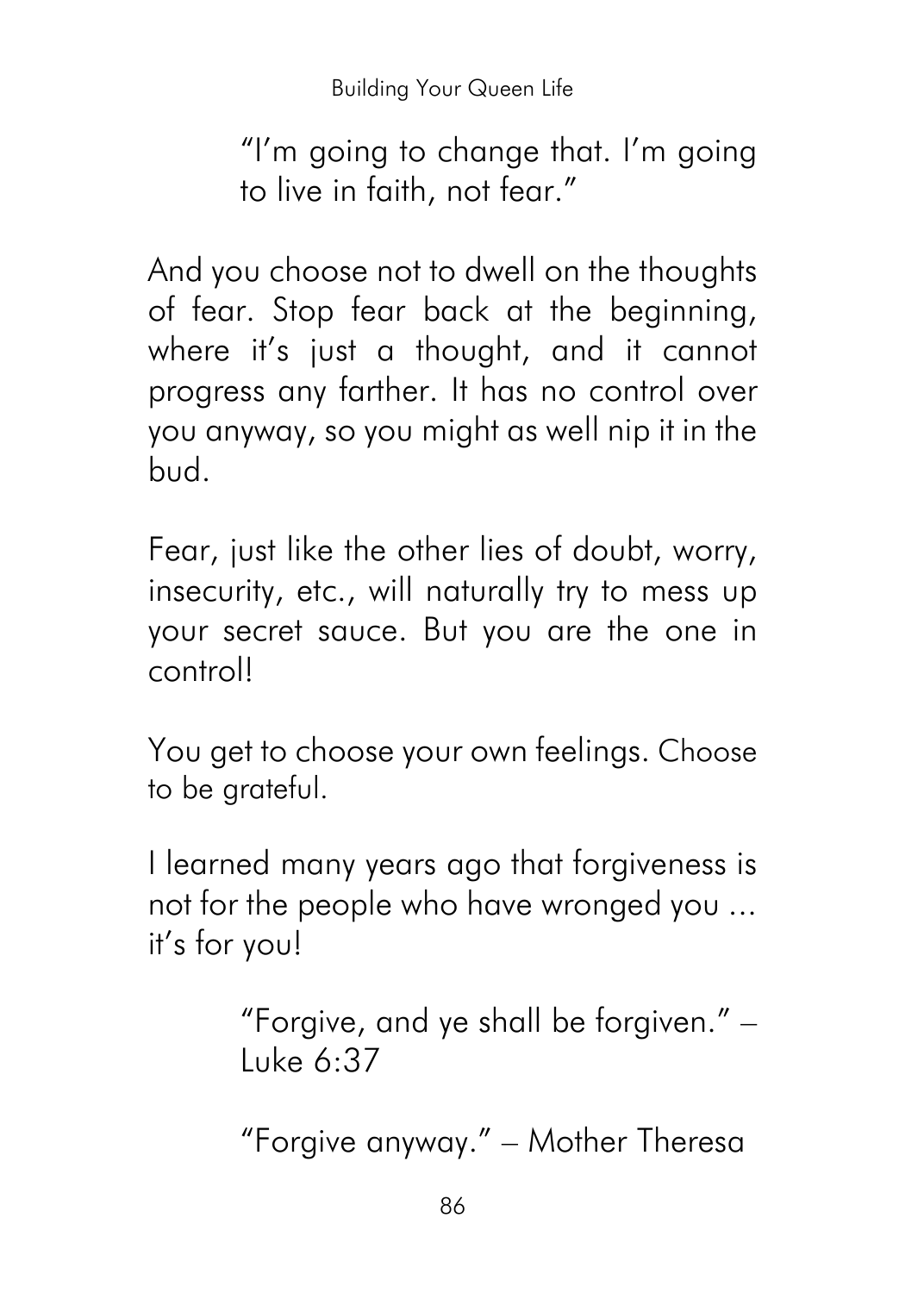"Forgiveness doesn't excuse their actions, it stops their actions from destroying your heart." – unknown

Forgive yourself for:

- not knowing better at the time
- giving away your power
- past behaviors
- the survival patterns and traits you picked up while enduring trauma
- being who you needed to be at the time

So let's practice it.

First, make a list of people you need to forgive.

Second, we are going to write a freedom letter … right now!

Note: You don't have to give this letter to the person or show it to anyone. It's for you.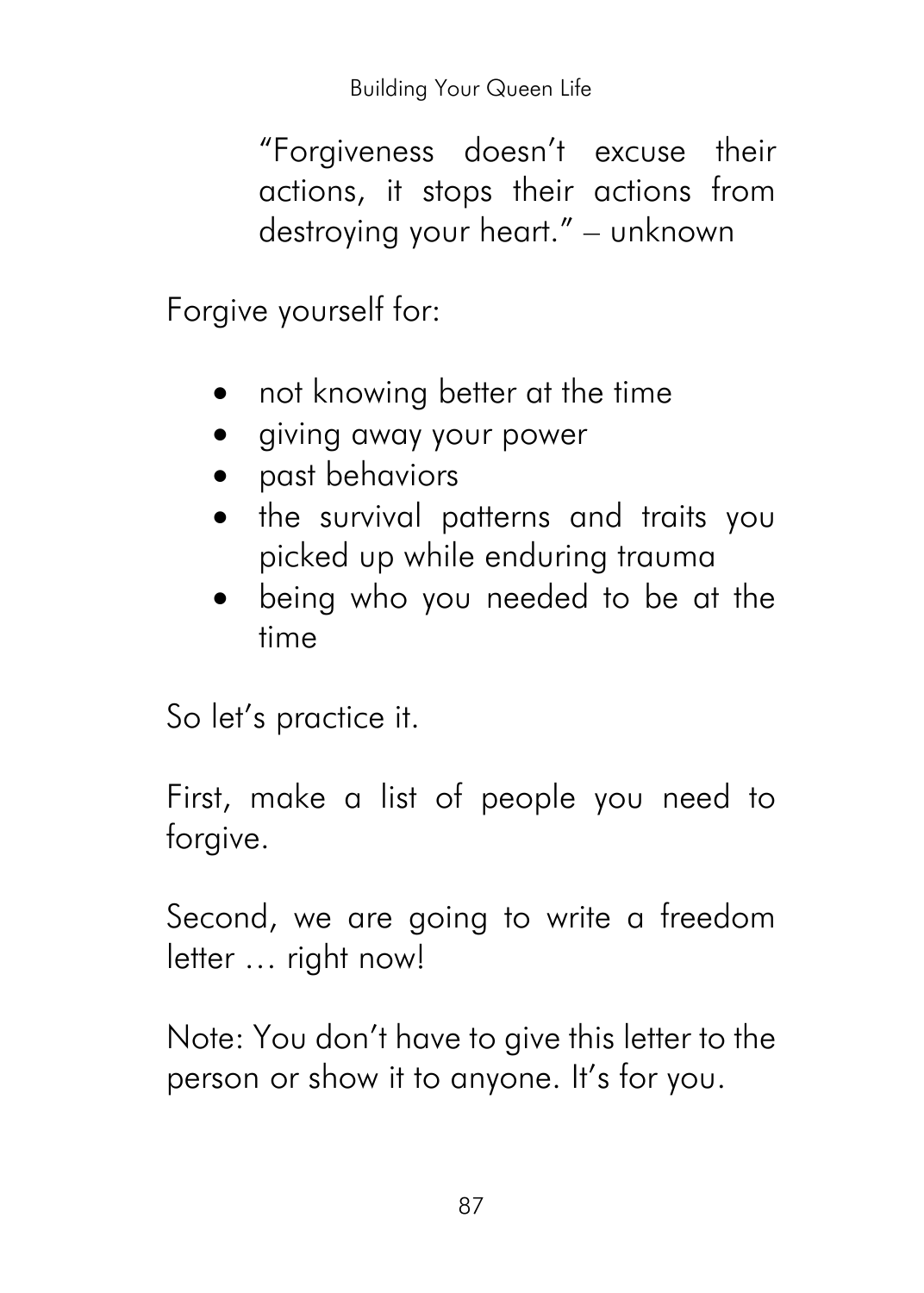## Freedom (Forgiveness) Letter

Dear \_\_\_\_\_\_\_\_\_\_\_\_,

Feel free to start with, "I hate you, Fyou, I'm so hurt by you, etc.…" just to get the faucet flowing.

What happened? Retell the story:

Think of how they hurt you, triggered you, or were mean to you? What did they do? What did they say? What did they not do?

Why did they do/say what they did? Were they trying to hurt you on purpose? Yes, no, maybe?

What was important to them to behave that way? What mattered most to them in that moment? What were they trying to express? What were they trying to do?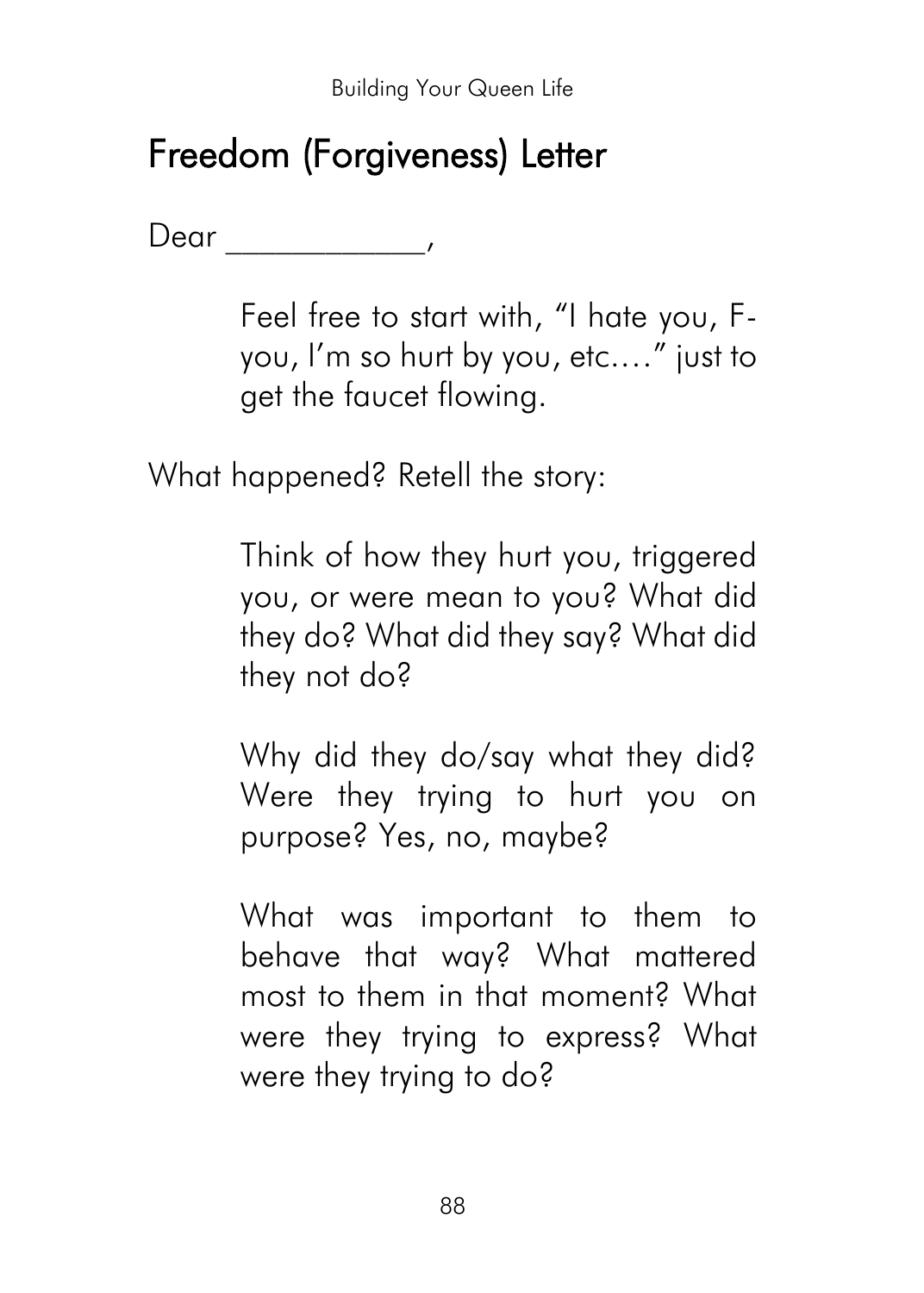Now think of why they were that way to you? What kind of day were they having? Are they a happy person in general? Do they have unconditional love in their life? What is their life really like?

How did it make you feel?

Pour out your feelings, dig deep and keep going until you feel like it's complete.

Write down your TRUTH.

Give yourself a voice. Share your side of the story from your point of view (with lots of grace and wisdom now that you're wiser).

Forgive and release.

At first this might be hard, but just start writing. It's like a faucet at a vacant home. At first the water is yucky, then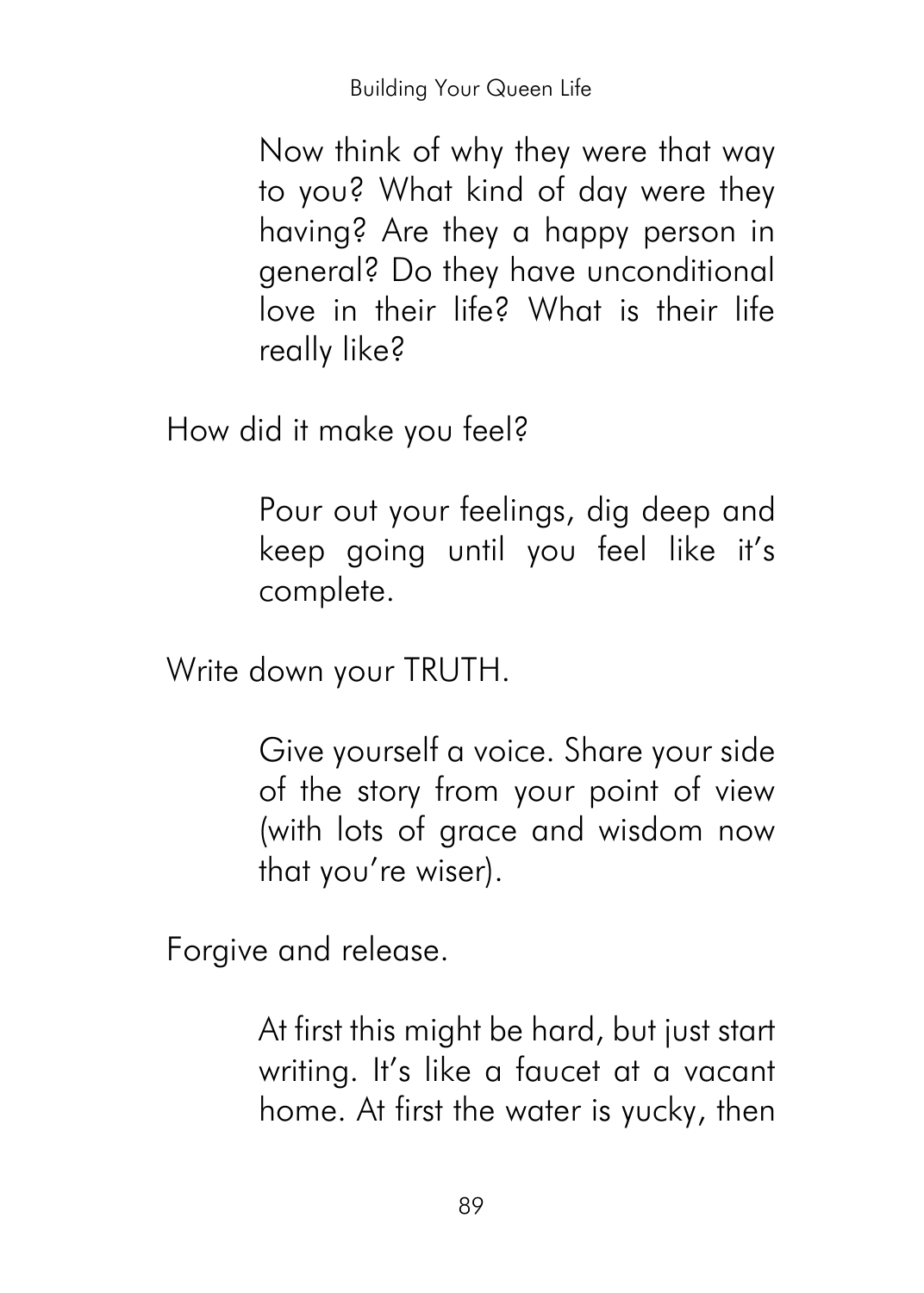it starts turning clear. Just turn on the faucet and let it flow.

Here are some samples to get your words flowing:

- Forgiveness is my choice. I choose to forgive you whether you apologize or not, whether you are remorseful or not...
- I forgive you because... (i.e. you didn't know any better at that moment, you did the best you could in that moment, etc.)
- I release you from this bondage in my mind…
- I have held you as a prisoner in my unforgiving heart, but now I release you. You are free to leave…

In light and love,

– the new and empowered Queen,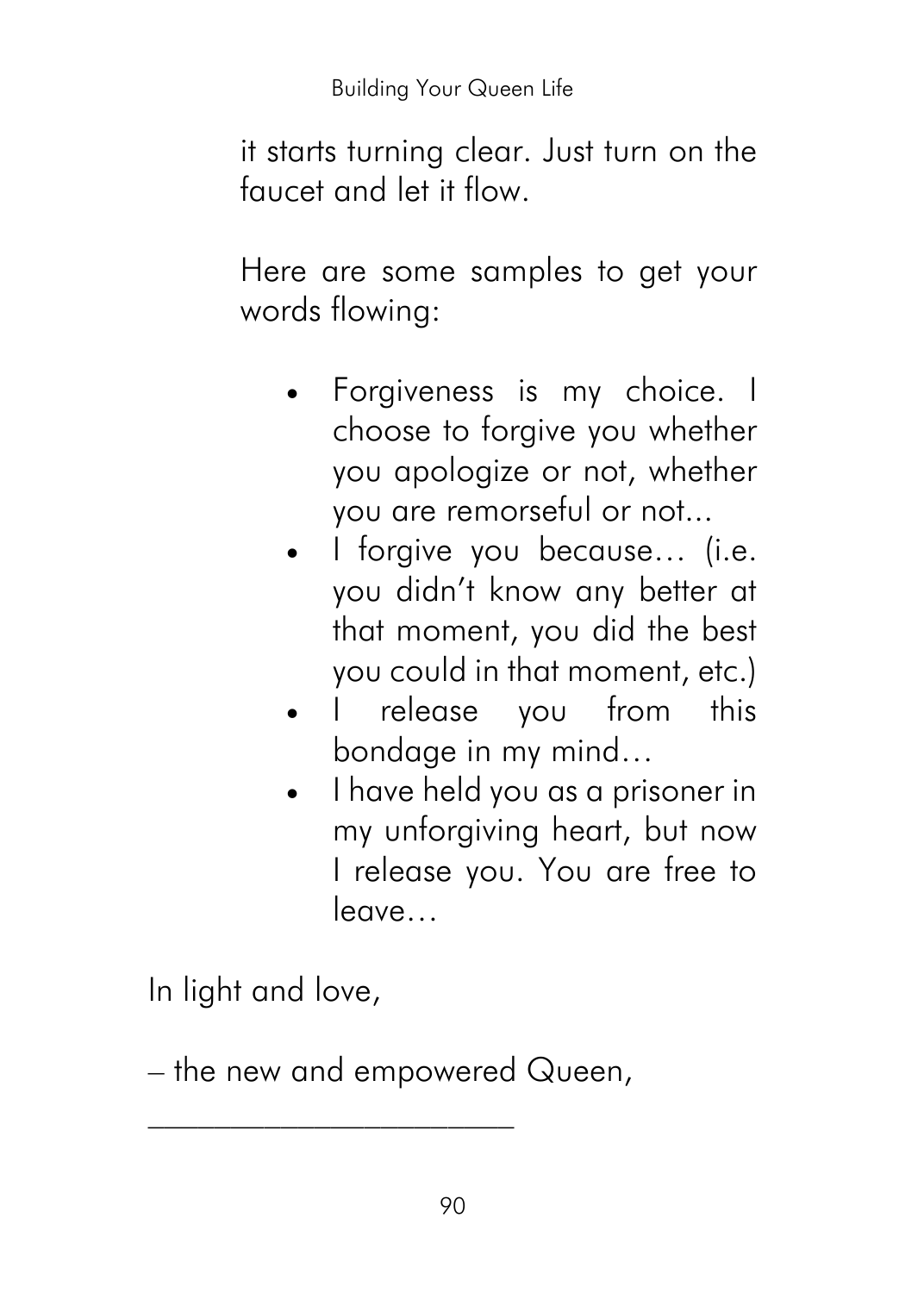#### CHAPTER NINE:

## Step #3 – Take Action

"If you talk about it, it's a dream, if you envision it, it's possible, but if you schedule it, it's real." – Tony Robbins.

I've learned that you will never change your life until you change something you do on a daily basis.

John C Maxwell says it this way:

"The secret of your future is hidden in your daily routine."

Like a tree, your roots started to grow from tiny seeds (your thoughts and your feelings). They extend out into your actions. And the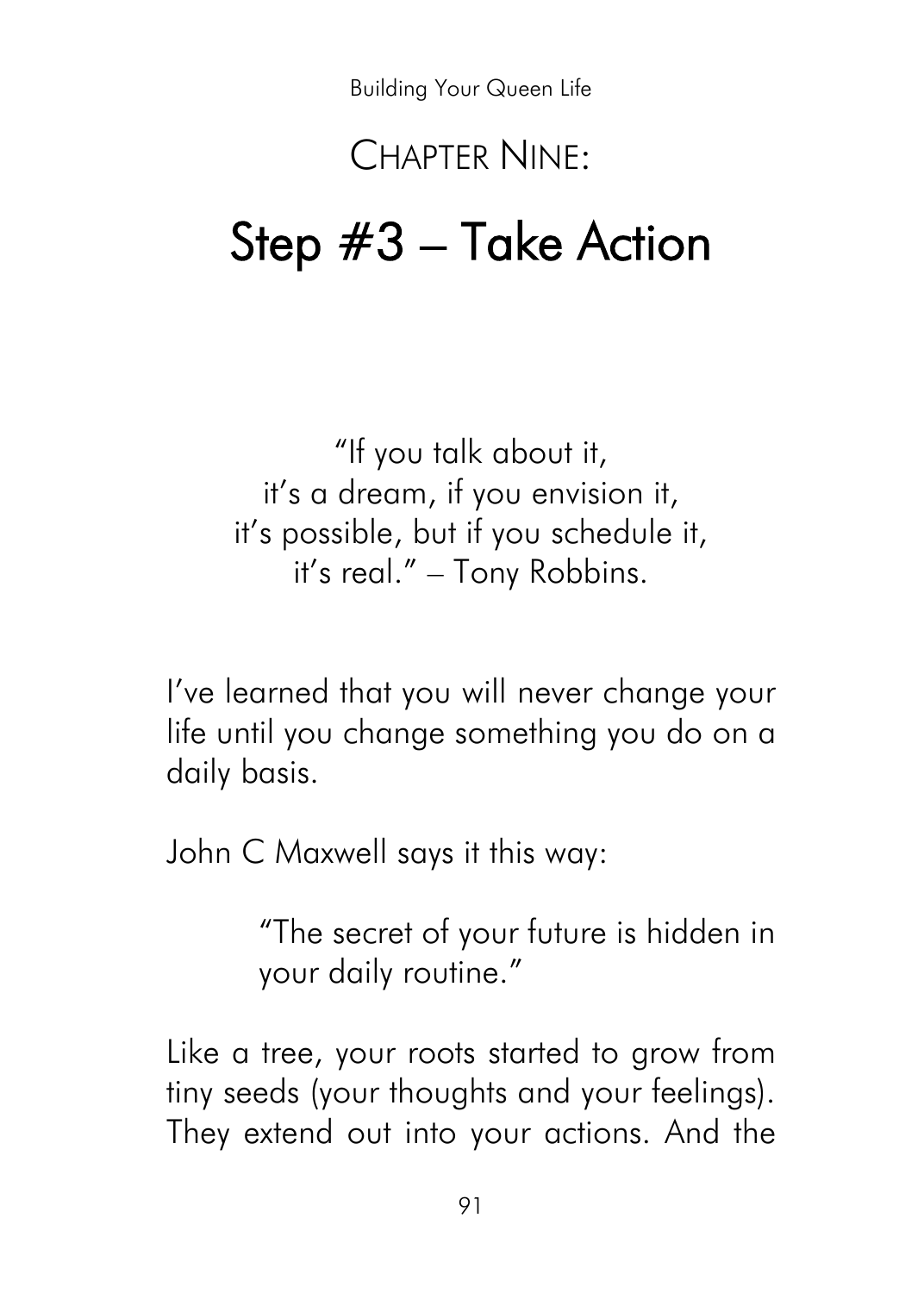fruit you want, the results of accomplishing your goals and dreams, will come!

Every single day, think about where you are going and what you want. Keep your thoughts and feelings in alignment.

The completely natural next steps are the actions you take.

On a practical level, this means action steps that you take every day that inch you closer to where you want to go. I suggest that you take 3 to 5 action steps per day.

For all of us, those action steps will be different. You may be trying to build your business and perhaps making phone calls, connecting with prospective clients, attending networking events, or advertising online are the daily action steps you need to take.

Remember the car ride? Well, the headlights will illuminate a short distance ahead in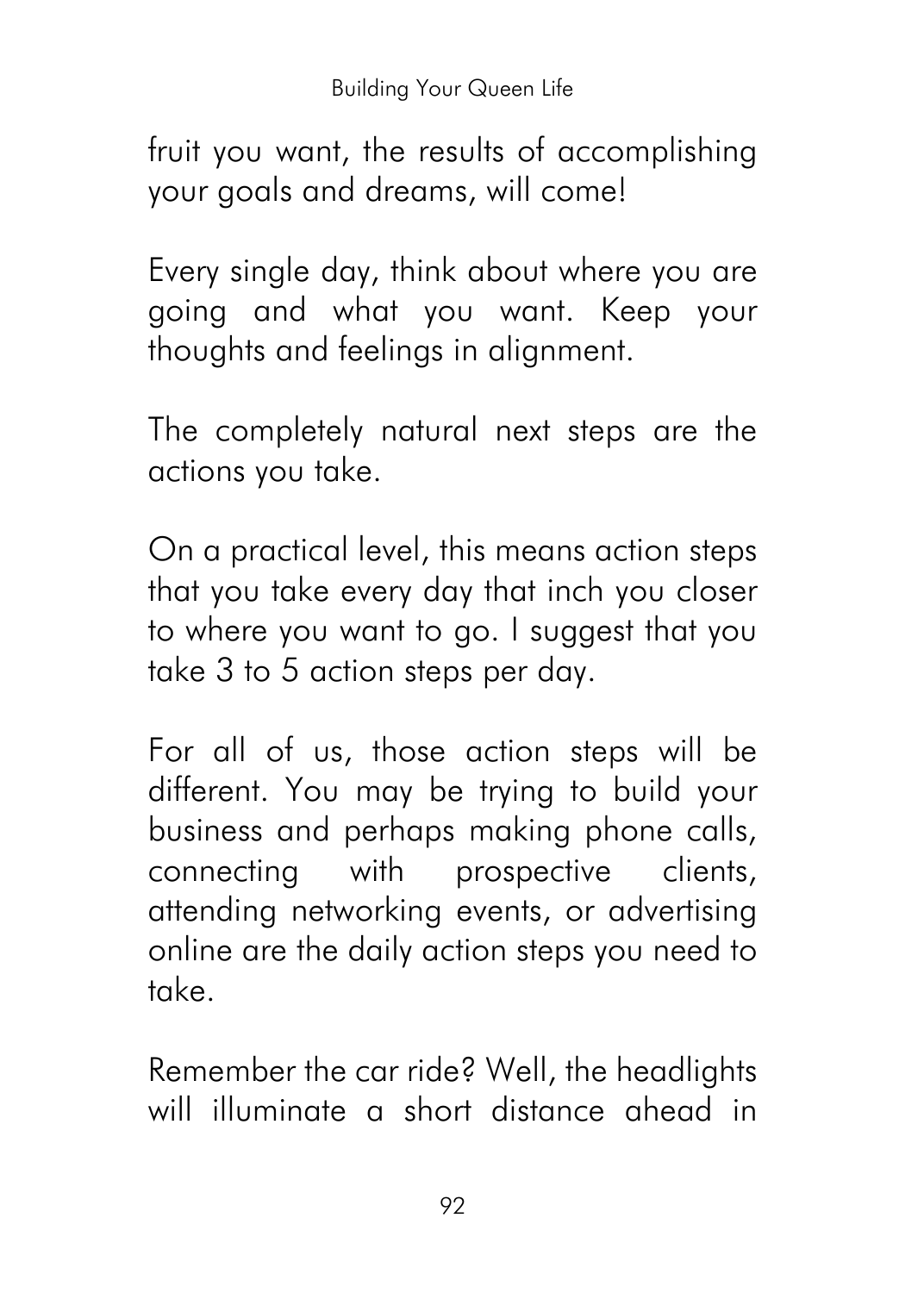darkness. We can't see the entire journey; we can only see a limited distance ahead.

So it is in life, we can only focus on our action steps today. Don't worry about what you're going to do tomorrow or what emergency "might" or "might not" arise. Far too often we worry about potential problems that might never happen.

How we spend our time is important when striving for our vision. Are we getting distracted?

## Top Time Wasters

If you feel like you don't have "enough time." Do a time study. Take out a piece of paper and track how you spend your time. Track everything you do. Track your bathroom time, eating, meal prep, time talking on the phone with friends, etc.)

You will be amazed at how you spend your time!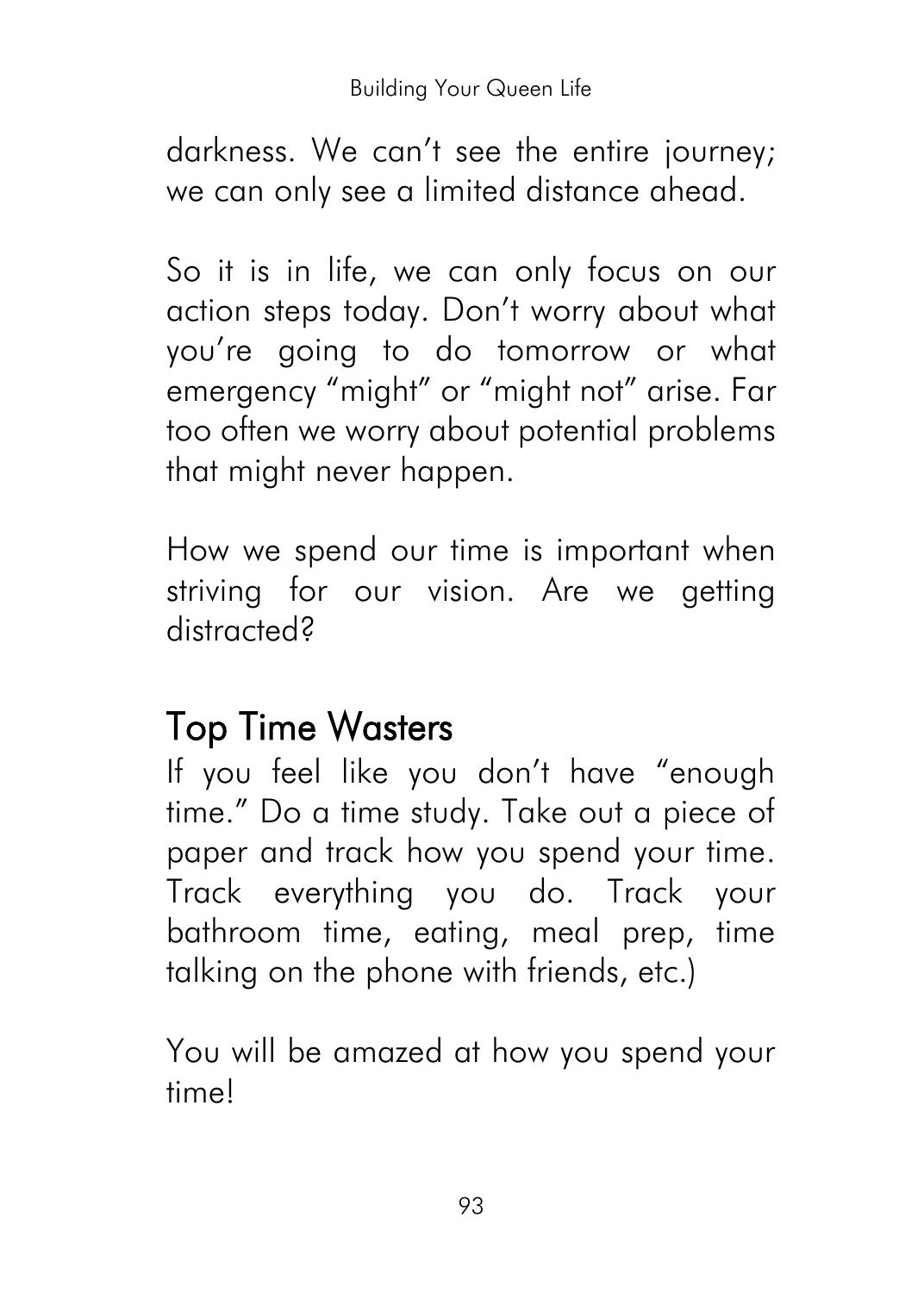Some of the biggest time wasters are:

- Social media
- Regret
- Dwelling
- Worry

Another thing you could do is set your timer. If you have a difficult time accomplishing certain tasks, make it a game. Race against the clock. Sit down and say you're going to work on your project for 30 minutes and do it. Focus.

However, once you start operating in Einstein time (when time seems to work in your favor), time won't be an issue. This is another topic for another book (or in my coaching sessions). Einstein time is like magic! It happens when you start operating on the third and fourth levels of awareness.

#### Massive Imperfect Action – NOW!

The main thing is that you take Massive Imperfect Action! When I first started my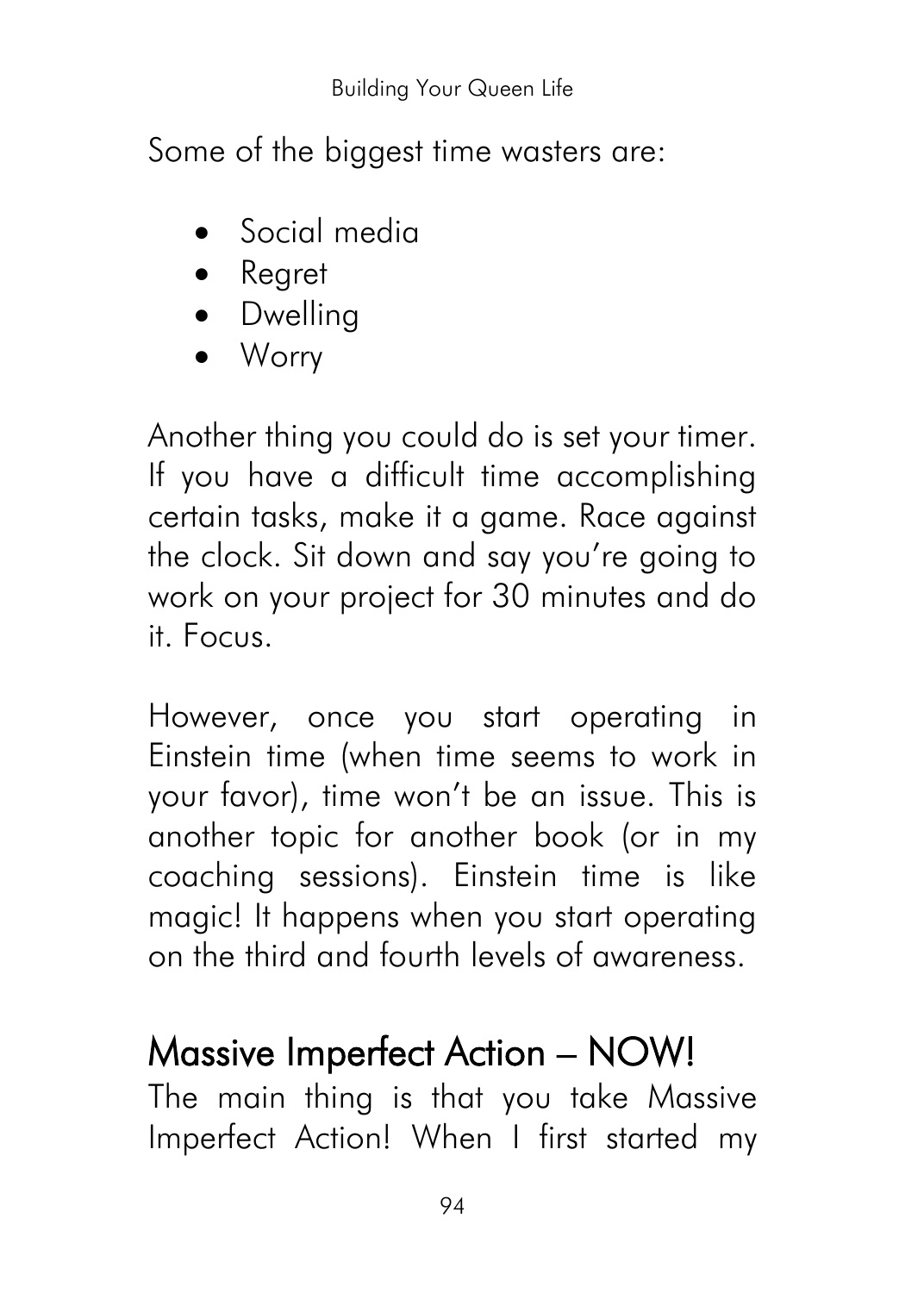business and felt "stuck," I wrote "Massive Imperfect Action" on my arm (with a temporary tattoo pen). When I looked at the words, I remembered that I needed to keep taking baby steps forward.

There was a story of an economics professor that had split his class into two groups. Group A was instructed to make perfect pots. Group B was instructed to make as many pots as possible. Group B made ten times more pots than Group A.

Guess which group had the nicest pot? To my surprise, Group B had the most and the nicest pots. They were taking massive imperfect action, and in the process, they got better at it!

It's not about the end product, it is "who" we become in the process.

## Stay on Course

Day after day, as you are busy taking action, you may get tired, stressed out, even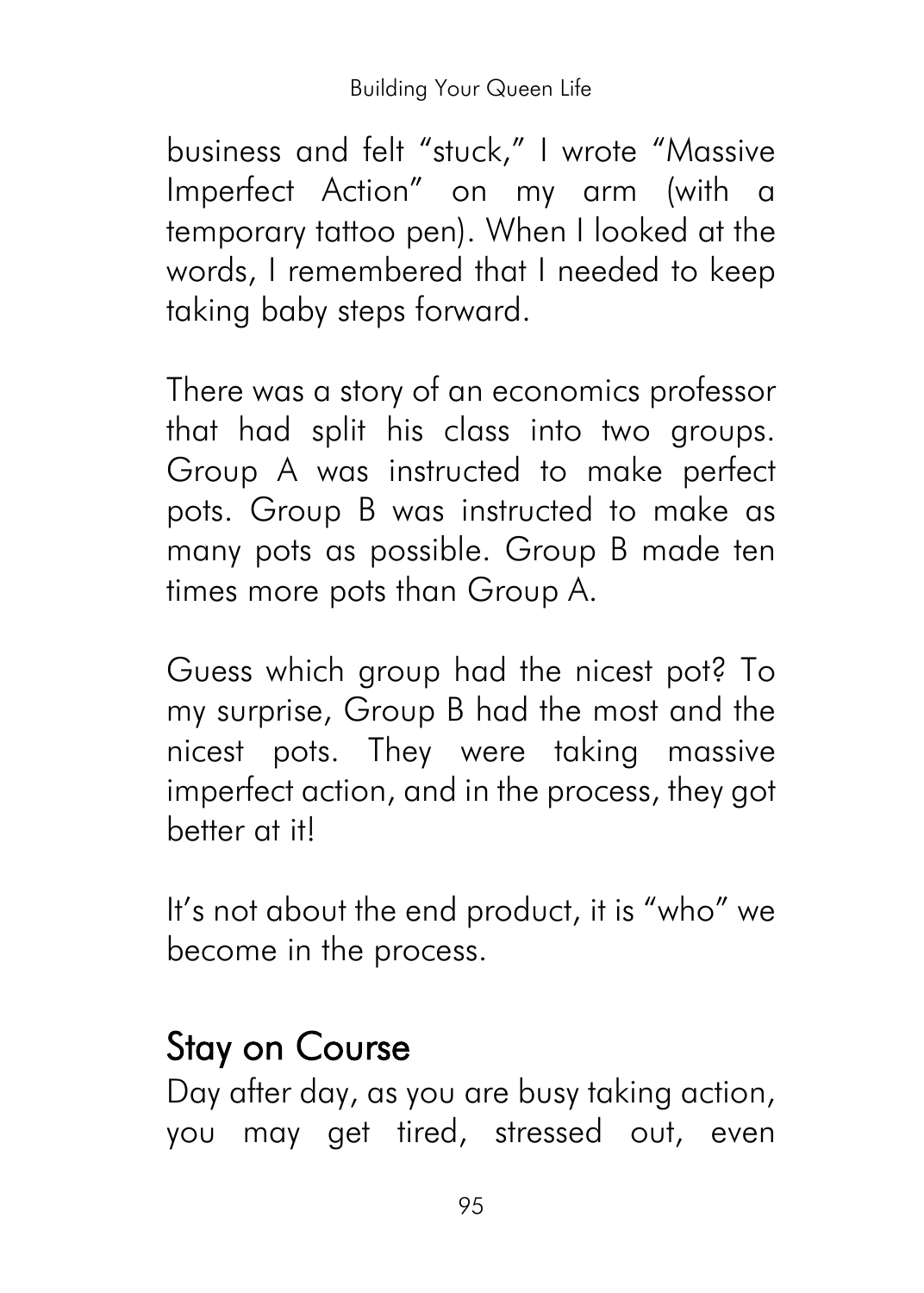anxious. There will inevitably come times when you have negative thoughts or negative feelings. The whole purpose is to stop you from taking action. You know that, but what should you do?

To stay on course, I always suggest that you:

- 1. Notice what you are experiencing: Maybe say to yourself, "I noticed I'm starting to worry about all the little things that could possibly happen." You see it, so call it out.
- 2. Choose to get back on track: Tell yourself, "I interrupt this program and choose to be grateful instead." Your brain is under your control, so change channels!
- 3. Keep taking steps forward: Say, "I'm going to take an extra step toward my goal today." You are shifting everything back into alignment so you can get back to work.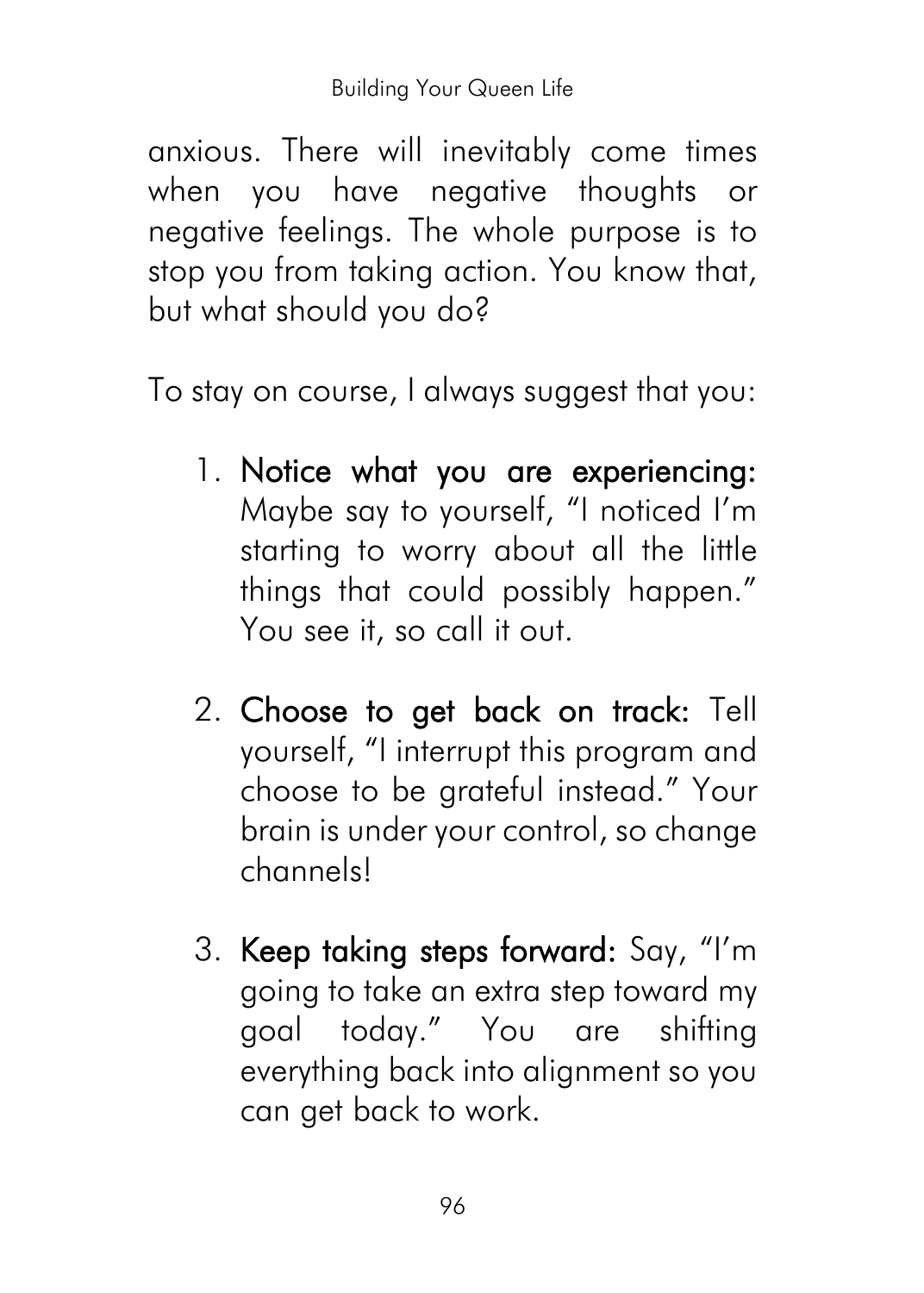Be you, as Dr. Seuss wisely notes:

"Today you are you, that is truer than true. There is no one alive who is Youer than you."

Remember that you are created for a purpose to pursue your passions. There is no one else like you with your experiences and journey.

Live your life 100% authentically you! It is YOUR life!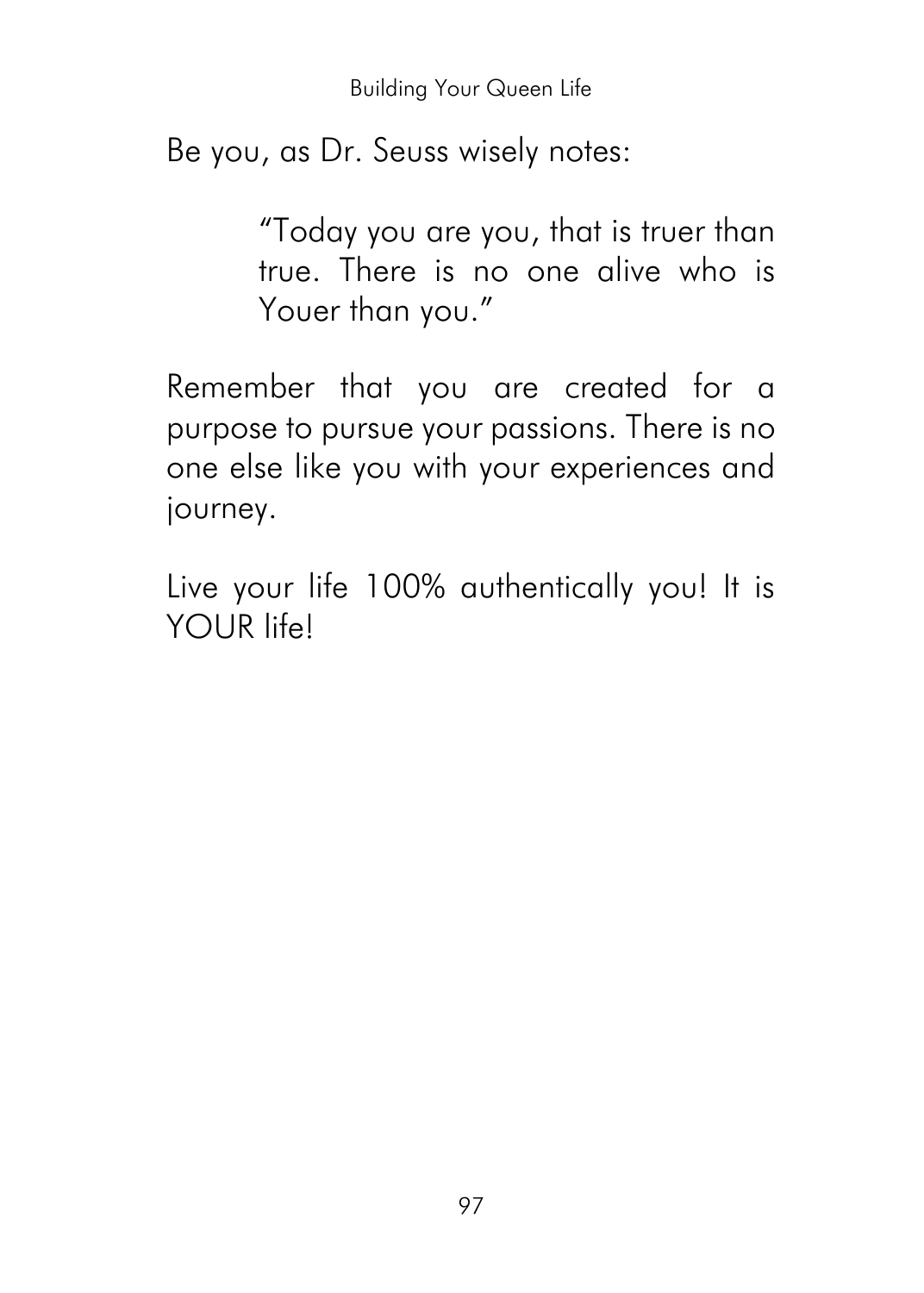# CHAPTER TEN: Your Dream Team

"As iron sharpens iron, so a friend sharpens a friend."  $-$  Proverbs 27 $\cdot$ 17

The journey toward your goals and dreams is not a solo trip. It is much more fun, not to mention a lot easier, when you have others with you.

Ecclesiastes 4:9-10 makes it plain:

"Two are better than one, because they have good return for their labor: if either of them falls down, one can help the other up."

Having the right people around you is so important. They can motivate you, can hold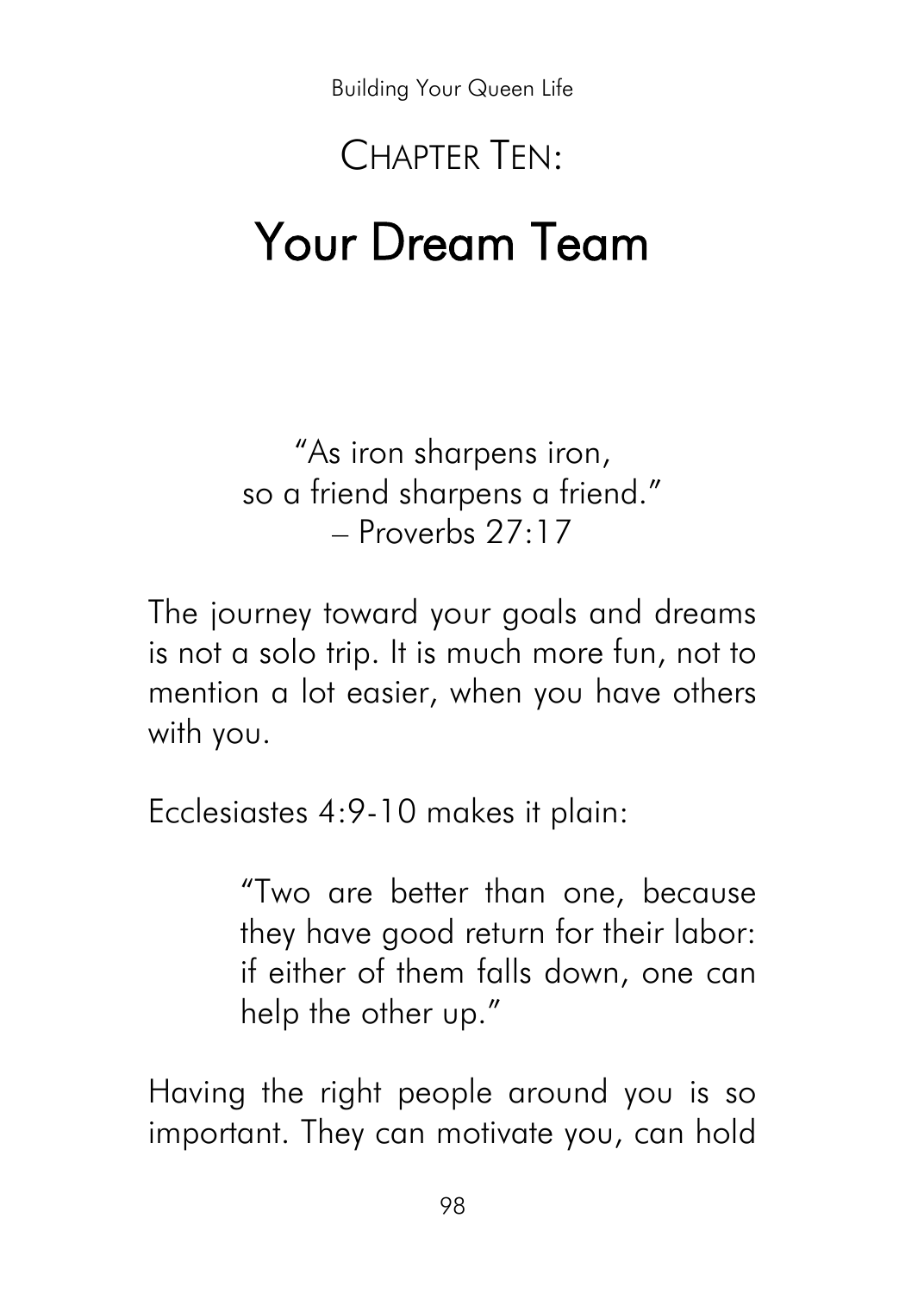you accountable, and can point you in the right direction.

They are the people who will go with you. They are, as I like to call them, your "dream team" because they can help you reach your dreams!

Be careful when selecting your dream team. The wrong person can derail your dream or pull you down. Whether it's fears, doubts, worry, or negative energy, you simply don't need it.

Get the right people and you benefit in a very tangible way. For example, I've read that with accountability partners, we are 85- 90% more likely to achieve our goals!

I can't help but wonder what the reverse might be. Perhaps it would be something like this: "If you are surrounded by negative people, the odds of reaching your goals decrease by more than 50%." I would bet it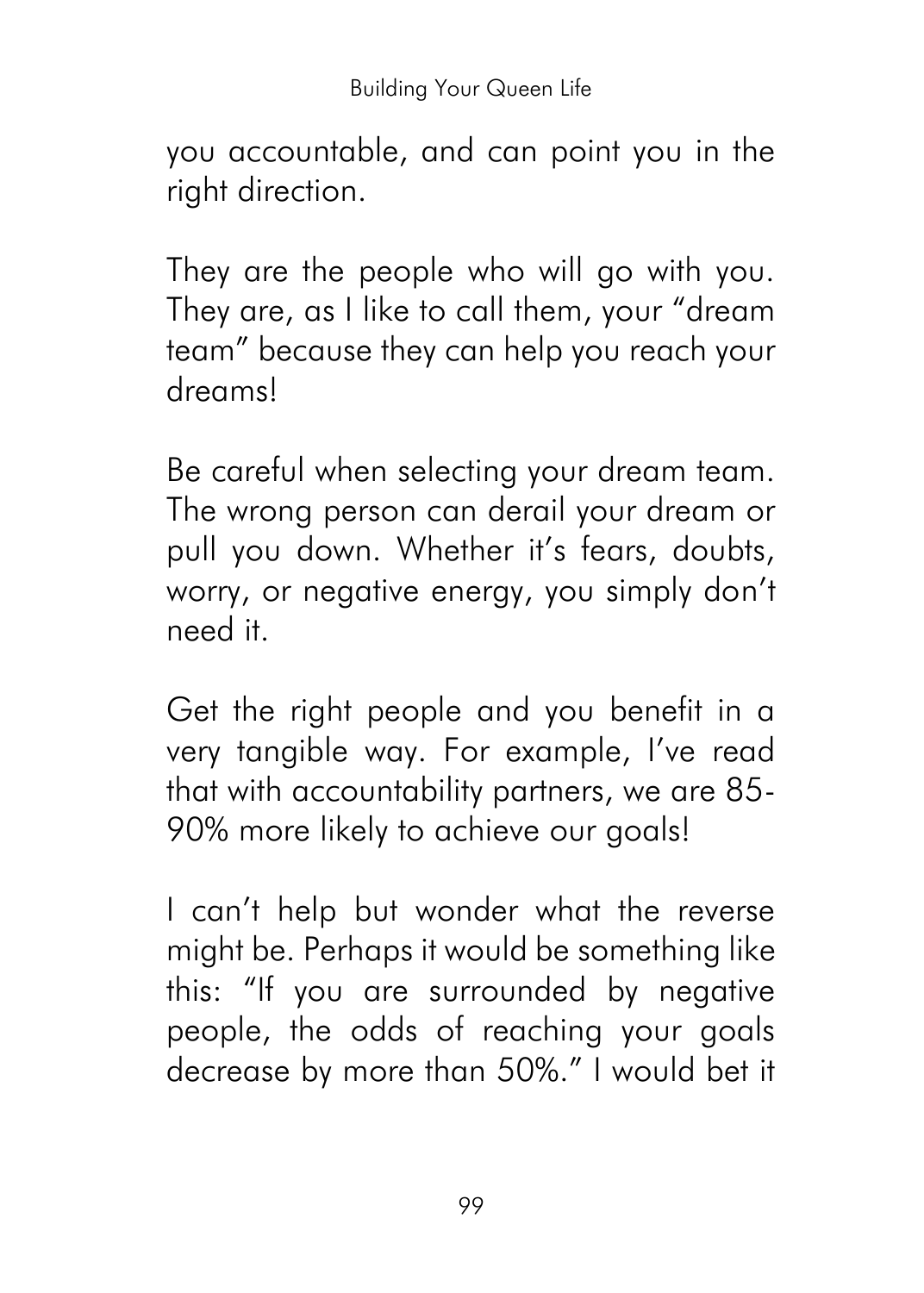is more like 60-70%, but nobody would admit it.

So be very careful about just who gets on your team!

The truth is, you can't afford to have the wrong people on your dream team. It's a waste of your time, energy, effort, and costs.

## Protect Yourself from Naysayers

Nehemiah (Miah) is my third son; when he was six years old, he repeated the first grade and was classified as "special ed" because of a speech impediment that he had. During that same time, he heard about the presidential candidate from Hawaii, Barack Obama.

One day, Miah came up to me and said, "I want to go to the same school as Barack. I want to go to Punahou." I explained to Miah that it was a private school and that not everyone can attend the school.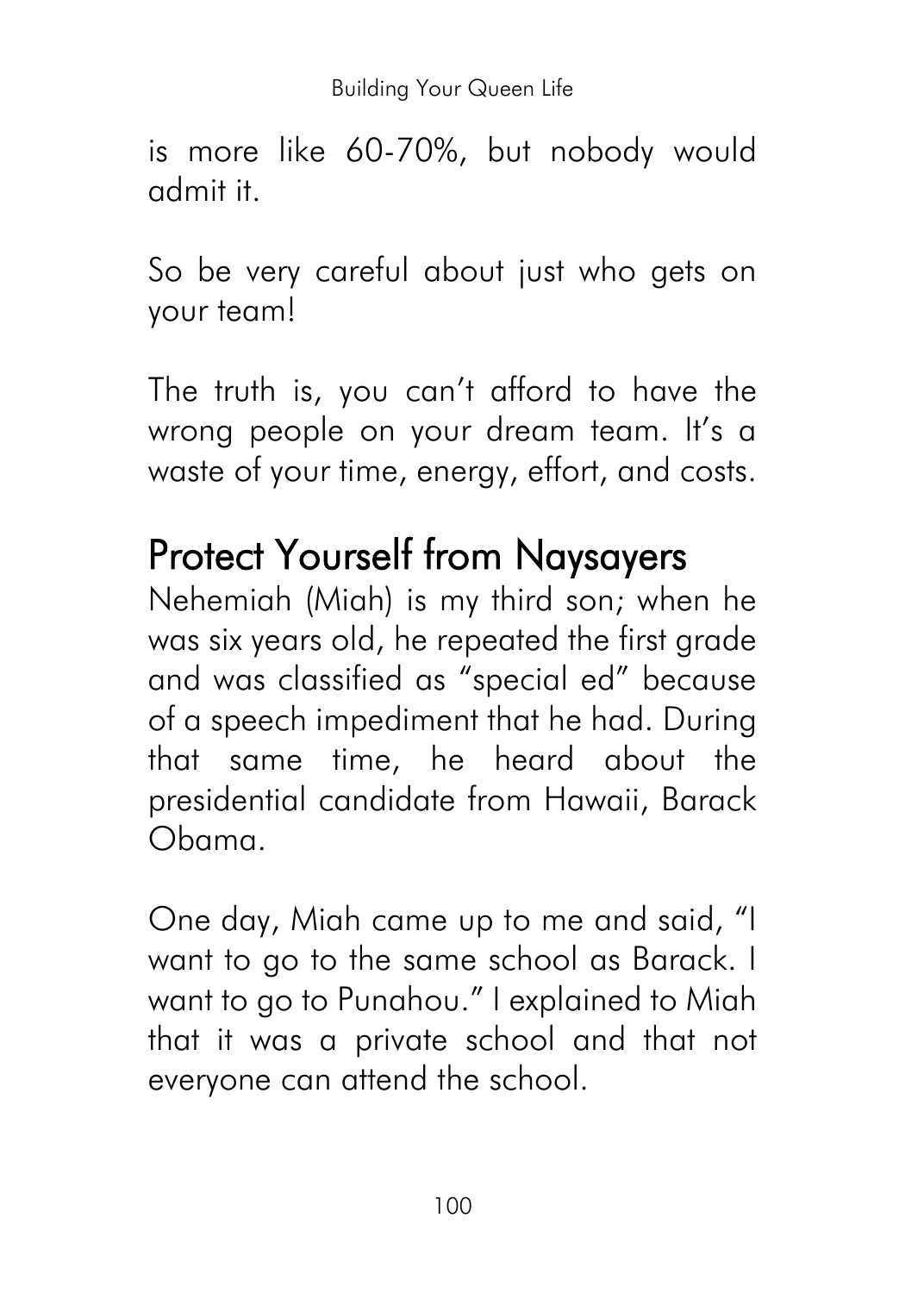Knowing that NOTHING is IMPOSSIBLE, I told him, "You have to study hard in order to go to Punahou." I didn't tell anyone else about Miah's secret dream. I didn't tell my parents or anyone else in my family.

I knew they would put negative thoughts in his head like, "You're not smart enough … you're in special ed … you can't speak well … you're way behind your grade level … your parents are struggling financially … you won't be able to afford it … no one in our family went to private school."

Two years later, when Miah was allowed to apply to Punahou and Kamehameha, both of which are competitive, private schools, I finally told my family that he was scheduled for testing and interviews.

Sure enough, I heard the long list of reasons he would not get accepted, but by that point he had proven to be extremely smart (he worked hard, read a lot of books, and started reading way above his grade level).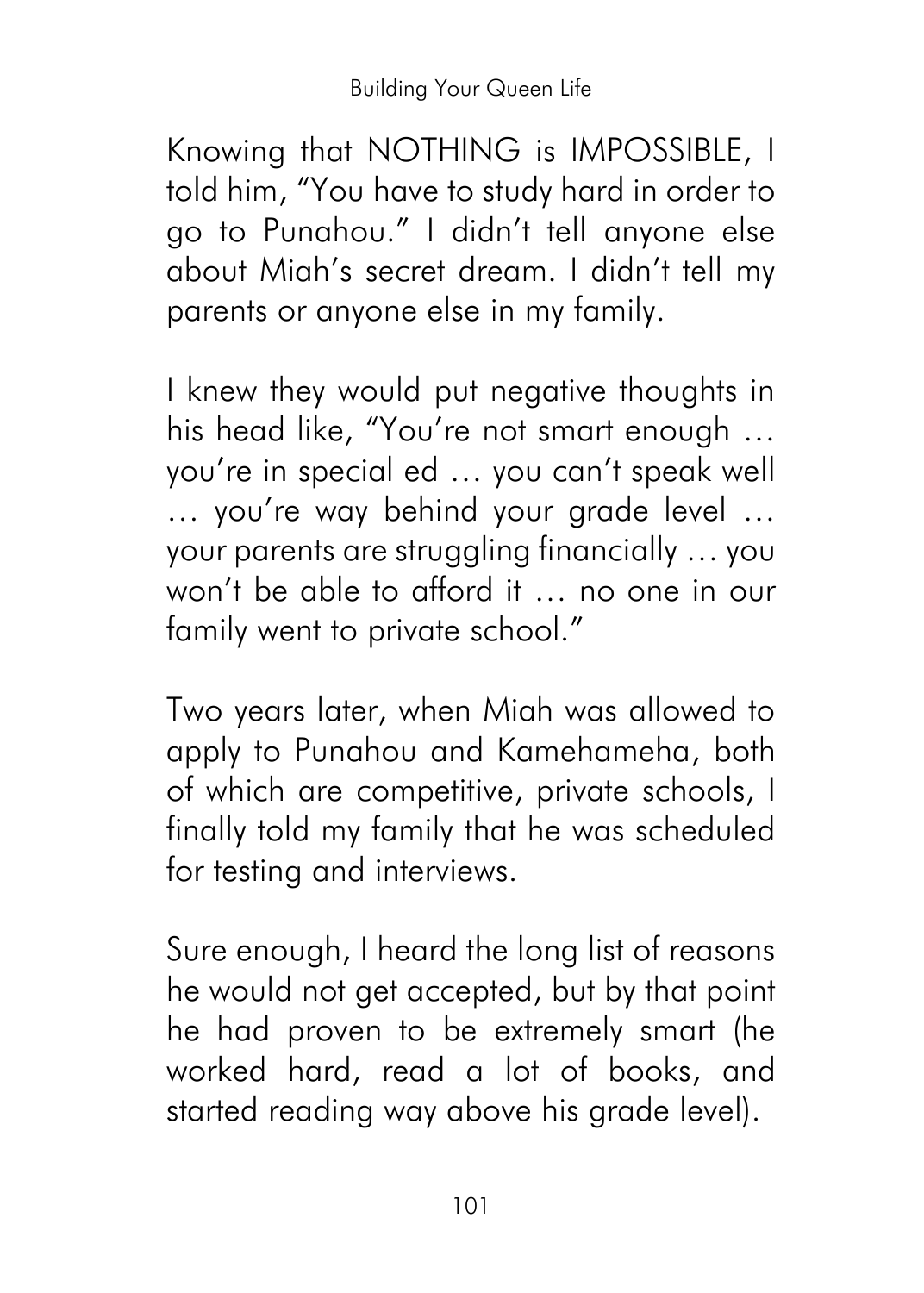However, the naysayers continued to say we wouldn't be able to afford it and that I was only getting his hopes up.

Nehemiah was accepted into both private schools! He tested in the top 1% and we were able to afford it.

Where there is a will, there's a way.

I share this story to remind you that there are dream stealers (naysayers) within our own families.

They mean well, they have good intentions, and like our subconscious mind, they don't want us to get hurt.

But guard your dreams. Not everyone can see the vision and see beyond their comfort zones.

Protect yourself from the naysayers and surround yourself with dream builders.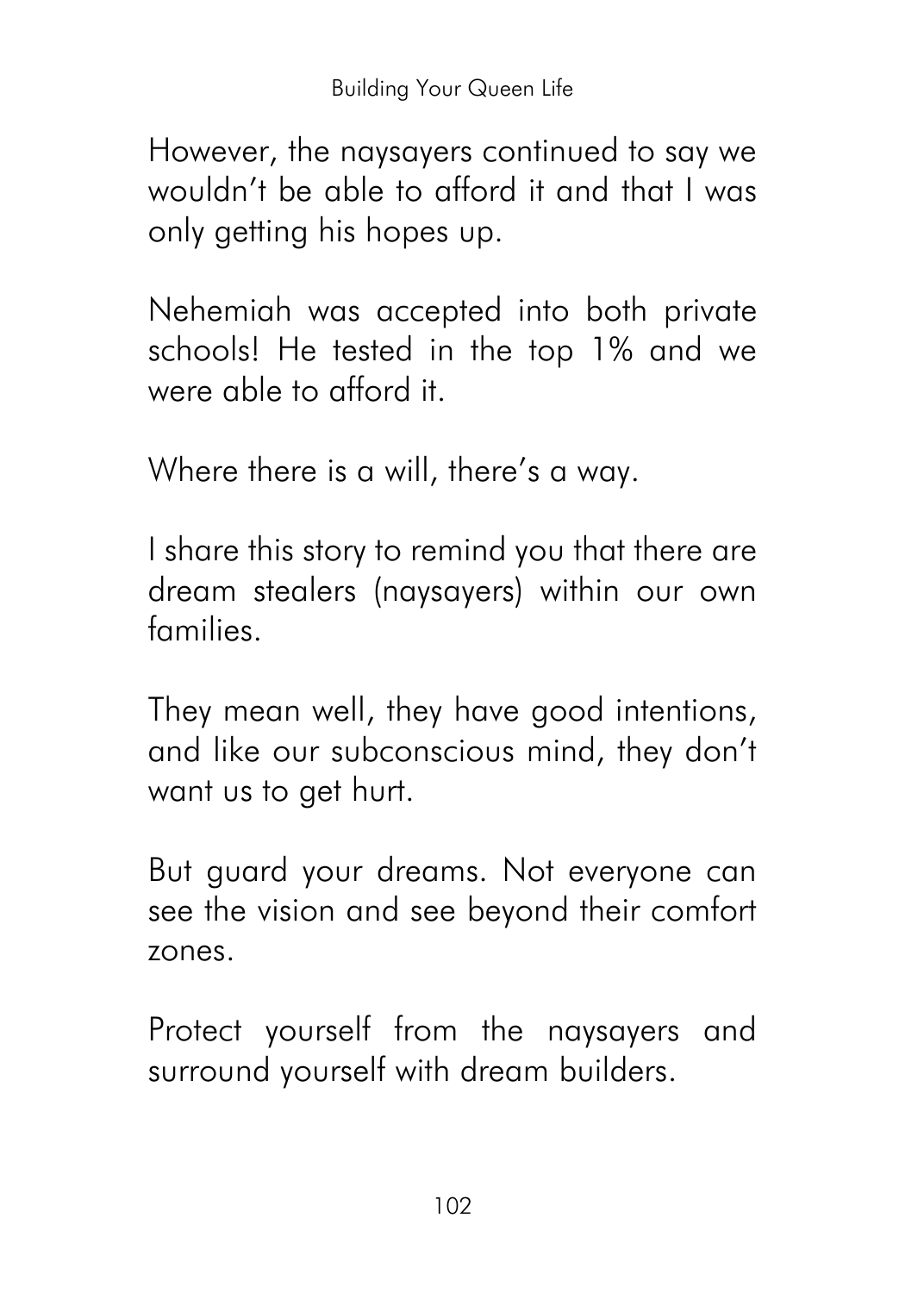## Your Circles

Think back to your circles and who is in your inner circles and who is in the outer circles. And just because someone is family does not mean they should be on your dream team.

Choose positive people who want the best for you and your life. And if you can, select a mentor who can show you the way. These are the types of people you want with you on your journey.

I've heard it said that a good coach can change a game, but a great coach can change a life. I love that, and that's what I try to do every single day with my clients.

Remember these true words by the legendary Michael Jordan:

> "Talent wins games, but teamwork and intelligence win championships."

Build your team with care. Do it slowly if you need to. That's fine.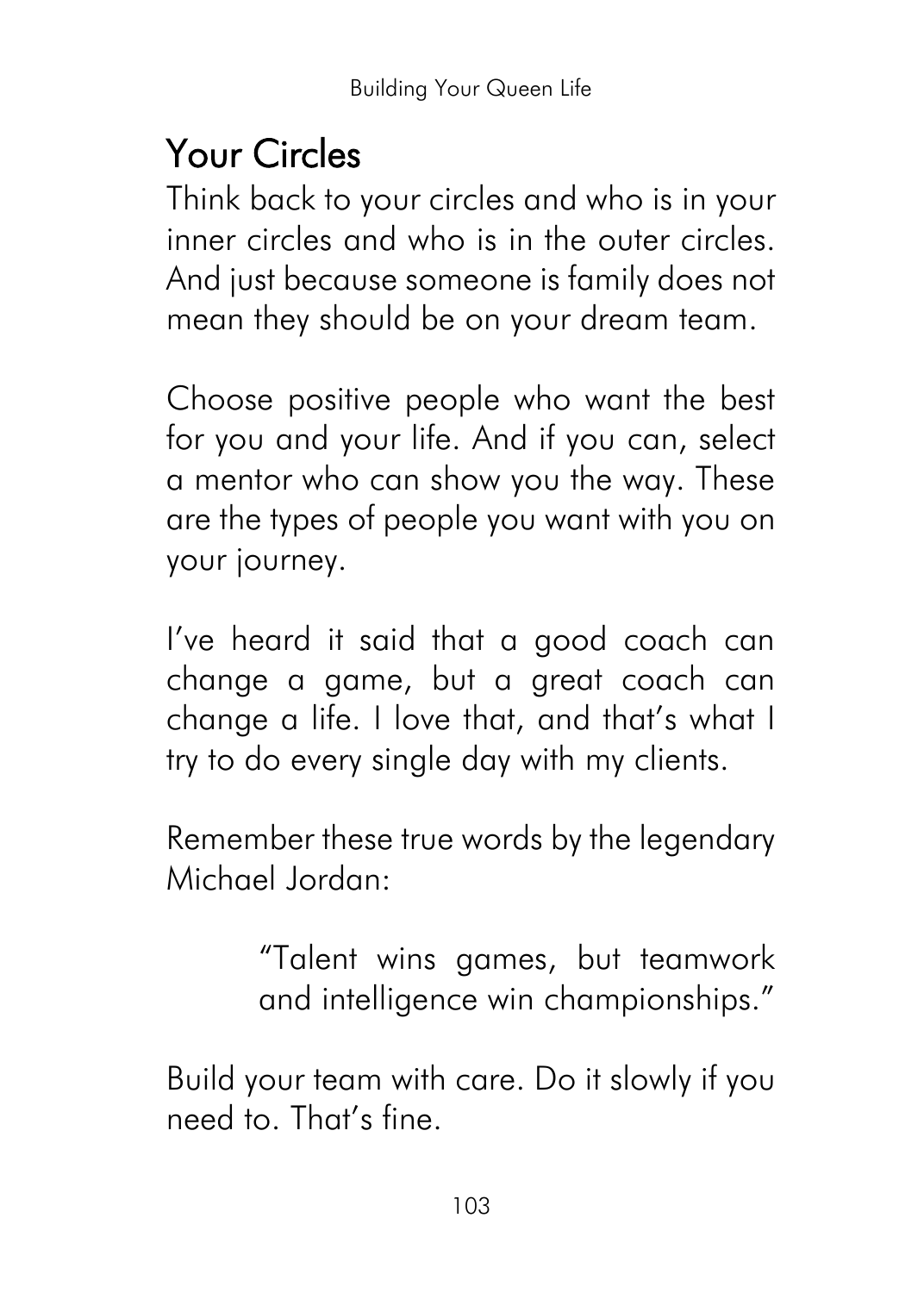## Boundaries and Communication

Someone once said:

"I didn't set this boundary to either offend or please you. I did it to manage the priorities and goals I have set for my life."

Until recently, having difficult conversations were out of my comfort zone, so I avoided them at all costs. It led me to a path of brokenness and hurt. I was burned out, resentful, and lacked confidence.

I was too afraid to speak my truth. I feared people wouldn't like me if I set boundaries or said, "no."

I put other people's needs and wants above my own, but now I know how to have difficult conversations.

## Communication Tools:

Here are some tools to help improve your conversations: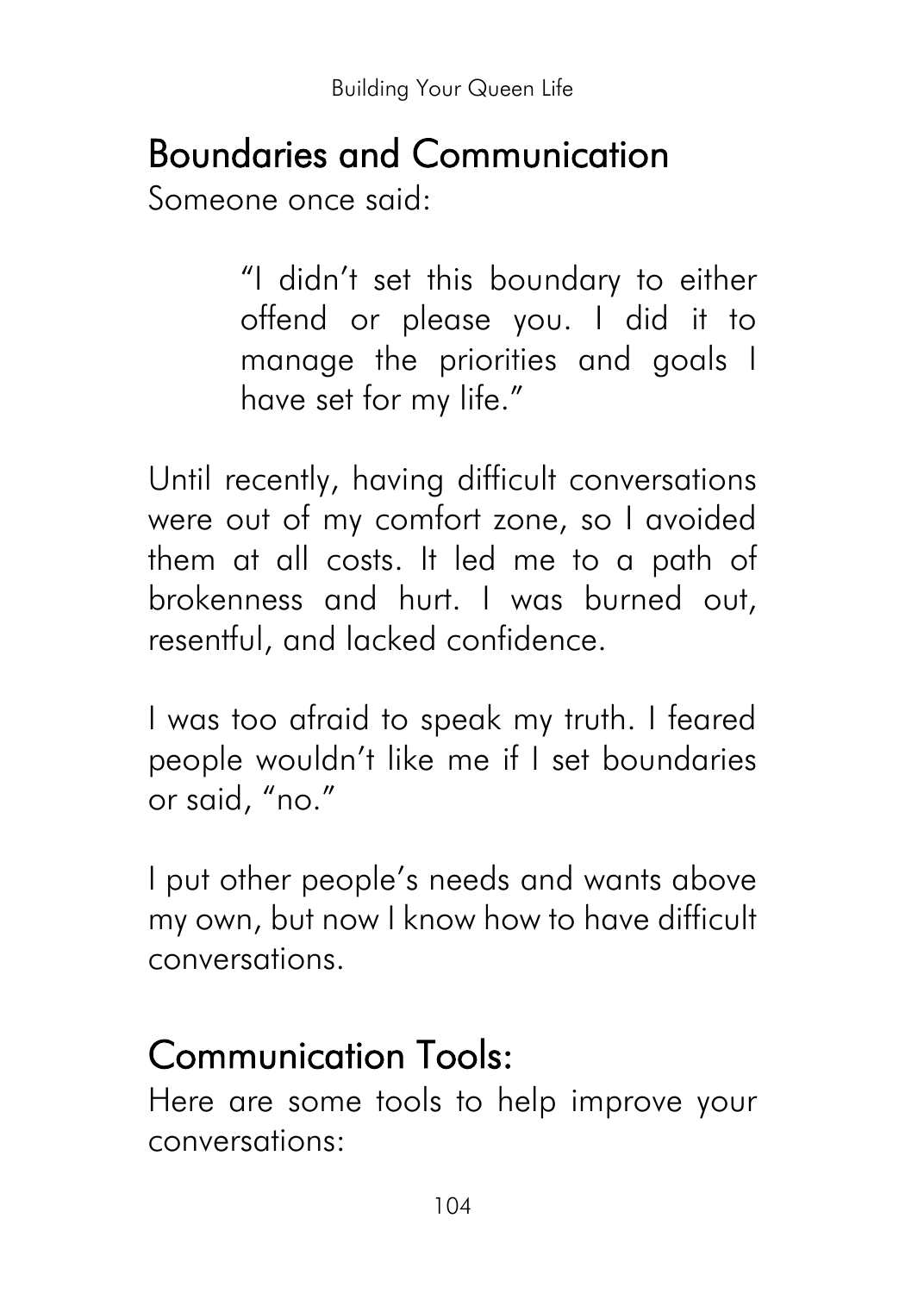#### **HALT**

Never communicate when you are: **H**ungry Angry **Lonely Tired** 

#### Sticks and Stones

"Sticks and Stones may break my bones, but words will never hurt me." Remember that saying as a child?

When I learned that this statement was true, it shifted my life. We are NOT victims. We get to choose whether people's words (and actions – besides physical harm) hurt us.

I had to let that sink in for several days.

#### Conflict  $=$  Opportunity

Challenging conversations are really an opportunity for us to grow as people and communicators.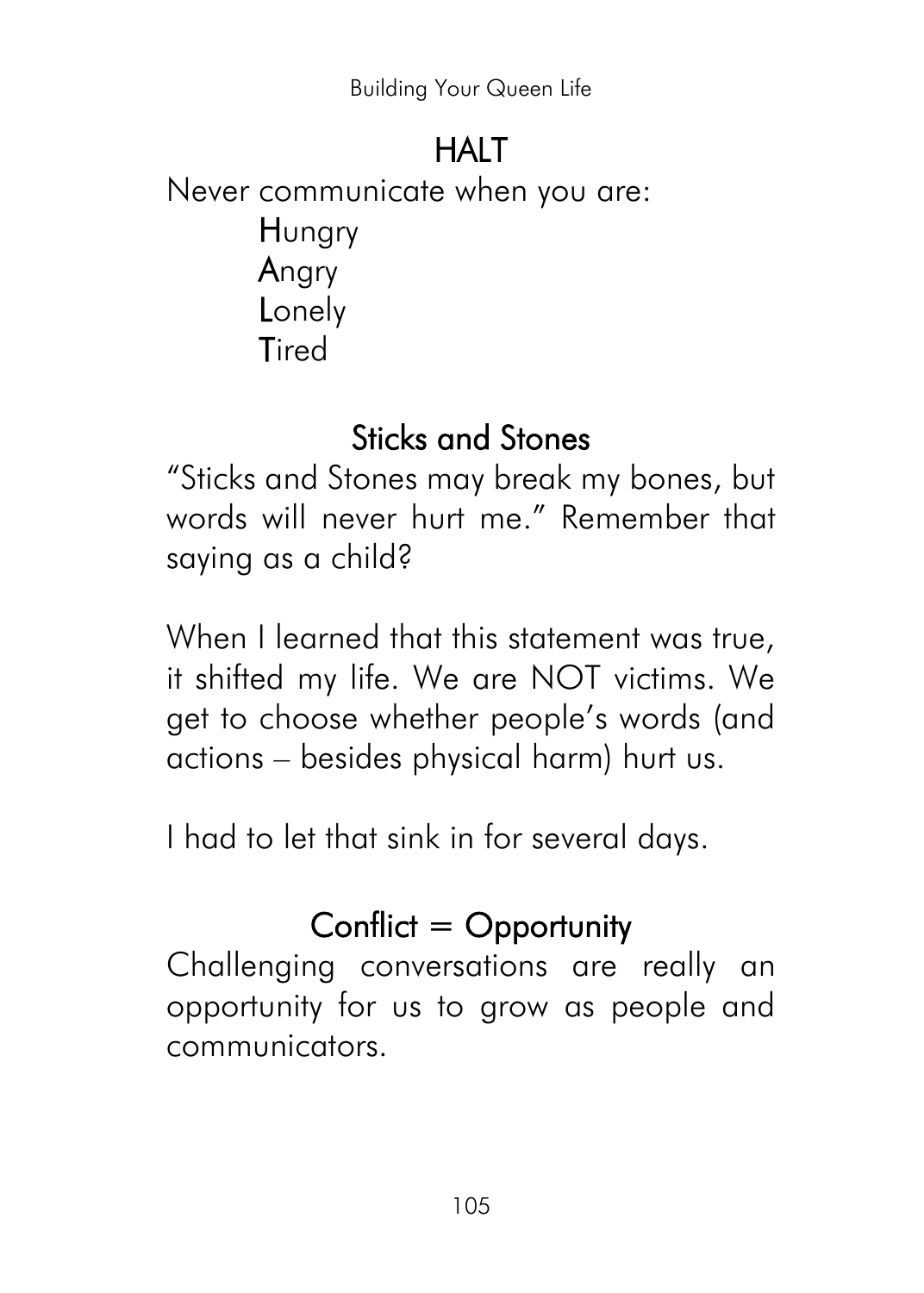Here are some basic tips to having a difficult conversation that I learned from my mentors, Samantha Kaaua and Mary Morrisey:

- 1. Listen to their side. Don't listen to respond.
- 2. Fact: State what happened
- 3. Feeling: Share how you felt by starting with "I felt…"
- 4. Ask what you would like in the future. "What I need…"
- 5. No finger pointing (i.e. you did this, you made me feel like this, etc.)

#### What to Avoid

- No "labeling"
- No "always" or "never"
- No "hitting below the belt"
- No name calling

#### How to Apologize

- Take responsibility: "I'm sorry I ...."
- "Here's what I'll do to make sure it doesn't happen again…."
- "How can I make it up to you?"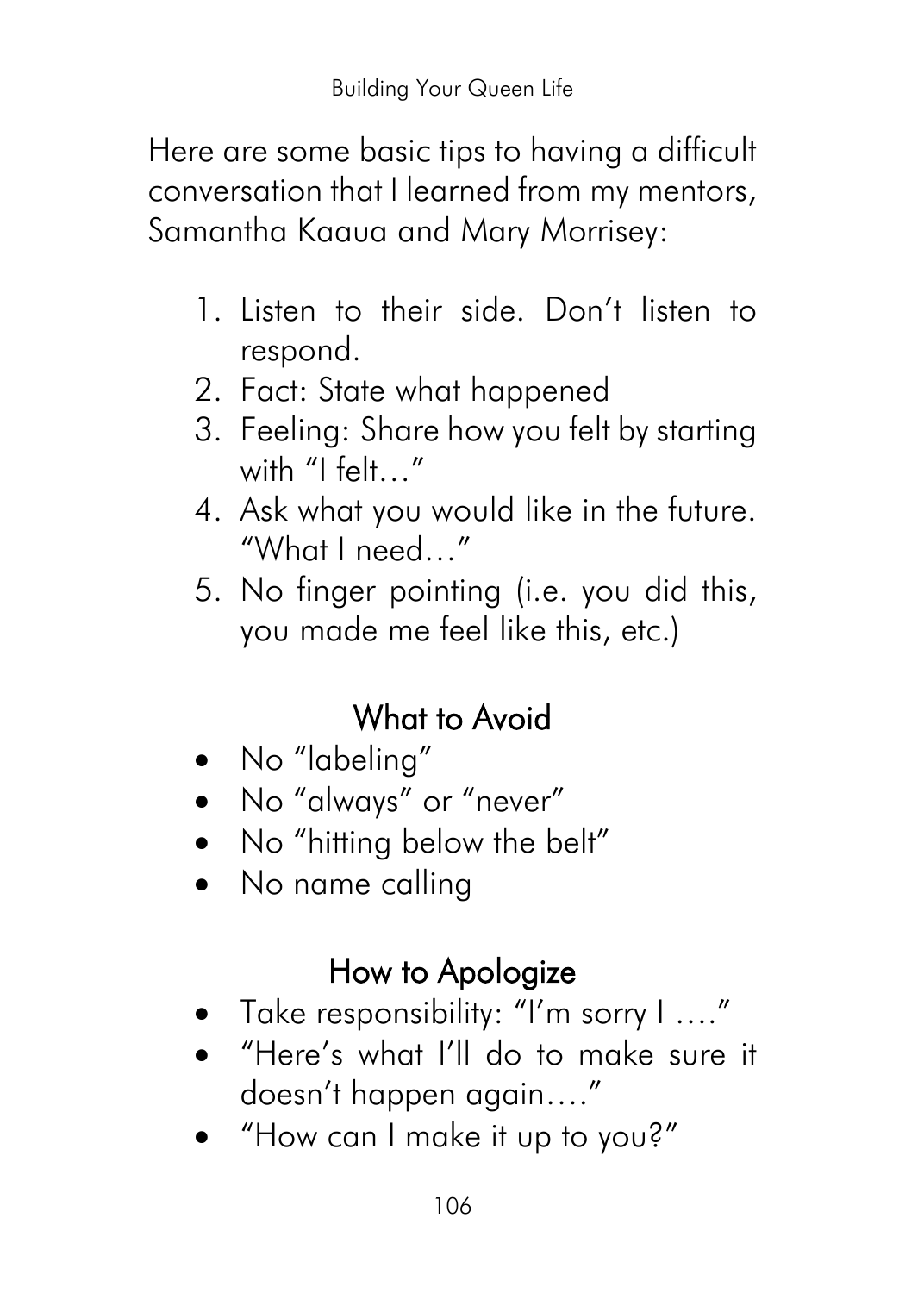#### Power of Decision

As a child, I spent a lot of time at the beach. My favorite thing to do was bodyboard. My dad taught me to respect the ocean because the waves could be immensely powerful. I had to constantly watch for the waves. If the waves were big, I had to decide and take action. I either had to go over the wave, duck dive (go under the wave), or turn around to catch the wave.

If I hesitated, I would wipeout or get dragged uncontrollably.

I used to be very indecisive. I had a difficult time making decisions. I felt so confused that I would ask others for their input. Should I accept this job or that job? Should I move here or there? Should I buy this or not? Should I join the gym or not?

All sorts of questions left undecided weighed heavily on me. Then I realized that I was scared that I would make the wrong decision. My lack of decisiveness was like a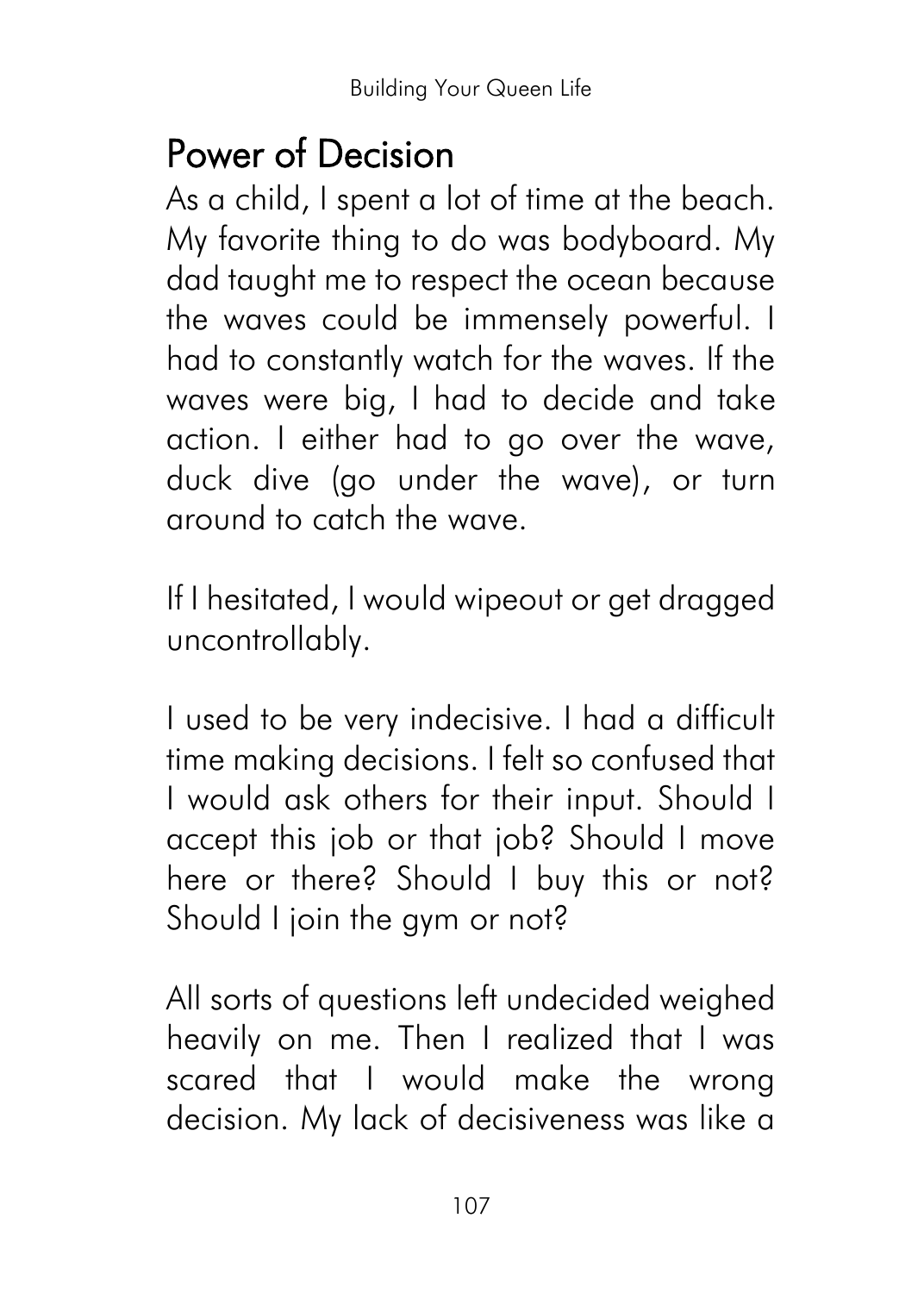bottleneck, causing problems to back up. I felt overwhelmed. My self-esteem went lower and lower.

Once I began to make decisions (starting from the smaller ones), my confidence grew. I was able to see in which direction I was headed. My vision became clearer.

I worked with clients who were indecisive as well. Part of them wanted to pursue their vision, while the other part was cautious.

As I began to ask them questions, I realized it was typically a block that was holding them back. They needed to commit to their decision. Once they committed to it 100%, things began to flow in their favor. If there was any hesitation or doubt, problems seemed to back up.

Make a decision. Commit to it.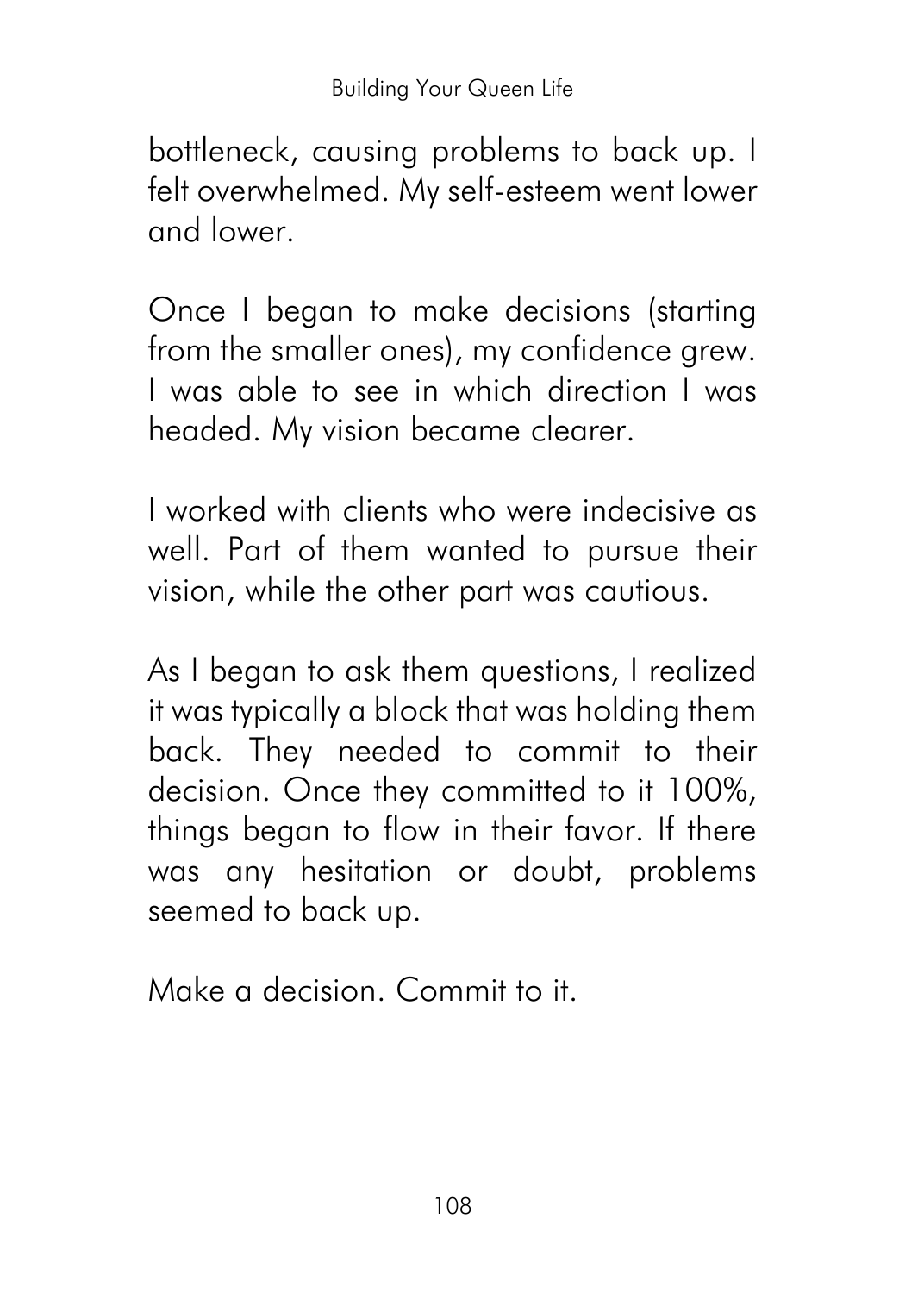## About the Author

Since I was little, I have been able to see untapped potential in people and help them see it within themselves. Reflecting back, I now realize this is my God-given gift to help others transform their lives.

Within one year of deciding to create "femillionaires" (female millionaires), I built a six-figure business, my relationships strengthened, and I became healthier (mentally and emotionally).

My intuition became stronger, my confidence grew and I was gaining more results for my clients. My coach called me a "marketing genius," because I was able to create marketing and messaging that attracted the right clients. I started living a life that I loved!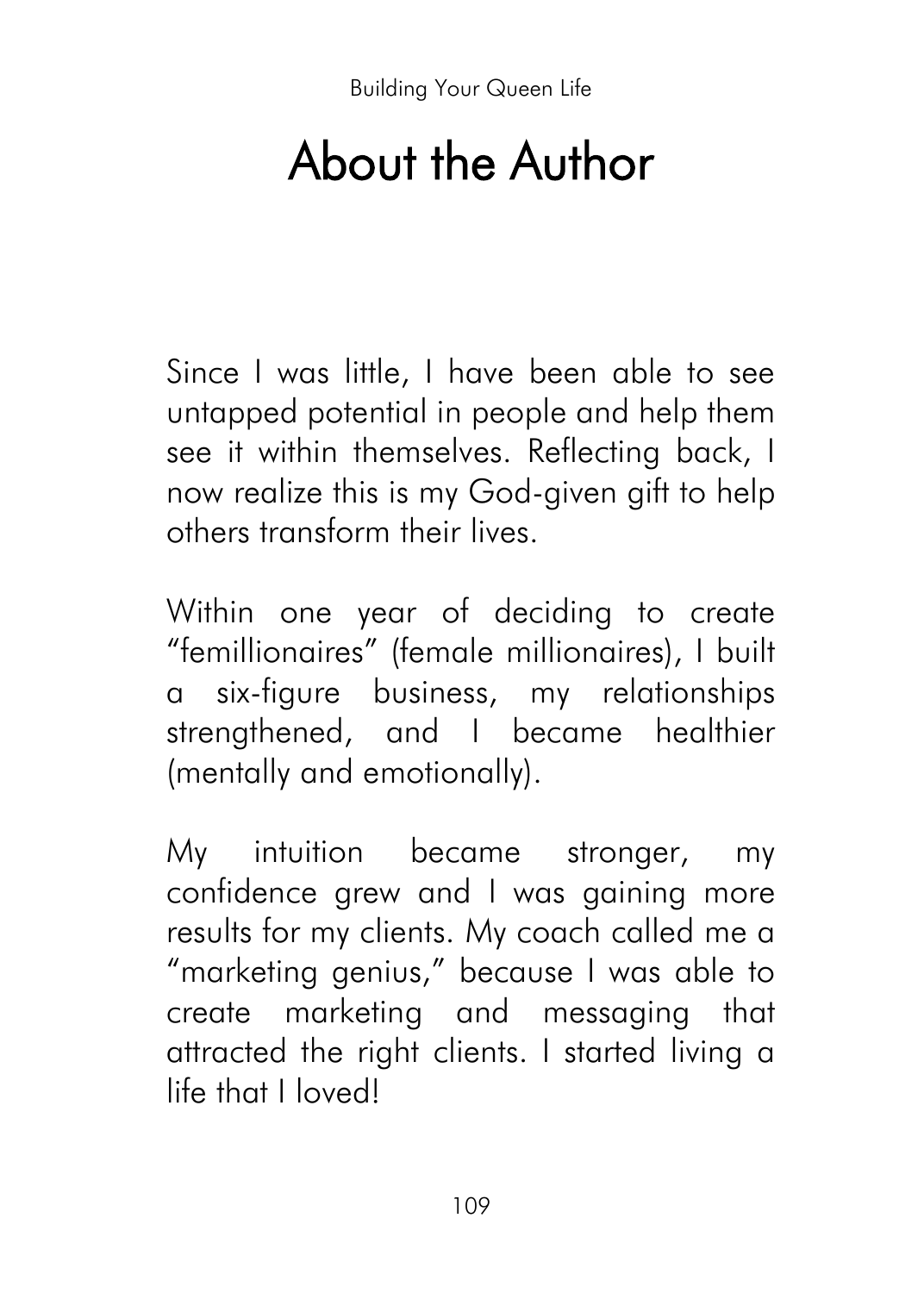This wasn't always the case. At a low point in my life, I told a friend, "If anything happens to me, can you take care of my kids?"

"Are you OK?" my best friend, Leilani (AKA: Lanford) rightfully asked. She knew me too well and sensed something was wrong. "Are you sick?"

"I'm OK," I tried to reassure her. I didn't want to tell her that I had given up on my life and hated waking up in the morning alive. I was plotting an escape route.

Looking back, I can barely believe the transformation. Now I wake up loving life! I continue to work on becoming the better version of myself.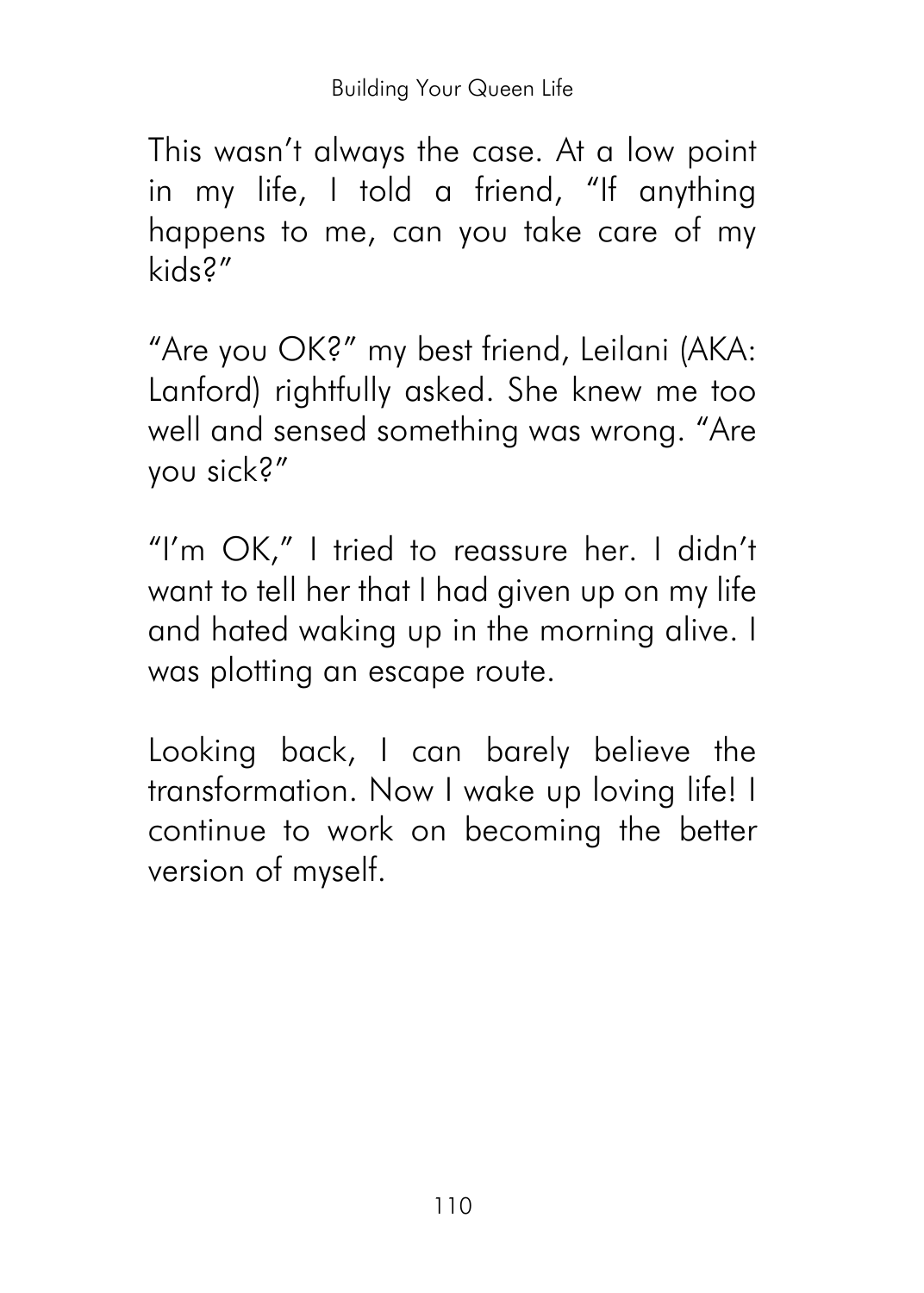## What Others Are Saying

Not only am I pursuing my passion and purpose, I am helping others do the same.

…

Here's what some clients have said:

Thirty years ago, I met Claire at a very awkward time in my life because I was 15 years old and the "new kid" in high school. We had a connection like no other and became connected at the hip… my bestie! We ended up being roommates in college and created more fond memories. As life suggests, we all take different paths in life. Claire and I managed to keep that bond no matter how long it took for us to reconnect. There are just a small handful of people I have met that have made a great impact on my life – and Claire tops my list!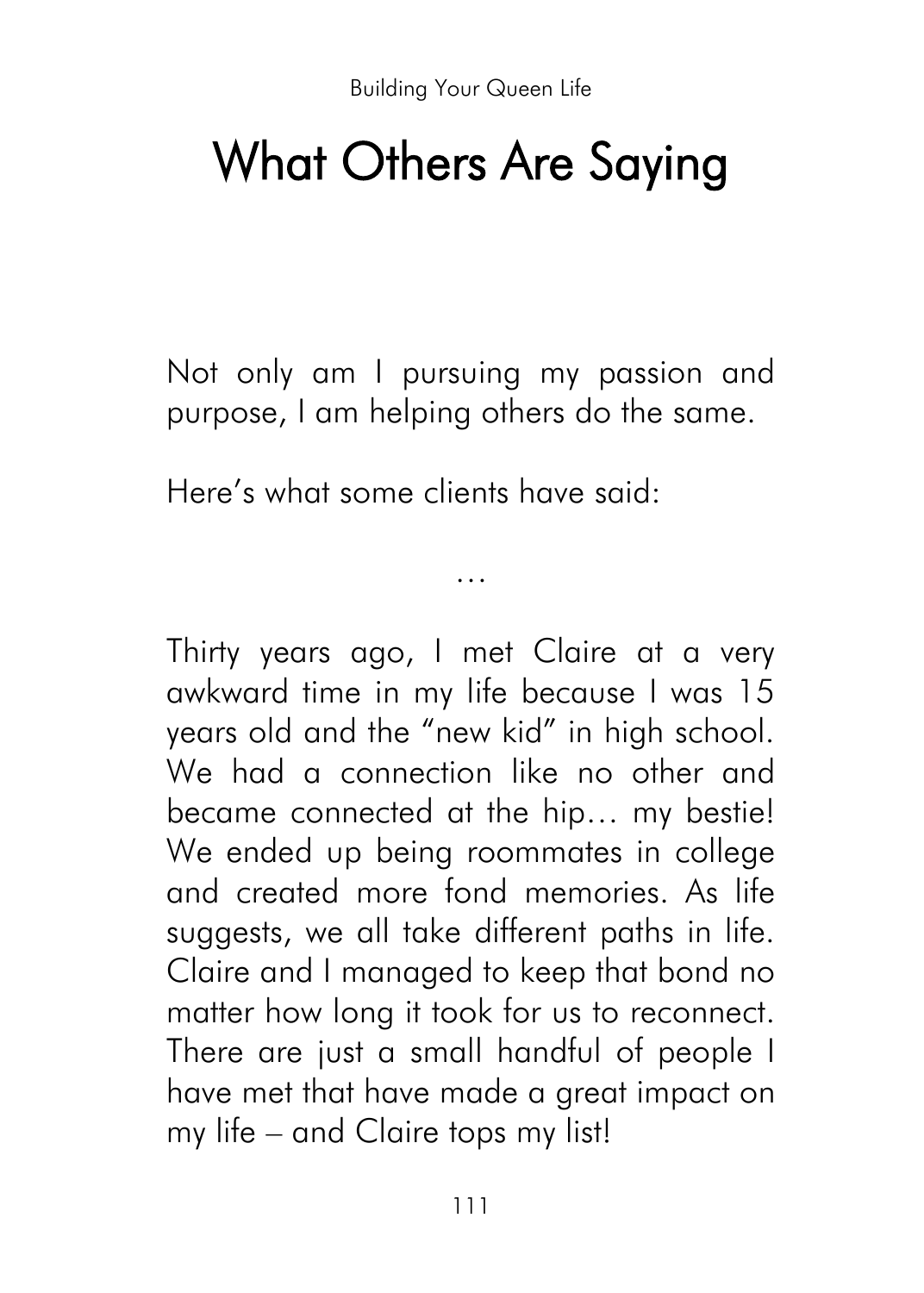The personal and business benefits gained from coaching with Biz Coach Claire (BCC) were invaluable. On a personal level, she is the type of person that emits positive energy, radiates joy, and turns your mediocre day into a memorable one. She is a beautiful person inside and out, a loyal friend, and she will lift you up, even if you only spend as much time as it took to finish a cup of coffee at 5:00 am in the morning! On a professional level, her experience, professionalism, coaching, and guidance helped me build the confidence to pursue my goals, helped me clear out the blocks to focus on my vision, and helped me face the difficult conversations which helped me in all aspects of my life.

When COVID hit in March 2020, I went through a "funk" not knowing what to expect for the year. Claire started with her webinars and quickly pivoted to launch her Queen Bee Program. I signed up to be part of the program because I wanted to support my bestie with anything she wanted to do. Little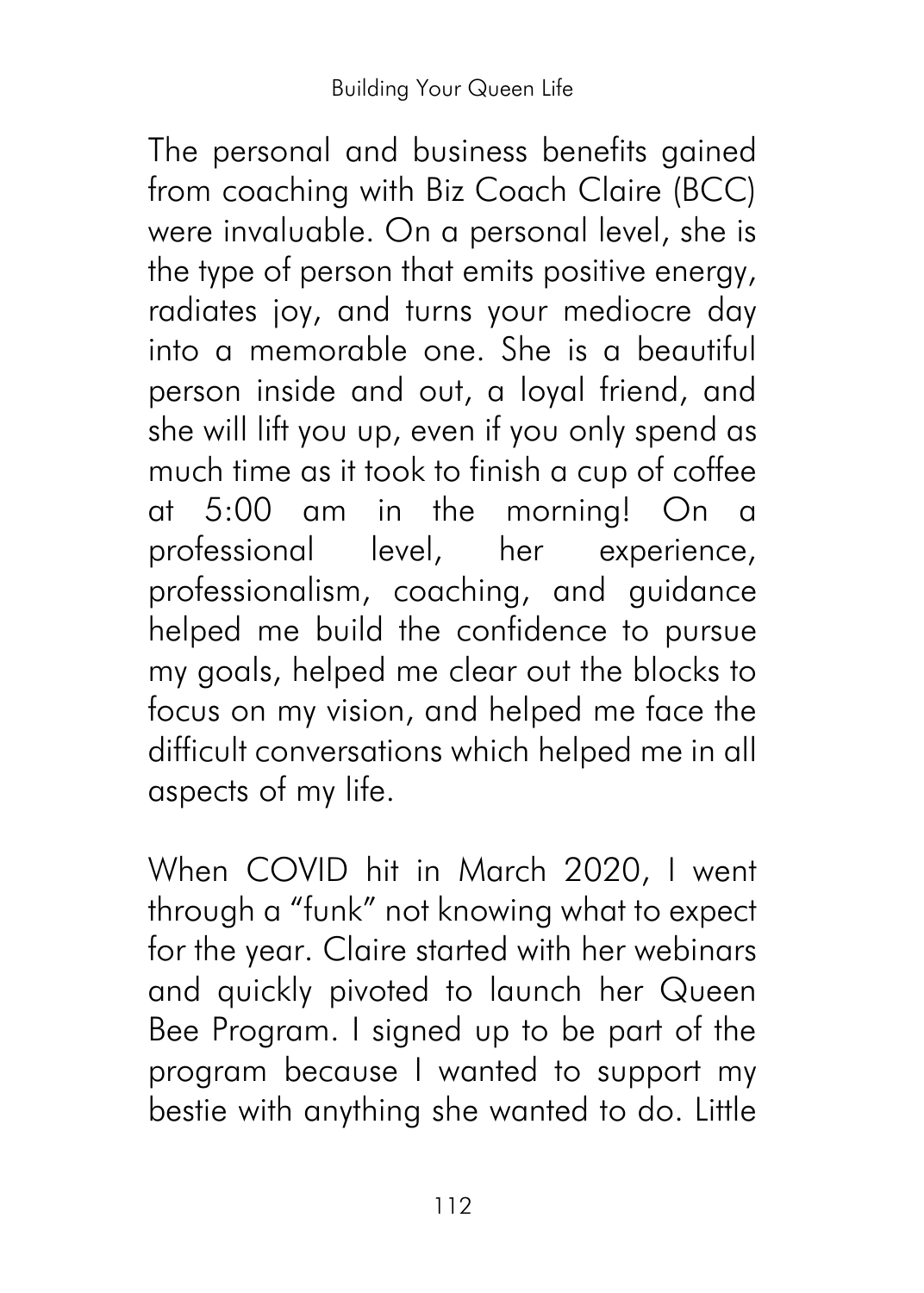did I know at the time, she was the one helping me!!! I started in BCC's 90-day Queen Bee program in May 2020 and later started BCC's Elite Program in February 2021.

As mentioned in the book, "put on your mask first" because you need to take care of yourself before you can help anyone. We talked about "deep work" to address some of the issues in my personal life. After all, I needed to work on myself before I could see my vision clearly. After making several adjustments in my career and personal life, I was able to overcome some hurdles and achieved new personal records in sales during my busy season and connected with people I care about on the different and special level. With a more focused program, I experienced "Quantum Leaps"! Record breaking sales, shifts in relationships, etc. Amazing results!

BCC has consistently brought valuable insights and techniques which I have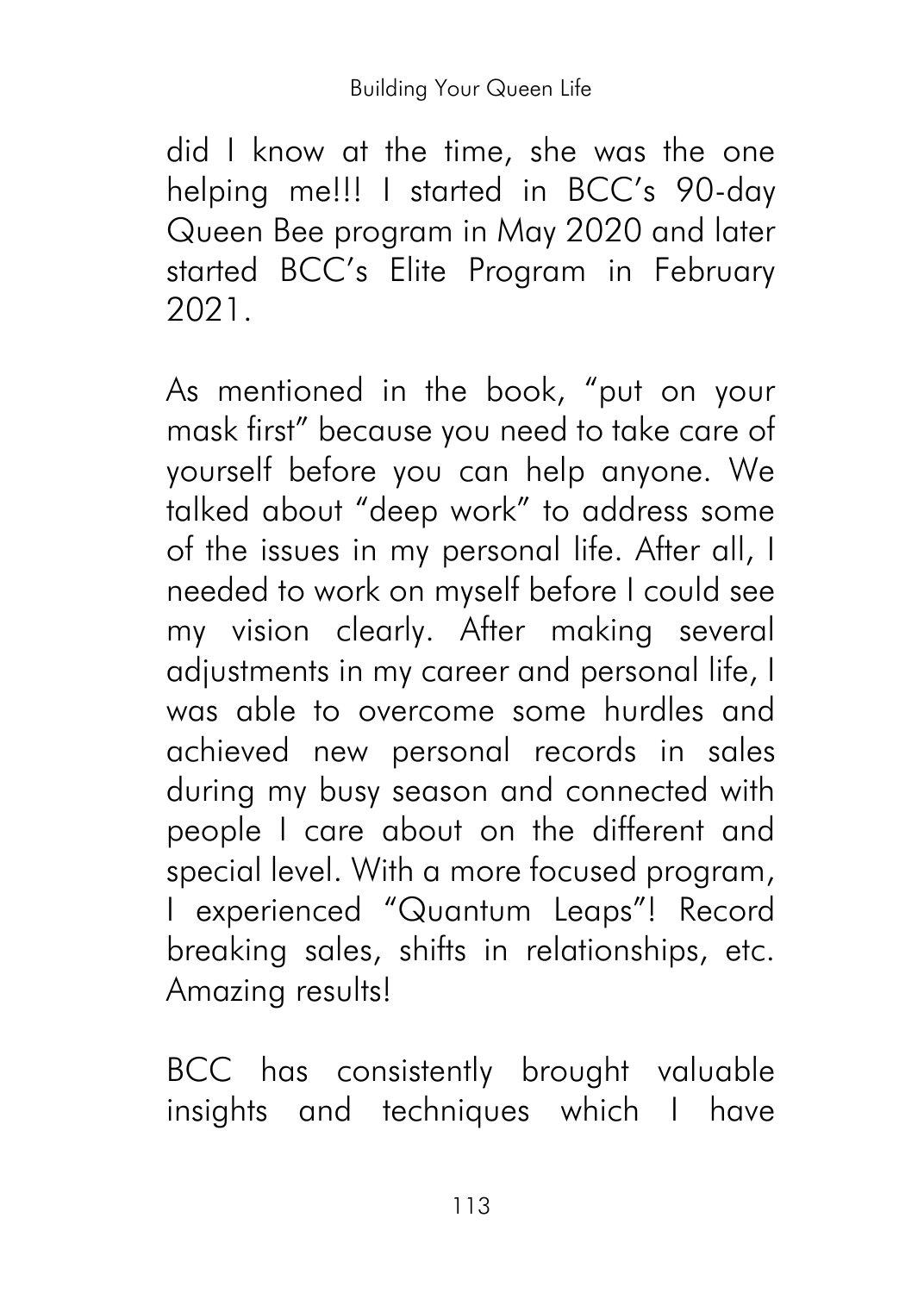integrated into my business plan and strategies. These are the tools required to ensure success. I've experienced quantum leaps in 2-3 months, and I look forward to other magical moments. She is not only a natural-born teacher and coach, but she also provides a model for how someone "at the top of his/her field" should be. Like any sport, players continue to excel with proper training and coaching. In business and entrepreneurship, successful leaders work with professional and transformational coaches like BCC. Claire was there every step of the way, and I could not have done it without her. I am so grateful for BCC and I am truly blessed to have an amazing friend and coach like Biz Coach Claire.

– Leilani Soliven, Medicare Specialist

God works in mysterious ways! One day out of the blue, Claire called me and told me that God had put me in her heart for about

…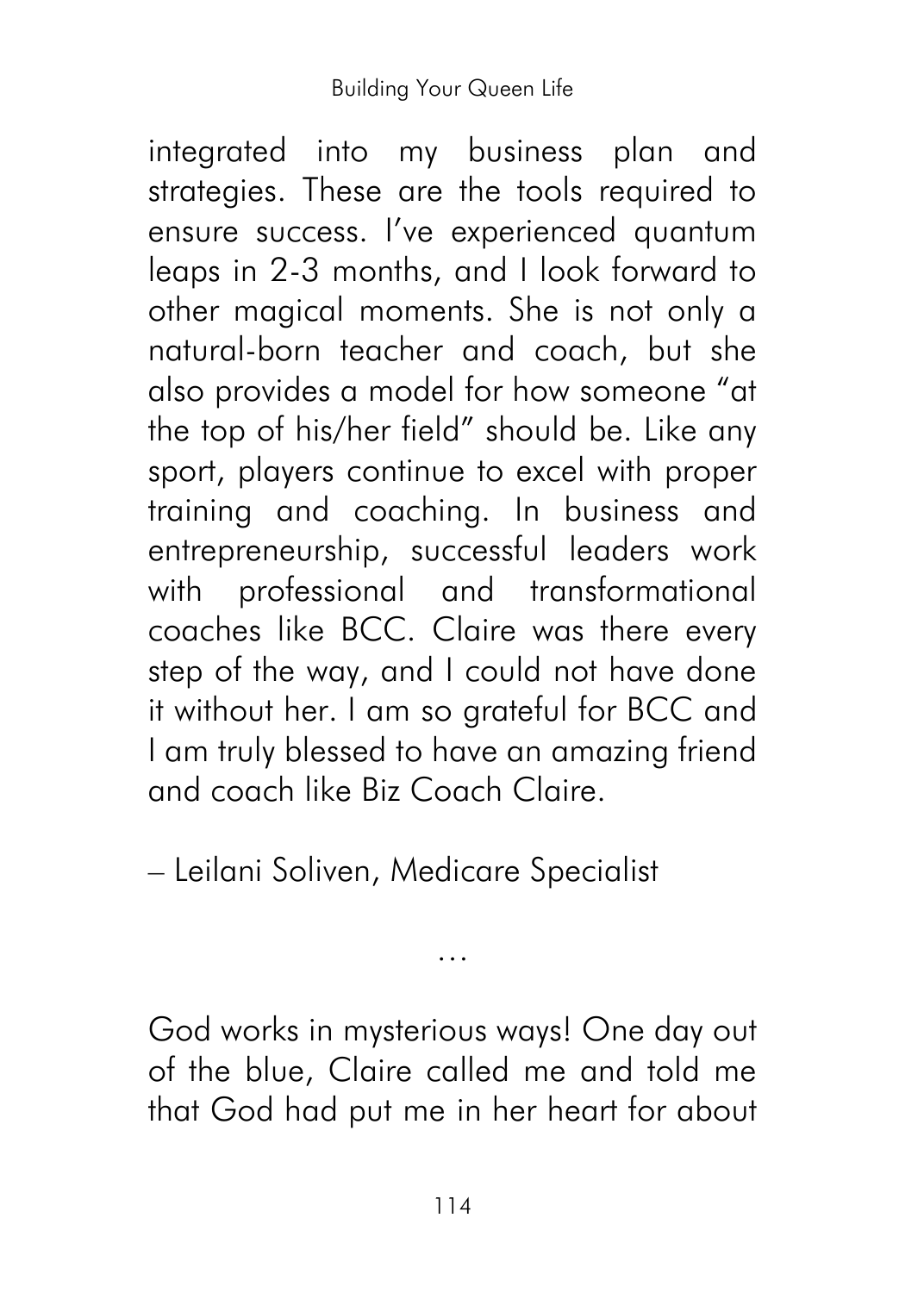two weeks. We had a deep conversation about her Queen Bee program and I told her I would have to pray about it. I felt that God had been nudging me in her direction, but avoided it for many months.

Now Queen Bees has changed my life, my belief, and I know what my purpose is more clearly than ever! I am truly so grateful to Claire for listening to her instincts and taking action to reach out to me.

Without her program, I wouldn't be where I am today, hitting the highest level in my company and consistently being in the top 20 for sales!

If you're looking to take your business to the next level while working on selfdevelopment, this is the program for you!

– Marilyn Lamer,

www.wearablenutrition.innov8tive.com

…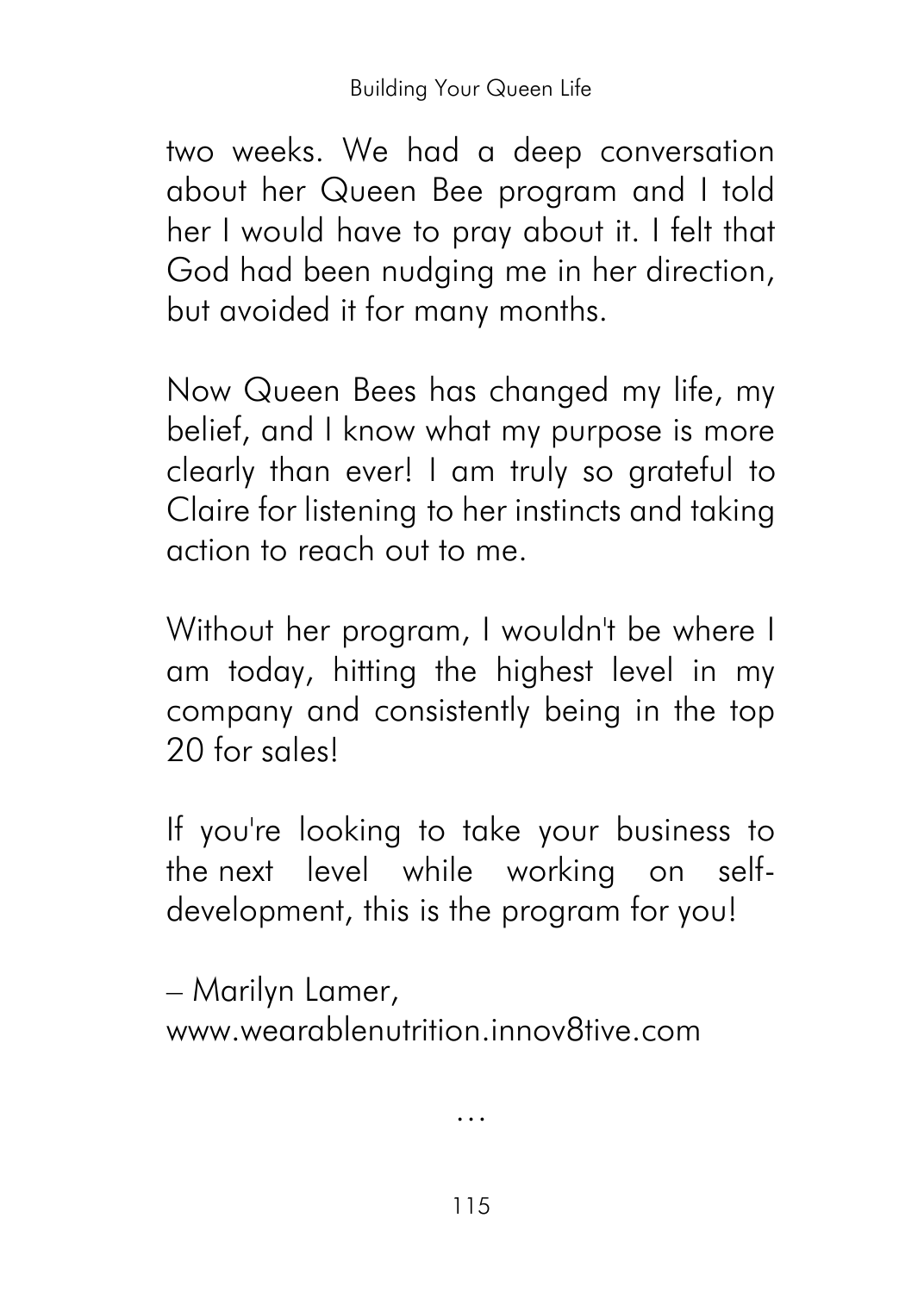Before I started the Queen Bee 90-day transformation program, I was feeling discouraged and in a "funk." Maybe it was because we were in the middle of a pandemic and being in a non-essential profession left me feeling really discouraged. I felt I didn't know what I wanted to do in life, with my family, and myself. "What was my purpose?" was what I kept thinking.

After joining Queen Bees, I knew from the first day that I was where I was meant to be. I felt I was in a safe place where no one was judging me or looked at me differently.

Everyone in the group and the leaders all went through similar or worse situations that made you feel you were not alone, struggling through issues you experienced or were experiencing. This program gave me an understanding of why you go through blocks and other personal issues.

After this program, my family life got stronger and I was a better and happier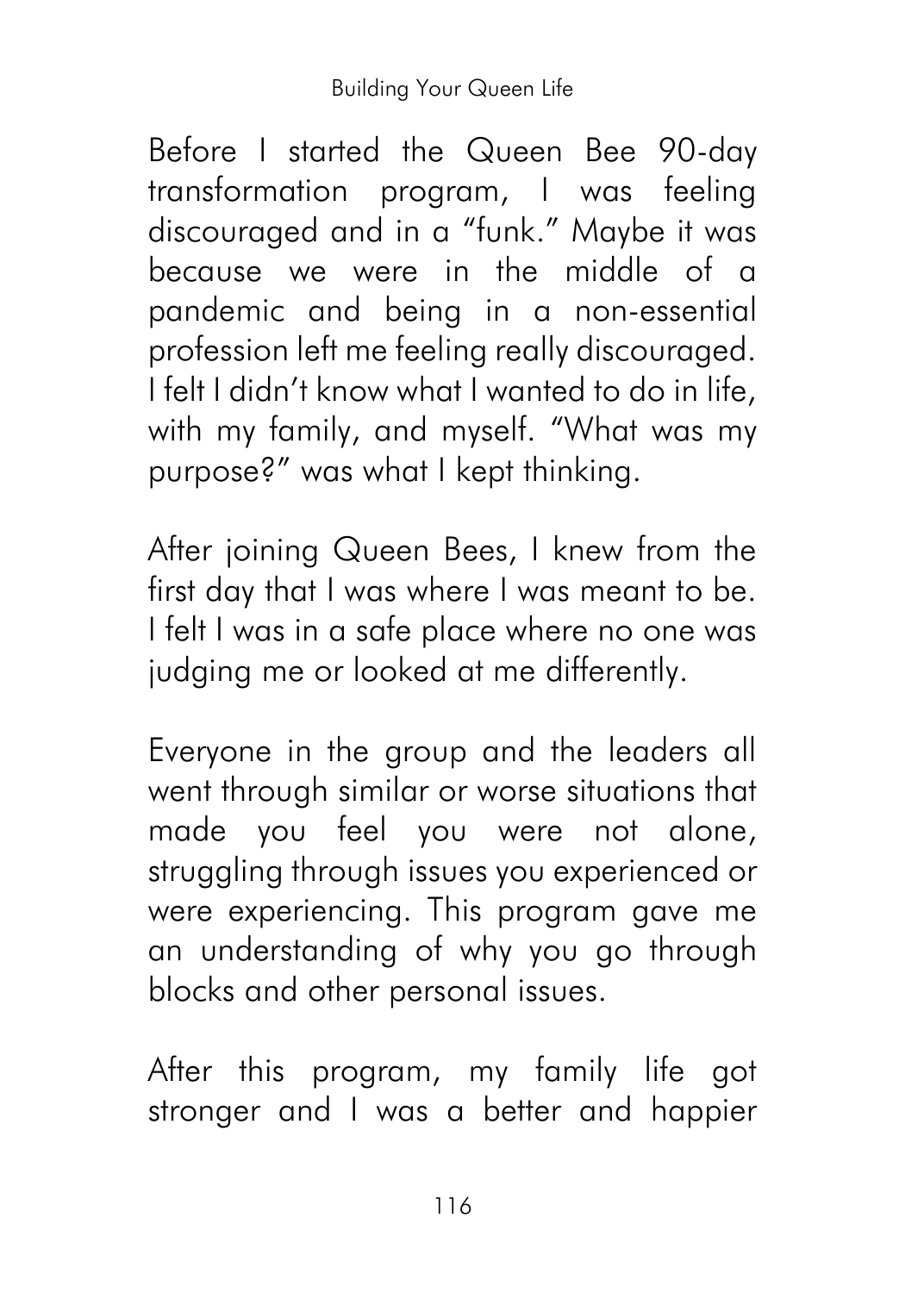person that others around me even noticed. My business began thriving and I was stepping out of my comfort zones. I started to network more, when before I was an introvert and felt embarrassed to talk to other people.

This program was so life changing for me and I'm so grateful for Claire and her coaching. I saw so much difference in myself that I decided to join in her Elite program that allows me coaching with Claire for a year. She is amazing and her leaders are amazing.

You will definitely see a difference in yourself in such a short period of time. Thank you, Claire, for helping me get through blocks and helping me become a better version of myself.

– Nadine Kokubun, Hawaii's Skincare Specialist, www.EuphoriaByNadine.com

…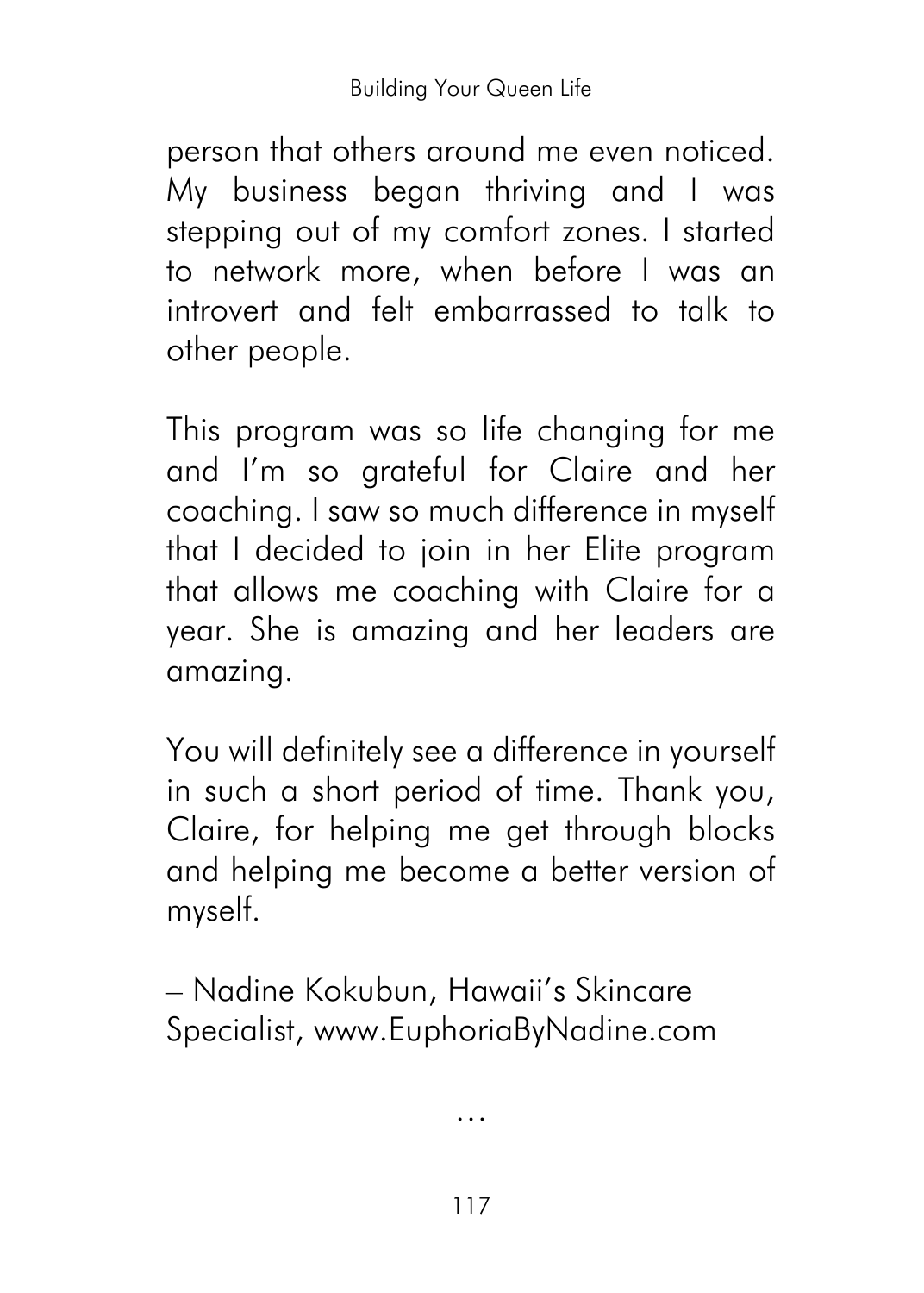As a graduate of BCC's Queen Bee program, and now part of her Dream Team, I have experienced first-hand each and every step outlined in this book. I signed up for the program for support in the process of quitting my W-2 position and fully becoming a serial entrepreneur.

I had no idea what I was getting myself into – in a good way! The biggest breakthrough I experienced was after the Block Party. Block Parties can get intense from digging deep.

But let me tell you – once you are done with the digging and you uncover the cause behind the blocks, you get to equip yourself with the right tools, and the greatness within is unleashed!

If I was to write a list of everything that has happened since completing the Queen Bee program, you would need to take a nap from how extensive it is … but that is what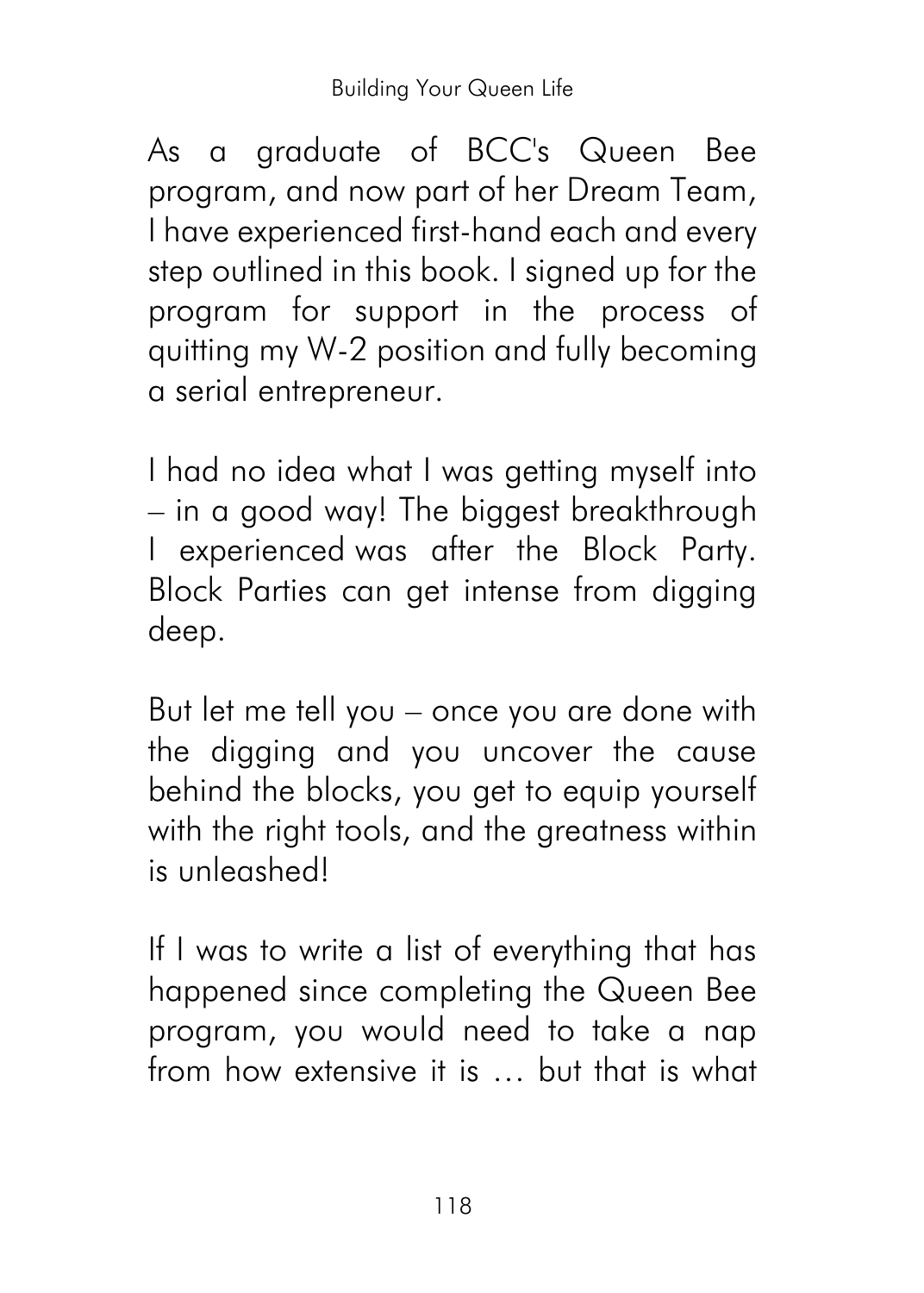happens when the greatness within is unleashed.

– Marie-anne Rouse, Speaker, Author, Gratitude Coach, and Serial Entrepreneur